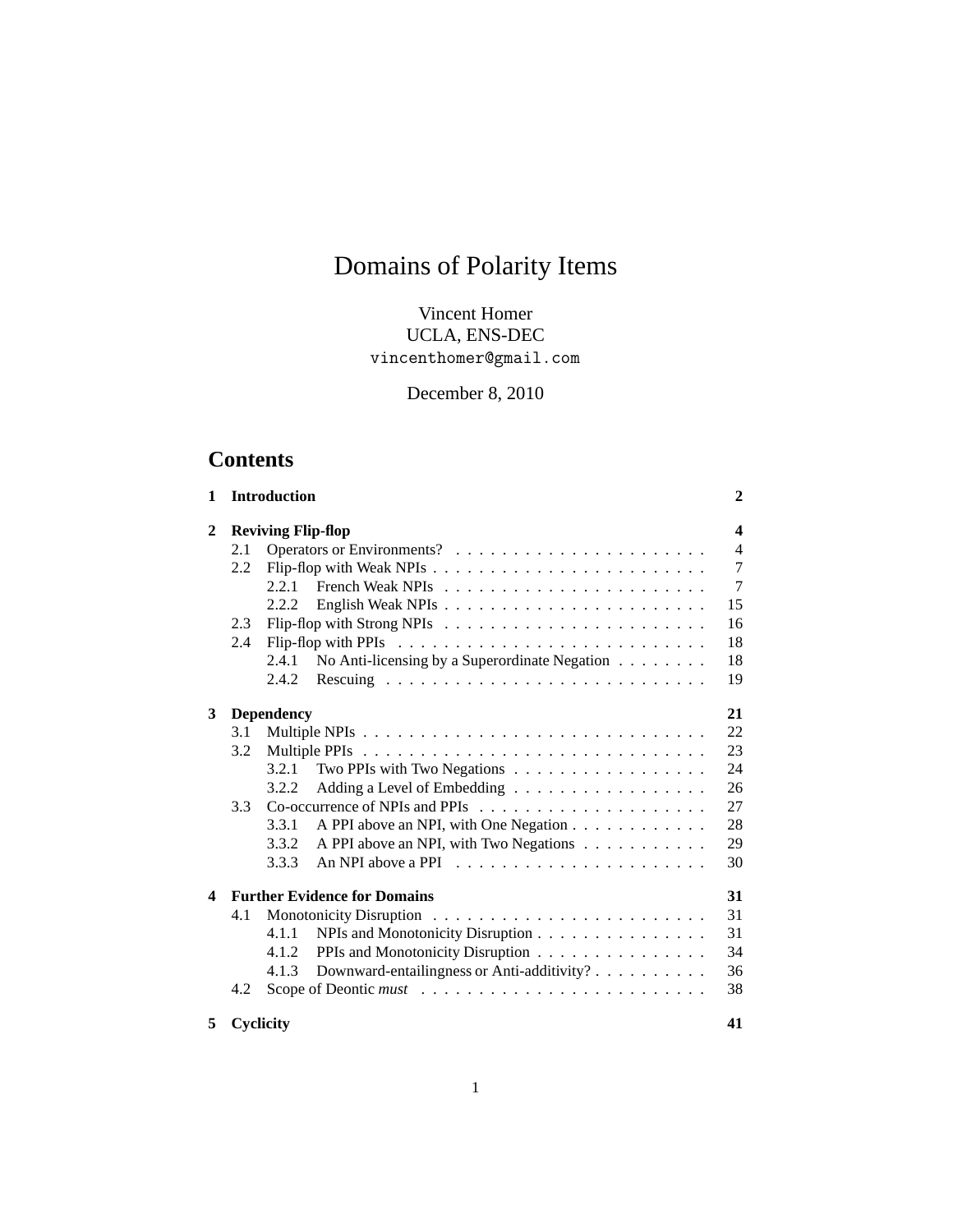|   | 6 A Hypothesis about <i>any</i> as a PPI in Disguise | 43 |
|---|------------------------------------------------------|----|
|   | <i>Some</i> is not an Intervener                     | 48 |
|   | Szabolcsi 2004                                       | 53 |
| 9 | <b>Open Problems</b>                                 | 57 |
|   | 9.1 Computations Involving Non-monotonic Quantifiers | 57 |
|   |                                                      | 60 |
|   | 10 Conclusion                                        |    |

# <span id="page-1-0"></span>**1 Introduction**

This article deals mainly with the acceptability conditions of the polarity items *some* and *any*. These items have two things in common: they are existential quantifiers<sup>[1](#page-1-1)</sup> and their occurrence is restricted to certain configurations. They differ though in that their distribution obeys different requirements, as can be best appreciated when they are placed in the scope of a clausemate negation: while *some* cannot be interpreted in the semantic scope of a clausemate negation, but can appear in a positive unembedded sentence, *any* shows the opposite properties.

- <span id="page-1-4"></span>(1) a. \*John didn't understand something.[2](#page-1-2)
	- b. John understood something.
	- c. John didn't understand anything.
	- d. \*John understood anything.

This paradigm seems to call for a simple unifying explanation, whereby *some* and *any* have opposite requirements vis-à-vis *negation*, and are therefore in complementary distribution (such an idea has been put forward in the early days of the study of polarity items by [Klima \(1964\)](#page-63-0)). Unification is, I think, a desideratum of any theory of polarity. But the complementary distribution hypothesis is plagued by so many apparent counterexamples[—\(2\),](#page-1-3) where negation is in a superordinate clause with respect to the polarity items, is one of them—that many if not all researchers have long discarded it.

- <span id="page-1-3"></span>(2) a. It's not the case that John understood something.
	- b. It's not the case that John understood anything.

<span id="page-1-1"></span><sup>&</sup>lt;sup>1</sup>There is a debate about the quantificational force of the Negative Polarity Item *any*: some, e.g. [Quine](#page-63-1) [\(1960](#page-63-1)), argue that it is a wide-scope universal quantifier, but I consider that [Fauconnier](#page-61-0)'s [\(1978](#page-61-0)) arguments for analyzing it as a narrow-scope existential quantifier are compelling. For example, [\(i\)](#page-60-1) can be used truthfully in a situation in which there are four men among the ten under discussion about whom the speaker has no uncertainty (because he knows Susan didn't marry them):

<sup>(</sup>i) I wonder if Susan married any of those ten men. [modified from [Fauconnier 1978,](#page-61-0) ex. 34]

<span id="page-1-2"></span><sup>&</sup>lt;sup>2</sup>The asterisk is meant to exclude the reading where *some* is interpreted in the semantic scope of negation; the sentence is grammatical with *some* interpreted above negation.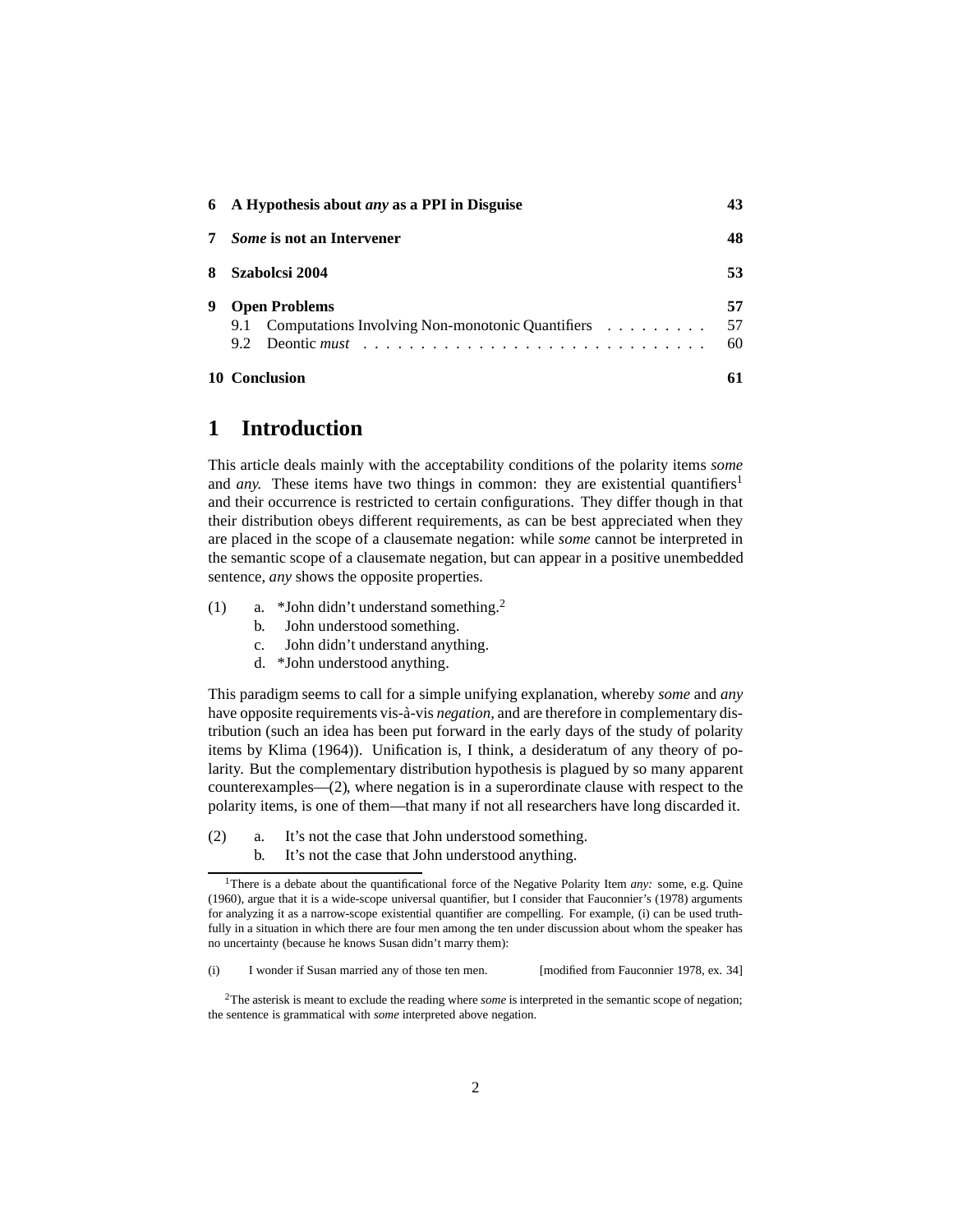In fact, it is a primary goal of this article to show that despite numerous and compelling appearances to the contrary, *some* and *any* are indeed in complementary distribution in the specific sense that they cannot be licensed<sup>[3](#page-2-0)</sup> on the same constituent. I emphasize the term *constituent,* as the theory developed herein shows that constituents are checked for the acceptability of the Polarity Items (PIs) they contain, and that this checking procedure is recursive. I call 'domain' of a PI a constituent upon which its licensing is evaluated: not all domains of a PI are domains on which it is acceptable, but in order to be licensed, a PI must be acceptable on at least one domain. Licensing occurs once such a domain is found; *some* and *any* cannot be licensed on the same domain but can surface in the same position, albeit through different derivational histories.

I will follow—and substantiate—the generally accepted view that polarity items are sensitive to some semantic property: it is standardly assumed, at least for NPIs, that this property is a generalized notion of negativity, namely downward-entailingness, the capacity to reverse the direction of entailments.<sup>[4](#page-2-1)</sup> My claim that PIs are sensitive to the monotonicity of the constituents they find themselves in might seem trivial, as it follows naturally from the popular assumption that negativity and generalized notions thereof are operative in the acceptability of PIs, but many researchers prefer to view licensing in terms of a structural relation between a PI and an operator equipped with certain features (negativity and downward-entailingness are seen, in this strand of theories, as features); in that sense, the actual logico-semantic properties of syntactic environments are deemed immaterial by those researchers. In a word, this article is a defense of a conservative view, where monotonicity w.r.t. a PI is the controlling factor of its licensing.

The structure of the article is the following. Section [2](#page-3-0) shows that the monotonicity of environments, i.e. of constituents, is the property that PIs are sensitive to (the evidence comes from cases of so-called flip-flop, i.e. cases where the addition of a downward-entailing expression licenses (anti-licenses) a PI which would be antilicensed (licensed) without it): this fact is established for NPIs and PPIs alike. In section [3,](#page-20-0) I bring to light novel data about the relations between PIs and show that a PI can only be licensed on a given domain if the other PIs contained in that domain are licensed within it: this is what I call 'dependency'. Section [4](#page-30-0) further substantiates this claim: it deals with the monotonicity disruption caused by scalar implicatures, and it uses the various loci of interpretation of the PPI *must* as an indicator that the licensing of a PPI can be checked on various constituents; this section also establishes that PPIs of the *some-*type are anti-licensed in the complement of the environments where NPIs of the *any-*type are licensed. The cyclic procedure that this article shows to be at work is analyzed in detail in section [5.](#page-40-0) Given that *some* can only be licensed in the environments where *any* is anti-licensed and vice versa, the way is paved for a unification of the PPI and the NPI phenomena (section [6\)](#page-42-0): I propose that the latter reduces to the former, i.e. that NPIs are just PPIs licensed by modification in hostile environments.

<span id="page-2-0"></span><sup>3</sup> In this article, I use the term *license* for NPIs and PPIs alike, and in so doing, I depart somewhat from standard usages which reserve the term *license* for NPIs. In my usage, *license* means 'mark as grammatical'; to be licensed, a PI must be acceptable on some constituent (further conditions apply, which are analyzed in this article); once a PI is licensed, it can no longer be unlicensed.

<span id="page-2-1"></span><sup>&</sup>lt;sup>4</sup>I do not discuss alternative proposals which don't rely on downward-entailingness, such as [Linebarger](#page-63-2) [1980](#page-63-2) and [Giannakidou 2002](#page-62-0).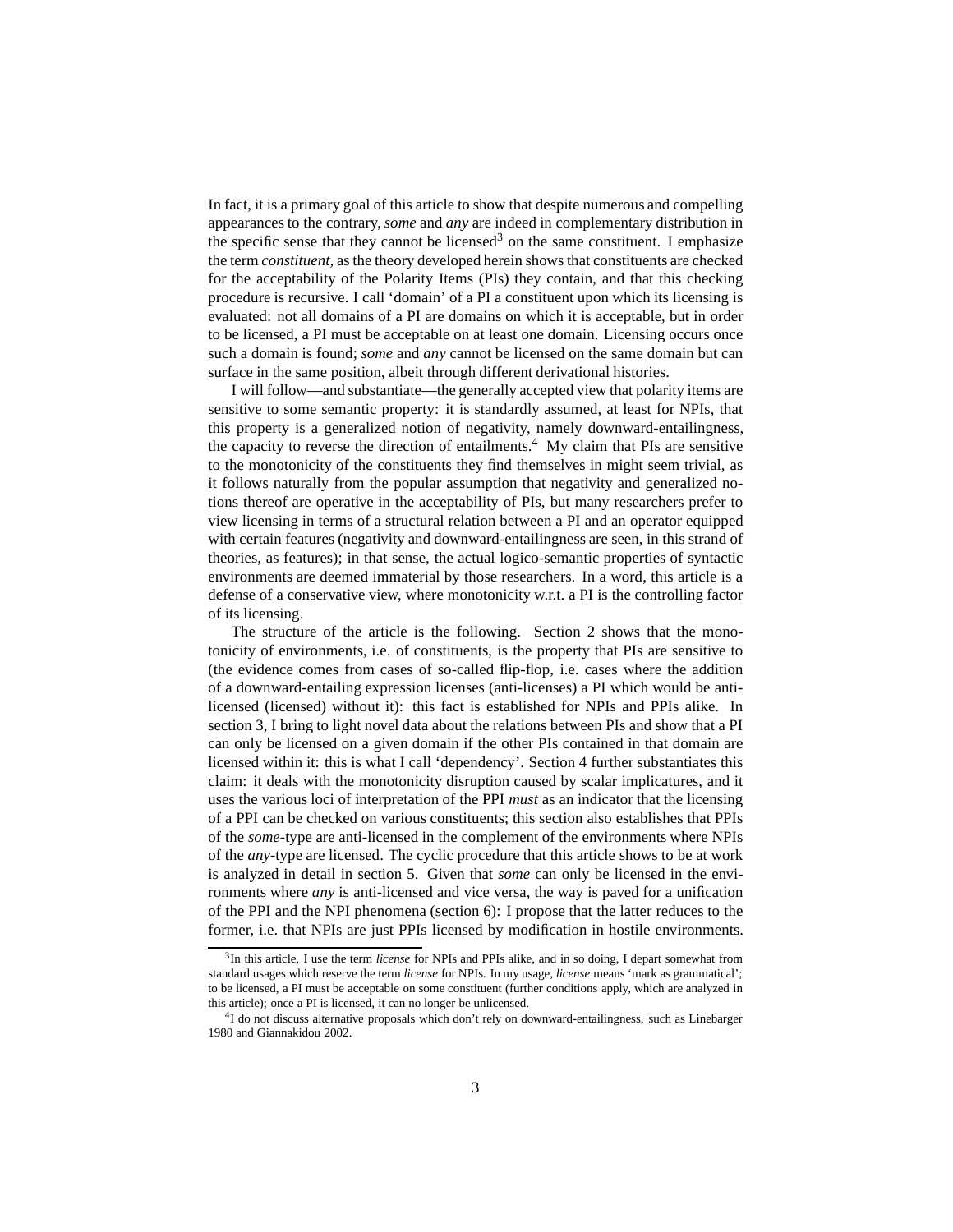The next two sections argue against other accounts (some hypothetical in [7,](#page-47-0) others real in [8\)](#page-52-0). The last section [9](#page-56-0) deals with some problems that the article leaves open.

# <span id="page-3-0"></span>**2 Reviving Flip-flop**

<span id="page-3-2"></span>In this section I lay the groundwork for the rest of the article. To clarify the discussion, I am going to distinguish two kinds of approaches, the operator-based one and the environment-based one.

- 1. Hypothesis 1 (H1): The operator-based approach: the acceptability of a given PI  $\pi$  depends on a structural relationship between  $\pi$  and an operator, e.g. negation, i.e. the bearer of a negative feature. This hypothesis is disqualified in section [2.2.1.](#page-6-1)
- <span id="page-3-3"></span>2. Hypothesis 2 (H2): This is the environment-based approach, which takes the controlling factor of the acceptability of PIs to be the monotonicity (upward vs. downward-monotonicity) of their syntactic environment w.r.t. them.

The evidence against [H1](#page-3-2) and in favor of [H2](#page-3-3) comes from flip-flop with all kinds of PIs (weak and strong NPIs, PPIs).

### <span id="page-3-1"></span>**2.1 Operators or Environments?**

*Any* can occur in the scope of negation and of a number of other expressions. A prominent idea since the mid-seventies (i.e. since work by Fauconnier [\(1978](#page-61-0)) and Ladusaw [\(1979,](#page-63-3) [1980\)](#page-63-4)) is that NPI licensing expressions share the property of reversing the direction of entailment in their argument. Since these arguments need not be of type <t>, we need a generalized notion of entailment:

### (3) **Cross-Categorial Entailment (**⇒**)**

- a. For p, q of type  $lt>$ :  $p \Rightarrow q$  iff  $p = 0$  or  $q = 1$ .
- b. For *f*, *g* of type  $\langle \sigma, t \rangle : f \Rightarrow g$  iff for all x of type  $\sigma : f(x) \Rightarrow g(x)$ .

Next, we can define downward-entailingness as follows:

(4) A function *f* of type  $\langle \sigma, t \rangle$  is downward-entailing (DE) iff for all x, y of type  $\sigma$  such that  $x \Rightarrow y: f(y) \Rightarrow f(x)$ .<sup>[5](#page-3-4)</sup>

Negation is a DE function; the determiner *at most three* is a DE function too (as we verify for its left argument):

(5) a.  $\lceil \text{red car} \rceil \Rightarrow \lceil \text{car} \rceil$ b. At most three people own a car  $\Rightarrow$  At most three people own a red car.

<span id="page-3-4"></span>(i) A function *f* of type  $\langle \sigma, t \rangle$  is upward-entailing (UE) iff for all x, y of type  $\sigma$  such that  $x \Rightarrow y: f(x)$  $\Rightarrow$  *f*(y).

<sup>5</sup>Similarly, we define upward-entailingness: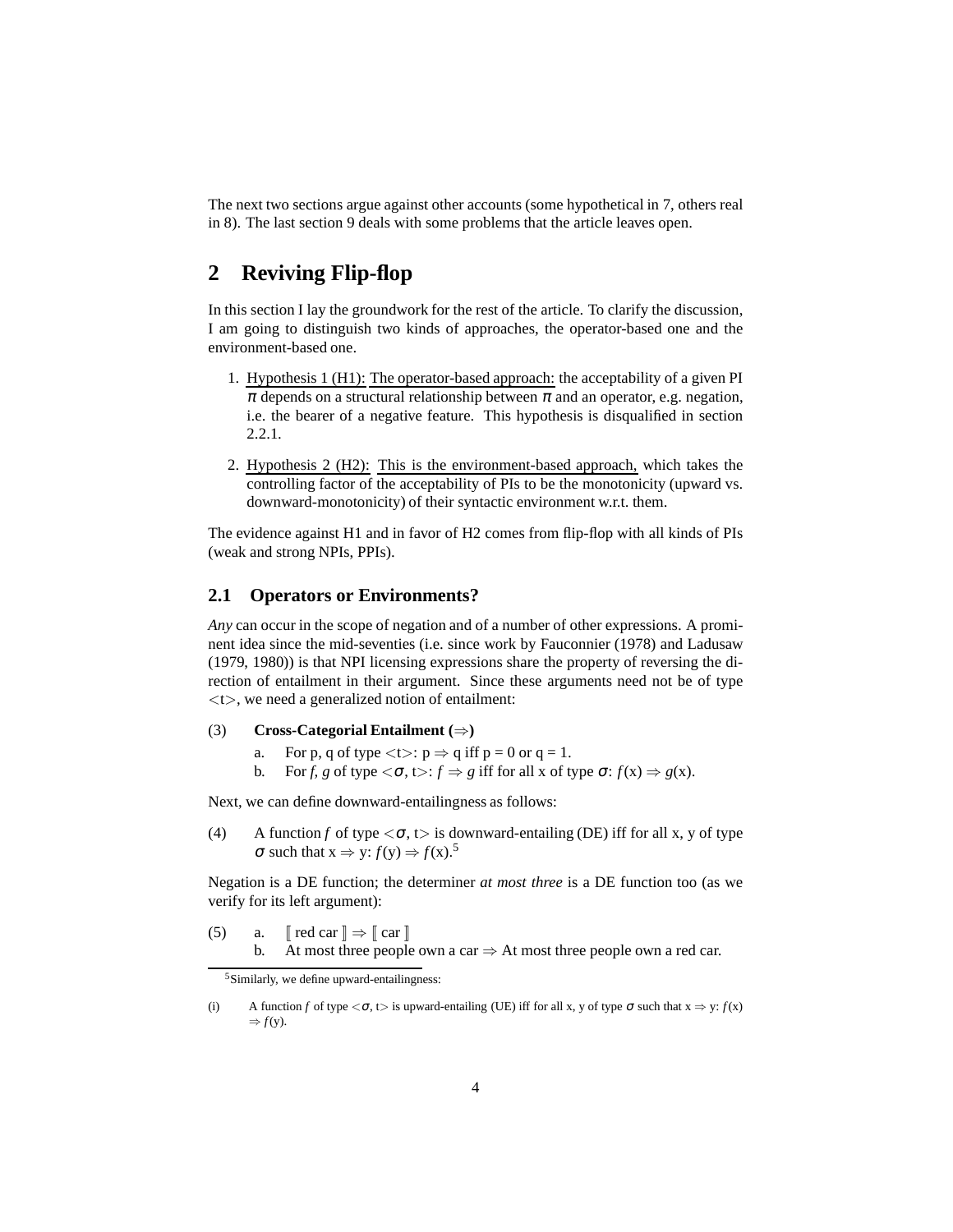Under the standard DEness-based account, *any* is only acceptable (in other words is licensed) in a given sentence *S* if it is in the syntactic scope of a DE function (this condition holds at LF):

(6) **Fauconnier-Ladusaw's Licensing Condition:** An NPI is only grammatical if it is in the scope of an  $\alpha$  such that  $\alpha$  is DE.

The condition correctly predicts that *any* is licensed in the nuclear scope of *at most three:*

(7) At most three people understood anything.

The operator-based account of licensing is widely accepted [\(von Fintel 1999,](#page-61-1) [Guerzoni](#page-62-1) [2006,](#page-62-1) [Szabolcsi 2004,](#page-64-0) [Gajewski 2009](#page-61-2) a.o.). On this view, downward-entailingness is a characteristic property of a class of expressions in the scope of which weak NPIs are licensed; this doesn't mean—this distinction is important but is not always made explicitly—that downward-entailingness itself is operative in licensing. In other words, operator-based licensing is not tied up with entailment reversal in the position of the NPI: it only commits itself to a structural relationship between an item and an operator (a natural way to think about this is in terms of agreement; [Guerzoni](#page-62-1) [\(2006\)](#page-62-1) fully endorses this perspective, and claims that weak NPIs check an NPI feature with a licenser either by feature movement or by QR).

[Gajewski](#page-61-3) [\(2005\)](#page-61-3) proposes an alternative DEness-based account, whereby syntactic constituents themselves can be DE:

(8) A constituent A is DE with respect to the position of  $\alpha$  ( $\alpha \in D_{\sigma}$ ) iff the function  $\lambda x.$   $[A(\alpha/v_{\sigma}]$   $]^{g[v_{\sigma} \rightarrow x]}$  is DE.<sup>[6](#page-4-0)</sup>

Gajewski replaces the operator-related requirement by the requirement that *any* appear at LF in an environment that supports downward entailments (I will henceforth refer to accounts which require DEness of syntactic environments as environment-based accounts).

<span id="page-4-1"></span>(9) **Environment-related Licensing Condition (after [Gajewski](#page-61-3) [2005\)](#page-61-3):** An NPI <sup>α</sup> is licensed in sentence *S* only if there is a constituent A of *S* containing  $\alpha$ such that A is DE w.r.t. the position of  $\alpha$ .

This move makes room for NPIs licensed by a combination of expressions which, without denoting DE functions themselves, create a DE environment (as argued for e.g. in [Heim 2003](#page-62-2) about NPIs in *than-*clauses); it also takes into account the potential disruptive effect of expressions whose presence in the same constituents as the NPI might disrupt its licensing by interfering with the downward-monotonicity of the constituents

 $6$ We straightforwardly define upward-entailingness for constituents:

<span id="page-4-0"></span><sup>(</sup>i) A constituent A is UE with respect to the position of  $\alpha$  ( $\alpha \in \mathbb{R}^n$ ) iff the function  $\lambda x. [\![A[\alpha/v_{\sigma}]\!]]^{g[v_{\sigma}\to x]}$  is UE.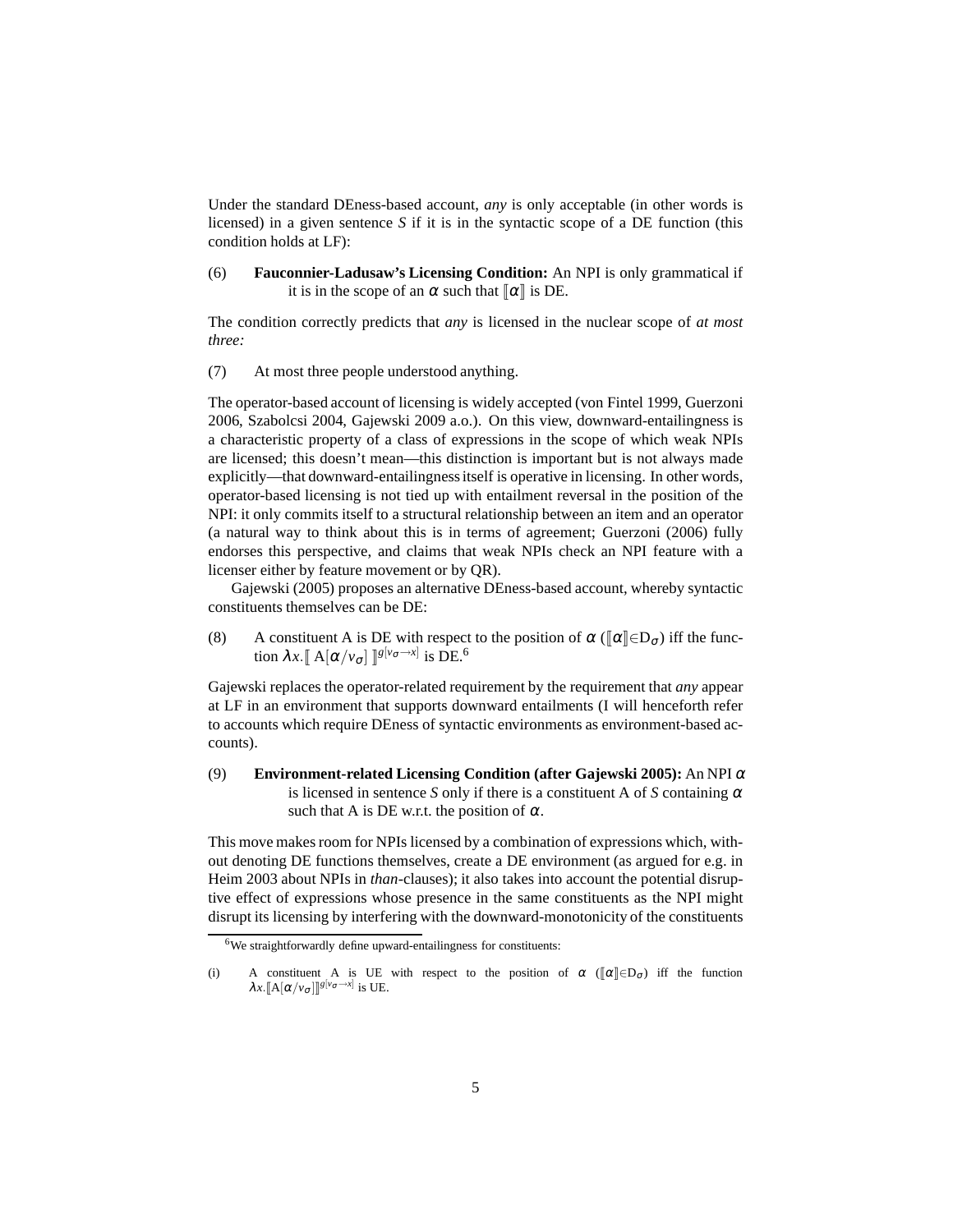

<span id="page-5-2"></span>Table 1: Intuitive verification of DEness

in question.<sup>[7](#page-5-0)</sup> The reader might have noticed that the licensing condition encompasses an existential quantification: this is because checking the licensing of *any* globally (i.e. on the maximal constituent containing the NPI) makes incorrect predictions with regard e.g. to the following sentence:

<span id="page-5-1"></span>(10) It is not possible that John didn't understand anything.

The whole sentence [\(10\)](#page-5-1) is upward-entailing (the two negations cancel each other out) w.r.t. the position of the NPI *anything.* Yet the NPI is licensed. Similarly, the cooccurrence of the DE-function denoting expression *at most five* and of *n't* creates a UE environment. But *anything* is licensed:

(11) At most five people didn't understand anything.

To see that the global environment created by the composition of the two DE functions is UE, suppose that at most 5 people are not wearing a tie, as illustrated in the left-hand side Table [1](#page-5-2) (the domain contains 13 people); it doesn't follow that at most 5 people are not wearing a red tie ( $\lceil \text{red tie} \rceil \Rightarrow \lceil \text{ tie} \rceil$ ), therefore the context is not DE. Whenever at most 5 people are not wearing a red tie, as illustrated in the right-hand side Table [1,](#page-5-2) at most 5 people are not wearing a tie: the context is UE.

In order for the environment-related approach to be empirically adequate, the licensing condition cannot require that *any* be licensed on the maximal constituent. It must require that it be licensed on *some* constituent, in other words that there be some constituent which is DE w.r.t. the position of the NPI.

The observation of sentences such as [\(10\)](#page-5-1) has prompted the near consensus that the presence of two DE expressions can never give rise to flip-flop: it doesn't seem that an NPI is licensed when it is outscoped by an even number of DE expressions and anti-

<span id="page-5-0"></span> $7$ The disruptors I have in mind are scalar implicatures, cf. [Chierchia 2004](#page-61-4) and section [4](#page-30-0) of this paper, as well as presuppositions, cf. [Homer 2008](#page-62-3), [2010c.](#page-62-4)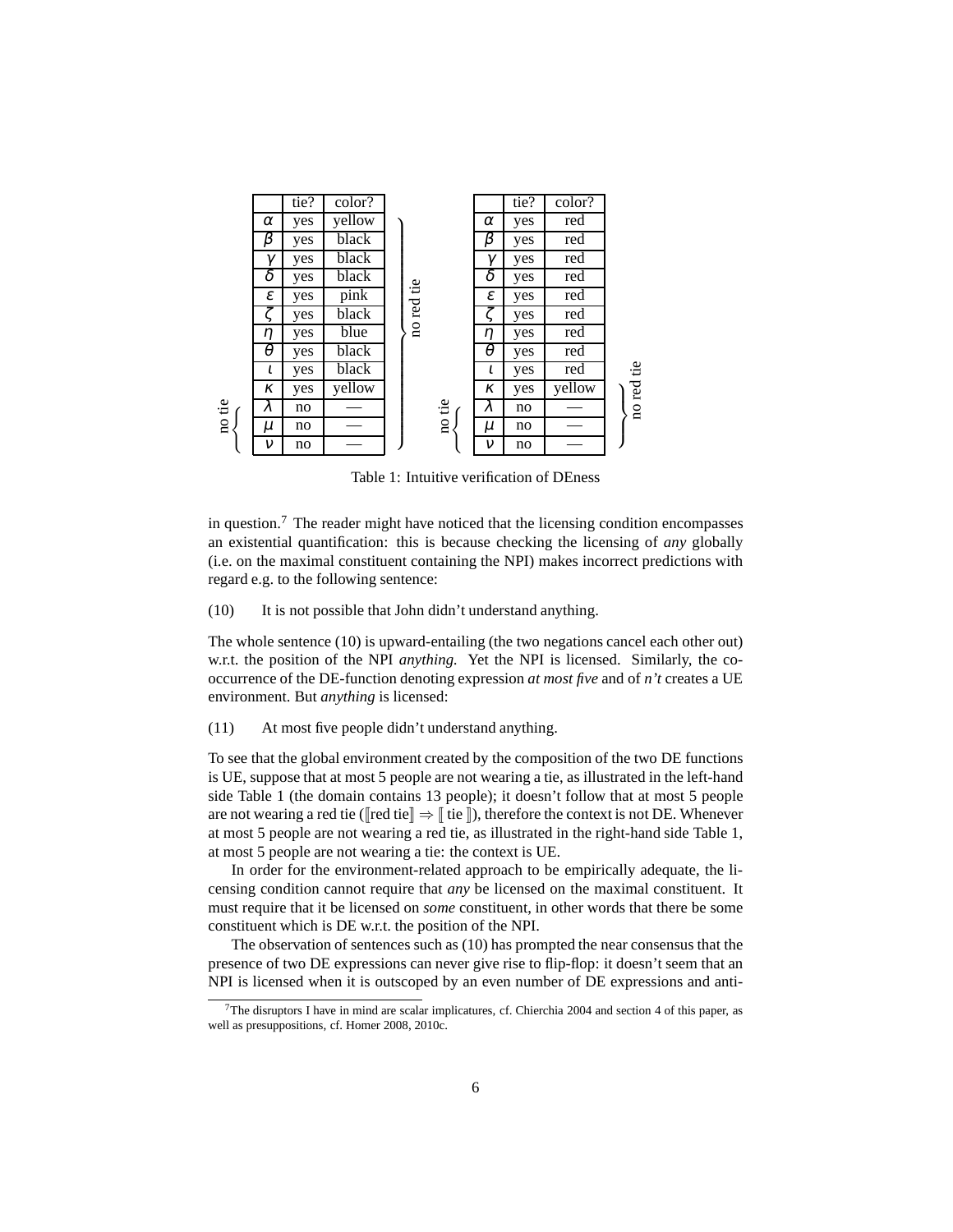licensed when it is outscoped by an odd number of DE expressions. Put differently, it is generally assumed that evenness doesn't matter to the licensing of NPIs.

The claim that I defend in this article runs counter to this consensus: I argue that flip-flop does exist. However it is hard to detect since an NPI only needs to be acceptable in one constituent. Cases where flip-flop emerges are cases in which some constraint imposes that the licensing of the NPI be checked on some constituent which fails to be DE w.r.t. the NPI (due to the presence of an even number of DE expressions).

From an operator-based perspective, flip-flop is a rather obscure notion. Grammar normally doesn't count, i.e. there are no known instances where grammaticality is determined by a number, e.g. the number of occurrences of a given item.

The environment-based approach is best suited to account for flip-flop, as it naturally takes into account the contribution of all the expressions in the syntactic context of a polarity item. It also derives in a straightforward way the disruption effects caused by certain expressions which co-occur with the NPI. In the next section, I present evidence for the first of the two phenomena, namely flip-flop (the second phenomenon, disruption, is dealt with in section [4.1\)](#page-30-1) and I examine the following formulation of the environment-based hypothesis:

Hypothesis 2a (H2a): Global acceptability: In order for PI  $\pi$  to be acceptable (therefore licensed) in sentence *S, S* must have the appropriate monotonicity w.r.t. the position of  $\pi$ .

This hypothesis is immediately challenged by [\(2\)](#page-1-3) (a PPI and an NPI are equally acceptable in the same position) and I complete the case against it in the next section.

### <span id="page-6-1"></span><span id="page-6-0"></span>**2.2 Flip-flop with Weak NPIs**

#### **2.2.1 French Weak NPIs**

In this article, I mainly deal with weak NPIs (with the exception of section [2.3\)](#page-15-0). I use the term *weak,* as everybody else in the literature, to refer to polarity items that appear in a relatively large number of contexts. *Strong* NPIs (i.e. (i.) strict NPIs e.g. *in years, yet, either* and (ii.) minimizers e.g. *a red cent*) are licensed in a proper subset of the contexts where weak NPIs are licensed: for example, they are not licensed in the scope of strictly DE expressions such as *at most five people.* In this article I want to keep the terms *weak* and *strong* as theory-neutral as possible (as it is not clear at this stage what underlies this weak-strong distinction) and use them in a relative sense.

No French NPIs appear in more contexts than *[wh-phrase] que ce soit, quelque NP que ce soit* and *quiconque:*[8](#page-6-2) therefore they jointly form the category of French weak NPIs, per the convention I'm following.

It is sometimes claimed that minimizers (e.g. *lift a finger, sleep a wink, bat an eyelash, a single thing,* etc.) are not genuine NPIs, and that their distribution reflects the demands of the presupposition of a hidden *even* co-occurring with them, rather than the desiderata of the items themselves. With well-accepted NPIs e.g. *ever* and

<span id="page-6-2"></span><sup>&</sup>lt;sup>8</sup>These three items or templates of items have some obvious morphological family resemblance. I touch upon it in section [6.](#page-42-0)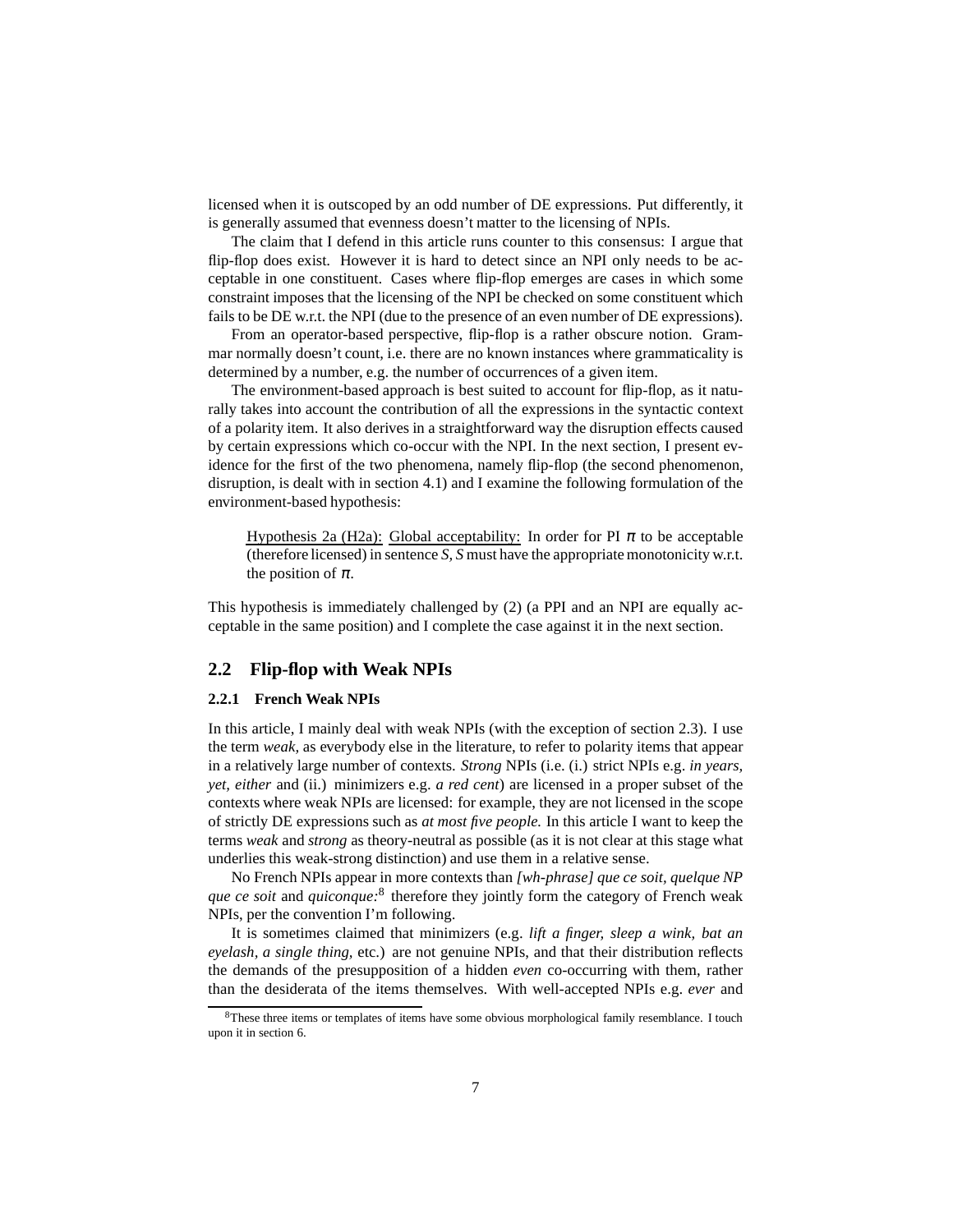*any* on the other hand, it seems clear that there is something intrinsic to their meaning or their syntactic features that governs their distribution. I will not try to settle this question in this article. My strategy is the following: I will study weak and strong NPIs (including minimizers), but separately. Minimizers deserve to be included in this investigation as they are subject to flip-flop [\(2.3\)](#page-15-0), which indicates that grammar checks their acceptability on constituents (the ultimate target of licensing is irrelevant to us).

We can show that *[wh-phrase] que ce soit* is not a minimizer, and therefore is instructive about weak NPIs. There are two tests that serve to detect minimizers (also known as *even-*NPIs): they can be associated with an overt *even* [\(Rullmann 1996](#page-64-1)) and they give rise to a negative bias in yes-no questions [\(Ladusaw 1979,](#page-63-3) [Heim 1984,](#page-62-5) [Guerzoni 2003](#page-62-6), [2004](#page-62-7)):

- (12) (Did John do something to help?)
	- a. No, not even [a single thing] $_F$ .
	- b. \*No, not even anything*F*.
- (13) a. Did John do a single thing to help? *Expected answer:* he didn't.
	- b. Did John do anything to help? *No negative bias.*

By those two criteria, *quoi que ce soit* is not a minimizer:

- (14) (Did Jean do something to help?)
	- a. *Non, pas meme ˆ [le plus petite chose]F.* no NEG even the most small thing
	- b. \**Non, pas meme ˆ [quoi que ce soit]<sup>F</sup> .* no NEG even what that this be.SUBJ
- (15) a. *Jean a-t-il fait la plus petite chose pour aider ?* Jean has he done the most small thing to help *'Did Jean do a single thing to help?' Expected answer:* he didn't.
	- b. *Jean a-t-il fait quoi que ce soit* Jean has he done what that this be.SUBJ to *pour aider ?* help *'Did Jean do anything to help?' No negative bias.*

The functions that create licensing contexts for *quoi que ce soit* are the same as for English weak NPIs *any* and *ever:* i.e. they are DE-function denoting expressions. Nega-tion is the prototypical DE function:<sup>[9](#page-7-0)</sup>

<span id="page-7-0"></span><sup>&</sup>lt;sup>9</sup>For some speakers, including me, [\(16b\)](#page-8-0) is not optimal, but it improves with a modification by a relative clause:

<sup>(</sup>i) *Jean n' a pas critiqué quoi que ce soit* Jean NEG has NEG criticized what that this be.SUBJ of this that I have said *de ce que j' ai dit. 'Jean didn't criticize anything I said.'*

What seems to be the problem for those speakers is that *quoi que ce soit* dislikes clausemate negations, as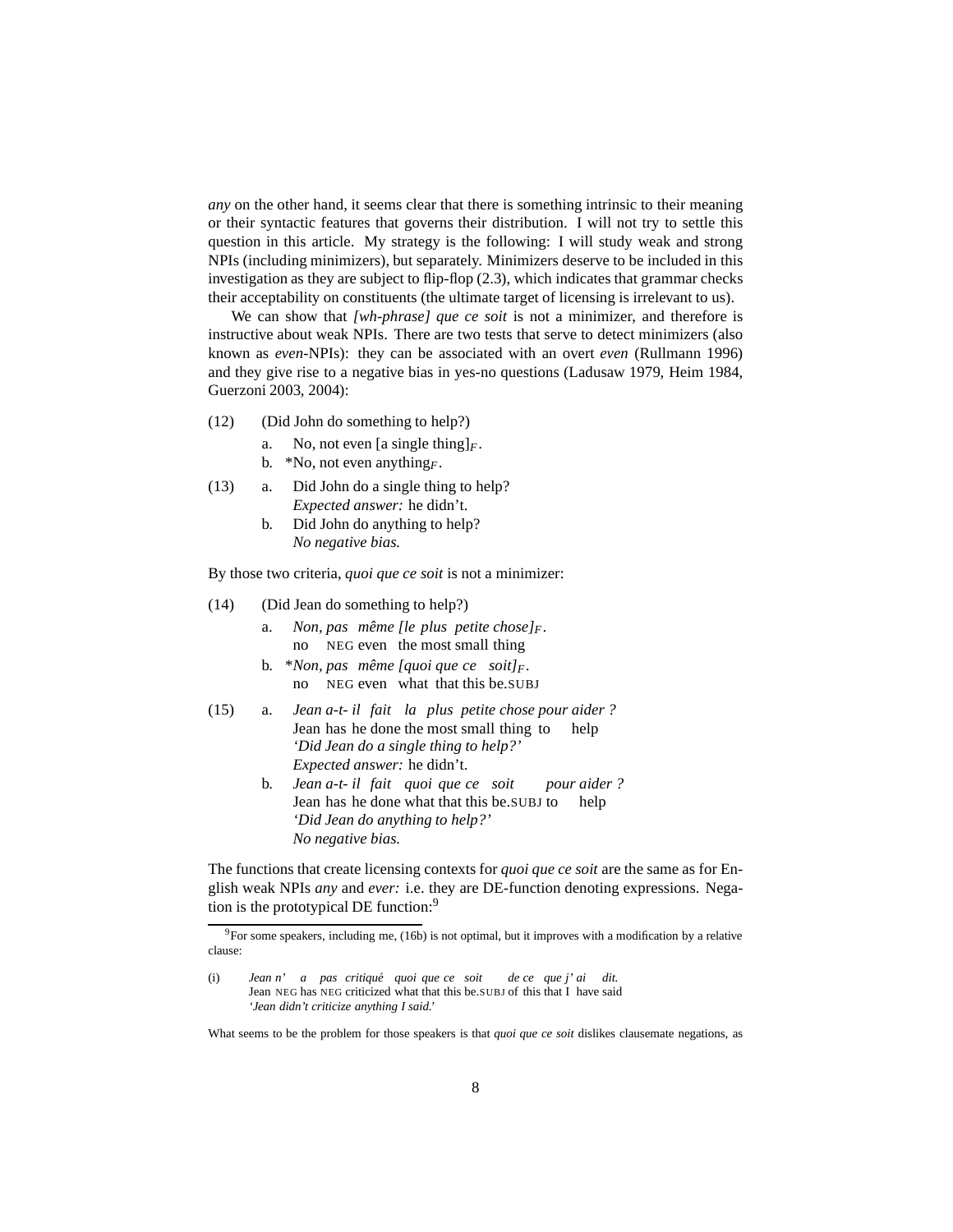<span id="page-8-0"></span>(16) a.  $*$ *Jean a* critiqué quoi que ce soit.<sup>[10](#page-8-1)</sup> Jean has criticized what that this be.SUBJ

> b. *Jean n' a pas critique´ quoi que ce soit.* Jean NEG has NEG criticized what that this be.SUBJ

The DE expressions in the scope of which *quoi que ce soit* (like English *any*) is licensed include negative quantifiers (over individuals and times) and DE determiners. It is also licensed in antecedents of conditionals and yes-no questions:

- (17) a. *Jean n' a jamais critique´ quoi que ce soit.* Jean NEG has ever criticized what that this be.SUBJ
	- b. *Personne n' a critique´ quoi que ce soit.* nobody NEG has criticized what that this be.SUBJ
	- c. *Au plus cinq personnes ont critique´ quoi que ce soit.* at most five people have criticized what that this be.SUBJ
	- d. *Jean critique rarement quoi que ce soit.* Jean criticizes rarely what that this be.SUBJ
	- e. *Si tu critiques quoi que ce soit,* if you criticize what that this be.SUBJ you be.FUT fired *tu seras renvoye.´*
	- f. *A-t-il critique´ quoi que ce soit ?* has he criticized what that this be.SUBJ

<span id="page-8-4"></span>Downward-entailingness can be provided by a superordinate negation [\(18a\)](#page-8-2)[-\(18b\)](#page-8-3) or by an embedding verb [\(18c\):](#page-9-0)

<span id="page-8-2"></span>

| (18) |    | a. Il n'est pas possible que Jean ait critiqué quoi que ce           |
|------|----|----------------------------------------------------------------------|
|      |    | it NEG is NEG possible that Jean have SUBJ criticized what that this |
|      |    | soit.                                                                |
|      |    | be.SUBJ                                                              |
|      |    | 'It is not possible that Jean criticized anything.'                  |
|      | b. | Je ne prétends pas que Jean ait critiqué quoi que ce                 |
|      |    | I NEG claim NEG that Jean have.SUBJ criticized what that this        |

<span id="page-8-3"></span>it is perfectly acceptable in the scope of a superordinate negation [\(18\).](#page-8-4) The fact that modification improves *wh-phrase que ce soit* significantly suggests that it is sensitive to what goes by the name of *subtrigging*, which refers to the licensing of an item by modification, cf. [LeGrand 1975,](#page-63-5) [Dayal 2004](#page-61-5) and section [6.](#page-42-0) Although it poses what looks like a 'doughnut' problem, I will use *[wh-phrase] que ce soit* throughout my examples, because unlike *le moindre* ('the slightest')—which has superficially the same distribution—it has no appearance of belonging to the category of minimizers.

<span id="page-8-6"></span><span id="page-8-5"></span>(i) a. \*Jean mange quoi que ce soit.

b. Jean critique quoi que ce soit.

In my dialect [\(ia\)](#page-8-5) and [\(ib\)](#page-8-6) are both completely impossible.

Notice that negation in French can be expressed using two negative markers, *ne* and *pas,* which I gloss as NEG. Only *pas* is necessary.

<span id="page-8-1"></span> $10$ Here I am describing the dialect of European French that I and my consultants are native speakers of. In a recent article, Francis Corblin [\(2010](#page-61-6)) describes what appears to be another dialect, in which *quoi que ce soit* doesn't need a downward-entailing environment: it is licit under non negated *critiquer* 'criticize' (see the article for details).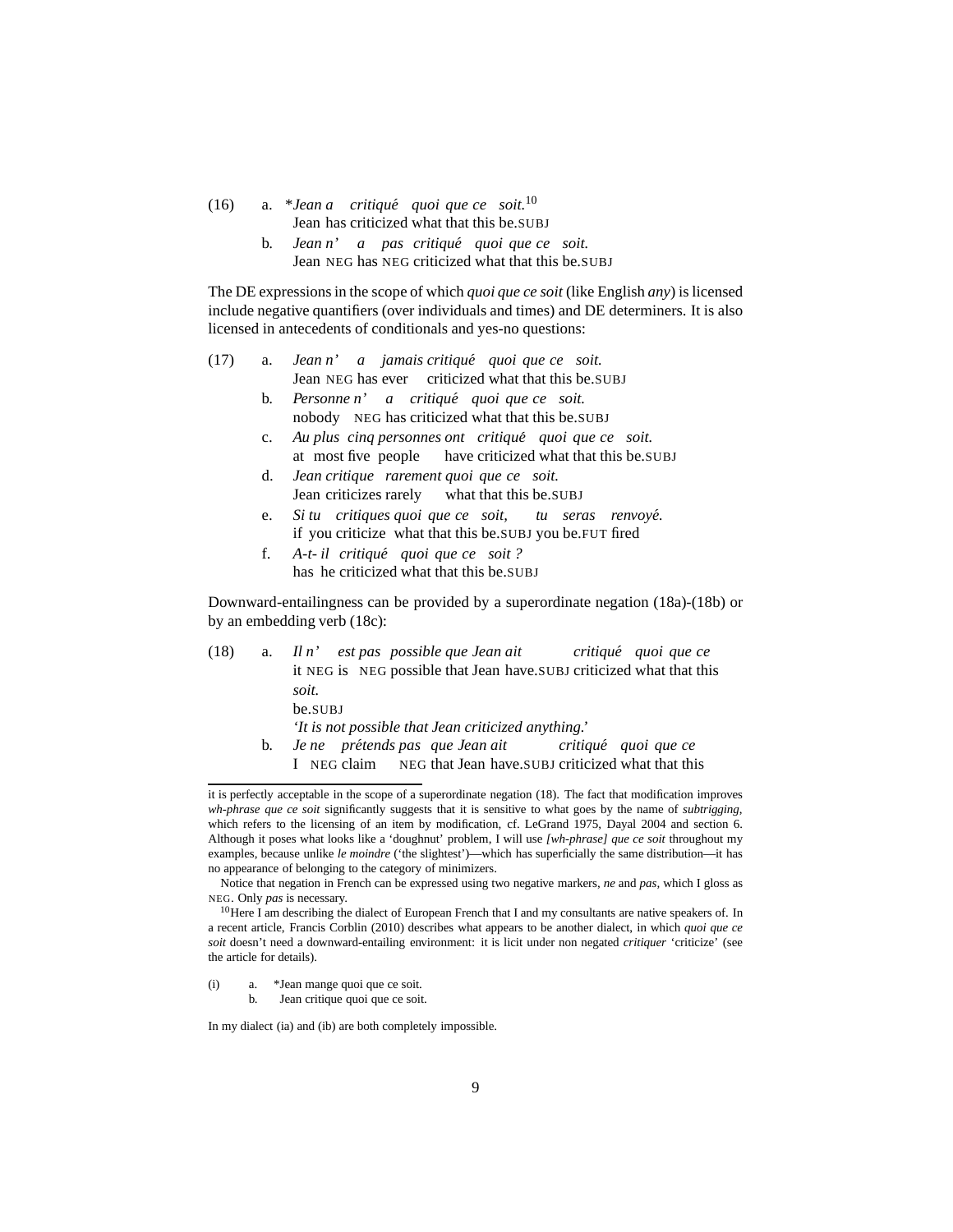*soit.* be.SUBJ *'I don't claim that Jean criticized anything.'*

c. *Marie dement ´ que Jean ait* Marie denies that Jean have.SUBJ criticized what that this be.SUBJ *critique´ quoi que ce soit. 'Marie denies that Jean criticized anything.'*

<span id="page-9-0"></span>The DE function can be separated from the licensee by more than one layer of embedding:

(19) *Il* it is impossible that Marie thinks that Jean have.SUBJ criticized what that *est impossible que Marie pense que Jean ait critique´ quoi que ce soit.* this be.SUBJ *'It is impossible that Marie thinks that Jean criticized anything.'*

By itself, the latter fact might suggest that locality plays no role in licensing. However, a closer inspection reveals that the opposite is true.

To show this, I propose that we place an NPI in the scope of two DE expressions instead of one. The globalist version of the environment-based approach [H2a](#page-5-2) on p. [7](#page-5-2) makes a prediction: it holds that the maximal constituent containing the NPI must be DE w.r.t. its position, therefore the co-occurrence of an even number of DE expressions above the NPI creates an upward-entailing environment in its position, leading to antilicensing. We have seen that the globalist version is too strong (page [6\)](#page-5-1). But there are certain configurations of two DE expressions which have exactly this anti-licensing effect in French (the predicate *impossible* 'impossible' denotes a DE function; it licenses *quoi que ce soit,* as shown in [\(20\)\)](#page-9-1):

- <span id="page-9-1"></span> $(20)$ it is impossible that Jean have.SUBJ done what that this be.SUBJ to *est impossible que Jean ait fait quoi que ce soit pour aider* help *la Mafia.* the Mafia
- <span id="page-9-2"></span> $(21)$ it NEG is NEG impossible that Jean have.SUBJ done what that this be.SUBJ *n' est pas impossible que Jean ait fait quoi que ce soit pour aider la Mafia.* to help the Mafia

So far the French facts are compatible with the hypothesis that licensing of *quoi que ce soit* is computed on the whole sentence, i.e. what I propose to label the 'global licensing' hypothesis (aka global flip-flop). But anti-licensing only obtains when two DE expressions are too 'close', in a sense to be determined. To see this, let us keep the DE predicate *impossible* 'impossible', but let us change the second inducer of DEness from negation into the restrictor of *si* 'if', a yes-no question or a negation in a higher clause. We observe that the NPI is licensed:

<span id="page-9-4"></span><span id="page-9-3"></span>(22) a. S'il est impossible que Jean ait fait quoi que ce soit pour aider la Mafia, je lui présenterai mes excuses.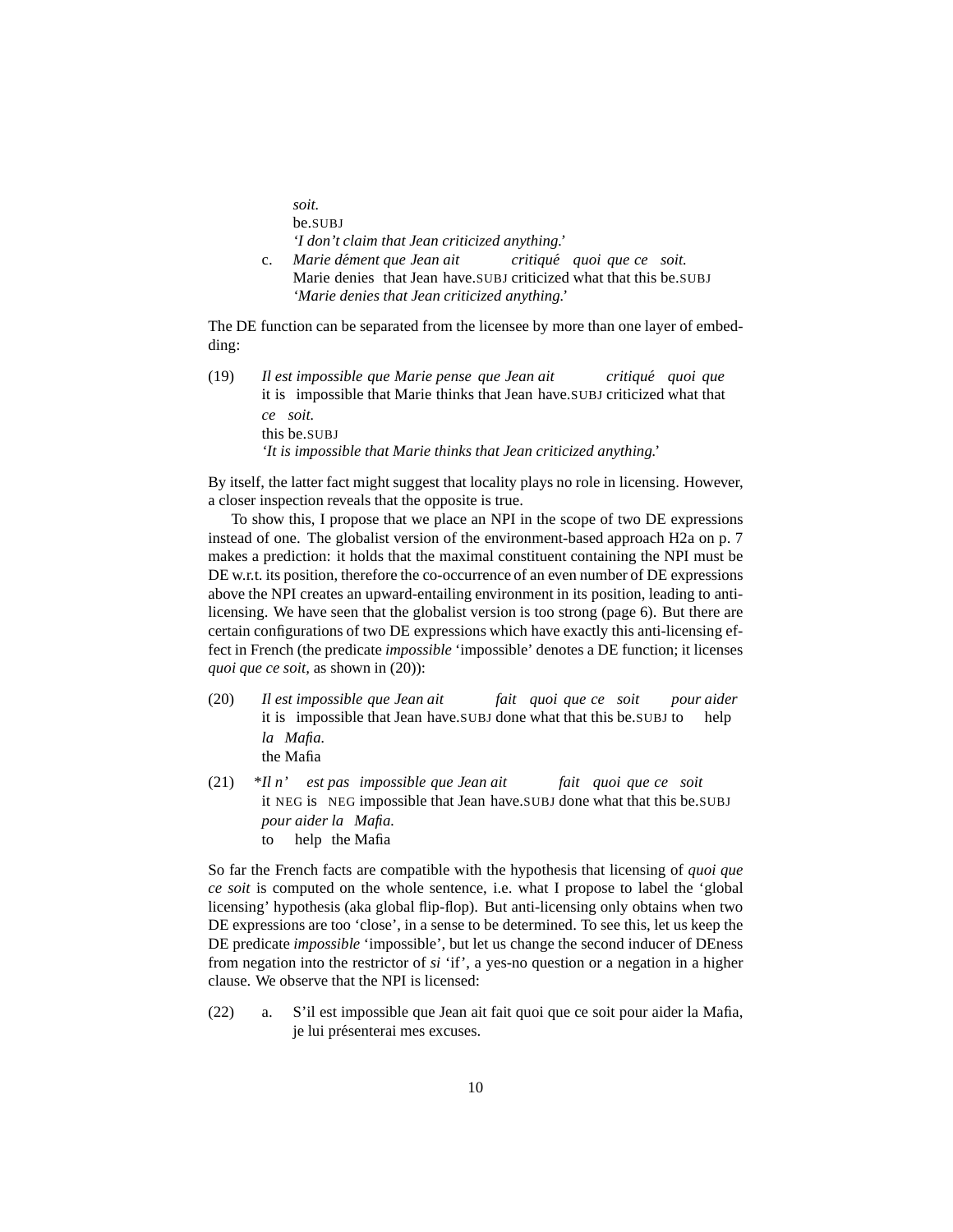*'If it is impossible that Jean did anything to help the Mafia, I will apologize to him.'*

- b. Est-il impossible que Jean ait fait quoi que ce soit pour aider la Mafia ? *'Is it impossible that Jean did anything to help the Mafia?'*
- c. Non pas qu'il soit impossible que Jean ait fait quoi que ce soit pour aider la Mafia.

*'Not that it is impossible that Jean did anything to help the Mafia.'*

Likewise, adding a DE-function denoting expression to the embedding verb *dementir ´* 'deny' (which denotes a DE function and licenses NPIs on its own, cf. [\(18c\)\)](#page-9-0) can lead to anti-licensing:

<span id="page-10-1"></span>(23) (*Context:* Jean is being accused of having connections with the Mafia. Neither the speaker nor the addressee has any certainty about the facts. His wife Marie is being interrogated and so far, she refuses to answer the questions about her husband's alleged mob connections... $)^{11}$  $)^{11}$  $)^{11}$ 

\**Pour le moment, Marie ne dement ´ pas que Jean ait* for the moment Marie NEG denies NEG that Jean have.SUBJ done what *fait quoi que ce soit* that this be.SUBJ to help the Mafia *pour aider la Mafia. 'So far, Marie doesn't deny that Jean did anything to help the Mafia.'*

<span id="page-10-2"></span>(24) (Same context except that all the people being interrogated refuse to answer the questions about Jean's alleged mob connections. . . ) \**Pour le moment, personne ne dement ´ que Jean ait* for the moment, no one NEG denies that Jean have.SUBJ done what that *fait quoi que ce soit* this be.SUBJ to help the Mafia *pour aider la Mafia. 'So far, no one denies that Jean did anything to help the Mafia.'*

If we keep the DE verb *démentir* 'deny' but change the second inducer of DEness from negation into the restrictor of *si* 'if', *aucun* 'no', a yes-no question, or a negation in a higher clause, we observe that the NPI is licensed:

<span id="page-10-3"></span>(25) a. Si Marie d´ement que Jean ait fait quoi que ce soit pour aider la Mafia, elle ment.

*'If Marie denies that Jean did anything to help the Mafia, she is a liar.'*

b. Aucun avocat qui dément que Jean ait fait quoi que ce soit pour aider la Mafia n'est sincère.

*'No lawyer who denies that Jean did anything to help the Mafia is sincere.'*

- c. Marie dément-elle que Jean ait fait quoi que ce soit pour aider la Mafia ? *'Does Marie deny that Jean did anything to help the Mafia?'*
- d. Non pas que Marie démente que Jean ait fait quoi que ce soit pour aider la Mafia.

<span id="page-10-0"></span><sup>&</sup>lt;sup>11</sup>This situation is set up in this particular way because I want to control for the interference of a semantic strengthening phenomenon, whereby [not deny that *S*] is reanalyzed as [admit that *S*].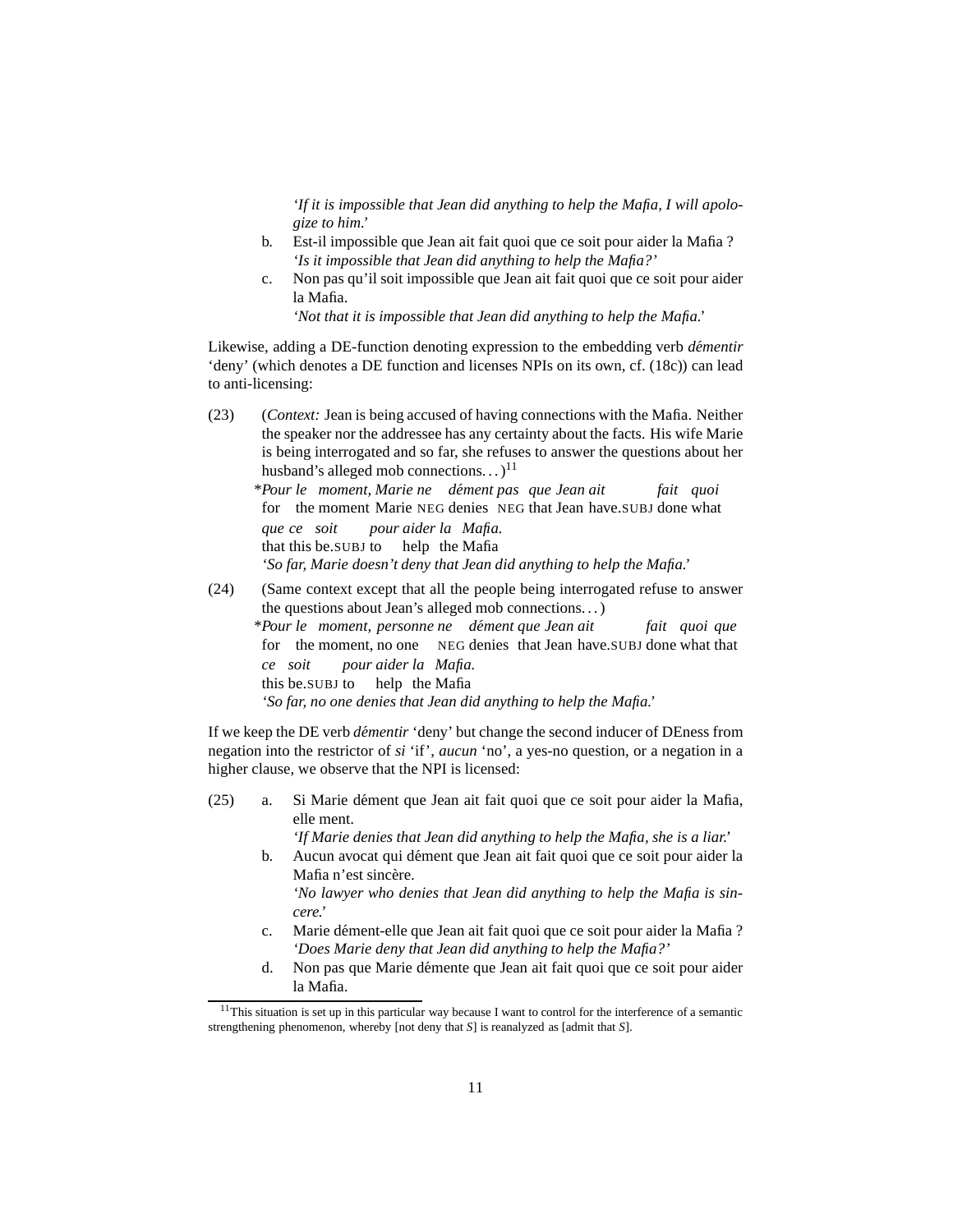#### *'Not that Marie denies that Jean did anything to help the Mafia.'*

Therefore the global licensing hypothesis, which appeared to be inadequate for English, cannot be maintained for French either. A natural interpretation of the above two contrasts ((i.) between [\(21\)](#page-9-2) and [\(22\);](#page-9-3) (ii.) between [\(23\)](#page-10-1)[-\(24\)](#page-10-2) and [\(25\)\)](#page-10-3) is that licensing is indeed checked on constituents, but the nature of the eligible constituents (therefore their size) is not arbitrary. Going back to the ungrammatical [\(21\)](#page-9-2) and [\(23\),](#page-10-1) the NPI is anti-licensed, which means that it finds no constituents which are DE w.r.t. its position. Recall that I use the term 'domain' to refer to a constituent upon which the licensing of an NPI is checked; I will say that NPI  $\alpha$  has at least one DE (or UE) domain in sentence *S* to mean that there is at least one constituent of *S* which is DE (UE resp.) w.r.t. the position of  $\alpha$ . In the embedded clause of [\(21\)](#page-9-2) and [\(23\),](#page-10-1) *quoi que ce soit* has no DE domain. There is however one constituent of the sentence which provides the desired context, namely the main VP. The data allow us to hypothesize that VP is not an eligible domain—i.e. not an eligible constituent for the purposes of the checking of licensing—of *quoi que ce soit.* It appears—this is simply a fact, that nothing yet allows us to derive—that licensing has to be checked on a constituent which cannot be smaller than PolP, for negation is necessarily included in the smallest possible domain. Notice that I use the term PolP (Polarity Phrase) instead of the more common NegP: I assume that positive sentences contain a PolP too; the operator that sits in the specifier of this phrase determines the polarity of the clause, positive vs. negative.[12](#page-11-0) Although PolP is an eligible constituent, we don't know (yet) whether the smallest possible domain of *quoi que ce soit* is not in fact larger than PolP. If we trust that (i.) the environmentrelated approach is correct, (ii.) speakers are infallible at computing the monotonicity of contexts with more than one DE function in them and (iii.) *au plus cinq personnes* 'at most 5 people' sits in Spec,TP in [\(26\),](#page-11-1) then we must say that the smallest possible domain of *quoi que ce soit* is smaller than TP: if it were not, then the DE quantifier *au plus cinq personnes* would necessarily co-occur with negation in the smallest possible domain of the NPI, leading to anti-licensing.

<span id="page-11-1"></span> $(26)$ at most five people *plus cinq personnes dementent ´ que Jean ait* deny that Jean have.SUBJ done what that this *fait quoi que ce soit* be.SUBJ to *pour aider la Mafia.* help the Mafia *'At most five people deny that Jean did anything to help the Mafia.'*

The NPI has an eligible DE domain in [\(27\):](#page-11-2) this confirms (i.) that PolP is a subconstituent of TP and (ii.) that it can be the smallest possible domain of *quoi que ce soit.* I will from now on assume that it is.

<span id="page-11-2"></span> $(27)$ at most five people *plus cinq personnes n'* NEG have NEG done what that this be.SUBJ to *ont pas fait quoi que ce soit pour*

<sup>&</sup>lt;sup>12</sup>There is no decisive evidence that negation is a head that attaches to the spine of the sentence rather than a phrase sitting in the specifier of a Pol head.

<span id="page-11-0"></span>I assume that there is only one negation per clause, and that it cannot move; I further assume that the morphemes *not* and *n't* are not necessarily the spell-outs of negation itself, but instead markers which agree with the actual (silent) negation, therefore their surface position may not be an indication of where negation is interpreted.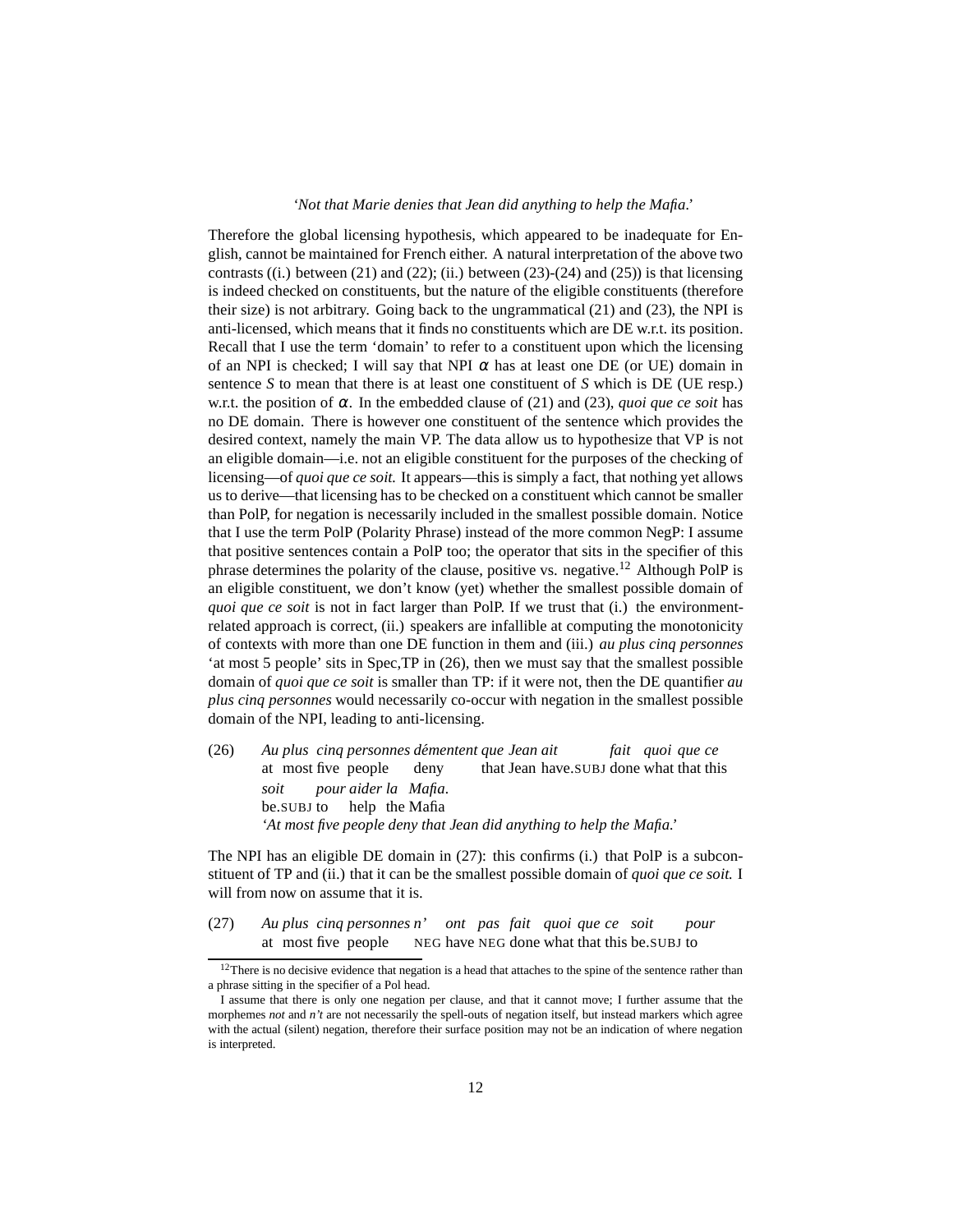*aider la Mafia.* help the Mafia *'At most five people didn't do anything to help the Mafia.'*



This is a highly simplified representation of clausal architecture; but I will assume that it is correct. On any given clause  $γ$ , the subconstituents of PolP, to the exclusion of subconstituents contained in clauses embedded under γ, are not accessible to the system that checks for the acceptability of *quoi que ce soit:* this explains why the presence of exactly two DE expressions in a superordinate PolP [\(21\)](#page-9-2) anti-license it.

Against the backdrop of the assumptions defended here, the fact that [\(24\)](#page-10-2) (repeated as [\(29\)](#page-12-0) below) is ungrammatical, indicates that negative quantifiers are interpreted within PolP.

<span id="page-12-0"></span>(29) \*Pour le moment, personne ne dément que Jean ait fait quoi que ce soit pour aider la Mafia.

This assumption is in line with the conclusion [\(Jacobs 1980,](#page-62-8) [Ladusaw 1992,](#page-63-6) [Geurts](#page-62-9) [1996,](#page-62-9) [de Swart 2000](#page-64-2), [Zeijlstra and Penka 2005,](#page-64-3) [Penka 2007,](#page-63-7) [Iatridou and Sichel 2008\)](#page-62-10), inspired by cases of so-called Neg-split reading in Dutch, German and English, $^{13}$  $^{13}$  $^{13}$  that 'negative quantifiers' spell out negation and an existential quantifier in its scope. In other words, the negative element in a negative quantifier is no other than negation (what is often referred to as sentential negation).

<span id="page-12-2"></span>Given the anti-licensing brought about by two DE expressions in PolP in French, I modify the environment-related licensing condition [\(9\)](#page-4-1) slightly:

<span id="page-12-1"></span><sup>&</sup>lt;sup>13</sup>With a modal verb (a quantifier over possible worlds) negative quantifiers give rise to so-called Neg-split whereby the negative component is interpreted above negation, while the restriction is interpreted below the modal:

| (i)  | a. | geen eenhoorn zoeken.<br>Ze mogen                           |                |
|------|----|-------------------------------------------------------------|----------------|
|      |    | they are allowed no unicorn seek                            |                |
|      |    | (Dutch; Rullmann 1995, cited in Iatridou and Sichel 2008)   |                |
|      | b. | There is no unicorn x such that they are allowed to seek x. | (wide scope)   |
|      | c. | What they are allowed to do is seek no unicorn.             | (narrow scope) |
|      | d. | They are not allowed to seek a unicorn.                     | (split scope)  |
| (ii) |    | No doctor has to be present.                                |                |
|      | a. | There is no doctor x such that x has to be present.         | (wide scope)   |
|      | b. | It is not required that a doctor be present.                | (split scope)  |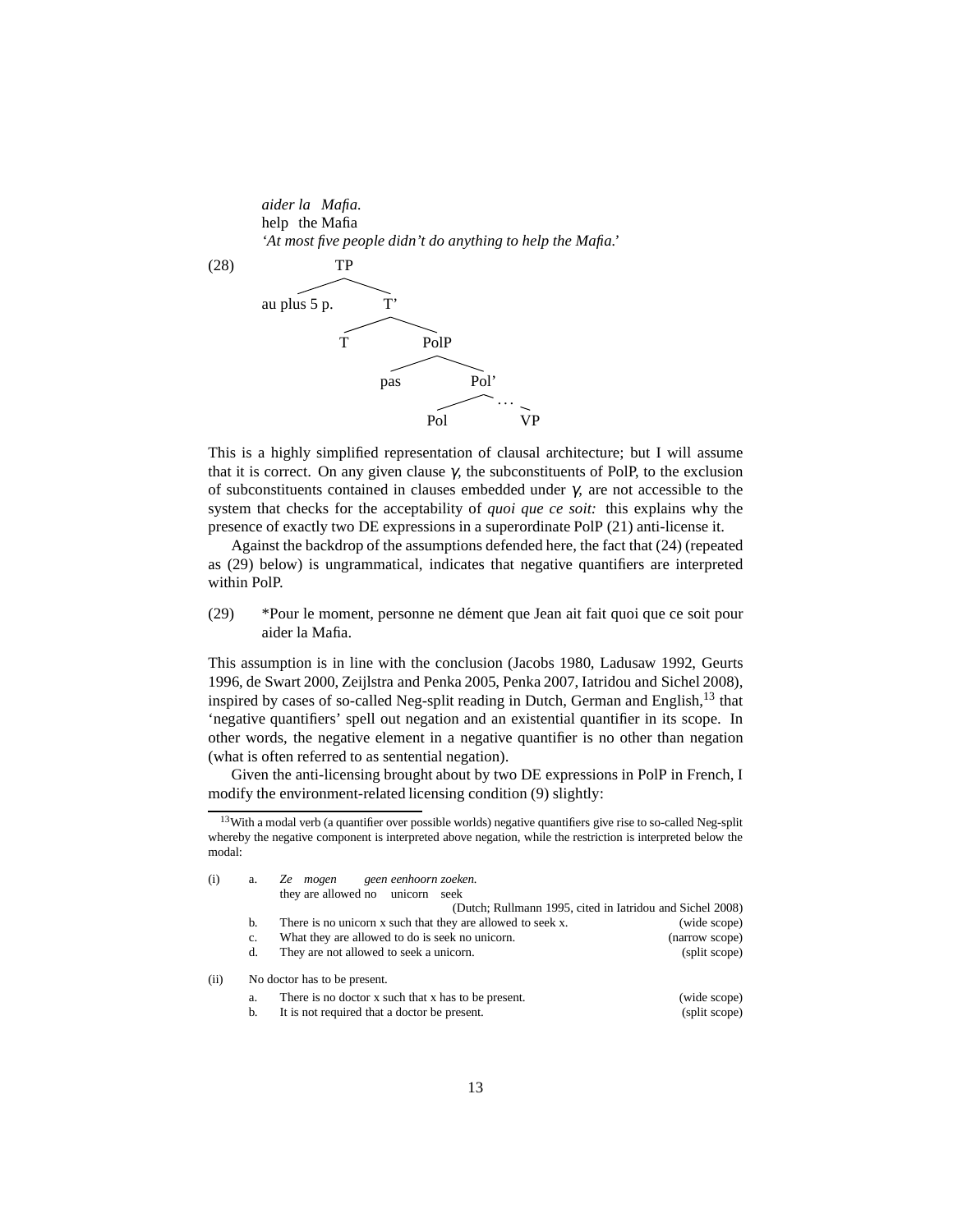(30) **Environment-related Licensing Condition (modified):** An NPI <sup>α</sup> is licensed in sentence *S* only if there is an *eligible* constituent A of *S* containing  $\alpha$ such that A is DE w.r.t. the position of  $\alpha$ .

The contrasts observed above are now explainable. There are two PolPs in [\(21\)](#page-9-2) (likewise in [\(23\)\)](#page-10-1); but both are UE w.r.t. the position of *quoi que ce soit:* the larger one because it contains both the predicate *impossible* and negation, the smaller one because it contains no DE expression. In [\(22\)](#page-9-3) (likewise in [\(25\)\)](#page-10-3), the two DE expressions are not contained in all the same PolPs: the smaller PolP, which contains only one DE expression, provides a DE context and is therefore favorable to *quoi que ce soit.* Now consider [\(31\),](#page-13-0) where two PolPs are again available.

<span id="page-13-1"></span><span id="page-13-0"></span>(31) a. Il est impossible que Jean n'ait pas fait quoi que ce soit pour aider la Mafia.

*'It is impossible that Jean didn't do anything to help the Mafia.'*

b. (*Context:* Jean claims that he didn't do anything to help the Mafia; his wife Marie, who will do anything to send him in jail, testifies against  $him.$ ..)

Marie dément que Jean n'ait pas fait quoi que ce soit pour aider la Mafia. *'Marie denies that Jean didn't do anything to help the Mafia.'*

The NPI is licensed in the scope of two DE functions if one is in the superordinate clause while the other is a clausemate: this indicates that its licensing can be checked on the smaller PolP, which contains a negation. On the larger PolP, the NPI is antilicensed, for the same reason that it is anti-licensed in [\(21\)](#page-9-2) and [\(23\)-](#page-10-1)[\(24\).](#page-10-2) Since there is at least one favorable eligible domain (embedded PolP), the NPI ends up licensed. Let us sum up the observations about [\(21\),](#page-9-2) [\(22a\),](#page-9-4) and [\(31a\)](#page-13-1) in the LFs below. A word about notation: the label  $YP \overline{X}$  used in the representation of logical forms indicates that YP is UE w.r.t. the position where the bearer of index *x* is interpreted;  $\boxed{YP \times x}$ indicates that YP is DE w.r.t. the position where the bearer of index  $x$  is interpreted.<sup>[14](#page-13-2)</sup>

- (32) a. [\(21\):](#page-9-2)  ${}^*{\lbrack}_{TP}$  T  $\lbrack_{POIP \rightarrow 1}$  **pas impossible**  $\lbrack_{CP}$  que Jean T  $\lbrack_{POIP \rightarrow 1}$  [quoi que ce soit] $_1$  faire  $t_1$  ]]]] b.  $(22a)$ :  $\boxed{\text{TP} \times \text{TP}}$   $\boxed{\text{CP} \times \text{TP}}$  **Si** T  $\boxed{\text{Pole} \times \text{TP}}$  **impossible**  $\boxed{\text{CP}}$  que Jean T  $\left[\begin{array}{c|c}\text{poly} & \text{equation:} \end{array}\right]$  [quoi que ce soit]<sub>1</sub> faire t<sub>1</sub> ]]]] T ]
	- c.  $(\overline{31a})$ :  $\boxed{\frac{\Gamma}{\text{PoIP } \pi 1}}$  **T**  $\boxed{\frac{\text{poIP } \pi 1}{\text{PoIP } \pi 1}}$  **impossible**  $\boxed{\frac{\text{c}}{\text{PoIP } \pi 1}}$  **pas** [quoi que ce soit] $_1$  faire t

Let us now consider a case with three DE expressions. Our hypothesis rightly predicts that *quoi que ce soit* is licensed in [\(33\),](#page-13-3) because both the larger and the smaller PolP provide a DE context for *quoi que ce soit* (each contains an odd number of DE expressions above the NPI):

<span id="page-13-3"></span><span id="page-13-2"></span><sup>&</sup>lt;sup>14</sup>Caveat: several objects might share the same index (due to the existence of traces), but the position that the labels target is the position where the object gets effectively interpreted.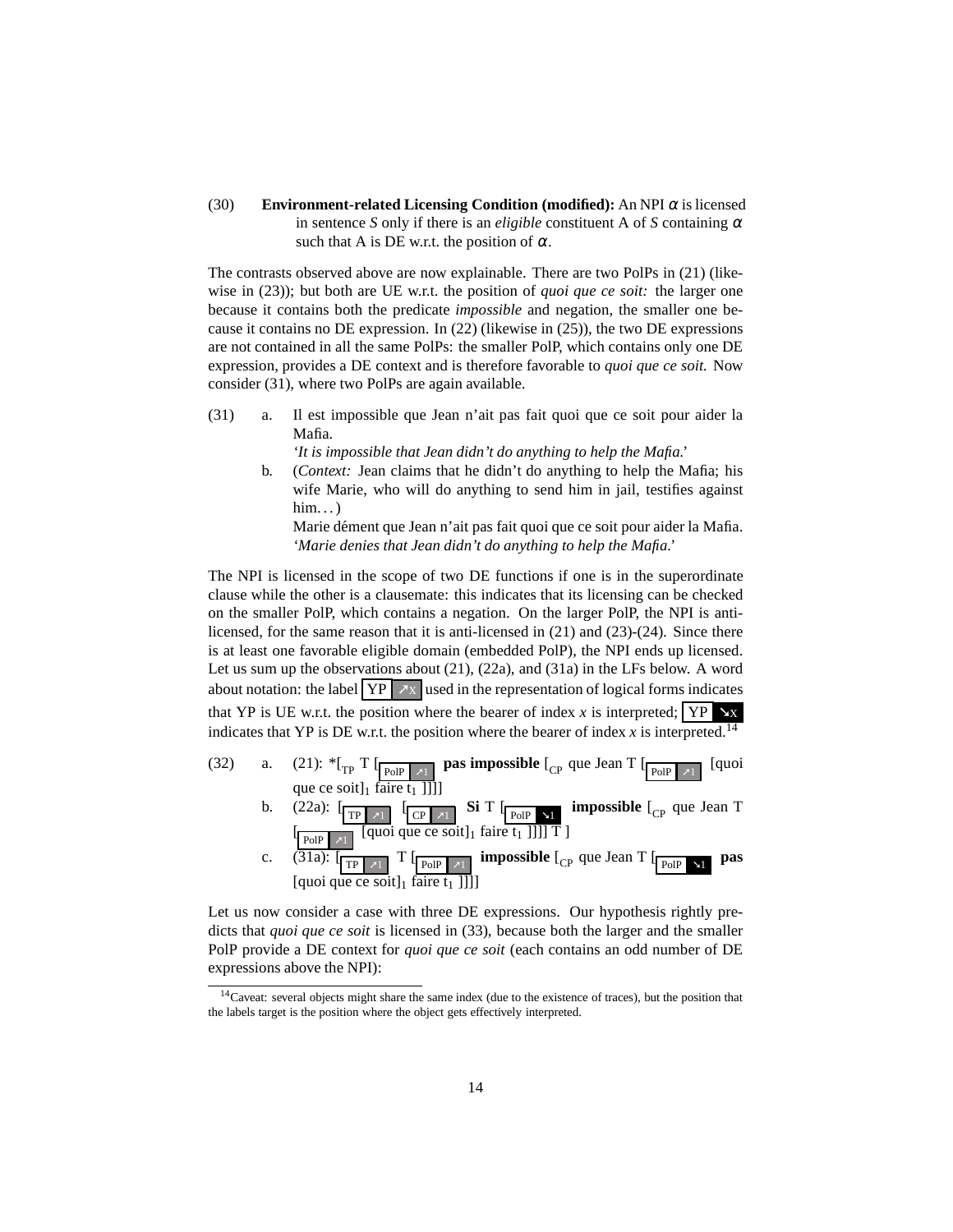(33) Il n'est pas impossible que Jean n'ait pas fait quoi que ce soit pour aider la Mafia.

*'It is not impossible that Jean didn't do anything to help the Mafia.'*

 $(34)$ TP ➘1 T [ PolP ➘<sup>1</sup> **pas impossible** [ CP que [TP Jean T [ PolP ➘<sup>1</sup> **pas** [quoi que ce soit $\frac{1}{1}$  faire  $t_1$  []]]]

Lastly, our hypothesis predicts that *quoi que ce soit* is acceptable in [\(35\)](#page-14-1) because it is in a DE environment in the entire sentence (due to an odd number of DE expressions in that constituent). The sentence is fairly hard to judge, therefore it is imprudent to build much on it. It seems clear however that it is better than [\(21\),](#page-9-2) in which all eligible domains that contain the NPI are UE w.r.t. its position.

- <span id="page-14-1"></span>(35) *Non pas qu' il ne soit* NEG NEG that it NEG be.SUBJ NEG impossible that Jean have.SUBJ done *pas impossible que Jean ait fait quoi que ce soit* what that this be.SUBJ to help the Mafia *pour aider la Mafia.*
- $(36)$  $\blacktriangleleft$  1  $\left[\begin{array}{cc} \n\text{p}_0 \cdot \text{p}_1 \cdot \text{p}_2 \cdot \text{p}_2 \cdot \text{p}_1 \cdot \text{p}_2 \cdot \text{p}_2 \cdot \text{p}_1 \cdot \text{p}_2 \cdot \text{p}_2 \cdot \text{p}_2 \cdot \text{p}_2 \cdot \text{p}_2 \cdot \text{p}_2 \cdot \text{p}_2 \cdot \text{p}_2 \cdot \text{p}_2 \cdot \text{p}_2 \cdot \text{p}_2 \cdot \text{p}_2 \cdot \text{p}_2 \cdot \text{p}_2 \cdot \text{p}_2 \cdot \text{p}_2 \cdot \text{p}_2 \cdot \text{p}_2 \cdot \$ [  $TP \mid \overline{x}1$ Jean T [quoi que ce soit]<sub>1</sub> faire t<sub>1</sub>]]]]]]]

To conclude this section on French weak NPIs, there is evidence that certain weak NPIs are sensitive to the monotonicity of their syntactic environments; the evidence comes from configurations where two DE expressions co-occur in PolP, giving rise to flip-flop.<sup>[15](#page-14-2)</sup> The data support the hypothesis that an NPI is licensed only if it is acceptable in some eligible constituent. We can now discard the operator-based approach [\(H1](#page-3-2) on p. [4\)](#page-3-2), as it is not suited to account for flip-flop. The globalist version of the environmentrelated approach [\(H2a](#page-3-2) on p. [7\)](#page-5-2) is also disqualified.

### <span id="page-14-0"></span>**2.2.2 English Weak NPIs**

The French facts are—to some extent only—replicated in English. There are clear cases where for some speakers, *any* is anti-licensed due to flip-flop, e.g. [\(37b\).](#page-14-3)<sup>[16](#page-14-4)</sup>

- <span id="page-14-5"></span><span id="page-14-3"></span>(37) a. It is impossible that John did anything to help the Mafia.
	- b. %It is not impossible that John did anything to help the Mafia.
	- c. Not that it is impossible that John did anything to help the Mafia.

[\(37b\)](#page-14-3) and [\(37c\)](#page-14-5) form a pair that confirms the prediction of the environment-related approach relativized to eligible constituents: both sentences contain two DE expressions outscoping the NPI, but they differ in the position of the negation: while *not* and *impossible* are contained in all the same PolPs in [\(37b\),](#page-14-3) there is a PolP in [\(37c\)](#page-14-5) which contains one and not the other. Similarly with the verb *doubt:*

<span id="page-14-2"></span><sup>&</sup>lt;sup>15</sup>Thus far, we have no explanation for the existence of what we have described as a smallest possible domain of the NPI. Let us assume that this is a lexical requirement.

<span id="page-14-4"></span> $16$ Similar facts are noted in passing by [Schueler \(2005](#page-64-5)): the dialect he describes is obviously the one I label dialect B below.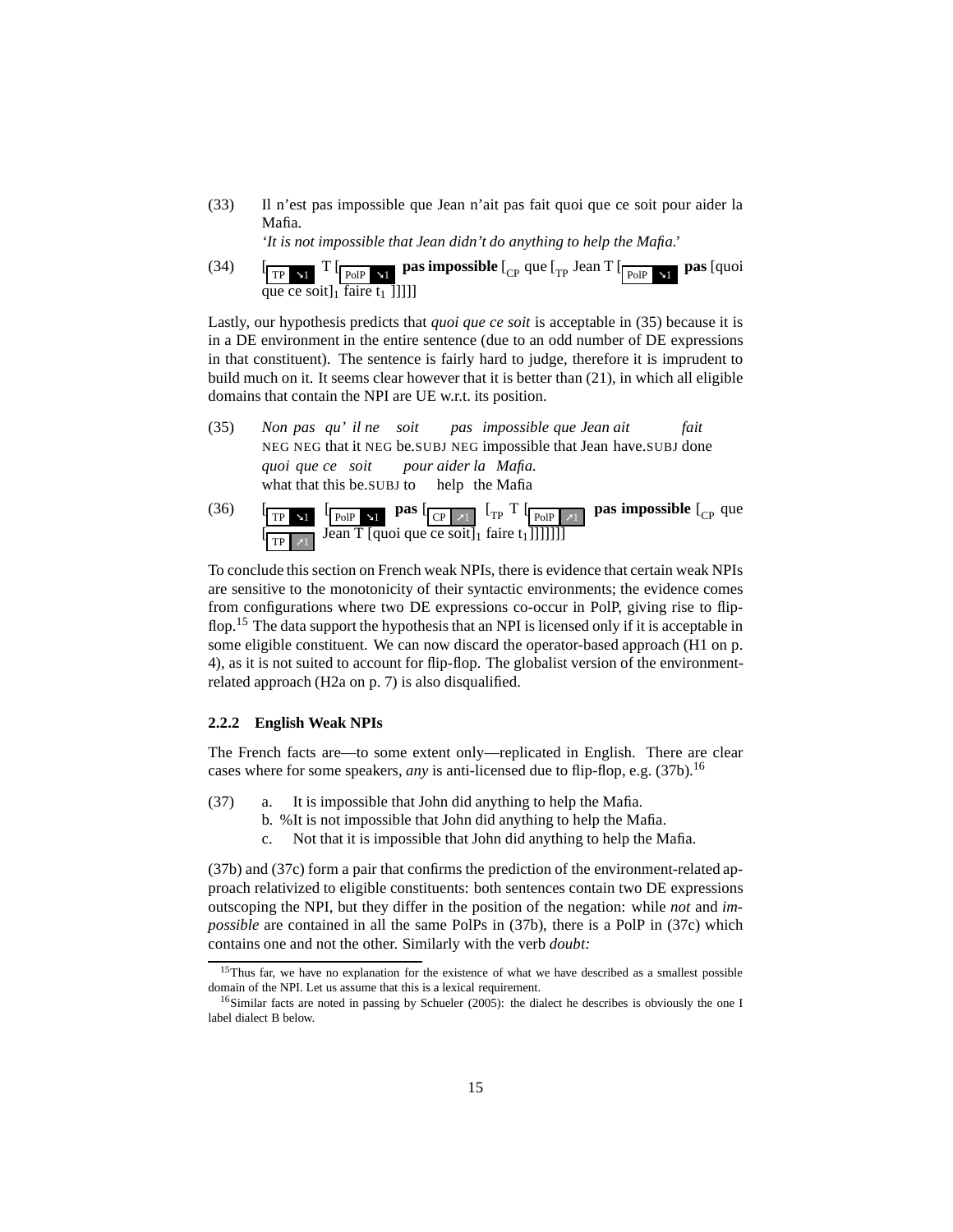- <span id="page-15-2"></span>(38) a. I doubt that John did anything to help the Mafia.
	- b. %I don't doubt that John did anything to help the Mafia.<sup>[17](#page-15-1)</sup>
	- c. %No one doubts that John did anything to help the Mafia.
	- d. Not that I doubt that John did anything to help the Mafia.

The evidence is mixed for the existence of domains of NPIs in English, since there seem to be two dialects, one that accepts [\(37b\),](#page-14-3) [\(38b\)](#page-15-2) and the like (dialect A), and one (dialect B) which rejects them. But it is natural to assume that the unacceptability of [\(37b\)](#page-14-3) (and [\(38b\)\)](#page-15-2) is incompatible with operator-related licensing [\(H1\)](#page-3-2). In order to explain the variation about [\(37b\)](#page-14-3) and [\(38b\),](#page-15-2) I propose that in the dialect of the speakers who accept those sentences, the smallest possible domain of *any* is smaller than the smallest possible domain of *any* in the dialect which rejects them (and also smaller than the smallest possible domain of *quoi que ce soit*). In the former dialect, this domain can be VP, but it can actually be arbitrarily small. Suppose indeed that any constituent qualifies as a domain for *any:* then there is at least one eligible constituent which is DE w.r.t. the position of *anything* in [\(37b\)](#page-14-3) and [\(38b\),](#page-15-2) namely matrix VP.<sup>[18](#page-15-3)</sup>

Summing up, flip-flop does occur with English weak NPIs. The lack of flip-flop in one dialect doesn't invalidate the environment-approach, because it is possible that in that dialect the smallest possible domain of *any* is smaller than in other dialects (or even arbitrarily small).

### <span id="page-15-0"></span>**2.3 Flip-flop with Strong NPIs**

The claim made in this article that flip-flop exists in English is not unprecedented, but it was made using strong NPIs. As far as I know, [Schmerling \(1971](#page-64-6)) was first to provide evidence for it (*a thing* is an NPI of the minimizer kind):<sup>[19](#page-16-0)</sup>

(39) a. \*There was someone at the scene of the accident who did a thing to help. b. There wasn't anyone at the scene of the accident who did a thing to help.

(i) %I don't particularly doubt that John did anything to help the Mafia.

<sup>18</sup>Notice that *any* is licensed under negated *deny:*

<span id="page-15-3"></span>(i) a. So far, Mary denies that John did anything to help the Mafia. b. So far, Mary doesn't deny that John did anything to help the Mafia.

Unsurprisingly, *any* is also licensed when the two DE expressions are not in all the same PolPs.

(ii) Not that Mary denies that John did anything to help the Mafia.

<span id="page-15-1"></span><sup>17</sup>A semantic strengthening usually takes place with the verb *doubt: 'John doesn't doubt that p'* is usually not interpreted literally, rather, it is taken to mean that John is certain that p. Even when strengthening is neutralized, the NPI is anti-licensed for the speakers who reject [\(38b\):](#page-15-2)

This is an interesting puzzle: even in the dialect in which *any* has a smallest possible domain at least as large as PolP, the NPI is licensed under negated *deny.* The most promising avenue to account for this fact seems to be that *deny* is ambiguous and can mean *make a negative statement about* (and that this ambiguity doesn't exist for French *démentir*). In this sense, it denotes a UE function. The composition of a DE function with a UE function is a DE function.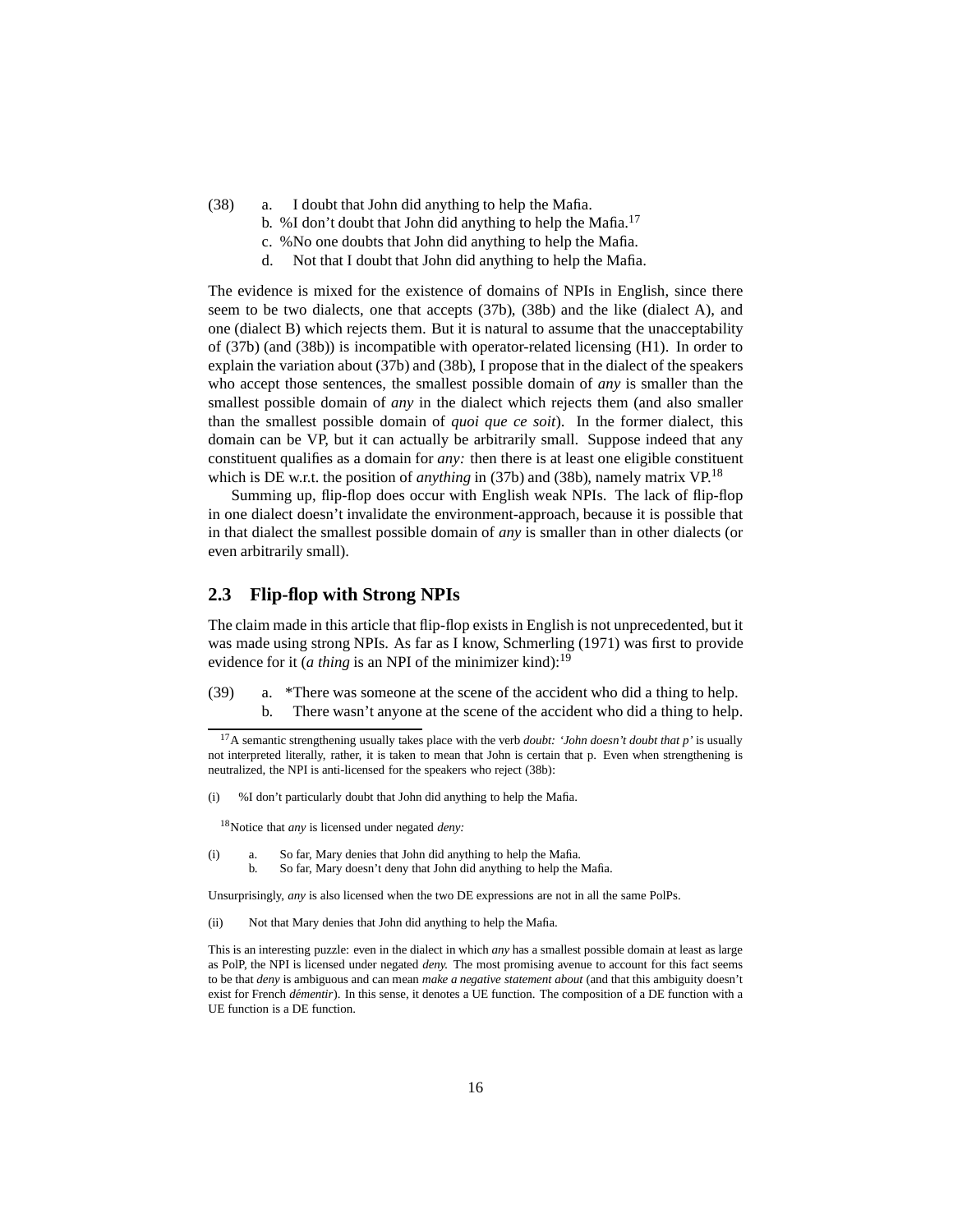- c. There was someone at the scene of the accident who didn't do a thing to help.
- d. \*There wasn't anyone at the scene of the accident who didn't do a thing to help. [\[Schmerling 1971,](#page-64-6) ex. 14]
- (40) a. There was no one in the huge lecture hall who uttered a peep when the distinguished linguist suggested that post-Bloomfieldian structuralist phonology and the theory presented in *The Sound Pattern of English* were notational variants.
	- b. \*There was no one in the huge lecture hall who didn't utter a peep when the distinguished linguist suggested that post-Bloomfieldian structuralist phonology and the theory presented in *The Sound Pattern of English* were notational variants. [\[Schmerling 1971,](#page-64-6) ex. 16]

Oddly enough, it has not been noticed, to the best of my knowledge, that the NPIs that Schmerling used in her examples, e.g. *a thing, a peep,* etc., are strong NPIs, specifically minimizers. This fact is important, as the smallest possible domain of a PI seems to be lexically determined, and we expect to witness different smallest possible domains with different PIs or classes of PIs.

As a matter of fact, the intuitions of the speakers I have polled are not very robust about those sentences which all involve an existential *there-*construction. But they are very clear when it comes to more commonplace embeddings (the speakers of the two dialects I distinguished in section [2.2.2](#page-14-0) on p. [15](#page-14-0) agree):

- (41) a. It's impossible that John did a single thing to help the Mafia.
	- b. \*It's not impossible that John did a single thing to help the Mafia.
- (42) a. I doubt that John did a single thing to help the Mafia. b. \*I don't doubt that John did a single thing to help the Mafia.

When the higher DE expression doesn't sit in the same PolP as the embedding verb, the minimizers are acceptable:

(43) a. Not that it is impossible that John did a single thing to help the Mafia. b. Not that I doubt that John did a single thing to help the Mafia.

Other strong NPIs exhibit the same behavior, for example *yet:*

(44) a. It's impossible that John can understand this yet.

<span id="page-16-0"></span><sup>&</sup>lt;sup>19</sup>In light of this paradigm (and of the rescuing facts with PPIs), [Krifka \(1992\)](#page-63-8) builds a theory of PIlicensing whereby an NPI and a DE operator above it form a PPI, and a PPI forms with a DE expression above it an NPI: it is a theory where non-lexical PIs are created recursively. There is a further condition which requires that the result of this recursive PI-formation process is not an NPI: in other words, every sentence that contains a PI must not be a (non-lexical) NPI. This approach can be seen as an implementation of the globalist environment-related approach [H2a.](#page-5-2) Alas, the usual fatal objections carry over: it is not true that a PPI cannot find itself in a global DE environment (witness [\(ia\)\)](#page-16-1) and it is equally false that an NPI cannot find itself in the scope of two DE expressions (witness [\(ib\)\)](#page-16-2).

<span id="page-16-2"></span><span id="page-16-1"></span><sup>(</sup>i) a. It's impossible that John understands something.

b. It's impossible that John doesn't understand anything.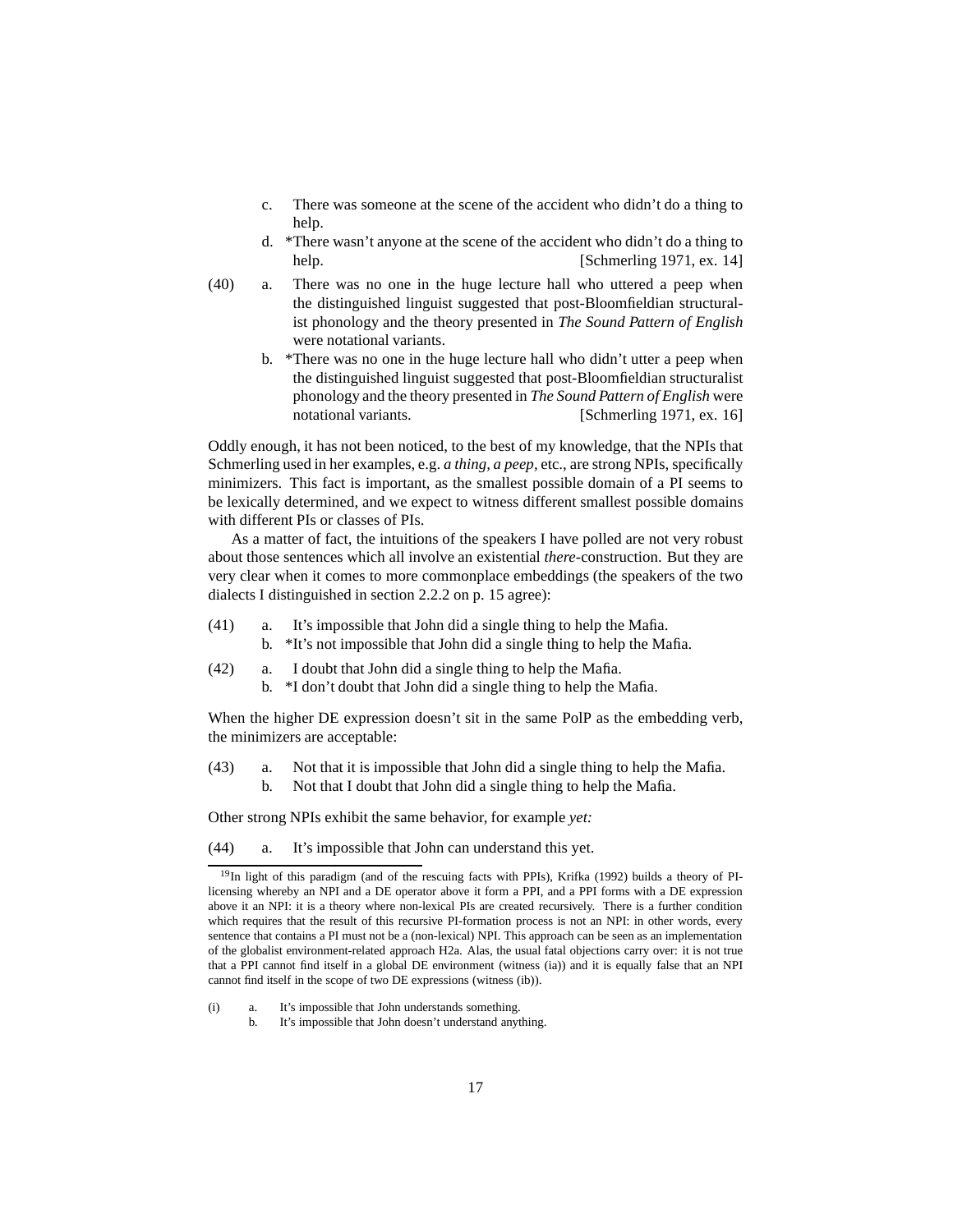- b. \*It's not impossible that John can understand this yet.
- c. Not that it's impossible that John can understand this yet.

These facts suggest that the acceptability of strong NPIs is not computed on the entire sentence, but rather on smaller constituents (no smaller than PolP). It is natural to extend the proposal defended in this paper to those items and claim that their licensing is computed on syntactic domains too, and that not all constituents are eligible for this computation. By the size of their smallest possible domain, they differ from weak NPIs of the A dialect (p. [16\)](#page-60-1). $^{20}$  $^{20}$  $^{20}$ 

### <span id="page-17-0"></span>**2.4 Flip-flop with PPIs**

Positive Polarity Items are another category of items for which there is evidence although this claim has never commanded a firm consensus—that syntactic domains play a role in the computation of their licensing. While NPIs need to be licensed, PPIs must not be anti-licensed. The indefinite *some* is a PPI because it cannot be interpreted in the scope of a clausemate negation. Note that it is also anti-licensed in the scope of a clausemate negative quantifier e.g. *no one* (the second generalization follows from the first, under the assumption that negative quantifiers are made up of negation and an existential quantifier):

<span id="page-17-6"></span><span id="page-17-5"></span><span id="page-17-3"></span>(45) a. When Fred speaks French, Jean-Paul doesn't understand something.

\*NEG > SOME

- b. When Fred speaks French, no one understands something. \*NEG > SOME
- c. When Fred speaks French, Jean-Paul never understands something. \*NEG > SOME

I show in the next two sections that genuine flip-flop exists with PPIs: a DE function undoes the anti-licensing created by another DE function, just like a DE function ruins the licensing created by another DE function in the case of NPIs, cf. [\(21\).](#page-9-2)

#### <span id="page-17-1"></span>**2.4.1 No Anti-licensing by a Superordinate Negation**

<span id="page-17-7"></span><span id="page-17-4"></span>A superordinate negation doesn't anti-license PPIs:

- (46) a. I don't claim that when Fred speaks French, Jean-Paul understands something.  $\sqrt{\text{NEG}} > \text{SOME}$ 
	- b. It is impossible that when Fred speaks French, Jean-Paul understands something.  $\sqrt{\text{NEG}} > \text{SOME}$
	- c. No one claims that when Fred speaks French, Jean-Paul understands something.  $\sqrt{\text{NEG}} > \text{SOME}$

<span id="page-17-2"></span> $^{20}$ Note that they also differ from weak NPIs of all dialects by the logical property that they are sensitive too, if standard accounts, which claim that they are sensitive to anti-additivity, are correct (but see [Gajewski](#page-61-2) [2009](#page-61-2) for an interesting attempt at dispensing with anti-additivity in natural language). I define anti-additivity on p. [35.](#page-34-0) Further research is needed to determine whether there is a connection between the strength of a polarity item and the size of its smallest possible domain.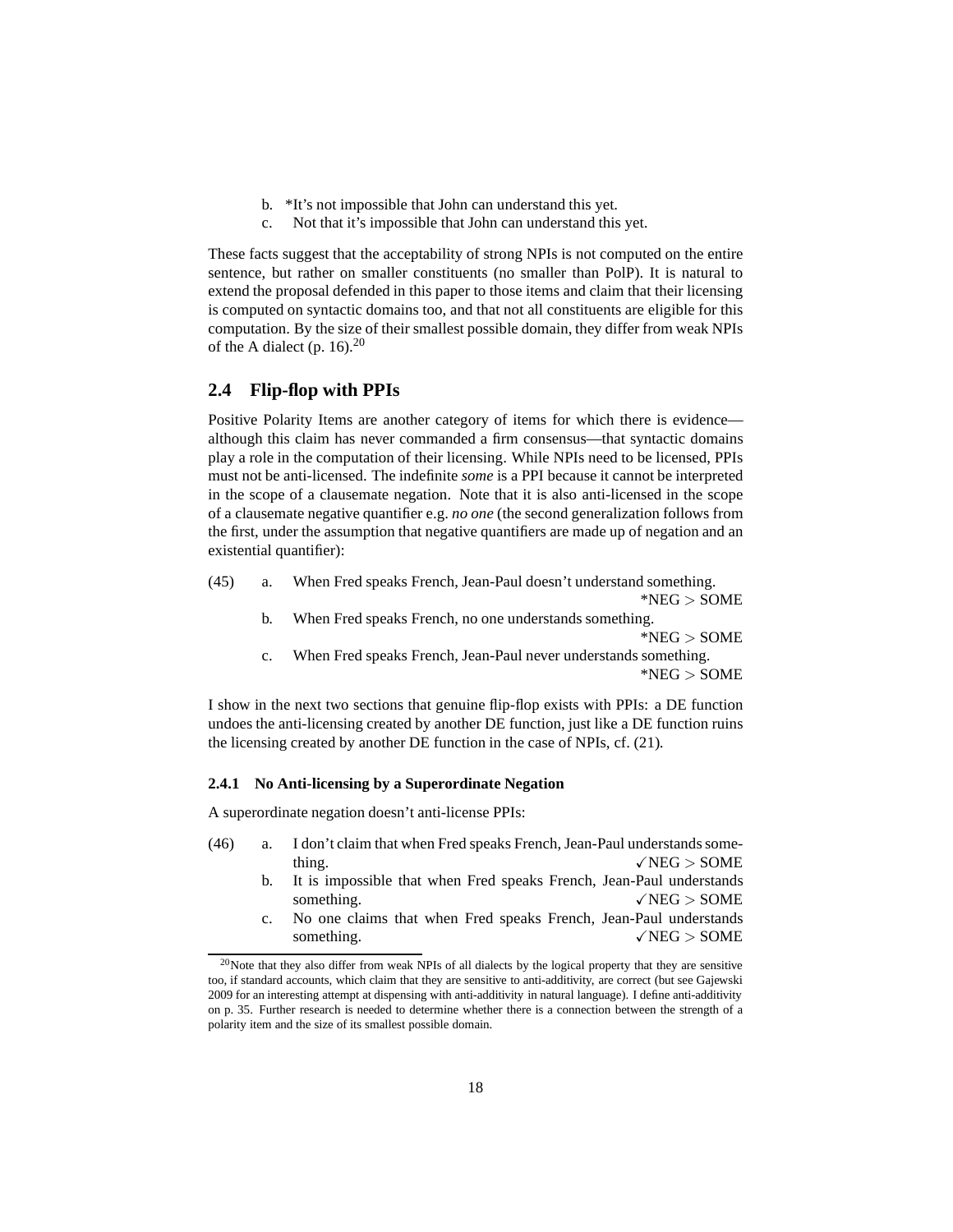d. I never claim that when Fred speaks French, Jean-Paul understands something.  $\sqrt{\text{NEG}} > \text{SOME}$ 

The comparison of the above two paradigms [\(45\)](#page-17-3)[-\(46\)](#page-17-4) is very suggestive: it suffices that negation be located in a distinct clause for *some* to be licit under it, otherwise it is illicit. Therefore *some* is clearly sensitive to the locality of the potential anti-licenser. The local environment relevant for licensing cannot be arbitrarily small, though. Otherwise *some* would never be anti-licensed, contrary to fact, since it would always be possible to find a constituent A such that *some* occupies the highest terminal node of A and is therefore not c-commanded by negation or by a negative quantifier in A. Therefore not all constituents are eligible for the computation of acceptability. I propose the following provisional condition:

(47) **Licensing Condition of** *some: Some* is licensed in sentence *S* only if it is contained in at least one eligible constituent A of S which is not Downwardentailing w.r.t. its position.

This condition bears a striking family likeness to [\(30\).](#page-12-2) Let us generalize:

(48) **Licensing Condition of Polarity Items** *(to be revised)*: A PI  $\pi$  is licensed in sentence *S* only if it is contained in at least one eligible constituent A of S which has the monotonicity properties required by  $\pi$  w.r.t. to the position of  $\pi$ .

We need to determine what constituents are eligible. We know that the smallest possible eligible domain of *some* must contain negation (if the domain approach is correct), otherwise *some* would be licensed under a clausemate negation contrary to fact (cf. [\(45\)\)](#page-17-3): therefore I propose that the smallest possible domain of *some* is PolP. *Some* is anti-licensed when outscoped by a clausemate negative quantifier [\(45b\)](#page-17-5) because negation is present in the smallest PolP that contains *some* (recall that we consider negative quantifiers as the spell-out of negation and an existential quantifier). The contrast between [\(45a\)](#page-17-6) and [\(46a\)](#page-17-7) is explained away once constituency is taken into account:

(49) a. (45a): 
$$
\left\{ \frac{1}{TP} \times 1 \right\}
$$
 Jean-Paul T  $\left[ \frac{P_{OIP} \times 1}{P_{OIP} \times 1} \right]$  not some<sub>1</sub> understand  $t_1$  ]]

The next section provides further evidence that the acceptability conditions of *some* are environment-related. It also furthers our understanding of eligible domains of *some* (evidence is put forward which shows that superconstituents of PolP are eligible domains of *some*).

#### <span id="page-18-0"></span>**2.4.2 Rescuing**

Also consonant with the hypothesis defended here are the cases where the narrow scope of *some* is licit under a clausemate negation if another DE expression outscopes both negation and *some.* This is what [Szabolcsi \(2004\)](#page-64-0) calls 'rescuing'; it is, I submit,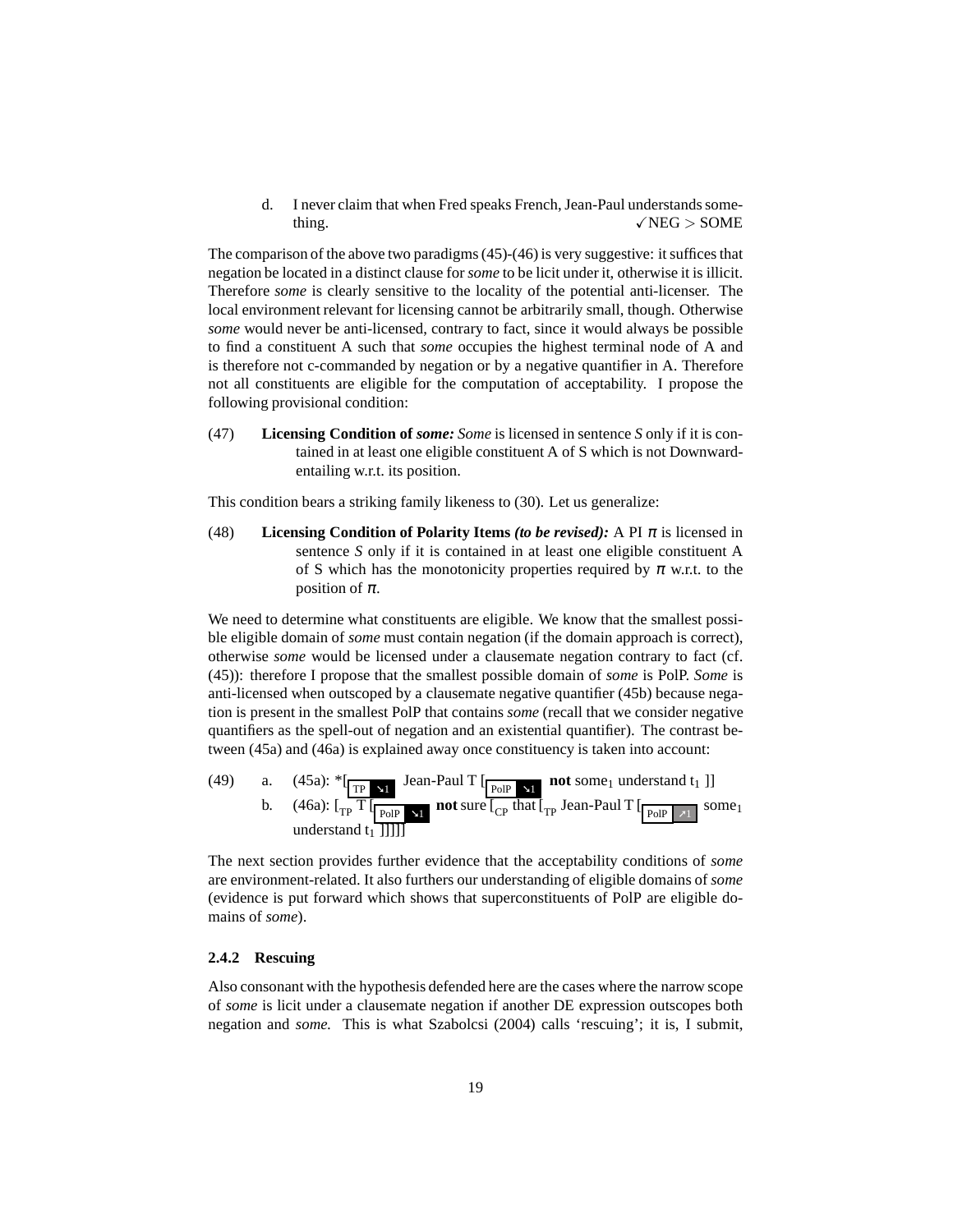genuine flip-flop as the higher DE expression makes available a constituent that is UE w.r.t. the position of the PPI (the facts were already described in [Jespersen 1909–1949,](#page-62-11) [Jackendoff 1969\)](#page-62-12):

- <span id="page-19-5"></span><span id="page-19-2"></span><span id="page-19-1"></span><span id="page-19-0"></span>(50) a. I'm not sure that, when Fred speaks French, Jean-Paul doesn't understand something.  $\sqrt{\text{NEG}} > \text{SOME}$ 
	- b. If Jean-Paul doesn't understand something, he has no notion of French at all.  $\sqrt{NEG} > 50ME$
	- c. Everyone who doesn't understand something has no notion of French at all.  $\sqrt{\text{NEG}} > \text{SOME}$
	- d. When Fred speaks French, at most 5 people don't understand something.  $\sqrt{NEG}$  > SOME

<span id="page-19-3"></span>

These data allow us to hypothesize that PolP is not the only kind of constituent that is eligible for the computation of the acceptability of PPIs: larger constituents are eligible. [\(50a\)](#page-19-0) is not decisive, since it contains at least two constituents which are UE w.r.t. the position of *some,* one of which is a PolP. But [\(50b\),](#page-19-1) [\(50c\)](#page-19-2) and [\(50d\)](#page-19-3) are. In [\(50b\)](#page-19-1) and [\(50c\)](#page-19-2) *some* is rescued because it is contained in the restrictor of *if* and *every* respectively, and these are DE environments. Neither *if* nor *every* however is located in a PolP. In [\(50d\),](#page-19-3) *at most 5 people* doesn't sit in PolP but in Spec,TP: therefore some constituent, at least as large as TP, provides the environment on which the acceptability of *some* is computed successfully.

Let us hypothesize that any superconstituent of (i.e. any constituent which asymmetrically contains) PolP is an eligible constituent but no subconstituent of PolP is eligible; this condition applies to every clause, i.e. in a given clause  $\gamma$ , the system that checks for *some* cannot scan a constituent that is asymmetrically contained in PolP (to the exclusion of clauses embedded under γ). We correctly predict that *some* is not rescued when there are two DE expressions in the superordinate PolP (instead of one, as in e.g. [\(50a\)\)](#page-19-0).

<span id="page-19-4"></span>(52) a. It is impossible that John doesn't understand something.

 $\sqrt{$  n.s. of SOME b. It is not impossible that John doesn't understand something.<sup>[21](#page-20-1)</sup>

\*n.s. of SOME

c. Not that it is impossible that John doesn't understand something.  $\sqrt{n.s.}$  of SOME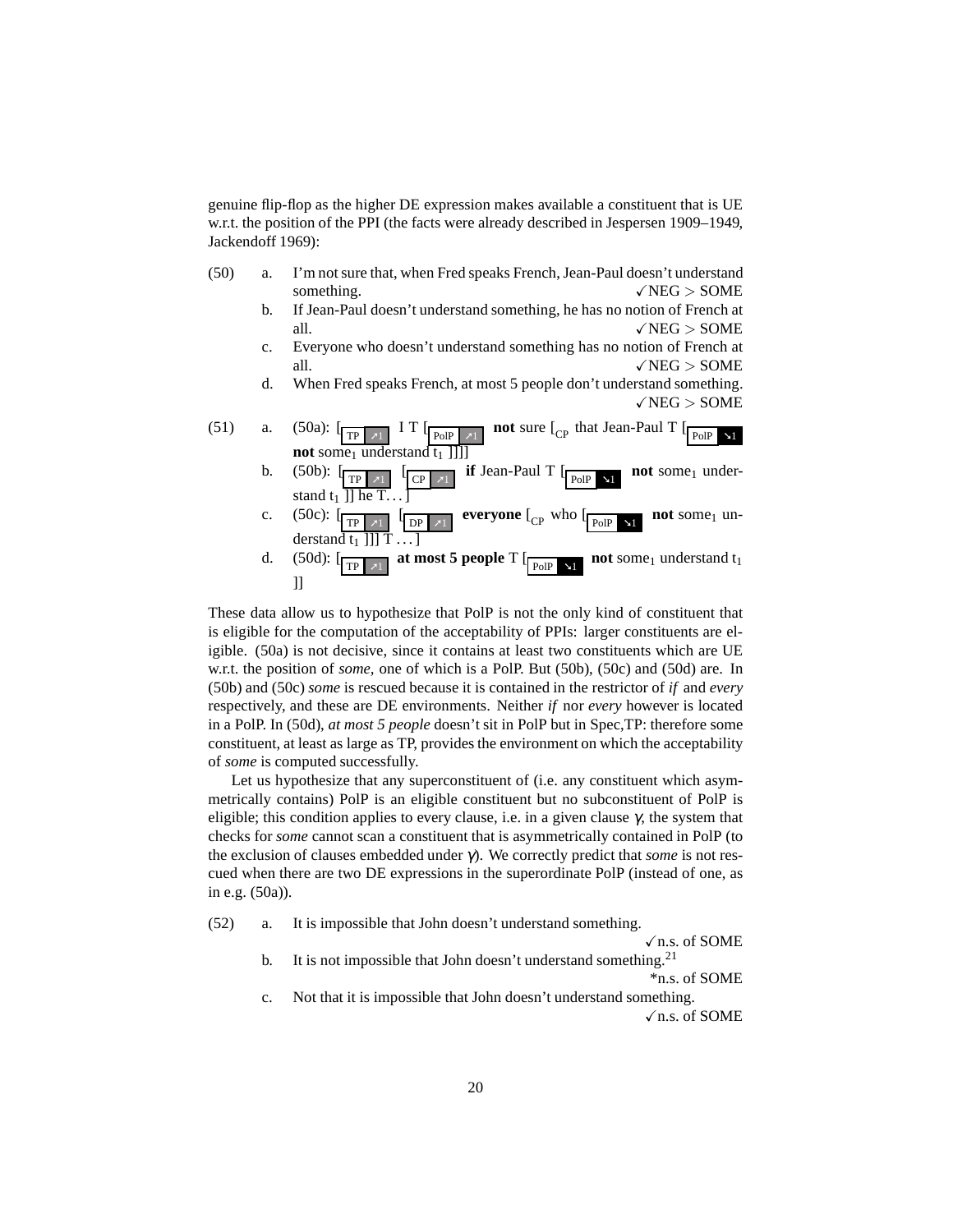(53) [\(52b\):](#page-19-4)  $*_{\text{TP}} T \left[ \text{poly } n \right]$ **not impossible**  $\begin{bmatrix} C_{\text{P}} \end{bmatrix}$  that John T  $\begin{bmatrix} P_{\text{OIP}} & \mathbf{Y} \end{bmatrix}$ **not** something<sub>1</sub> understand  $t_1$  ]]]]

#### **Summary**

In our view, rescuing is nothing but flip-flop applied to PPIs. We reach two conclusions: (i.) licensing is computed on syntactic environments (i.e. constituents), (ii.) the monotonicity of the constituents w.r.t. the position of PIs is what matters rather than some structural relationship (precisely because flip-flop exists).

Interestingly, the environment-related approach is corroborated by the investigation of the two kinds of PIs, which suggests that there exist deep commonalities between them. The acceptability conditions of *any* and *some* are very similar: it suffices that they are acceptable in some eligible constituent to be licensed. Both the operator-related approach [\(H1\)](#page-3-2) and the globalist environment-related approach [\(H2a\)](#page-5-2) are disconfirmed by these data.

In the next section, I continue the exploration of the licensing of PIs and discard another formulation of the environment-based hypothesis, i.e. the hypothesis that licensing of a given PI is done independently of the licensing of other PIs in its domain.

# <span id="page-20-0"></span>**3 Dependency**

A question that we have left unanswered so far is the following: is the acceptability of a given PI independent from the acceptability of other PIs in the same sentence? This is what I call the 'local and separate acceptability' hypothesis:

Hypothesis 2b (H2b): Local and separate acceptability: For each PI  $\pi$  in sentence *S*, there is an eligible constituent A such that  $\pi$  is acceptable in A, i.e. A has the appropriate monotonicity w.r.t. the position of  $\pi$  (the condition is restricted

<span id="page-20-1"></span><sup>&</sup>lt;sup>21</sup>This example is important because other theories, in particular [Szabolcsi](#page-64-0)'s [\(2004\)](#page-64-0), make an opposite prediction: her theory is operator-based, and as such it predicts that constituency doesn't affect licensing. Szabolcsi reports the following judgment [\(i\)](#page-60-1) (her ex. 70) about a sentence with two DE expressions outscoping a PPI in need of rescuing;

|  | I don't regret that John didn't come up with something. | $\sqrt{$ n.s. of SOME |
|--|---------------------------------------------------------|-----------------------|
|  |                                                         |                       |

The speakers I polled either disagreed with it or agreed with it but also accepted the benchmark sentence [\(iia\)](#page-20-2) (for a reason that might have to do with the presence of the particle *up*):

<span id="page-20-2"></span>

| (ii) | a. | John didn't come up with something.                     | %n.s. of SOME         |
|------|----|---------------------------------------------------------|-----------------------|
|      |    | I regret that John didn't come up with something.       | $\sqrt{$ n.s. of SOME |
|      |    | I don't regret that John didn't come up with something. | %n.s. of SOME         |

It bears also saying that narrow scope of *some* in [\(52b\)](#page-19-4) is rejected by all speakers, even the speakers of A who accept [\(iii\).](#page-52-1) The discrepancy suggests that the idea that a PPI under a clausemate negation forms a non-lexical weak NPI with negation (as [Krifka 1992](#page-63-8) and [Szabolcsi 2004](#page-64-0) have it) is empirically unwarranted.

(iii) It is not impossible that John understands anything.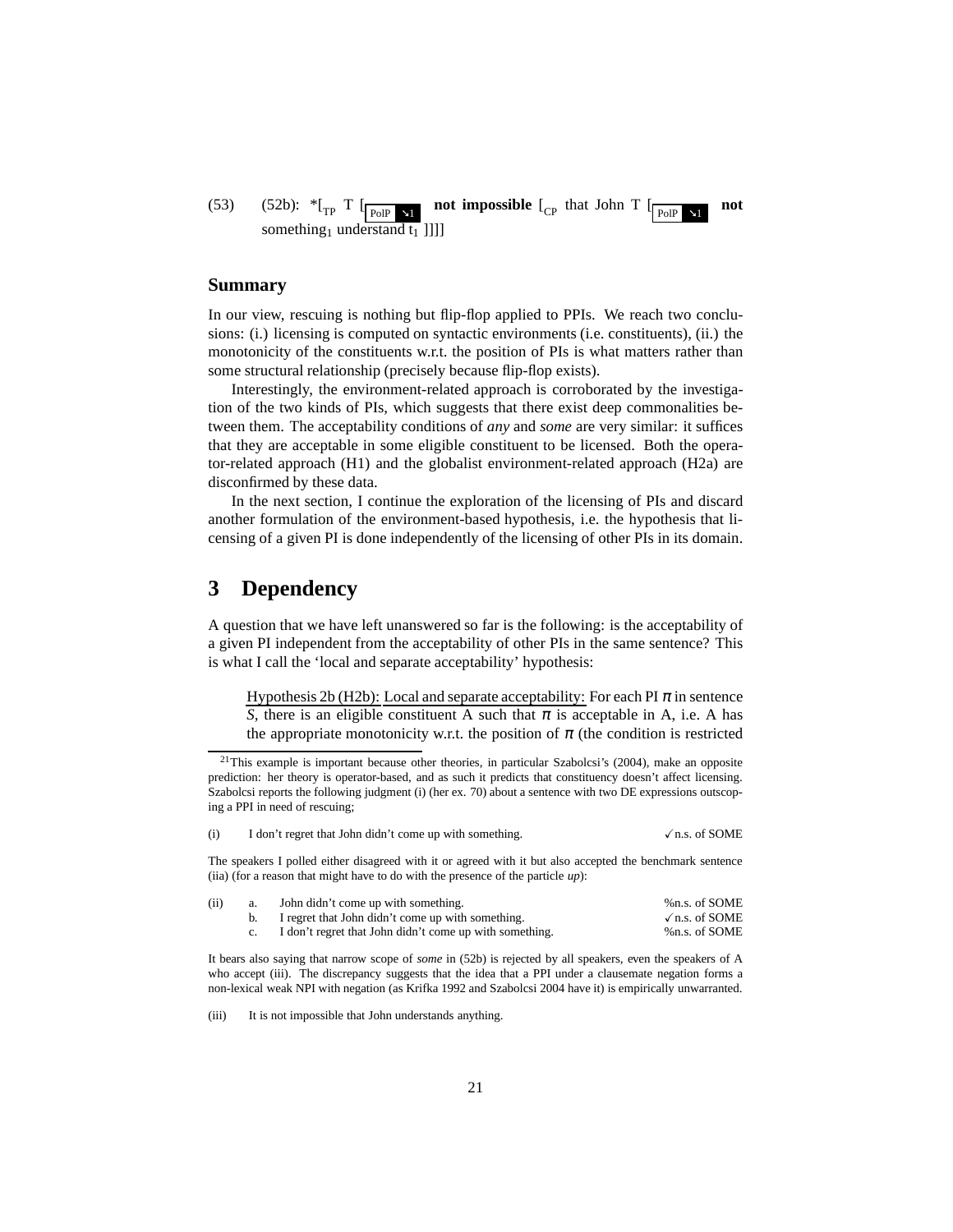by the proviso—motivated by the unavailability of *some* in [\(1a\)—](#page-1-4)that certain constituents are not eligible for the verification of the acceptability of *some*).

This section shows that this hypothesis is not correct, using novel observations: a PI is only acceptable in a given constituent if all other PIs in that constituent are acceptable *within* that constituent. This fact not only corroborates the existence of domains, it also reveals the cyclicity of licensing.

### <span id="page-21-0"></span>**3.1 Multiple NPIs**

Sentences which contain multiple NPIs raise an interesting issue: the following sentence contains two NPIs, one in the embedded clause, the other in the matrix, and the NPIs are separated by a DE expression; it is perfectly grammatical (in abstract representations, I write an NPI as  $\pi^-$  and a PPI as  $\pi^+$ ).

<span id="page-21-1"></span>(54) a. Mary didn't tell anyone that John didn't do anything to help the Mafia. b.  $[\dots \text{not} \dots \pi_1^- \dots [\dots \text{not} \dots \pi_2^- \dots]]$ 

Although *anything* is acceptable on the embedded PolP (PolP1), it is not on the matrix PolP (PolP2) or any superconstituent thereof. The NPI *anyone* on the other hand is only acceptable on superconstituents of the matrix PolP (PolP2).

(55) [\(54a\):](#page-21-1)  $\left[\begin{array}{cc} \Gamma_{\text{Fol}} \end{array} \right]$   $\left[\begin{array}{cc} \text{Nary T} & \text{S2} \end{array}\right]$  **not** anyone<sub>2</sub> tell t<sub>2</sub>  $\left[\begin{array}{cc} \Gamma_{\text{Fol}} \end{array}$  that John T  $\left[\begin{array}{cc} \text{PolPI} & \text{S1} \end{array}\right]$ **not** [anything]<sub>1</sub> do  $\overline{t_1}$  ]]]]

We don't know a priori which of the following two branches of the alternative is correct:

- 1. Either the system checks the licensing on an item-per-item basis (this is Hypoth-esis [H2b](#page-20-0) on p. [21\)](#page-20-0). For example, suppose it checks for the licensing of PI  $\pi_k$ ; suppose constituent A contains the PIs  $\pi_k$  and  $\pi_l$ ; when scanning constituent A, the system only checks the licensing of  $\pi_k$  and ignores  $\pi_l$ ; when the licensing of  $\pi_l$  is checked, the licensing of  $\pi_k$  can be ignored (this hypothesis is discarded in section [3.2.1\)](#page-23-0);
- <span id="page-21-2"></span>2. Or the acceptability of PI  $\pi$  in constituent A is contingent upon the acceptability of other PIs in A. This in fact amounts to saying that there exist constraints on the acceptability of constituents themselves (a constituent that contains unacceptable PIs is not acceptable). Hypotheses [H2c, H2d](#page-21-2) and [H2e](#page-21-2) are three possible instantiations of this idea:
	- Hypothesis 2c (H2c): Local and joint acceptability: There is an eligible constituent A of *S* such that A has the appropriate monotonicity w.r.t. the positions of all PIs in *S*;
	- Hypothesis 2d (H2d): Local, dependent, and non-cyclic acceptability: For each PI  $\pi$  in *S*, there is an eligible constituent A of *S* containing  $\pi$  such that  $\pi$  is acceptable in A and every PI  $\pi'$  in A is acceptable in A too;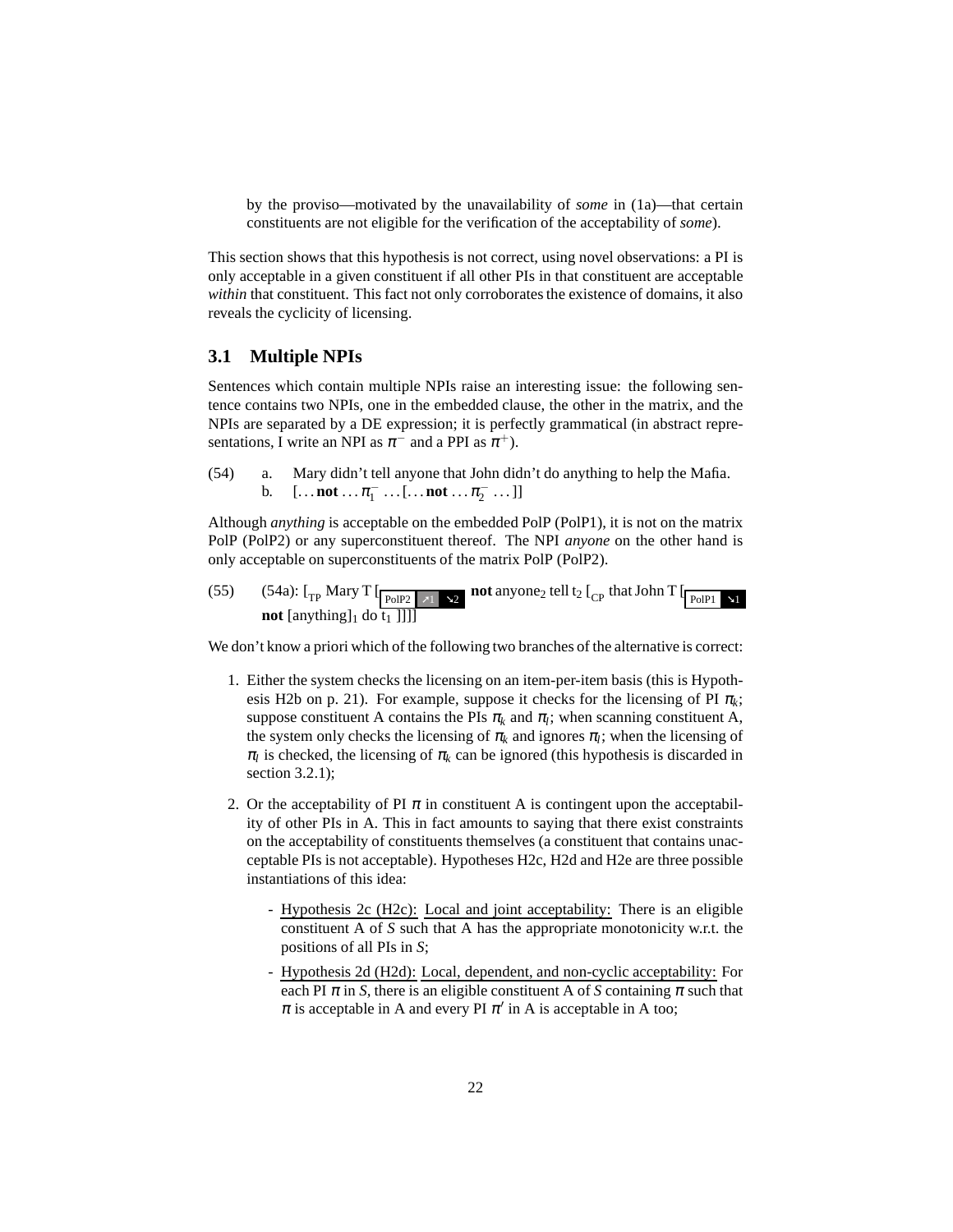- Hypothesis 2e (H2e): Local, dependent, and cyclic acceptability: For each PI  $\pi$  in *S*, there is an eligible constituent A of *S* containing  $\pi$  such that  $\pi$  is acceptable in A and every PI  $\pi'$  in A is licensed *within* A (which means that  $\pi'$  is acceptable in A itself or in some other cycle, i.e. in some subconstituent of A). I show that this hypothesis is correct in [3.2.1.](#page-23-0)

Sentences such as [\(54a\)](#page-21-1) make a decisive case against the 'local and joint acceptability' hypothesis [H2c](#page-21-2) and the 'local, dependent and non-cyclic' hypothesis [H2d.](#page-21-2) The former [\(H2c\)](#page-21-2) requires that there be a constituent which has the appropriate monotonicity w.r.t. all PIs, and this is not the case in the impeccable [\(54a\):](#page-21-1) every constituent which contains both NPIs is UE w.r.t. the position of the lower NPI; the latter hypothesis [\(H2d\)](#page-21-2) requires that for each PI  $\pi$ , there is a constituent A which has the appropriate monotonicity w.r.t. the position of  $\pi$  and all other PIs in A: if this condition is enforced, then the higher NPI can never be licensed.

The 'local, dependent and cyclic' hypothesis [H2e](#page-21-2) on the other hand is empirically adequate. It requires that for each PI  $\pi$  there be a constituent A in which  $\pi$  is acceptable and all other PIs in A are licensed *within* A: this is indeed the case because (i.) the lower NPI can be licensed on the embedded PolP (PolP1); (ii.) the higher NPI can be licensed on the matrix PolP (PolP2) without violating the acceptability condition. When the licensing of the higher NPI is evaluated on PolP2, all that matters is that the lower NPI be licensed *within* PolP2, which is indeed the case (it is licensed on a subconstituent of PolP2): the licensing is cyclic in [\(54a\)](#page-21-1) because the lower NPI is licensed first, on a subconstituent of the constituent where the higher NPI is subsequently licensed. We are thus left with two hypotheses, [H2b](#page-20-0) and [H2e.](#page-21-2) It is now time to break the tie. This section achieves this goal by producing new data about the interaction of PIs: the licensing of a given PI is indeed *dependent* on the licensing of other PIs in the same sentence. The data therefore substantiate the 'local, dependent and cyclic' hypothesis.

# <span id="page-22-0"></span>**3.2 Multiple PPIs**

Let *S* be a sentence and let *S'* be a sentence embedded in *S.* Both *S* and *S'* contain a negation. To simplify matters, let us first consider cases where there is only one occurrence of *some* in the structure. We know that *some* is licit in the embedded PolP, i.e. under the negation of *S'* [\(56\)](#page-22-1) (it is rescued).

<span id="page-22-1"></span>(56) 
$$
\checkmark
$$
 [s ... not ... [s' ... [ not ... some ...]]]

We predict that *some* is also licit when interpreted higher than the negation of *S'* (if there is no other occurrence of *some* in the structure) since there is at least one constituent where its position is UE, e.g. *S'.*

(57) 
$$
\checkmark
$$
 [s ... not ... [s' some ... not ...]]

The prediction is borne out. *Some* can be interpreted in *S'* higher than negation (if there is no other clausemate occurrence of *some* lower than negation): this is demonstrated by the coherence of the discourse in [\(58\).](#page-22-2)

<span id="page-22-2"></span>(58) a. —A: Everyone is hiding.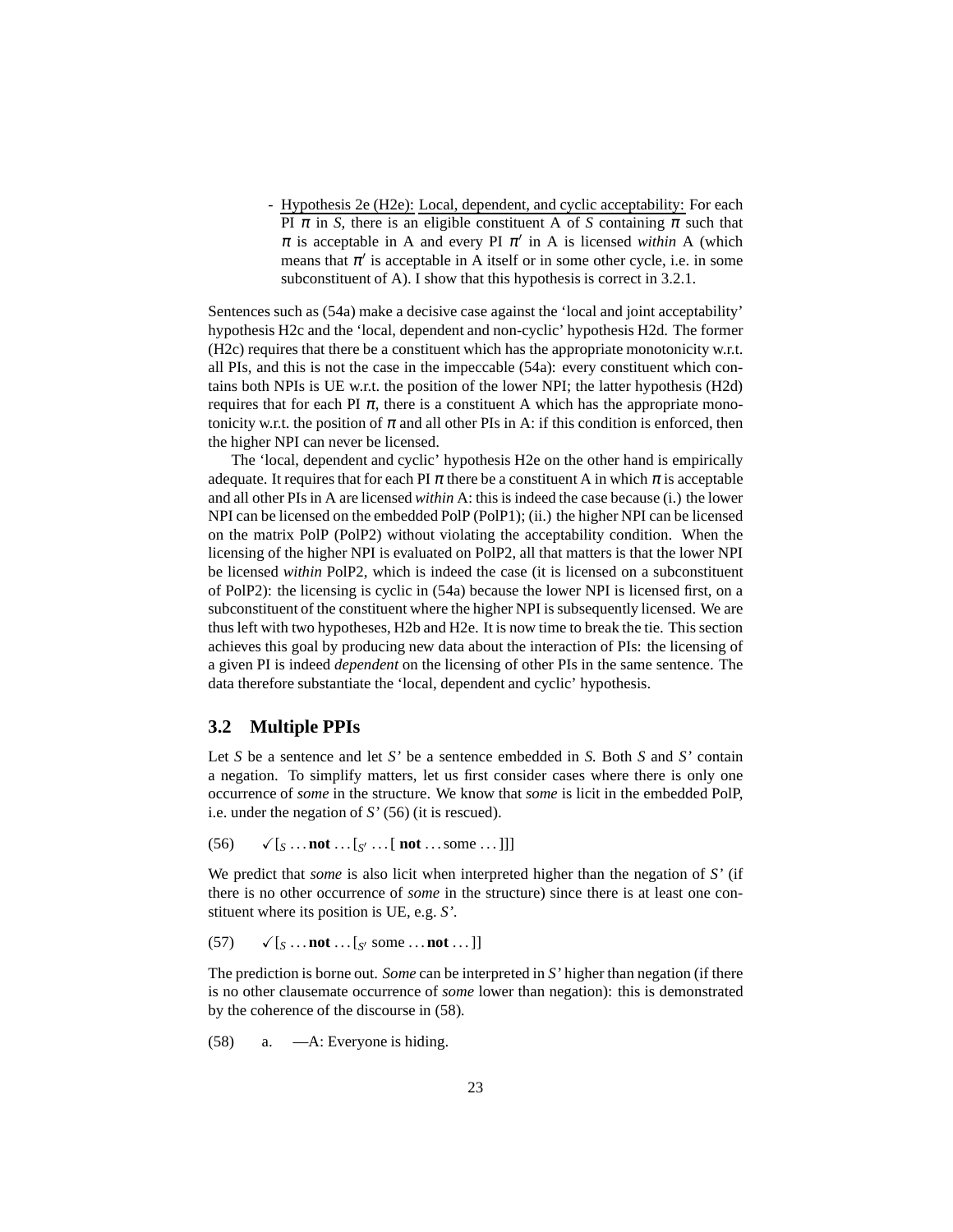b. —B: That's exactly true, it's impossible that someone isn't hiding.

<span id="page-23-3"></span>In other words, the licensing of *some* in B's reply is checked on some constituent larger than the embedded PolP but smaller than the matrix PolP, e.g. the embedded TP. *Some* can also be interpreted lower than the negation of *S'* whether it is an *in situ* object as in [\(50a\)](#page-19-0) or a subject reconstructed under negation. The latter possibility is evidenced by the coherence of the discourse in [\(59\).](#page-23-1)

<span id="page-23-2"></span><span id="page-23-1"></span>(59) a. —A: Someone is hiding. b. —B: That's exactly true, it's impossible that someone isn't hiding.

The licensing of *some* in [\(59b\),](#page-23-2) where *some* reconstructs under negation, is checked on a constituent at least as large as the matrix PolP:



<span id="page-23-4"></span>The reconstruction of subject*some* under negation is not possible if the landing position is one in which it is not rescued:

| (61) | Someone isn't hiding.                         | *NEG>SOME |  |  |
|------|-----------------------------------------------|-----------|--|--|
|      | $[(61)] \neq \neg \exists x[\text{hide'}(x)]$ |           |  |  |

### <span id="page-23-0"></span>**3.2.1 Two PPIs with Two Negations**

Let us now move to a more complex case, in which there is more than one occurrence of *some:* we are going to observe that the presence of a second occurrence of *some* under the negation of *S'* constrains the locus of interpretation of subject *someone* in the same clause. This configuration is represented in [\(62\):](#page-23-5) every constituent in which the lower *some* is licensed is a superconstituent of the PolP of *S* and is therefore a constituent in which the higher *some* is anti-licensed (it is DE with respect to its position):

<span id="page-23-5"></span>(62)  $[s \dots \text{not} \dots [s] \text{ some } j \dots [ \text{not} \dots \text{some} \dots]]]$ 

The 'local and separate acceptability' hypothesis [H2b](#page-20-0) predicts that this configuration is perfect: according to it, *some*<sub>1</sub> can be licensed on *S* and *some*<sub>2</sub> can be licensed on *S'*. The 'cyclic acceptability' hypothesis [H2e](#page-21-2) predicts that it is ill-formed. In effect, *some*<sup>1</sup> is not licensed on or within *S';* it cannot be licensed on *S* either—although *S* is UE w.r.t. its position—because *some*<sub>2</sub> is not licensed on or within *S*: *S* is DE w.r.t. the position of *some*2, and *some*<sup>2</sup> cannot be licensed on any of the eligible subconstituents, for they are all DE w.r.t. *some*1. In other words, for each PI, there is no constituent A such that it is acceptable in A and all other PIs in A are licensed within A.

Let us check the predictions. First of all, observe that the narrow scope of *somewhere* in [\(63a\)](#page-24-0) under negation is excluded (the wide scope is possible but pragmatically odd because it is extremely uninformative): there is no constituent where *somewhere* is acceptable and pragmatically felicitous.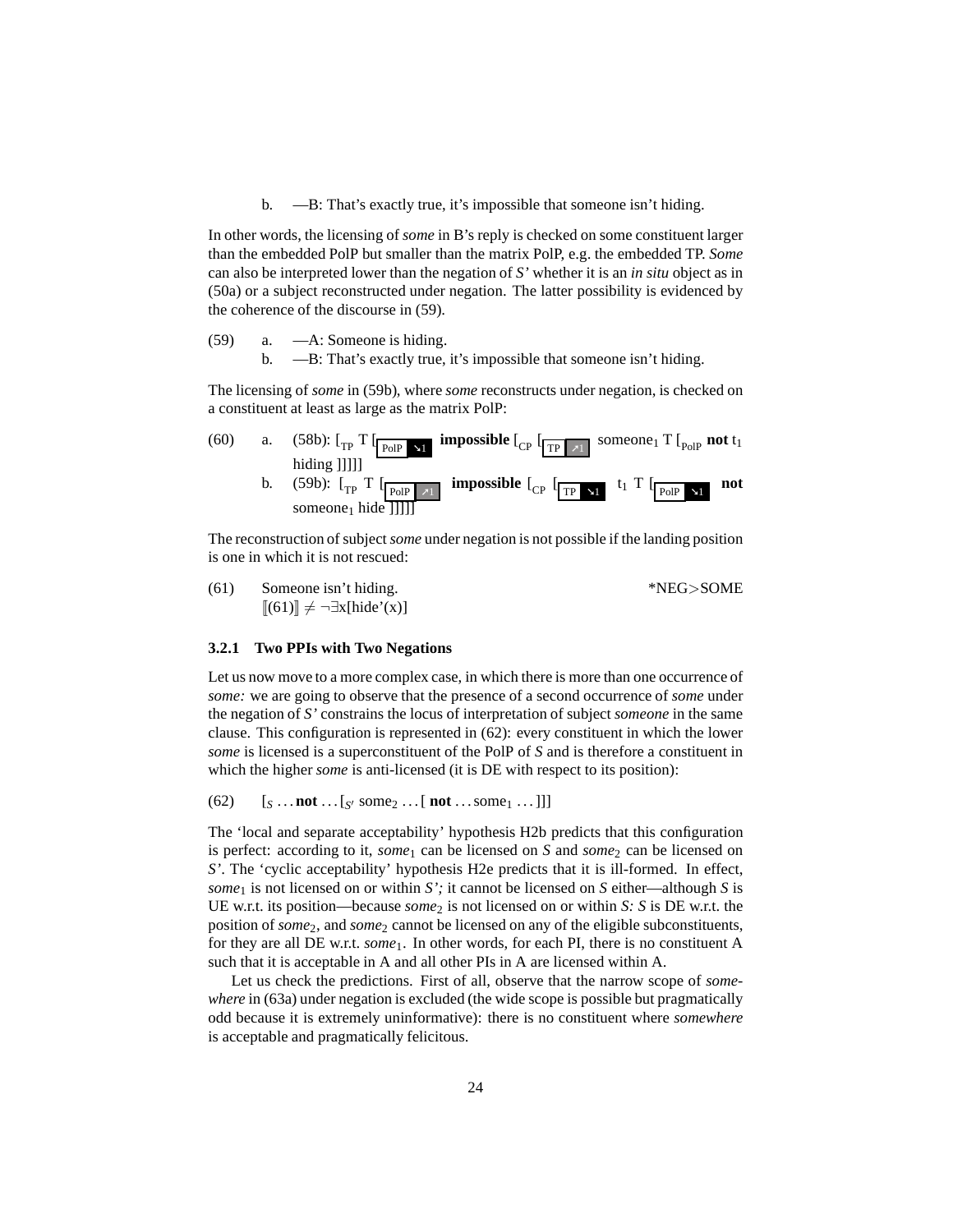<span id="page-24-0"></span> $(63)$  a. #Someone isn't hiding somewhere. \*NEG > SOMEWHERE b.  $(63a):$   $\sqrt[*]{\text{TP}+1}$   $\sqrt{2}$ someone<sub>2</sub> T  $\lbrack$  PolP  $\lbrack$  Y1 **not** somewhere<sub>1</sub> t<sub>2</sub> hide ]]

Let us now embed [\(63a\).](#page-24-0) We obtain a minimal pair: compare [\(58b\)](#page-23-3) and [\(64b\).](#page-24-1)

- <span id="page-24-1"></span>(64) a. —A: Everyone is hiding.
	- b. —B: #That's exactly true, it's impossible that someone isn't hiding some-where.<sup>[22](#page-24-2)</sup>

The only difference between [\(58b\)](#page-23-3) and [\(64b\)](#page-24-1) is that the latter contains an occurrence of clausemate *some* under negation and is infelicitous: the only possible meaning of B's reply is paraphrasable as *'there has to be someone hiding somewhere',* which is pragmatically deviant in context since it is weaker than A's assertion: therefore B's declared claim of total agreement is out of place. This indicates that the co-occurrence of two *some* in the embedded clause, one being in the embedded PolP and the other being higher than negation (this configuration would yield the reading *'it is necessary that everyone is hiding somewhere'*), is precluded (it is exactly as degraded as the baseline [\(63a\)\)](#page-24-0).

We are thus in a position to discard the 'local and separate acceptability' hypothesis [H2b.](#page-20-0) The 'cyclic' hypothesis [H2e](#page-21-2) is corroborated: the system that checks the licensing of the two PPIs is subject to irreconcilable demands: the only constituents where *somewhere* is licensed (i.e. superconstituents of matrix PolP) are constituents in which *someone* is anti-licensed, and *vice versa.*

<span id="page-24-3"></span>(65) [\(64b\):](#page-24-1)  ${}^*$ [<sub>TP</sub>  $\left[\frac{}{\text{poly } |X_1|} \times 2 \right]$  impossible  $\left[\frac{}{\text{CP }} \left[\frac{}{\text{TP }} \times 1 \right] \times 2 \right]$  someone<sub>2</sub> T  $\left[\frac{}{\text{poly } |X_1|} \times 2 \right]$ **not** somewhere<sub>1</sub> t<sub>2</sub> hide []]]]

[\(66b\)](#page-25-1) however is perfectly felicitous: it contains two occurrences of *some,* both under the embedded negation (the subject*some* is reconstructed under negation). Reconstruction is the only viable option for subject *some* when there is a clausemate *some* under negation. Superconstituents of the matrix PolP are constituents in which both PPIs are licensed (on any smaller constituent they are anti-licensed):

- (i) a. John is still holed up in the cave.
	- b. #John isn't still holed up in the cave.
- (ii) You can't convince me that someone isn't still holed up in this cave. [\[Baker 1970,](#page-61-7) ex. 20] *Paraphrasable as:* I'm sure that someone is still holed up in the cave. *Not paraphrasable as:* I'm sure that everyone is still holed up in the cave.

[McCawley \(1998](#page-63-9)), p. 594, notes, about [\(iii\),](#page-52-1) that *some* must be interpreted in the scope of the lower negation and concludes that negation 'acts as if it is not within the subordinate S except for appearing on the tensed auxiliary verb of that S'.

(iii) You can't convince me that someone hasn't already solved this problem.

<span id="page-24-2"></span><sup>22</sup>[Baker \(1970](#page-61-7)) gives the following example [\(ii\)](#page-57-0) with two PPIs (*someone* and *still*) on either side of the embedded negation. He doesn't notice that the only reading of this sentence is one in which subject *someone* reconstructs under negation. The sentence is formally parallel to my [\(64b\),](#page-24-1) and the explanation that I provide holds for both sentences.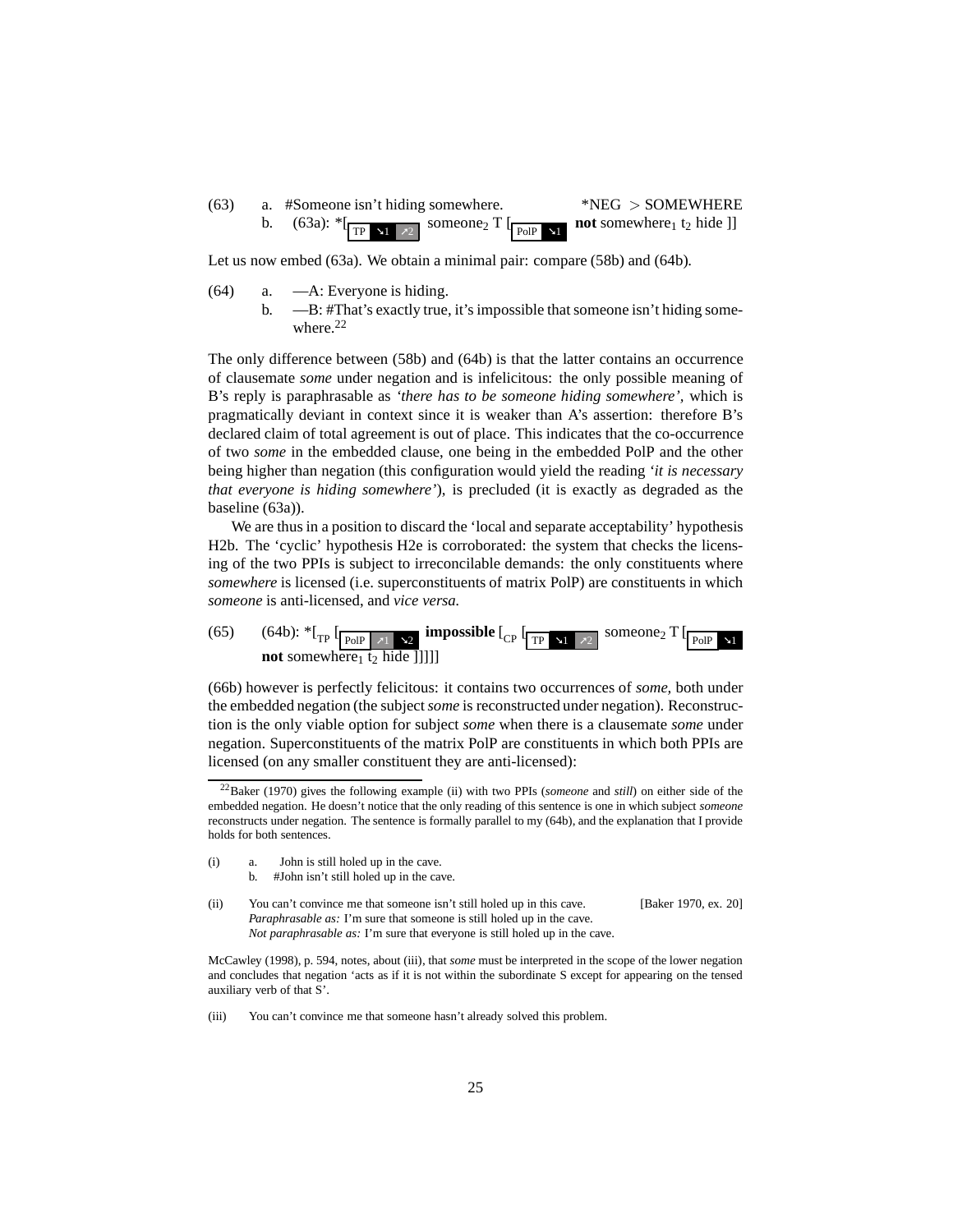- <span id="page-25-1"></span>(66) a. —A: Someone is hiding.
	- b. —B: That's exactly true, it's impossible that someone isn't hiding somewhere.
- (67) [\(66b\):](#page-25-1)  $\lbrack \frac{\text{ }}{\text{ }T\text{}}\rbrack$   $\lbrack \frac{\text{ }}{\text{ }T\text{}}\rbrack$   $\lbrack \frac{\text{ }}{\text{ }T\text{}}\rbrack$   $\lbrack \frac{\text{ }}{\text{ }T\text{}}\rbrack$   $\lbrack \frac{\text{ }}{\text{ }T\text{}}\rbrack$   $\lbrack \frac{\text{ }}{\text{ }T\text{}}\rbrack$   $\lbrack \frac{\text{ }}{\text{ }T\text{}}\rbrack$   $\lbrack \frac{\text{ }}{\text{ }T\text{$ **not** someone<sub>2</sub> somewhere<sub>1</sub> t<sub>2</sub> hide []]]]

Summarizing, of these two configurations, only the second one is well-formed, in accordance with the prediction made by the cyclic hypothesis [H2e:](#page-21-2)

(68) a.  $* [S \dots \textbf{not} \dots [S \dots \textbf{some} 2 \dots [ \textbf{not} \dots \textbf{some} 1 \dots ] ] ]$ b.  $[s \dots \text{not} \dots [s \, t_2 \dots [ \text{not} \dots \text{some}_2 \dots \text{some}_1 \dots ]]]$ 

#### <span id="page-25-0"></span>**3.2.2 Adding a Level of Embedding**

So far, we have considered cases where one of the occurrences of *some* is in need of rescuing. What happens if this is not the case, e.g. if we add a layer of embedding as schematized below?

(69)  $[s \dots \text{not} \dots [s] \dots \text{some}_2 \dots [ \text{not} \dots [s] \dots \text{some}_1 \dots]] ]$ 

For concreteness consider the acceptable [\(70a\):](#page-25-2)

<span id="page-25-2"></span>

*Somewhere* is not in the scope of a clausemate negation since the control predicate *try* creates a biclausal structure. The licensing of *somewhere* is secured on at least one constituent, namely the most deeply embedded PolP. There is no constituent where *someone* and *somewhere* are licensed simultaneously, but the lower PPI is licensed on some constituent contained in the constituent where the higher one is licensed. This is a configuration which the cyclic hypothesis [H2e](#page-21-2) predicts to be well-formed (*some*<sup>1</sup> is licensed *within* the constituent in which *some*<sub>2</sub> is licensed). By the same token, if we embed the sentence under a negation, we obtain a sentence which is coherent with A's statement in the following discourse (B's replies forms a minimal pair with [\(64b\)\)](#page-24-1):

- <span id="page-25-3"></span>(71) a. —A: Everyone is trying to hide.
	- b. —B: That's exactly true, it's impossible that someone isn't trying to hide somewhere.
- (72) [\(71b\):](#page-25-3)  $\left[\begin{array}{cc} T_{\text{PO}} & T_{\text{PoIP3}} & T_{\text{N1}} \rightarrow 2 \end{array} \right]$  impossible  $\left[\begin{array}{cc} T_{\text{P2}} & T_{\text{N1}} & T_{\text{N2}} \end{array} \right]$  someone<sub>2</sub> T  $\left[\begin{array}{cc} T_{\text{POIP2}} & T_{\text{N2}} \end{array} \right]$ **not** try  $\begin{bmatrix} T_{\text{P1}} & P\overline{RO_2} & T \end{bmatrix}$  [ $\begin{bmatrix} T_{\text{PolP1}} & x_1 \end{bmatrix}$  somewhere<sub>1</sub> hide []]]]]]

We are thus led to hypothesize that the system can proceed cyclically: the lower PPI in [\(71b\)](#page-25-3) is licensed in PolP1 first, then the higher *some* is licensed in TP2 (all PIs contained in TP2 are licensed *within* it).

In [\(65\)](#page-24-3) on p. [25](#page-24-3) on the other hand, there is no room for such a cyclic procedure: on all eligible constituents where *somewhere* is the only PPI present, it finds itself in a DE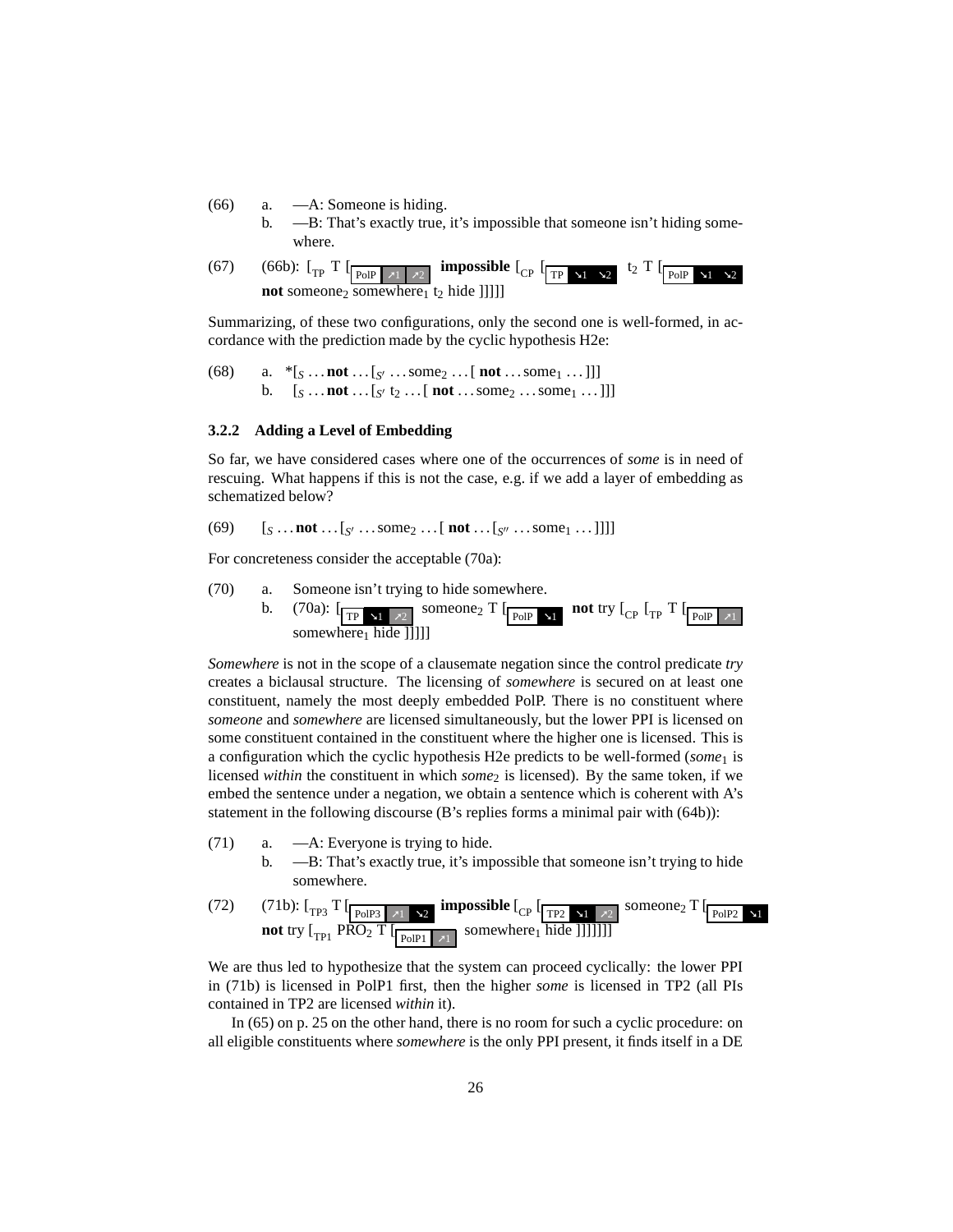environment (and is therefore anti-licensed and cannot be licensed on another cycle). And it cannot be licensed anywhere else, because every domain where it is acceptable is a domain where *someone* isn't.<sup>[23](#page-26-1)</sup>

### **Summary**

We have created ungrammatical configurations with two PPIs which all other known accounts predict to be separately acceptable (one is in the scope of a clausemate negation but is rescued, the other is not in the scope of a clausemate negation). I propose that the following condition be adopted:

<span id="page-26-4"></span>(73) **Licensing Condition of Polarity Items (** $\theta$ *final***): A PI**  $\pi$  **is licensed in sentence** *S* only if it is contained in at least one eligible constituent A of *S* which has the monotonicity properties required by  $\pi$  w.r.t. the position of  $\pi$  and all other PIs in A are licensed within A.

The data confirm that the acceptability of PPIs is computed on constituents in a cyclic fashion. There is no reason to think that the licensing of NPIs works any differently; but we cannot extend to NPIs the method that we used (having two PIs separated by two anti-licensers), simply because it is a matter of logic that two UE expressions do not compose into a DE expression (there is no flip-flop with UE expressions).

### <span id="page-26-0"></span>**3.3 Co-occurrence of NPIs and PPIs**

In this section, I present a new argument in favor of the environment-related approach to the acceptability conditions of both NPIs and PPIs. Remember that the evidence for domains of NPIs in English is mixed. There clearly exists a dialect of English in which [\(38b\)](#page-15-2) repeated as [\(74\)](#page-26-2) below is acceptable:

<span id="page-26-2"></span>(74) I don't doubt that John did anything to help the Mafia.

Such facts have prompted general caution, if not skepticism, towards environmentbased approaches in the past. My own conclusion in section [2.2.2](#page-14-0) p. [16](#page-60-1) was that a localist environment-related approach was not necessarily threatened by this example: one could indeed hypothesize that *any,* like French *quoi que ce soit,* has a smallest eligible domain, but this domain is smaller than the one of its French counterpart, and might even be minimally small (i.e. it is the smallest constituent which contains the NPI; the NPI is never licensed on this domain for want of a DE expression creating the appropriate context, but the system is allowed to check it nonetheless).

<sup>23</sup>The minimally different [\(ib\)](#page-26-3) is grammatical and felicitous: this is explained in section [3.3.3](#page-29-0) p. [31.](#page-30-3)

<span id="page-26-3"></span><span id="page-26-1"></span><sup>(</sup>i) a. —A: Everyone is hiding.

b. —B: That's exactly true, it's impossible that anyone isn't hiding somewhere.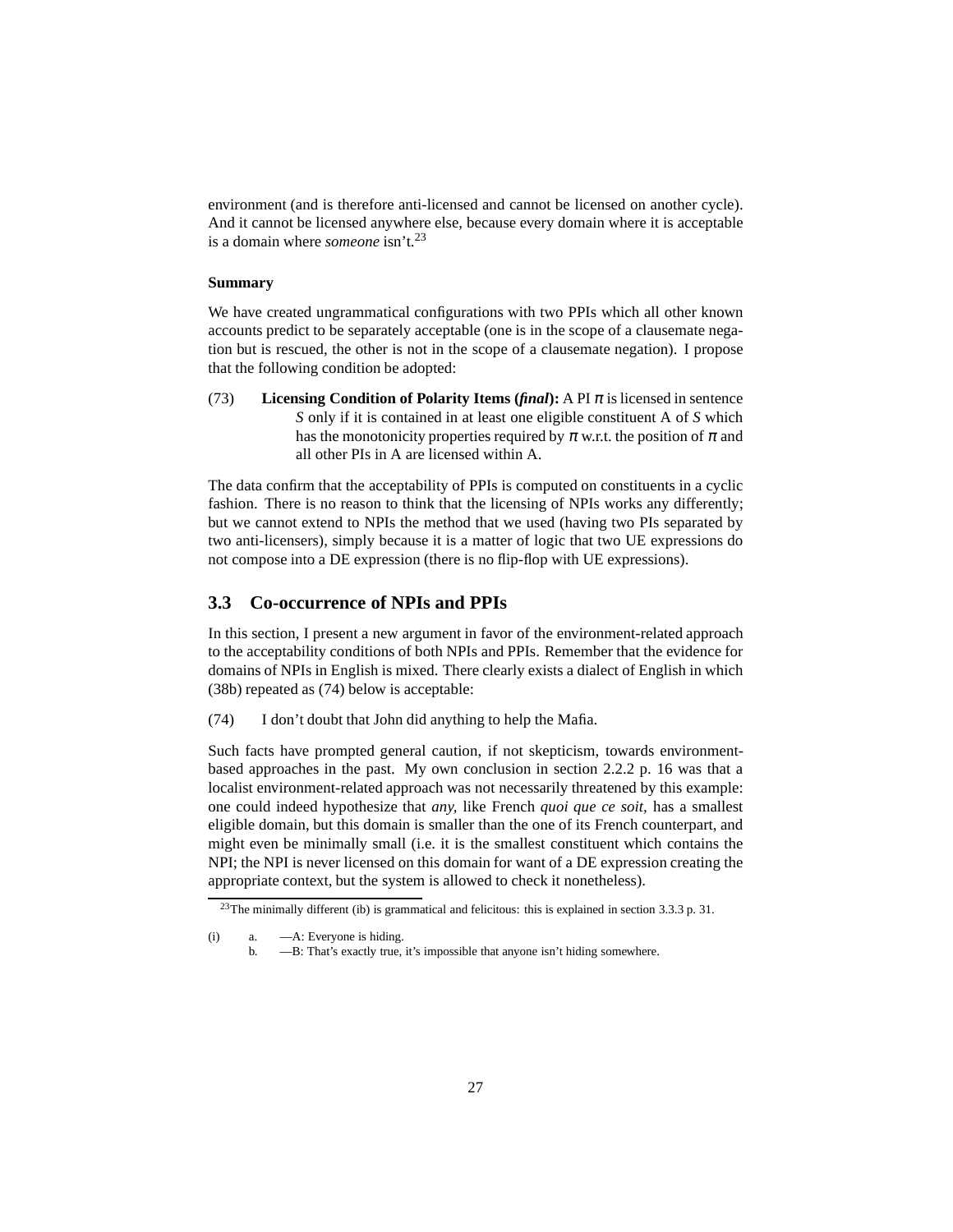#### <span id="page-27-0"></span>**3.3.1 A PPI above an NPI, with One Negation**

There is one prediction that follows from the 'cyclic' hypothesis [H2e—](#page-21-2)the version of the environment-related approach which has so far passed muster. If there exists some procedure for checking the acceptability of polarity items on the basis of constituents, one expects to find constituents in which the opposite requirements of positive and negative polarity items create a tension that the system is unable to solve in any satisfying way. Let me map out in an abstract and simplified way the kind of situations that I have in mind. Assume that PPI  $\pi^+$  is anti-licensed in a DE environment and NPI  $\pi^$ is licensed in a DE environment. Suppose that the checking procedure applies to constituent XP and that there is no other constituent in the structure where licensing can be checked. Suppose further that XP is UE w.r.t. the positions of both  $\pi^+$  and  $\pi^-$ .

$$
(75) \quad *[\frac{}{\text{XP} \mid \pi_1 \mid \pi_2} \ldots \pi_1^+ \ldots \pi_2^- \ldots]
$$

On this constituent, the NPI  $\pi^-$  is anti-licensed: this, by virtue of the general licensing condition [\(73\)](#page-26-4) p. [27,](#page-26-4) suffices to rule out the outcome, although the PPI  $\pi$ + is acceptable (by hypothesis  $\pi^-$  cannot be licensed on another cycle). A symmetric situation arises if XP is DE w.r.t. the positions of both polarity items: this time the requirement of the PPI is left unsatisfied, leading to unacceptability, while the NPI is acceptable. Notice that in this situation the NPI can have an arbitrarily small minimal domain: it needs to find at least one constituent in which its position is DE. Finding such a constituent won't suffice if this constituent happens to also contain a PPI (per the licensing condition [\(73\)\)](#page-26-4).

<span id="page-27-3"></span>
$$
(76) \quad *[\frac{}{\text{XP} \rightarrow 1} \rightarrow 2} \ldots \pi_1^+ \ldots \pi_2^- \ldots]
$$

If English *any,* as I claim, is licensed on a domain, we should be able to witness the clashes that the theory predicts. We actually do. Observe what happens in a sentence e.g. [\(77b\)](#page-27-1) which contains only one DE expression (namely negation) outscoping the PPI *some* and the NPI *any* in that order (in paradigm [\(77\)](#page-27-2) the a., b., and d. sentences are controls). The output is unacceptable, as predicted: the constituents on which *anything* is possibly acceptable contain an unacceptable *someone;* conversely, the constituents on which *someone* is potentially acceptable contain an unacceptable *anything.* Neither PI can be licensed on a separate cycle (this is an instantiation of the abstract [\(76\)\)](#page-27-3).

- <span id="page-27-2"></span><span id="page-27-1"></span>(77) a. It is impossible that John stole anything.
	- b. \*It is impossible that someone stole anything.
	- c. It is impossible that someone stole something.
	- d. It is impossible that anyone stole anything.

(78) (77b): 
$$
{}^*[\text{TP} \text{ T } [\text{Pole2 } \text{ N}] \text{ = } \text{25 } \text{ [mpossible } [\text{CP } \text{ that } [\text{TP } \text{ N}] \text{ = } \text{27 } \text{]}
$$

<span id="page-27-4"></span>Adding a level of embedding doesn't salvage the sentence, because the sources of the unacceptability of [\(77b\)](#page-27-1) carry over to [\(79b\)](#page-28-1) (in paradigm [\(79\)](#page-27-4) the a., b., and d. sentences are controls):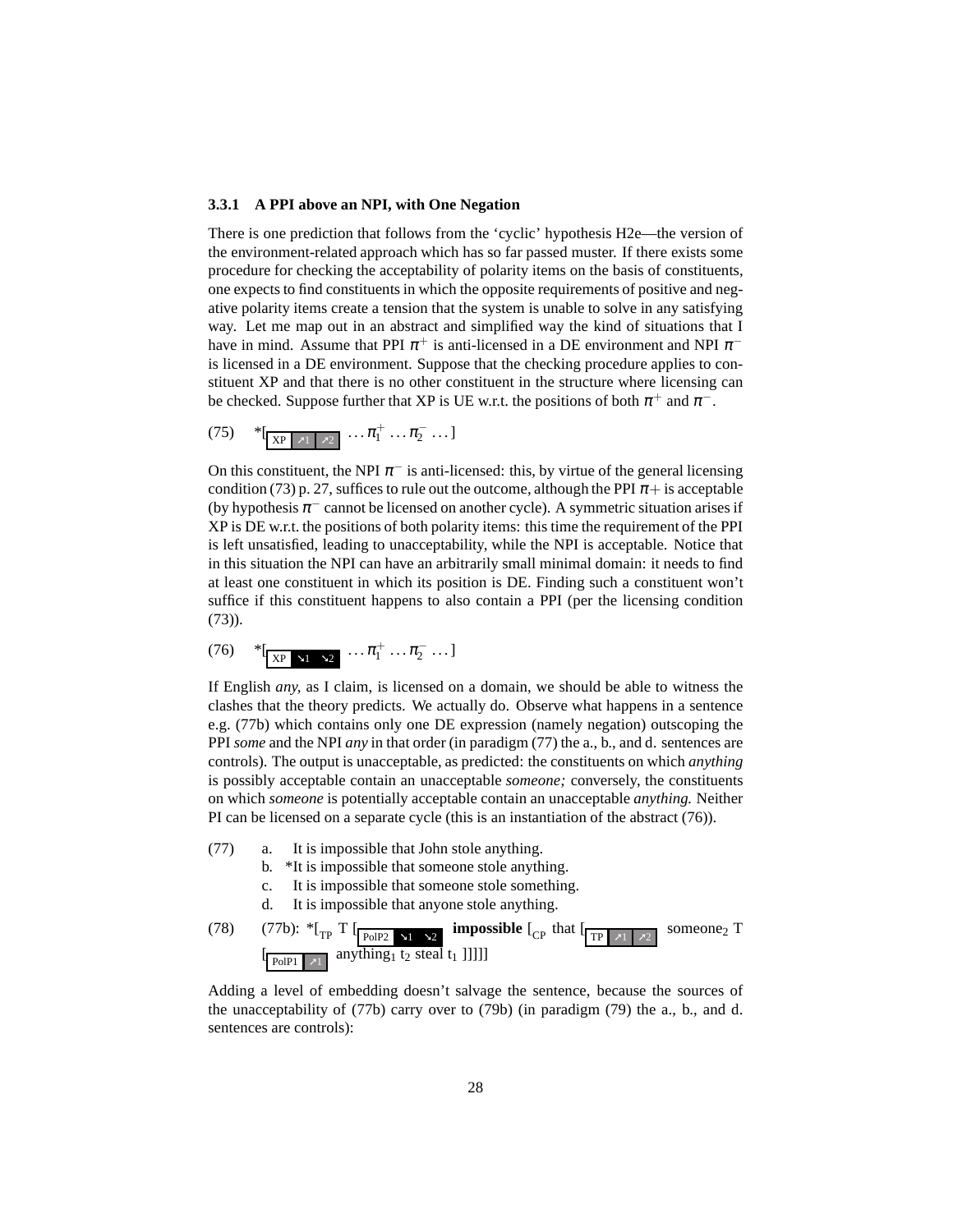- <span id="page-28-1"></span>(79) a. It is impossible that Fred thinks that John stole anything.
	- b. \*It is impossible that someone thinks that John stole anything.
	- c. It is impossible that someone thinks that John stole something.
	- d. It is impossible that anyone thinks that John stole anything.

(80) (79b): 
$$
\left[\begin{array}{cc} \Gamma \end{array}\right]
$$
 [top 1 x2] \n**impossible**  $\left[\begin{array}{cc} \Gamma \end{array}\right]$  that  $\left[\begin{array}{cc} \Gamma \end{array}\right]$ 

In brief, dependency leads to ungrammaticality when all the eligible domains of NPI  $\pi_k^-$  which are DE w.r.t.  $\pi_k^-$  contain PPI  $\pi_l^+$  and all the eligible domains of PPI  $\pi_l^+$ which are UE w.r.t.  $\pi_l^+$  contain NPI  $\pi_k^-$ .<sup>[24](#page-28-2)</sup>

#### <span id="page-28-0"></span>**3.3.2 A PPI above an NPI, with Two Negations**

We are now going to add a negation; this will provide other cases where dependency restricts the possible readings that obtain with an NPI and a PPI. Preliminary to this, observe that the PPI *someone* can reconstruct under negation only if in this reconstructed position the PPI is in a UE environment, which happens e.g. if there is a DE expression in the superordinate clause (compare [\(81b\)](#page-28-3) and [\(82b\)\)](#page-28-4).

<span id="page-28-4"></span><span id="page-28-3"></span>

| (81) | a. $-A$ : No one is eating.<br>b. $\overline{-B}$ : #That's exactly true, someone isn't eating.                 | *NEG>SOME |
|------|-----------------------------------------------------------------------------------------------------------------|-----------|
| (82) | a. $-A$ : Someone is eating.<br>b. $\quad$ —B: That's exactly true, it's impossible that some one isn't eating. |           |

NEG>NEG>SOME

The string *'it's impossible that someone isn't eating'* is ambiguous: the PPI need not be interpreted in its reconstructed position; when it isn't, the constituent on which the PPI is licensed is e.g. the embedded TP.

(83) a. —A: Everyone is eating. b. —B: That's exactly true, it's impossible that someone isn't eating. NEG>SOME>NEG

<span id="page-28-5"></span>In light of this consider [\(84\),](#page-28-5) which we are going to embed under a negated attitude:

(84) Someone isn't eating anything.

(85) [\(84\):](#page-28-5)  $\left[\frac{}{\text{TP } x1 \quad x2}\right]$  someone<sub>2</sub> T  $\left[\frac{}{\text{PoIP } x1}\right]$  **not** anything<sub>1</sub> t<sub>2</sub> eat t<sub>1</sub> ]

The string *'it's impossible that someone isn't eating anything'* is not ambiguous (unlike the equivalent sentence without object *anything*). The reconstruction of the subject

<span id="page-28-2"></span><sup>24</sup>[Merchant \(2000](#page-63-10)) notes that an NPI in the restrictor of *some* cannot be licensed by a negation above *some.* He ascribes this anti-licensing to a conflict between the need of *some* to be interpreted (together with its restriction) above negation and the antagonistic need of *any* to be interpreted below. The facts are easily derived in my theory, because *some* is anti-licensed in its smallest possible domain.

<sup>(</sup>i) \*Robin didn't read some books that any students read. [\[Merchant 2000,](#page-63-10) p. 148]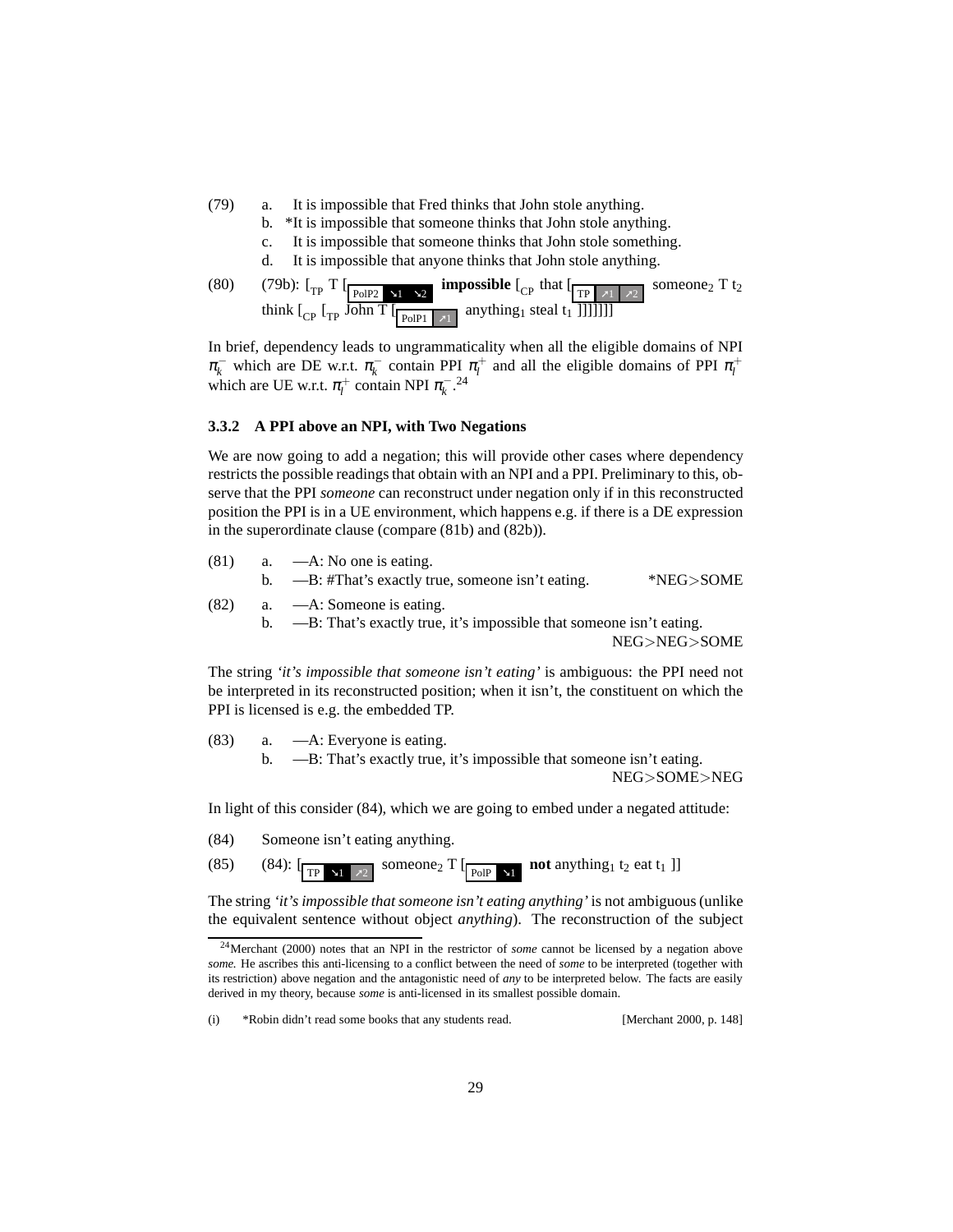*someone* is impossible, for licensing reasons: when the NPI and the PPI co-occur in PolP (as is the case when the subject PPI reconstructs), their conflicting demands lead to a polarity clash (being in PolP, the PPI is in its smallest possible domain and thus cannot be licensed on a separate cycle).<sup>[25](#page-29-1)</sup>

- <span id="page-29-4"></span><span id="page-29-3"></span>(86) a. (i) —A: Someone is eating.
	- (ii) —B: #That's exactly true, it's impossible that someone isn't eating anything.
	- (iii) —A: Everyone is eating.
	- (iv) —B: That's exactly true, it's impossible that someone isn't eating anything.[26](#page-29-2)
- (87) a. [\(86aii\):](#page-29-3)  ${}^*{\lbrack_{\text{TP}} \, \Gamma}$   $\lbrack_{\text{PoIP}} \rbrack_{\text{Z1}}$   $\rbrack_{\text{Z2}}$  impossible  $\lbrack_{\text{CP}} \, \lbrack_{\text{TP}}$  t<sub>2</sub>  $\lbrack_{\text{PoIP}} \rbrack_{\text{Z1}}$   $\rbrack_{\text{Z2}}$ **not** someone<sub>2</sub> anything<sub>1</sub> t<sub>2</sub> eat t<sub>1</sub> ]]]]]
	- b. [\(86aiv\):](#page-29-4)  $\left[\begin{array}{cc} \Gamma \end{array} \right]$  **T**  $\left[\begin{array}{cc} \text{p}_{\text{olP}} & \text{y}_1 \\ \text{p}_{\text{olP}} & \text{y}_2 \end{array} \right]$  **impossible**  $\left[\begin{array}{cc} \Gamma \end{array} \right]$   $\left[\begin{array}{cc} \text{p}_{\text{N1}} & \text{y}_2 \end{array} \right]$ someone<sub>2</sub> T  $\left[\begin{array}{|c|c|}\n\hline\n\text{PolP} & \text{and} & \text{anything1 to} & \text{and} & \text{not} & \text{and} & \text{not} \\
	\hline\n\end{array}\right]$

These data are enlightening because they confirm the existence of domains of *some* as well as *any* (even for dialect A, in which flip-flop could not be evidenced directly).<sup>[27](#page-29-5)</sup>

### <span id="page-29-0"></span>**3.3.3 An NPI above a PPI**

Some important refinement is in order: we need to consider what happens when the NPI and the PPI are flipped.

(88)  $[\,]_{\text{XP}} \ldots \pi^{-} \ldots \pi^{+} \,]$ 

[\(89b\),](#page-30-4) where the PIs are clausemates, is far better (it is perfect for some speakers, for others it is marked but acceptable) than [\(77b\).](#page-27-1) [\(90b\)](#page-30-5) is universally accepted without

b. You can't convince me that someone hasn't finished his exam yet. NEG>SOME>NEG; \*NEG>NEG>SOME

[\[Ladusaw 1979](#page-63-3), ex. 24, p. 181]

He noticed that the only available interpretation of [\(ia\)](#page-29-6) is one in which, in modern terms, the subject is reconstructed under negation. He also noticed that replacing the PPI with an NPI, as in [\(ib\)](#page-29-7) has the opposite effect: this time the subject cannot reconstruct under negation. To account for these facts, Ladusaw resorts to a special form of negation,  $not_2$  found only in double negatives:

'Not<sub>2</sub> carries a conventional implicature that someone has believed until recently that the proposition in its scope was true' (e.g. in [\(ia\)](#page-29-6) *'someone has already finished'*).

Positing a special form of negation (with maximal scope over the embedded clause) predicts that NPIs should not be allowed in 'double negatives' (but they are, as shown in this section), and doesn't explain the scope pattern of subject *some.* These facts however follow naturally from the hypothesis developed herein.

<span id="page-29-1"></span> $25$ The opposite situation obtains when the PI under negation is a PPI instead of an NPI (cf. [\(64b\)](#page-24-1) and [\(66b\)\)](#page-25-1).

<span id="page-29-2"></span><sup>&</sup>lt;sup>26</sup>Notice that a PPI and an NPI can co-occur in the same clause, therefore the clash that I'm describing cannot be due to some general incompatibility between NPIs and PPIs within the same clause.

<sup>&</sup>lt;sup>27</sup>After [Baker \(1970](#page-61-7)), [Ladusaw \(1979\)](#page-63-3) considered cases of so-called 'double negatives', i.e. rescued PPIs.

<span id="page-29-7"></span><span id="page-29-6"></span><span id="page-29-5"></span><sup>(</sup>i) a. You can't convince me that someone hasn't already finished the exam. \*NEG>SOME>NEG; NEG>NEG>SOME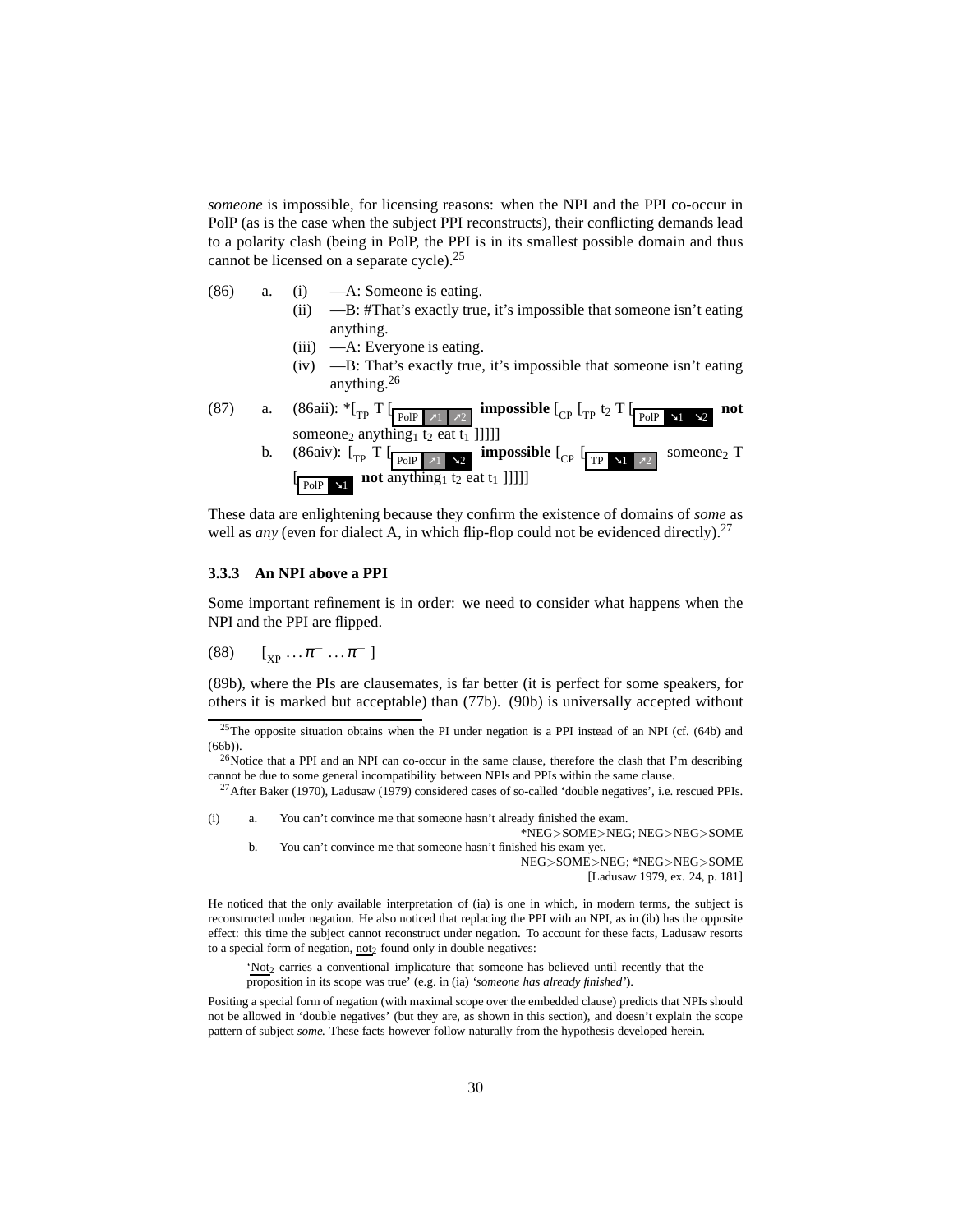reservations (compare with [\(79b\)\)](#page-28-1).

- <span id="page-30-4"></span>(89) a. It is impossible that anyone stole a camera. b. It is impossible that anyone stole something.
- <span id="page-30-5"></span>(90) a. It is impossible that anyone thinks that John stole a camera.
	- b. It is impossible that anyone thinks that John stole something.

The sentences are grammatical provided that the PPI is licensed on its local PolP, before the licensing of the NPI is checked. This option is what differentiates the grammatical [\(89b\)](#page-30-4) and [\(90b\)](#page-30-5) on the one hand from the ungrammatical [\(77b\)](#page-27-1) and [\(79b\).](#page-28-1)

(91) a. [\(89b\):](#page-30-4)  $\lbrack_{\text{TP}}$  **T**  $\lbrack_{\text{PoIP}}$  **x<sub>2</sub> impossible**  $\lbrack_{\text{CP}}$   $\lbrack_{\text{TP}}$  anyone<sub>2</sub> **T**  $\lbrack_{\text{PoIP}}$  **x**<sub>1</sub> something<sub>1</sub> t<sub>2</sub> steal t<sub>1</sub> ]]]]] b. [\(90b\):](#page-30-5)  $\left[\begin{matrix} 1 \end{matrix}\right]$  **[**  $\left[\begin{matrix} P_{\text{O}} \end{matrix}\right]$  **impossible**  $\left[\begin{matrix} 1 \end{matrix}\right]$  **[**  $\left[\begin{matrix} 1 \end{matrix}\right]$  **[**  $\left[\begin{matrix} 1 \end{matrix}\right]$  **f**  $\left[\begin{matrix} 1 \end{matrix}\right]$  **f**  $\left[\begin{matrix} 1 \end{matrix}\right]$  **f**  $\left[\begin{matrix} 1 \end{matrix}\right]$  **f**  $\left[\begin{matrix} 1 \end{$  $T$  [ $_{\text{PoIP}}$   $_{\text{x1}}$  something<sub>1</sub> t<sub>2</sub> steal t<sub>1</sub> ]]]]]]

We correctly predict that replacing *some* with *any* in [\(64b\)](#page-24-1) on p. [25](#page-24-1) produces a grammatical and felicitous sentence: there is at least one domain on which the NPI is acceptable, namely the matrix PolP and the same is true of the PPI (licensed in the same domain).

- <span id="page-30-3"></span>(92) a. —A: Everyone is hiding. b. —B: That's exactly true, it's impossible that anyone isn't hiding somewhere.
- (93) [\(92b\):](#page-30-3)  $\left[\frac{\text{poly}(1)}{\text{poly}(1)}\right]$  **impossible**  $\left[\frac{\text{poly}(1)}{\text{poly}(1)}\right]$  anyone<sub>2</sub> T  $\left[\frac{\text{poly}(1)}{\text{poly}(1)}\right]$  not somewhere<sub>1</sub> t<sub>2</sub> hide []]]

# **Summary**

This section has established that the acceptability of PIs is *dependent* on the acceptability of other PIs in the same domain. We have also provided evidence for the existence of a cyclic checking mechanism. In the next section, I provide further evidence in favor of domains and cyclicity, using scalar implicature triggers (and their (anti)-licensing effects on NPIs and PPIs) and the scope of deontic *must*.

# <span id="page-30-1"></span><span id="page-30-0"></span>**4 Further Evidence for Domains**

### <span id="page-30-2"></span>**4.1 Monotonicity Disruption**

### **4.1.1 NPIs and Monotonicity Disruption**

Prior to this article, some have argued that the licensing of weak NPIs is sensitive to the meaning of constituents. This is the case of [Chierchia](#page-61-4) [\(2004\)](#page-61-4) in particular, who provides a semantic/pragmatic explanation of so-called intervention effects on weak NPIs. It has been known since [Linebarger 1980,](#page-63-2) [1987](#page-63-11) that the presence of certain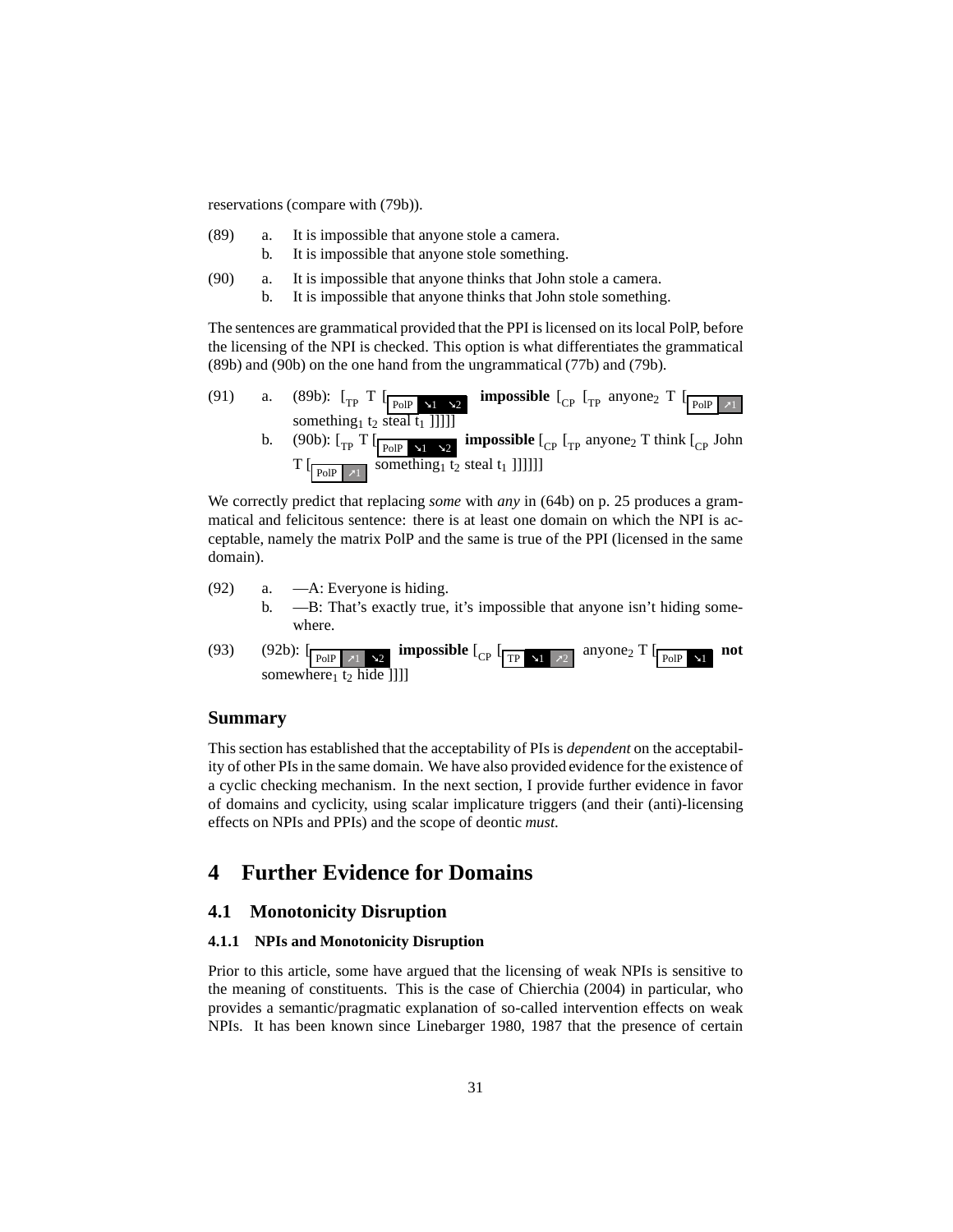<span id="page-31-2"></span>quantifiers (e.g. *every, always*), of numerals, of *because-*clauses and of conjunction between an NPI and the closest DE expression above it causes the anti-licensing of the NPI.

- <span id="page-31-1"></span>(94) a. \*When Fred speaks French, John doesn't always understand anything.
	- b. \*When Fred speaks French, not everyone understands anything.
	- c. \*When Fred speaks French, it's not the case that everyone understands anything.
	- d. \*John didn't understand anything because it was easy but because he is smart.
	- e. \*John didn't drink wine and any soda.

Compare with:

- (95) a. I doubt that anyone understood anything.
	- b. John didn't drink wine or any soda.

Chierchia observes that the interveners form a natural class: they are strong scalar items. For example, *or* belongs to the scale  $\langle$  or, and $\rangle$ , and *every*, to the scale  $\langle$  some, every>. In light of this generalization, he proposes that these items trigger scalar implicatures (SIs), and that these inferences, when computed in conjunction with the literal meaning, are monotonicity-breakers, hence the observed anti-licensing of NPIs. What is important about this analysis is that it explicitly uses the meaning of constituents (a strengthened meaning which corresponds to the truth-conditional meaning augmented with scalar implicatures) for the computation of the licensing of weak NPIs, in line with this article's proposal.

Here is how the disruption effect arises, according to Chierchia's analysis. First of all, scalar implicatures are computed on constituents, recursively and in a bottom up fashion. For any expression E,  $[\![E]\!]^{\mathrm{ALT}}$  is the set of alternatives to E. If E doesn't contain any scalar terms, then  $[[E]]^{ALT} = [[E]]$ ; in principle, E can contain more than one scalar term, but scalar implicatures, Chierchia claims, are computed locally as soon as their trigger appears; once a given scalar item enters the recursion, the alternatives it induces are computed; as the recursion proceeds, if another scalar term appears, the alternatives it induces do not compose with the alternatives of any previously introduced items.<sup>[28](#page-31-0)</sup> Therefore for all E,  $[\mathbb{E}]^{\text{ALT}}$  only yields the alternatives induced by the topmost scalar item in it. Let A be a set of alternatives and  $β$  a member of that set: Chierchia writes as  $S_\beta(A)$  the weakest member of the set A which asymmetrically entails  $\beta$ .

Second, alongside the plain meaning of a given constituent  $\gamma$ , written as  $\llbracket \gamma \rrbracket$ , grammar provides a strengthened meaning, written as  $[\![\gamma]\!]^s$ , which is the conjunction of truth-conditional meaning and of scalar implicatures:

- <span id="page-31-0"></span>(i) a. some student smokes or drinks
	- b. LF: [ some student*<sup>i</sup>* [ t*<sup>i</sup>* smokes or t*<sup>i</sup>* drinks]]
	- c.  $[[ [t_i$  smokes or  $t_i$  drinks]]<sup>ALT</sup> = {  $[smoke'(x_i) \vee \text{drink}'(x_i)],$   $[smoke'(x_i) \wedge \text{drink}'(x_i)]\}$
	- d.  $[[$  some student<sub>*i*</sub>  $[$  t<sub>i</sub> smokes or t<sub>i</sub> drinks]]]<sup>ALT</sup> = {some'(student')(smoke'  $\vee$  drink'),
		- many'(student')(smoke' ∨ drink'), every'(student')(smoke' ∨ drink')}

<sup>28</sup>Chierchia provides an example: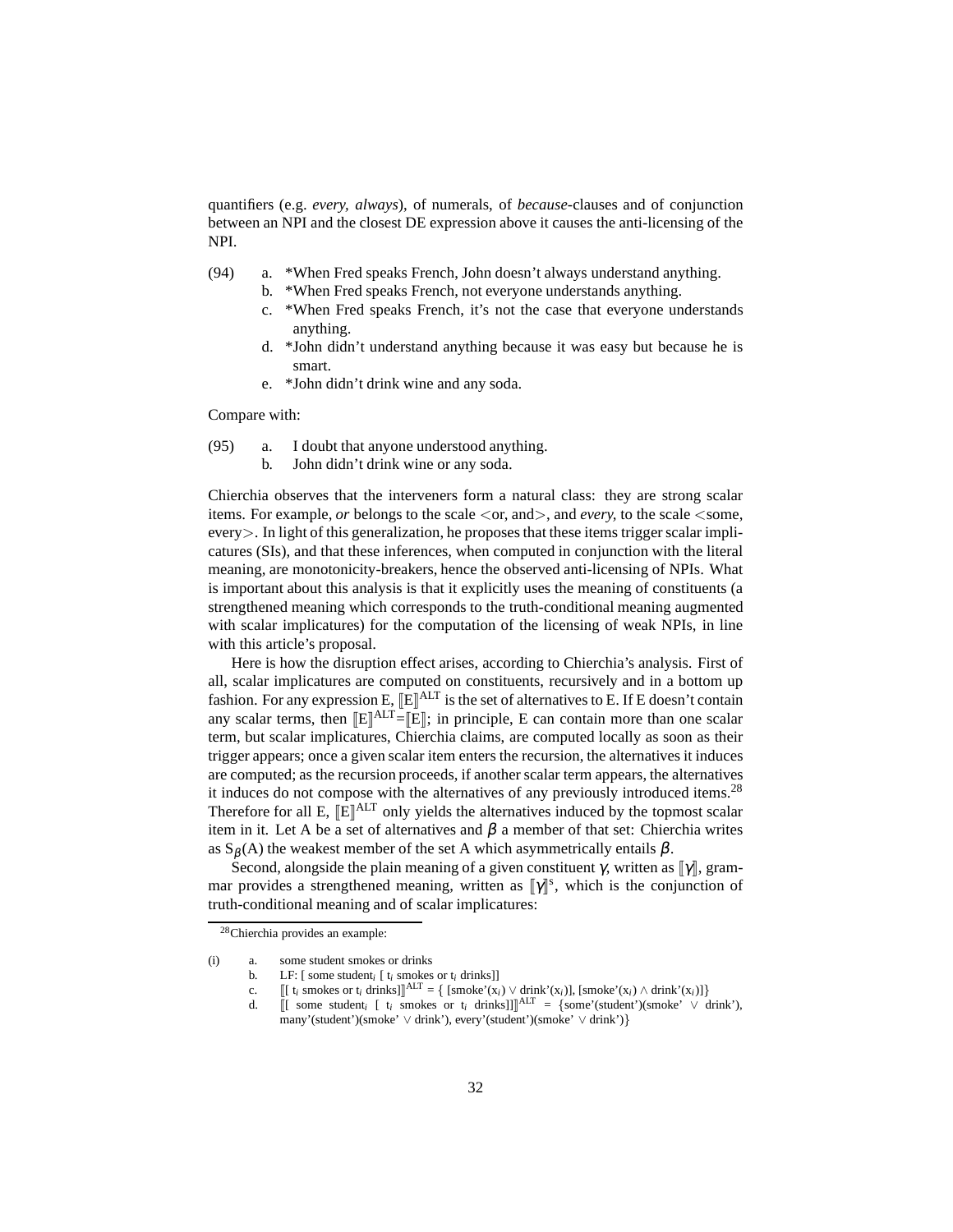# (96)  $[\![\gamma]\!]^s = [\![\gamma]\!] \wedge \neg S_{[\![\gamma]\!]} [\![\gamma]\!]^{\text{ALT}}$

If it is the strengthened meaning that is relevant to the computation of NPI licensing, we straightforwardly derive the disruption effects. In effect, strong scalar items in downward-entailing contexts trigger *indirect* scalar implicatures (elsewhere, they don't trigger scalar implicatures).[29](#page-32-0)

- <span id="page-32-1"></span>(97) Not everyone understands.
	- a.  $\left[ (97) \right] = \neg \forall x \ [\text{person'}(x) \rightarrow \text{understand'}(x)]$  $\left[ (97) \right] = \neg \forall x \ [\text{person'}(x) \rightarrow \text{understand'}(x)]$  $\left[ (97) \right] = \neg \forall x \ [\text{person'}(x) \rightarrow \text{understand'}(x)]$
	- b. Scale: <some, every>
	- c.  $\left[ \begin{array}{c} (97) \end{array} \right]^{ALT} = \left\{ \left[ \neg \forall x \left[ \text{person}'(x) \rightarrow \text{understand}'(x) \right] \right], \left[ \neg \exists x \left[ \text{person}'(x) \land \right. \right) \right\}$  $\left[ \begin{array}{c} (97) \end{array} \right]^{ALT} = \left\{ \left[ \neg \forall x \left[ \text{person}'(x) \rightarrow \text{understand}'(x) \right] \right], \left[ \neg \exists x \left[ \text{person}'(x) \land \right. \right) \right\}$  $\left[ \begin{array}{c} (97) \end{array} \right]^{ALT} = \left\{ \left[ \neg \forall x \left[ \text{person}'(x) \rightarrow \text{understand}'(x) \right] \right], \left[ \neg \exists x \left[ \text{person}'(x) \land \right. \right) \right\}$ understand'(x)]]  $\}$
	- d. Implicature:  $\neg S_{\llbracket (97) \rrbracket} \llbracket (97) \rrbracket^{ALT} = \neg \neg \exists x \text{ [person'(x) } \land \text{ understand'(x)}$  $\neg S_{\llbracket (97) \rrbracket} \llbracket (97) \rrbracket^{ALT} = \neg \neg \exists x \text{ [person'(x) } \land \text{ understand'(x)}$  $\neg S_{\llbracket (97) \rrbracket} \llbracket (97) \rrbracket^{ALT} = \neg \neg \exists x \text{ [person'(x) } \land \text{ understand'(x)}$ ('Someone understands.')
	- e.  $[(97)]^s = \neg \forall x$  $[(97)]^s = \neg \forall x$  $[(97)]^s = \neg \forall x$  [person'(x)  $\rightarrow$  understand'(x)]  $\land \exists x$  [person'(x)  $\land$  understand'(x)]

('Not everyone but someone understands.')

The position of  $\alpha$  in [\(98a\)](#page-32-2) is DE if the plain meaning is taken into account:

- <span id="page-32-4"></span><span id="page-32-3"></span><span id="page-32-2"></span>(98) Not everyone understands  $\alpha$ .
	- a. [[Not everyone]  $\alpha_1$  understands t<sub>1</sub>]
	- b.  $\sinh(\theta) \to \sinh(\theta)$
	- c. Not everyone understands a thing.
	- d. Not everyone understands a simple thing.
	- e. Not everyone understands a thing  $\Rightarrow$  Not everyone understands a simple thing.

<span id="page-32-5"></span>But it is non-monotonic, hence not DE, when the strengthened meaning is taken into account:

- (99) a.  $[(98c)]^s = \neg \forall x$  $[(98c)]^s = \neg \forall x$  $[(98c)]^s = \neg \forall x$  [person'(x)  $\rightarrow$  understand'(x,thing')]  $\land \exists y$  [person'(y)  $\land$ understand'(y,thing')]
	- b.  $[(98d)]^s = \neg \forall x$  $[(98d)]^s = \neg \forall x$  $[(98d)]^s = \neg \forall x$  [person'(x)  $\rightarrow$  understand'(x,simple-thing')]  $\land \exists y$  [person'(y) ∧ understand'(y,simple-thing')]
	- c.  $[(98c)]^s \neq [(98d)]^s$  $[(98c)]^s \neq [(98d)]^s$  $[(98c)]^s \neq [(98d)]^s$  $[(98c)]^s \neq [(98d)]^s$  $[(98c)]^s \neq [(98d)]^s$
	- d.  $\left[\left(98d\right)\right]^{s} \neq \left[\left(98c\right)\right]^{s}$

The following LF shows that *any* has no DE domain if, as Chierchia claims, indirect scalar implicatures are obligatorily factored into the computation (a remark about notation: the label  $YP \times x$  indicates that YP is non-monotonic w.r.t. the position in which

<span id="page-32-0"></span><sup>&</sup>lt;sup>29</sup>Chierchia derives the distribution of NPIs from a semantic property and from a pragmatic principle which rules the use of the items that have this semantic property: he builds on [Kadmon and Landman](#page-63-12)'s [\(1993](#page-63-12)) idea that the domain of quantification of *any* is a widened one and argues that *any* is acceptable on a given constituent  $\gamma$  only if the strengthened meaning of  $\gamma$  is logically stronger than the strengthened meaning of the constituent in which the plain indefinite *some* replaces *any.* This happens in exactly those cases in which *any* is in a DE context. For the sake of simplicity, my presentation doesn't contain a comparison of the strengthened meanings of the alternatives with *any* and the ones with *some*.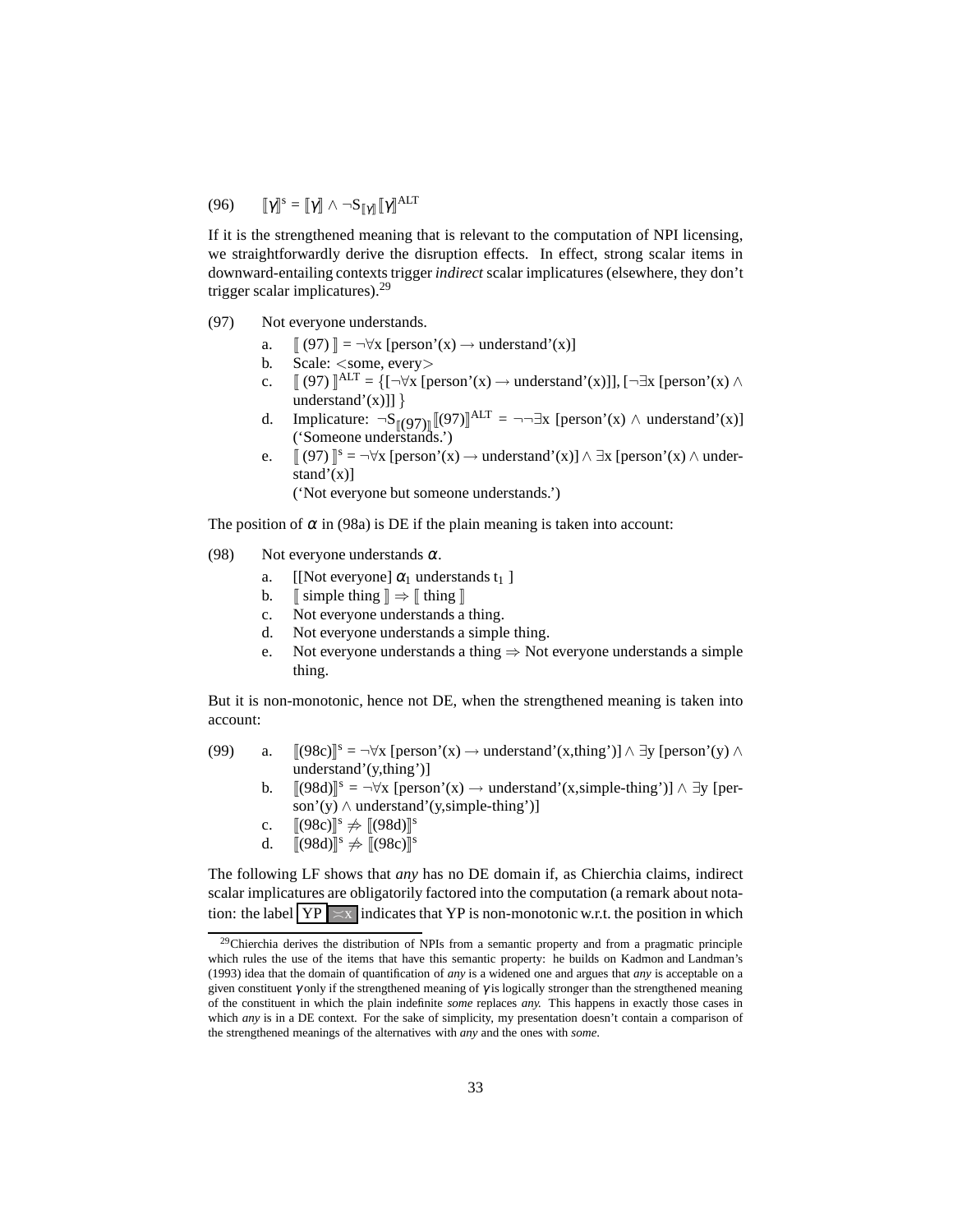the bearer of index  $x$  is interpreted):<sup>[30](#page-33-1)</sup>

 $(100)$   $(94b):$   $\sqrt[*]{\text{TP}}$   $\approx 1$  $T$   $\begin{bmatrix} P_{\text{old}} \end{bmatrix}$   $\approx 1$ **not** everyone anything<sub>1</sub> understand t<sub>1</sub> ]]

### <span id="page-33-0"></span>**4.1.2 PPIs and Monotonicity Disruption**

Just like *any,* PPI *some* is sensitive to the effect of so-called interveners. *Some* is licit under a clausemate negation if a certain kind of elements intervene (when this happens, *some* is 'shielded'): these happen to be the very elements which create so-called intervention effects on NPIs, i.e. (certain) quantifiers, numerals, *because-*clauses, and conjunction. I claim that this is not an accident.

- <span id="page-33-6"></span><span id="page-33-5"></span><span id="page-33-4"></span>(101) a. When Fred speaks French, Jean-Paul doesn't always understand something.  $\sqrt{n}$ s. of SOME
	- b. When Fred speaks French, not everyone understands something.<sup>[31](#page-33-2)</sup>  $\sqrt{n}$ .s. of SOME
	- c. John didn't understand something because it was easy but because he is smart.  $\sqrt{n}$ s. of SOME
	- d. John didn't drink wine and some soda.  $\sqrt{n}$ .s. of SOME

Insofar as the disruption effects created by strong scalar terms on NPIs bear witness to the role of environments (cf. [4.1.1\)](#page-30-2), the PPI facts (which are in this respect the perfect mirror image of the NPI facts, compare [\(94\)](#page-31-2) repeated as [\(102\)](#page-33-3) below and [\(101\)\)](#page-33-4) suggest that the anti-licensing of PPIs is environment-based and that the monotonicity of the environment is what matters to licensing.

- <span id="page-33-3"></span>(102) a. \*When Fred speaks French, John doesn't always understand anything.
	- b. \*When Fred speaks French, not everyone understands anything.
	- c. \*John didn't understand anything because it was easy but because he is smart.
	- d. \*John didn't drink wine and any soda.

To interpret these data, we need to proceed stepwise, though. Even if we grant that the monotonicity of the environment of *some* in [\(101\)](#page-33-4) is affected in a way that makes it

(i) (*Context:* Words of wisdom found on a management consultant's blog.) Although each member is entitled to be on the board, not everybody can be on the board.

NEG > CAN > EVERY

(i) When Fred speaks French, not a single person understands something. \*n.s. of SOME

<span id="page-33-1"></span><sup>30</sup>I assume that *not every* doesn't form a constituent: it is the spell-out of sentential negation and of *every* in its scope (which means that the quantifier is contained in PolP). The fact that *not every* cannot appear in object position lends some support to this assumption. Besides, split-scope, which is used as evidence in favor of a similar analysis for *no one,* is also possible with *not every* (although *must* and *supposed to* do not allow split-scope, for a reason that I do not understand).

<span id="page-33-2"></span><sup>31</sup>If we replace *everyone* with the existential (and NPI) *a single person,* narrow scope of *some* is impossible. This is because *not* is sitting in Spec,PolP, just as it is presumably in [\(101b\),](#page-33-5) and an existential cannot modify the monotonicity of the context in this configuration.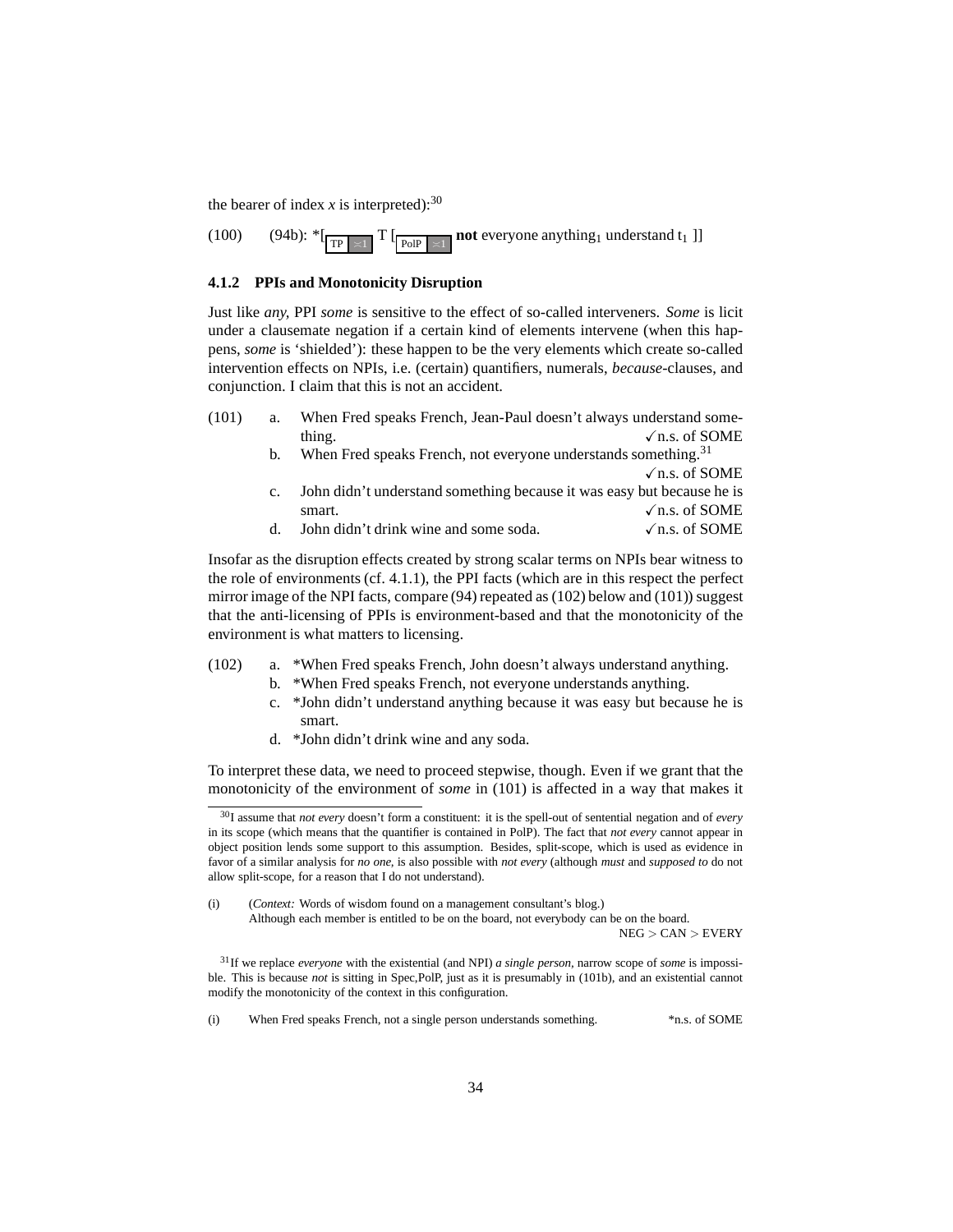acceptable, there are still two options to consider, at least as far as [\(101a\)](#page-33-6) and [\(101b\)](#page-33-5) are concerned. The presence of a universal quantifier (be it over individuals or over instants) under a negation creates a DE environment, as can be checked intuitively:

(103) a. 
$$
\[ \[ \text{red car} \] \Rightarrow \[ \text{car} \]
$$
  
b. Not everyone has a car  $\Rightarrow$  Not everyone has a red car. *(DE)*

In the examples we have considered so far, the expressions that anti-license *some,* i.e. negation and negative quantifiers, denote Downward-entailing functions which also have the property of being Anti-additive [\(Zwarts 1998\)](#page-64-7):

<span id="page-34-0"></span>(104) **Anti-additivity:** A function *f* is Anti-additive (AA) iff 
$$
f(A \lor B) \iff f(A) \land f(B)
$$

The equivalence is intuitively verified by negation and by negative quantifiers e.g. *no one:*

- (105) a. John doesn't smoke or drink  $\iff$  John doesn't smoke and John doesn't drink
	- b. No one smokes or drinks  $\iff$  No one smokes and no one drinks

<span id="page-34-2"></span>All AA functions are also DE functions; but the reverse is not true. The presence of a universal quantifier under negation creates a DE, non Anti-additive environment:

(106) a. Not everyone has a car  $\Rightarrow$  not everyone has a red car. *(DE)* b. Not everyone smokes and not everyone drinks  $\neq$  not everyone smokes or drinks. *(not AA)*

So it is conceivable that *some* is only illicit in AA environments. But it is equally conceivable that *some* is illicit in all DE environments (AA environments are DE): the Chierchia 'interveners' ruin the monotonicity of the environment of *some,* and its acceptability conditions are therefore met in the presence of an intervener (provided the strengthened meaning is taken into account).

<span id="page-34-1"></span>(107) a. [[Not everyone]  $\alpha_1$  understands t<sub>1</sub>] b.  $[(107a)]^s = \neg \forall x$  $[(107a)]^s = \neg \forall x$  $[(107a)]^s = \neg \forall x$  [person'(x)  $\rightarrow$  understand'(x, $\alpha$ ')]  $\land \exists y$  [person'(y)  $\land$ understand'(y, $\alpha'$ )]

[\(107a\),](#page-34-1) when evaluated with the function  $\lbrack \cdot \rbrack^s$ , is non-monotonic w.r.t. the position of  $\alpha$  (cf. [\(99\)\)](#page-32-5).

At this point in the discussion, adjudicating between the two options (intolerance to AA environments vs. intolerance to merely DE environments) is impossible. But in the next section [4.1.3,](#page-35-0) I provide evidence in favor of the hypothesis that *some* is illicit in DE environments, therefore in favor of the hypothesis that in [\(101\)](#page-33-4) indirect scalar implicatures are factored in that ruin the monotonicity of the environment.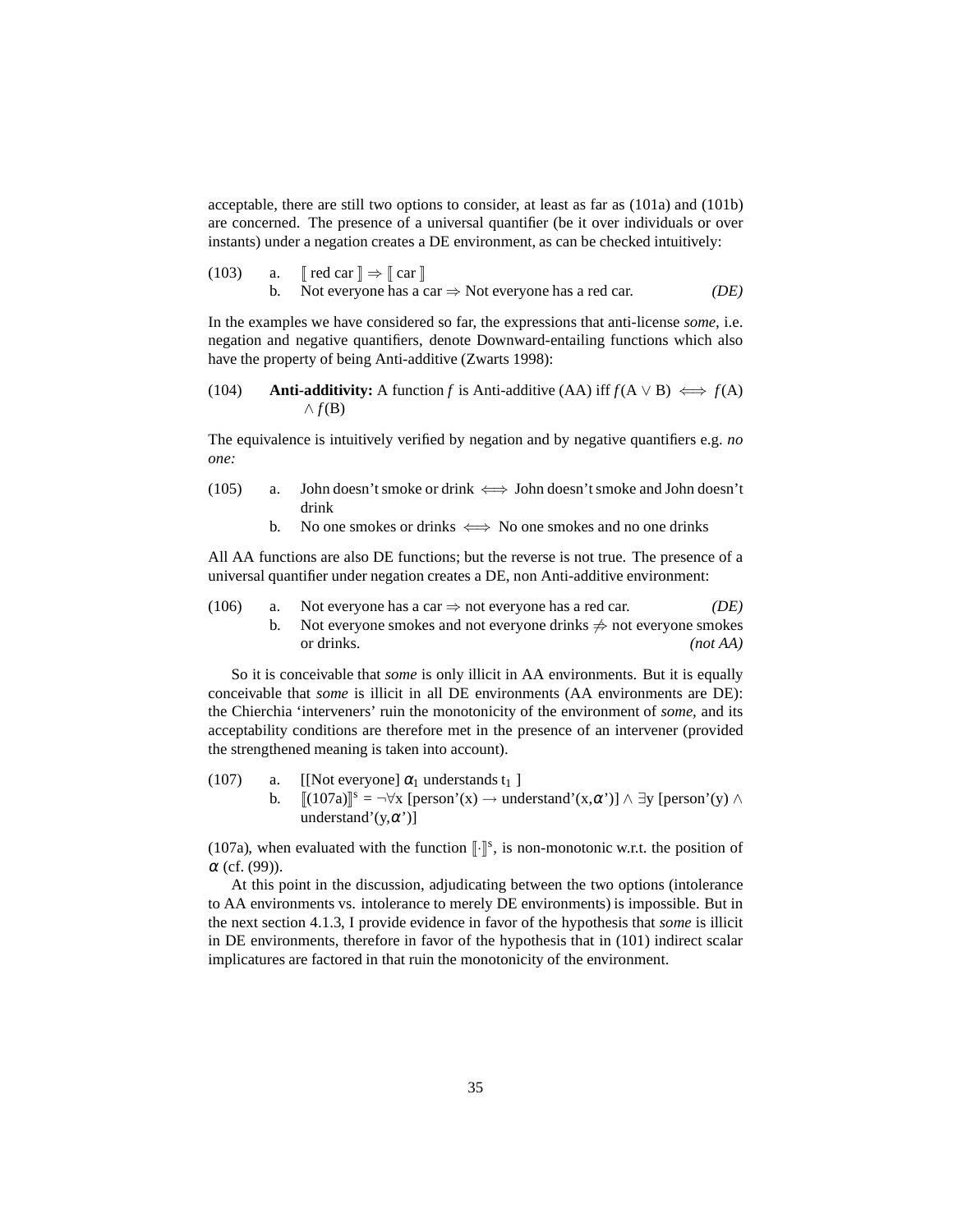#### <span id="page-35-0"></span>**4.1.3 Downward-entailingness or Anti-additivity?**

With the new polarity clash test [3.3](#page-26-0) in hand, we can turn to the question of the logical property that anti-licenses *some.* I have been assuming that DEness anti-licenses *some.* But this view is usually rejected, since strictly DE expressions such as *at most five people* do not seem to be disruptive, whereas AA expressions such as *no one* clearly are:

<span id="page-35-2"></span><span id="page-35-1"></span>(108) a. When Fred speaks French, at most five people understand something. b. \*When Fred speaks French, no one understands something.

One difference that this kind of descriptions omit is that the syntactic position of subject DE quantifiers is not the same as the position of negation (and consequently of negative quantifiers): if we assume that the former are interpreted in Spec,TP, we are led to the conclusion that negative quantifiers are interpreted lower than T. In fact, negative quantifiers are the spell-out of negation and of an existential quantifier: therefore a subject negative quantifier inevitably creates a DE environment in the local PolP of an object PPI, while a subject DE quantifier doesn't. The pair shown in [\(108\)](#page-35-1) is thus inconclusive: it is impossible to tell whether [\(108a\)](#page-35-2) is grammatical because strict DEness is innocuous, or because the subject quantifier, although it is a potential offender, is far enough to leave the PPI unaffected in its smallest domain. In order to ascertain whether strict DE expressions anti-license *some,* I propose that we set up a configuration with two PIs, a PPI (*some)* and an NPI (*any*), such that we enforce the following alternative: either checking occurs on a constituent where the NPI is not in a DE environment (and therefore yields an error), or the NPI and the PPI are both in a strictly DE environment. The latter is the only viable option: only it makes room for the licensing of the NPI. All that matters now is the fate of the PPI *some.* The prediction is the following: if *some* is impervious to DEness, the sentence is grammatical, whereas if *some* is vulnerable to DEness, the sentence is out. [\(109a\)](#page-35-3) realizes the envisaged configuration, and the data lend support to the hypothesis that *some* is anti-licensed by DEness, contrary to the consensus: in [\(109a\),](#page-35-3) the strictly DE expression *at most five people* outscopes both *someone* and *anything*, neither can be independently licensed (assuming that the NPI cannot raise out of PolP), and the result is clearly deviant.

<span id="page-35-3"></span>(109) a. \*At most five people sold someone anything. b.  $(109a):$   $*[\overline{TP \times 1 \times 2}]$ at most 5 people  $T$   $\left[\frac{P_{\text{OIP}}}{P_{\text{OIP}}}\right]$ someone<sub>2</sub> anything<sub>1</sub> sell t<sub>2</sub> t<sub>1</sub> ]]

The important lesson that we can draw from this is that the PPI *some* is vulnerable to DEness, rather than Anti-additivity. Is *some* also vulnerable to non-monotonicity? We can now answer this question: although negation creates AA environments, the presence of a quantifier in its scope alters the logical properties of the environment below: from AA it becomes strictly DE (cf. [\(106\)](#page-34-2) on p. [35\)](#page-34-2).

<span id="page-35-4"></span>*Some* is licit in those environments created by quantificational interveners [\(110\),](#page-35-4) but we've just established that it is vulnerable to DE environments.

 $(110)$  Not everyone understands something.  $\checkmark$  n.s. of SOME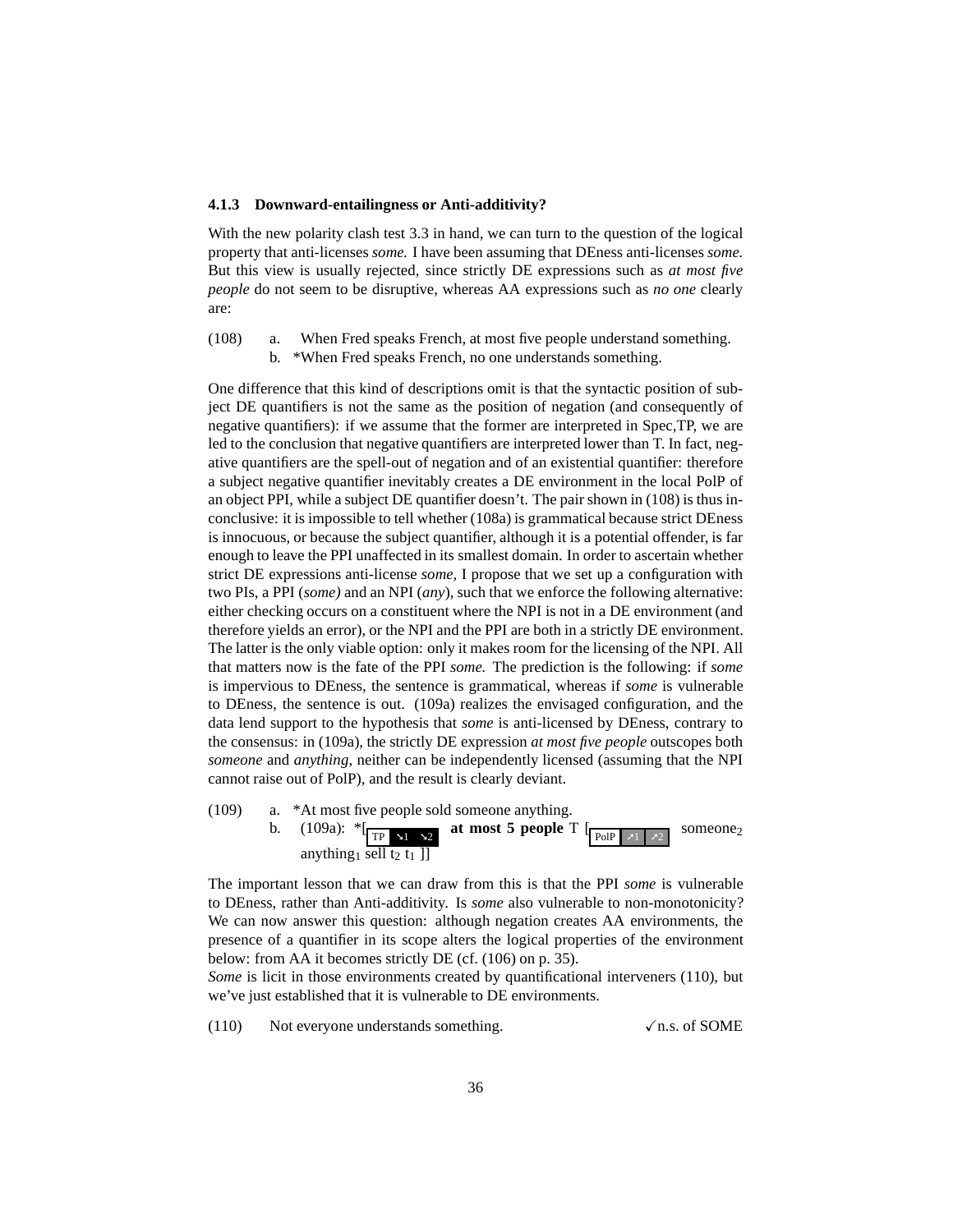We are faced with a paradox. The solution lies in the obligatory indirect scalar implicature that a strong scalar term yields in a DE environment (following [Chierchia \(2004\)](#page-61-4)). Once the SI is factored into the meaning of the constituent, the environment of the PPI is non-monotonic. Consequently, *some* is not vulnerable to non-monotonicity. This conclusion is directly corroborated by [\(111\),](#page-36-0) where *some* is in the scope of a nonmonotonic quantifier in its smallest possible domain: PolP is non-monotonic w.r.t. its position because the composition of a DE function and of a non-monotonic function is non-monotonic; $32$  the theories which make use of the notion of immediate scope (such as [Szabolcsi 2004\)](#page-64-0)<sup>[33](#page-36-2)</sup> will also conclude from [\(111\)](#page-36-0) that non-monotonic functions are not PPI anti-licensers since *some* can be interpreted in the immediate scope of a non-monotonic function.

<span id="page-36-0"></span>(111) No salesclerk sold exactly 2153 people \*anything/something.[34](#page-36-3)  $\sqrt{n}$ .s. of SOME

*Some* is not vulnerable to non-monotonicity and it is not vulnerable to upward-entailingness either, therefore only downward-entailingness anti-licenses it. *Any* has symmetric properties: it is vulnerable to upward-entailingness and to non-monotonicity (I exploit this fact further in section [6\)](#page-42-0).

<span id="page-36-5"></span><span id="page-36-4"></span>(i) a. It's not the case that exactly three people brought a cake.<br>b. It's not the case that exactly three people brought a choce

- It's not the case that exactly three people brought a chocolate cake.
- c. [\(ia\)](#page-36-4)  $\neq$  [\(ib\)](#page-36-5)
- d. [\(ib\)](#page-36-5)  $\neq$  [\(ia\)](#page-36-4)

<span id="page-36-2"></span> $33$ Caveat: the notion of immediate scope is inherited from [Linebarger 1980:](#page-63-2) it has survived in various guises to this day. It is no longer claimed that any scope-bearing element interferes with licensing when sandwiched between a licenser and an NPI. A number of such elements don't create an interference, i.e. *any,* bare plurals, non-numerical indefinites, embedding predicates, e.g. modal verbs. For example (I check that the narrow scope reading of *any*, which entails the wide scope reading, does exist by using a falsity test):

(i) —A: John doesn't have to read anything. —B: False, it is required that he reads.

Immediate scope is therefore no longer an empirically adequate notion but some authors continue to use it nonetheless, whether or not they have an explanation to offer for the disruption facts that it was designed to account for.

<span id="page-36-3"></span><sup>34</sup>For some speakers, non-monotonic quantifiers can license weak NPIs in their nuclear scope [\(Rothschild](#page-64-8) [2006\)](#page-64-8). But high numbers in the restrictor do not allow this licensing. The potential confounding factor is controlled for in [\(111\):](#page-36-0)

(i) a. Exactly three students read anything.

b. \*Exactly 2153 students read anything.

<span id="page-36-1"></span> $32$ To see this in an intuitive way, consider the following sentences. In a situation in which exactly ten people brought a cake and exactly three people brought a chocolate cake, the entailment from [\(ia\)](#page-36-4) to [\(ib\)](#page-36-5) doesn't hold; in a situation in which exactly three people brought a cake and no one brought a chocolate cake, the reversed entailment doesn't hold: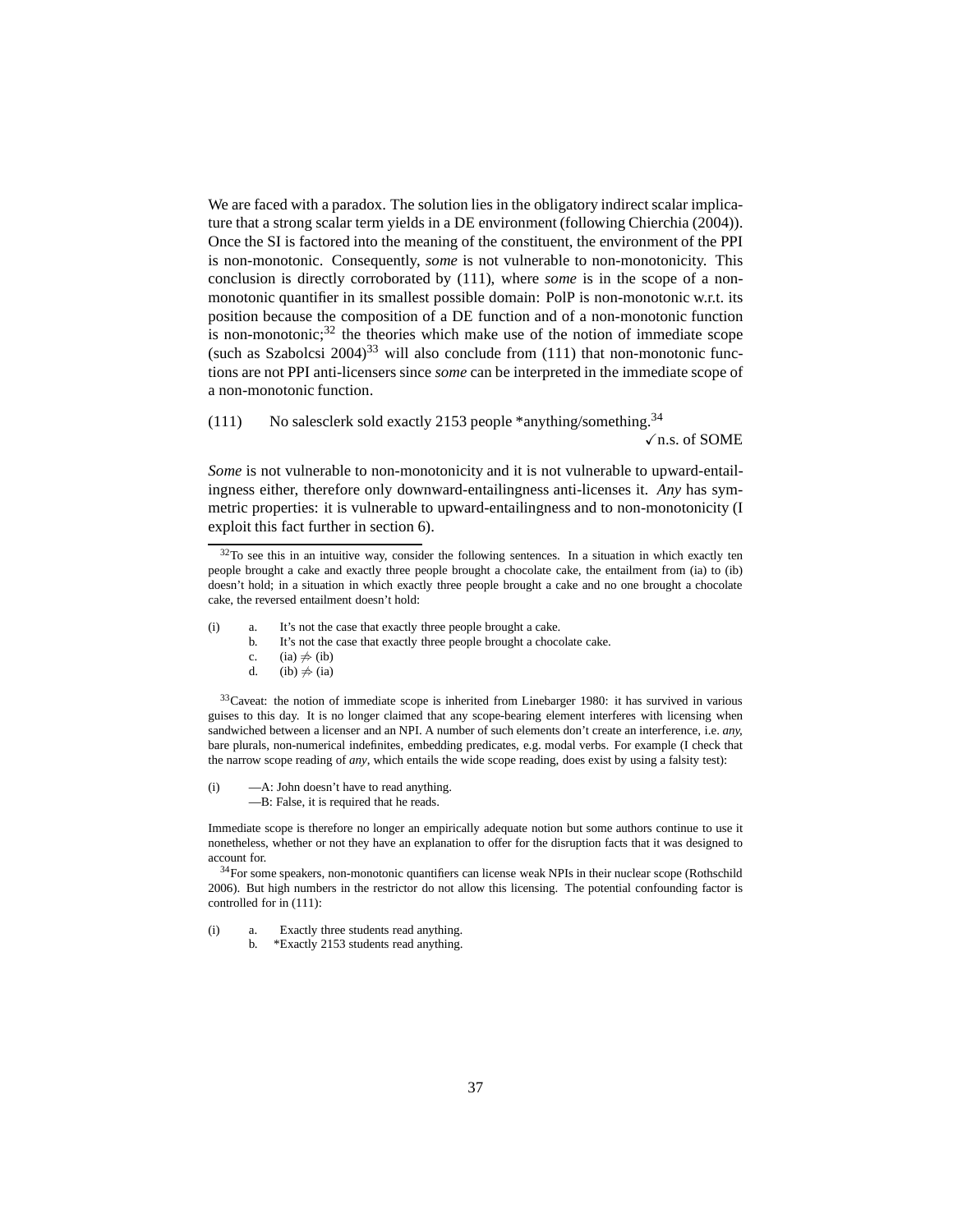#### **Summary**

Scalar implicatures can ruin the monotonicity of a constituent: they lead to the antilicensing of NPIs; symmetrically, they salvage PPIs in the scope of a clausemate antilicenser. There is no need to treat the NPI and the PPI phenomena differently: shielding and intervention are one and the same thing, seen from two different angles. Dependency allows us to demonstrate that *some* is vulnerable to the very environments that *any* is in need of. When they occur in the same surface position, they do so trough different derivational histories. In some circumstances, a PI bears on its sleeves the derivational history that led to its occurrence: this is the case with deontic *must,* whose semantic scope w.r.t. negation is a reliable indicator of its syntactic position.

### <span id="page-37-0"></span>**4.2 Scope of Deontic** *must*

The deontic modal *must* is a PPI: this fact is carefully established in [Homer 2010a](#page-62-13)[,b](#page-62-14) (as claimed first in [Israel 1996,](#page-62-15) and recently in [Iatridou and Zeijlstra 2009\)](#page-62-16). The property of *must* that bears directly on the present discussion is its ability to QR past an offending negation (I propose to call this movement 'escaping', cf. [Homer 2010a](#page-62-13)). It is basegenerated under negation, as the head of a VP, but like all PPIs, it cannot remain in the scope of a clausemate negation in an eligible constituent unless it is rescued or shielded (it can also be interpreted under a superordinate negation). Therefore the LF of [\(112a\),](#page-37-1) which is precisely a case where *must* is neither rescued nor shielded, is as in [\(112b\).](#page-37-2)

<span id="page-37-2"></span><span id="page-37-1"></span>(112) a. John mustn't leave. MUST>NEG;\*NEG>MUST b. [John<sub>1</sub> must<sub>2</sub> not t<sub>2</sub> [ t<sub>1</sub> leave ]]

<span id="page-37-4"></span>Remarkably, when *must* is shielded, it cannot raise.[35](#page-37-3)

| (113) | Not everyone must leave. | *MUST>NEG; NEG>MUST |
|-------|--------------------------|---------------------|
|       |                          |                     |

<span id="page-37-5"></span>We can thus lay down the following principle:

(114) **Principle of Laziness:** For any constituent A, don't move a PPI  $\pi^+$  for acceptability purposes if A is not DE w.r.t. the position of  $\pi^+$ .

Note that the mere presence of an intermediate quantifier (for example the existential *a single person*) doesn't block the movement of the PPI:

(115) Not a single person must leave. MUST>NEG; \*NEG>MUST

The hypothesis defended here explains the fact: the smallest possible domain of *must* in [\(113\)](#page-37-4) doesn't have the same logical properties as the one in [\(112a\).](#page-37-1) In the former, *must* is in an AA environment, whereas in the latter it is either in a DE environment (if the indirect scalar implicature triggered by the universal quantifier *'someone must leave'* is not factored in) or in a non-monotonic environment (if the indirect SI is factored in). We have no direct way to decide whether or not the implicature is factored in in the case

<span id="page-37-3"></span><sup>&</sup>lt;sup>35</sup>When it is not shielded, it can raise: there is no indication that it has to raise. Failure to raise leads to ungrammaticality in a number of cases, but there is no evidence that some principle forces the modal to raise whenever this is possible, cf. the discussion in [5.](#page-40-0)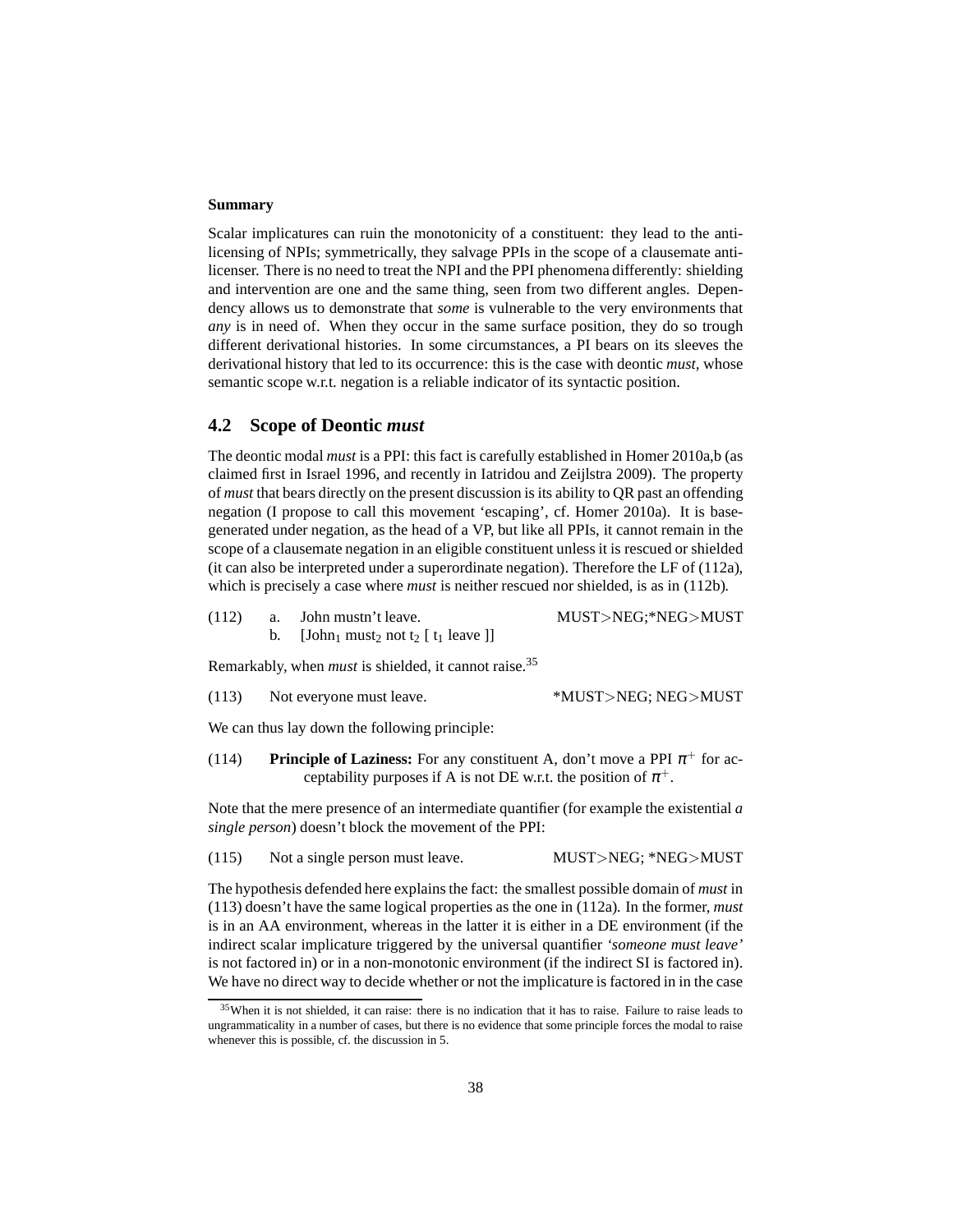at hand: it is conceivable that *must* is only anti-licensed in AA environments, therefore the incorporation of the SI into the meaning that is relevant to the computation of the acceptability conditions is unnecessary and doesn't take place; it is equally conceivable that the SI is obligatorily incorporated. The latter hypothesis has more to recommend itself than the former: weak NPIs are anti-licensed by Chierchia 'interveners', i.e. by obligatory indirect SIs. If speakers could abstain from incorporating the SI at their leisure along some kind of charity principle, weak NPIs could be saved, contrary to fact. Whether the SI is incorporated or not, we lack evidence to decide whether *must* is vulnerable to mere DEness or to Anti-additivity (because the polarity clash test doesn't apply, see section [9.2\)](#page-59-0).

To sum up, the semantic scope of deontic *must* w.r.t. negation unambiguously indicates its syntactic position w.r.t. negation, because (i.) it has the ability to move past an offending clausemate negation, and (ii.) it only moves when it has to; its scope is therefore an indication of the polarity of its local context (the scope of *some* on the other hand is known to be particularly flexible, since it can always outscope negation, perhaps because its semantic scope is the reflexion of a choice function construal rather than of QR, see [Reinhart 1997](#page-64-9)).

The interesting fact is observed when *must* is in the scope of two DE expressions, the lower one being a clausemate negation: two readings obtain. The reason is that two options arise: *must* takes narrowest scope under the two DE expressions (there is flip-flop, i.e. it is 'rescued' in the Szabolcsi sense of the word, as in [\(116a\)\)](#page-38-0) or it takes intermediate scope between the two as in [\(116b\).](#page-38-1)

<span id="page-38-3"></span><span id="page-38-0"></span>(116) a. (Speaking about a five-year-old boy, whose parents are very demanding.)

> $-$ This poor kid does so many chores: he must<sub>deon</sub> empty the dishwasher, feed the dog, clean his bedroom, make his bed. . .

> –Yes, you're right, and I'm not sure that he must*deon*n't rake the leaves too.  $NEG > NEG > MUST_{deon}$

b. I know that John's condition imposes drastic precautions, but even then I'm not sure that he mustn't rake the leaves.  $36$ 

NEG > MUST*deon* >NEG

<span id="page-38-2"></span><span id="page-38-1"></span><sup>36</sup>The contracted form *mustn't* is on its way out in certain dialects of English, for example American English. But it is important to use it in our test, because the contraction indicates that the negation is a clausemate of *must* [\(Homer 2010d\)](#page-62-17). The evidence that contraction is not possible with subordinate negation comes from modals which can only take semantic scope over negation in non-contracted forms (just like deontic *must* and other root modals, abilitative *could* is generated under negation; unlike deontic *must,* it need not raise past it (hence it cannot) because it is not a PPI):

|  | John could <sub>abil</sub> not swim. | COULD>NEG: NEG>COULD  |
|--|--------------------------------------|-----------------------|
|  | John could <sub>abil</sub> n't swim. | *COULD>NEG; NEG>COULD |

Root modals are main verbs, which embed an infinitive. Non contracted forms of negation with *must* are either clausemate or subordinate negations (with no semantic difference between the two options):

<sup>(</sup>ii) Iohn must not swim.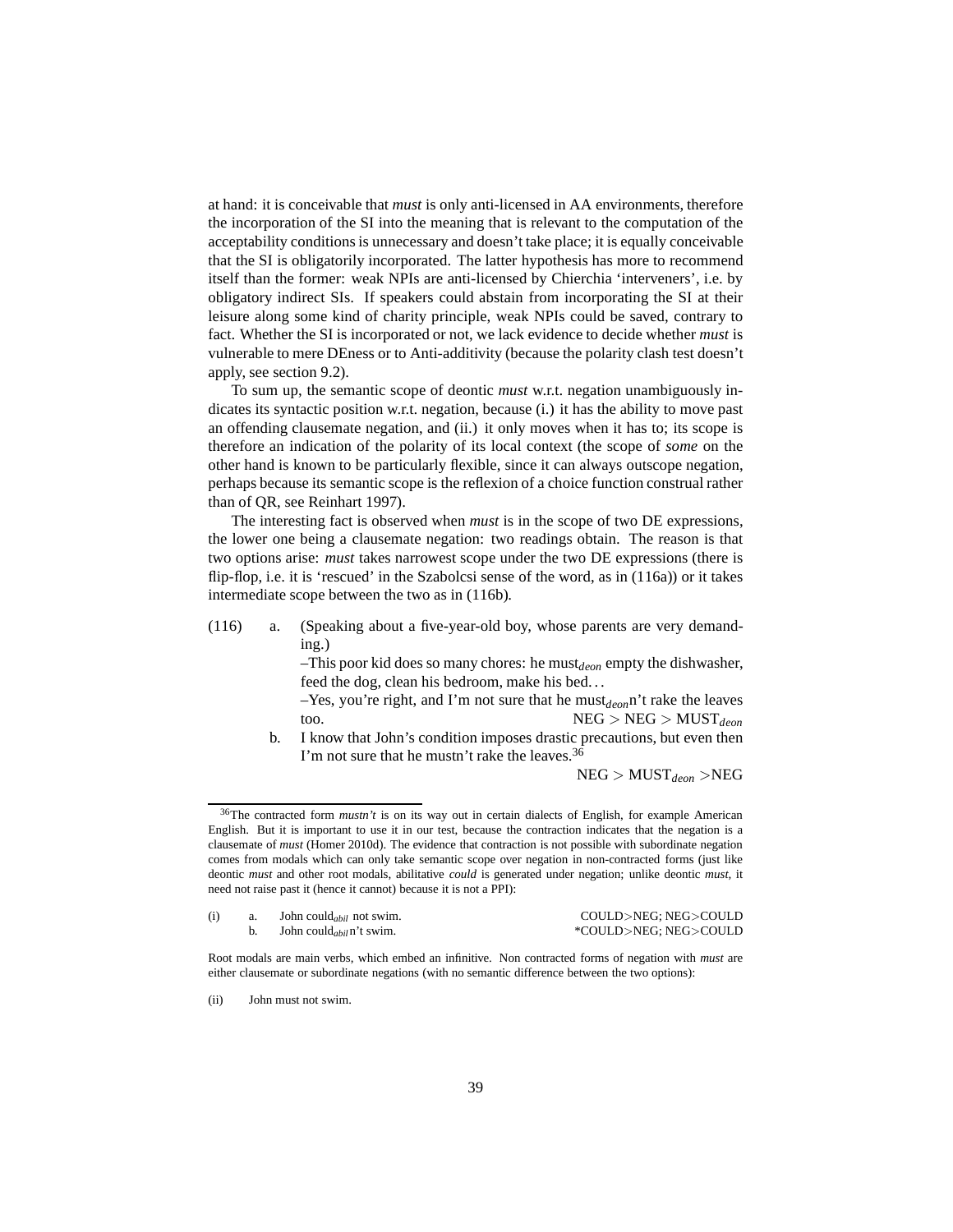The existence of these two readings is intriguing in the light of the Principle of Laziness [\(114\)](#page-37-5) (the prohibition on raising when *must* is shielded). If this principle is indeed at play in grammar, then the intermediate scope of *must* should be impossible: being rescued, *must* need not raise past the clausemate negation, and therefore should not be allowed to do so. But it can in fact optionally raise, as shown by [\(116b\).](#page-38-1) The facts become intelligible once seen from the cyclic perspective that we are advocating here. Consider the following simplified LF (the label  $\overline{YP}$  AA<sub>x</sub> indicates that YP is AA w.r.t. the position where the bearer of index x is interpreted):

<span id="page-39-0"></span>

To derive the above facts, we need only consider three cases.

- 1. When licensing is checked on PolP1, *must* is anti-licensed, and there is no room for it to move anywhere above the offending negation: the sentence doesn't converge if the checking procedure stops at this stage.
- 2. There is however at least one constituent in the embedded clause which (i.) is an eligible constituent for licensing purposes, (ii.) is larger than PolP1 and (iii.) offers a landing site for the modal to raise to (it is labeled XP in the above LF): in XP, *must* is still anti-licensed prior to movement (i.e. in the LF shown in [\(117\)\)](#page-39-0), but it is licensed after movement (i.e. in the LF shown in [\(118\)\)](#page-39-1). This is how the intermediate reading illustrated in [\(116b\)](#page-38-1) obtains. The reason this reading is tied to the existence of an eligible constituent in the embedded clause is that QR is, by a large consensus, clause-bounded.

# <span id="page-39-1"></span>(118)  $\left[\begin{array}{cc} \frac{}{\text{poly2} \times 1} & \text{not sure } [C_{\text{CP}} \sqrt{\frac{}{\text{NP} \times 1}} & \text{must}_1 [C_{\text{POIP1}} \text{not } t_1 [he \text{ take } \dots]] \end{array}\right]$

3. Lastly, when anti-licensing is checked on PolP2 and movement hasn't taken place [\(117\),](#page-39-0) the modal finds itself in a UE environment (it is rescued), therefore it doesn't have to QR and cannot do so, per [\(114\):](#page-37-5) reading [\(116a\)](#page-38-0) obtains.

To sum up, there are two converging situations, and they give rise to the two observed readings: the sentence converges either when licensing is checked on PolP2 of LF [\(117\)](#page-39-0) (reading [\(116a\)\)](#page-38-0), or when licensing is checked on some embedded XP of LF [\(118\)](#page-39-1) that contains PolP1 (the reading is illustrated in  $(116b)$ ).<sup>[37](#page-39-2)</sup>

The wide scope of *devoir* is blocked when it is shielded by a strong scalar term e.g. *souvent* 'often'. To control for the position of the adverb (i.e. make sure that it is in the matrix) I replace the complement of the modal with a pronoun (right-dislocation):

(ii) *Jean ne le doitdeon pas souvent, faire du jogging.* Jean NEG it must NEG often do of-the jogging

<span id="page-39-2"></span><sup>37</sup>French deontic *devoir* and *falloir* are PPIs too. They differ from *must* in that they can but need not be interpreted above a clausemate negation:

<sup>(</sup>i) *Jean ne doitdeon pas faire de jogging.* Jean NEG must NEG do of jogging *'John must not jog/John is not required to jog.'*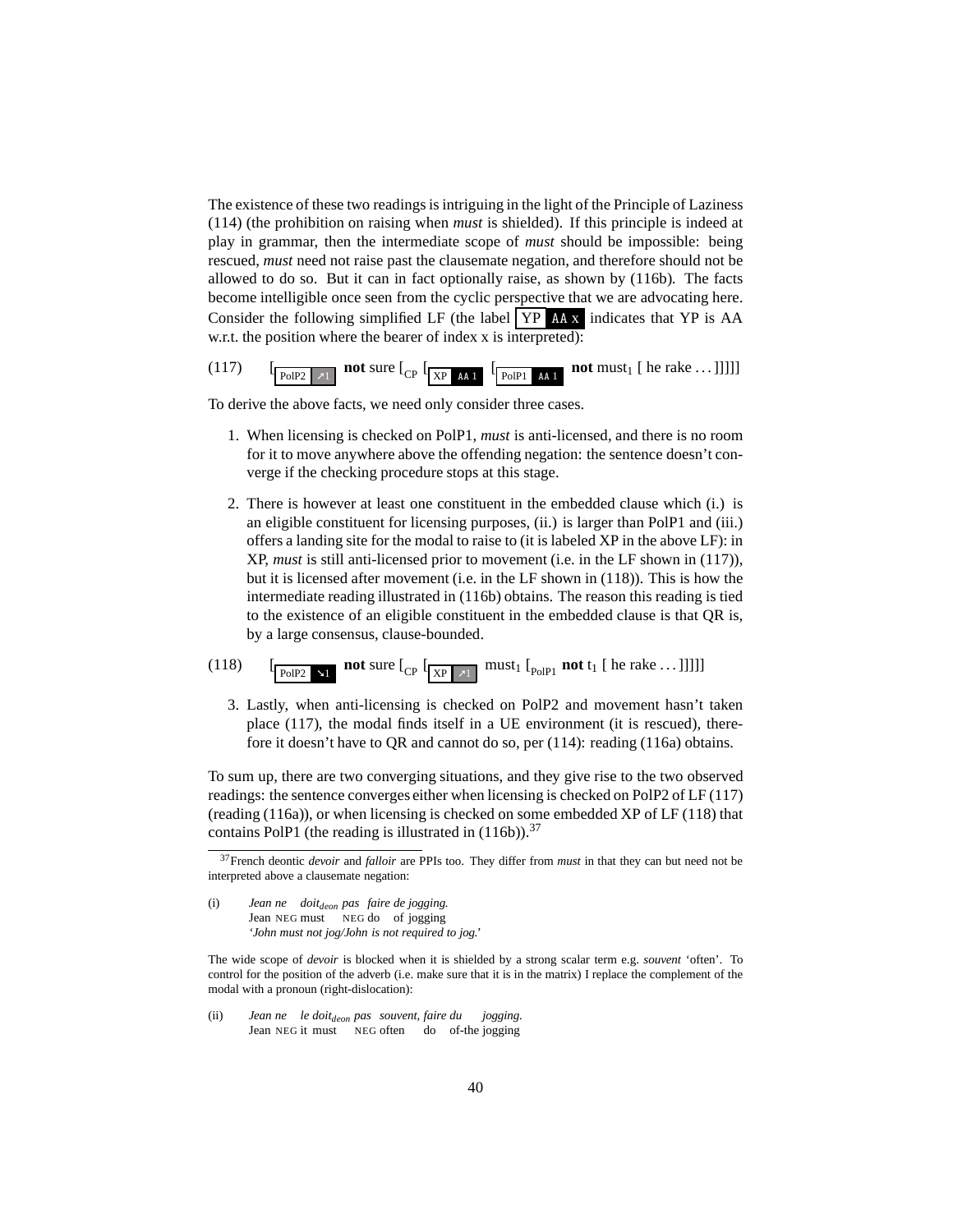Importantly, we observe that QR is partially determined by PI acceptability. We witness a movement which is only possible when a PI is not acceptable on a given constituent: escaping seems to be blocked when made unnecessary (=when the PPI is rescued), although it would have a semantic effect if it took place, and would hence be allowed according to standard assumptions about movement, in particular Fox's Scope Economy Principle [\(Fox 2000\)](#page-61-8). I don't know of any other instance of such a condition on QR.

# <span id="page-40-0"></span>**5 Cyclicity**

We have now gathered enough evidence about the licensing of PIs to draw some conclusions. First of all, the licensing procedure proceeds cyclically. I repeat some of the crucial pieces of evidence below:

<span id="page-40-1"></span>(119) a. Mary didn't tell anyone that John didn't do anything to help the Mafia. b. It's impossible that someone isn't hiding somewhere.

\*w.s. of SOMEONE

c. It's impossible that someone isn't trying to hide somewhere.

Xw.s. of SOMEONE

- d. \*It's impossible that someone stole anything.
- e. It's impossible that anyone stole something.
- f. It's impossible that someone isn't eating anything. \*n.s. of SOMEONE

This begs a fundamental question: what is licensing? Our licensing condition [\(73\)](#page-26-4) says that a PI is licensed provided that it is acceptable on some domain (and the other PIs in that domain are concomitantly licensed within that domain). But why is one appropriate domain sufficient? The reader is probably accustomed to this kind of condition about NPIs and might fail to see how puzzling it really is. When applied to PPIs, the condition is perhaps more evidently intriguing. Why should a PPI be licensed provided that it is acceptable on some domain? The requirement relative to a PPI is negative: it must not be placed in a DE environment. But it is hard to see how the existence of one constituent which is not DE w.r.t. it can satisfy the requirement, given that there might be an arbitrarily large number of constituents which are DE w.r.t. its position in the same sentence. Global acceptability seems a priori more intuitive, but we know that it is not enforced.

The mystery lies in the existential quantification in the licensing condition. Operatorbased approaches solve the puzzle by invoking feature checking (or a variant thereof). But environment-based approaches don't have a natural way of accounting for it. Or so it seems: I propose that the best way to understand the existential condition is to reverse the perspective. We usually call licensing of a PI what is in fact the *validation of a constituent.* It is the cyclic nature of licensing which tells us that. If a constituent

*<sup>&#</sup>x27;Jean is not often required to jog.'* (only reading)

I propose that *devoirdeon* can take narrow scope under a clausemate negation although it is a PPI because its smallest possible domain is smaller than PolP. It is only when its licensing is checked on superconstituents of PolP that it has to raise (unless the Principle of Laziness makes this movement impossible, due to shielding).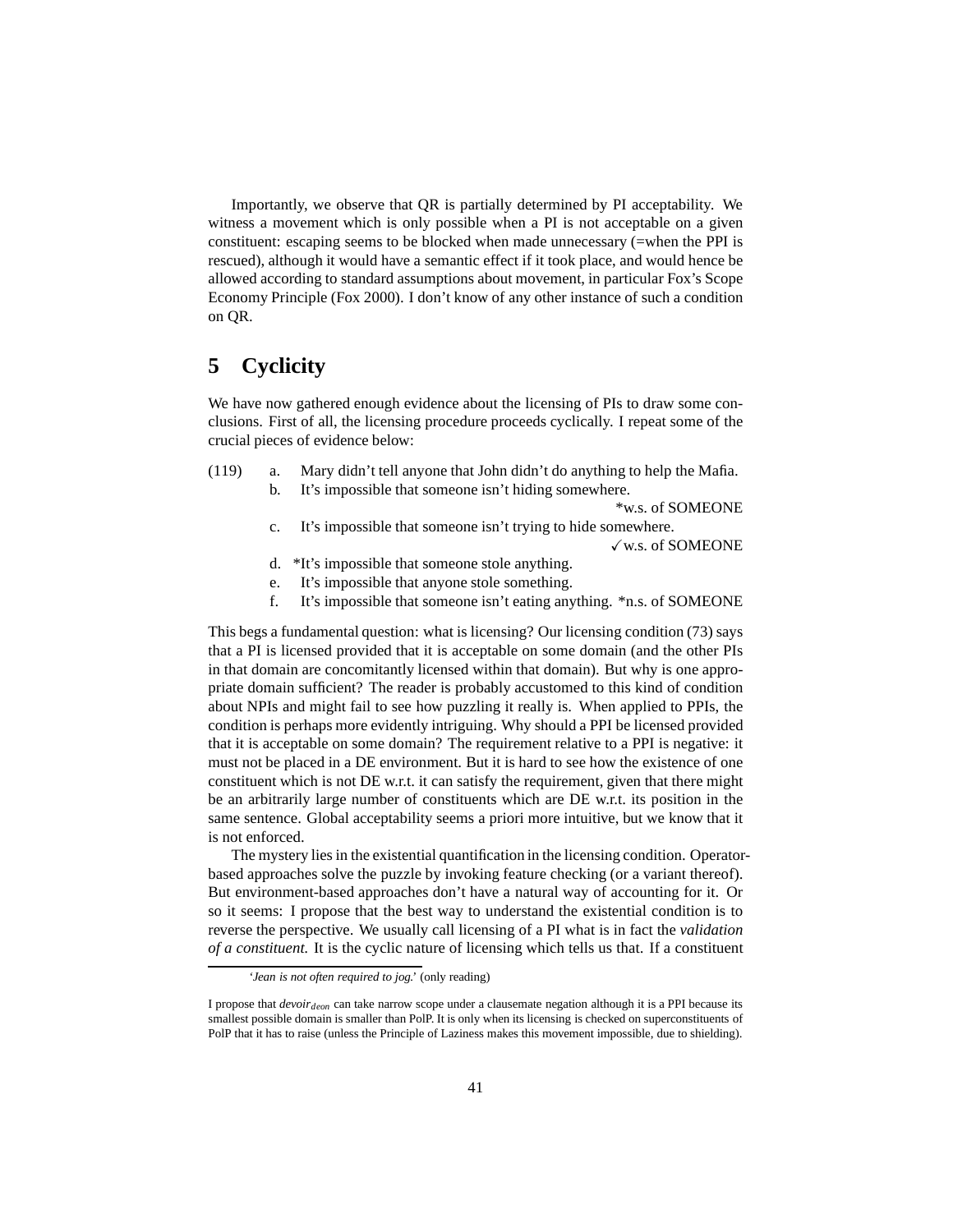contains no unacceptable PIs, it gets validated, and subsequent verifications of larger constituents cannot change that. This suggests that there is a course of operations that make up what is usually referred to as LF (assuming the standard Y model): polarity checking is one such operation; the operations occur in a rigid order; operation *n* can only take place if operation *n-1* has been completed first; if one link of the chain is missing, the whole derivation crashes.<sup>[38](#page-41-0)</sup> Validating a constituent sends it off to the next operation: all the constituents have to be sent off to the next operation. Ungrammaticality occurs when not all the constituents of a sentence are sent off to the next level and this happens e.g. when all the eligible domains of NPI  $\pi_k^-$  which are DE w.r.t.  $\pi_k^-$  contain PPI  $\pi_l^+$  and all the eligible domains of PPI  $\pi_l^+$  which are UE w.r.t.  $\pi_l^+$ contain NPI  $\pi_k^-$  [\(119d\).](#page-40-1) Once a constituent is sent off (validated) it is no longer accessible: in the case at hand, this means that the PIs it contains cannot get anti-licensed or manipulated in any way.

The next question is: when does the validation of a constituent occur? It is obviously not the case that for each node that the checking procedure runs into, the constituent dominated by that node has to be validated, for two reasons. First, there exist smallest possible domains (e.g. PolP for *some*). Second, although every constituent must be sent off, the number of shipments is not important. Consider a sentence *S* with four levels of embedding; *S* contains the NPI  $\pi_k^-$  in the most deeply embedded clause; only *S* is DE w.r.t.  $\pi_k^-$ : no constituent can be validated until the top node is reached. In this case, only one shipment takes place. But what the inspection of *must* reveals is that validation can be delayed even when a constituent is found which is acceptable w.r.t. all the PIs it contains: recall that *must* can take either narrow or intermediate scope when it is generated below two negations, one of which is a clausemate. The following pair illustrates this fact (cf. also [\(116\)](#page-38-3) on p. [39\)](#page-38-3):

- <span id="page-41-2"></span><span id="page-41-1"></span>(120) a. The coroner is the most competent person I know but this is a free country: he does nothing that must*deon*n't be done over again.
	- NEG > MUST > NEG b. The coroner does nothing that must*deon*n't be done over again, he is so unbelievably incompetent! NEG > NEG > MUST
- (121) a.  $(120a)$ :  $\left[\begin{array}{cc} T \end{array}\right]$  **not** thing  $\left[\begin{array}{cc} C \end{array}\right]$  that  $\left[\begin{array}{cc} T \end{array}\right]$  must<sub>1</sub>  $\left[\begin{array}{cc} D \end{array}\right]$  **not** t<sub>1</sub>  $\dots$ ]]]] b. [\(120b\):](#page-41-2)  $\left[\begin{array}{cc} \Gamma \end{array} \right]$  **pole**  $\left[\begin{array}{cc} \n\end{array} \right]$  **not** thing  $\left[\begin{array}{cc} C_{\text{CP}} \end{array} \right]$  that  $\left[\begin{array}{cc} \n\end{array} \right]$   $\left[\begin{array}{cc} \n\end{array} \right]$ **not** must<sub>1</sub>  $\ldots$ ]]]]

[\(120a\)](#page-41-1) and [\(120b\)](#page-41-2) exhibit two distinct derivational histories. The licensing of *must* occurs on a larger constituent in the latter than in the former: the smallest constituent containing *must* that gets sent off (validated) in [\(120b\)](#page-41-2) is the matrix PolP (it is a subconstituent of the embedded clause in [\(120a\)\)](#page-41-1): on the matrix PolP, QR of *must* is either blocked (if *must* is in its base position when the matrix PolP is scanned) or undone (if QR has taken place to escape from negation when the embedded clause was scanned), because it moves *must* into a AA environment; as a result, the modal is interpreted with

<span id="page-41-0"></span><sup>&</sup>lt;sup>38</sup>In [Homer 2010c,](#page-62-4) I provide evidence for a multilayered LF from the interaction between NPIs and presuppositions.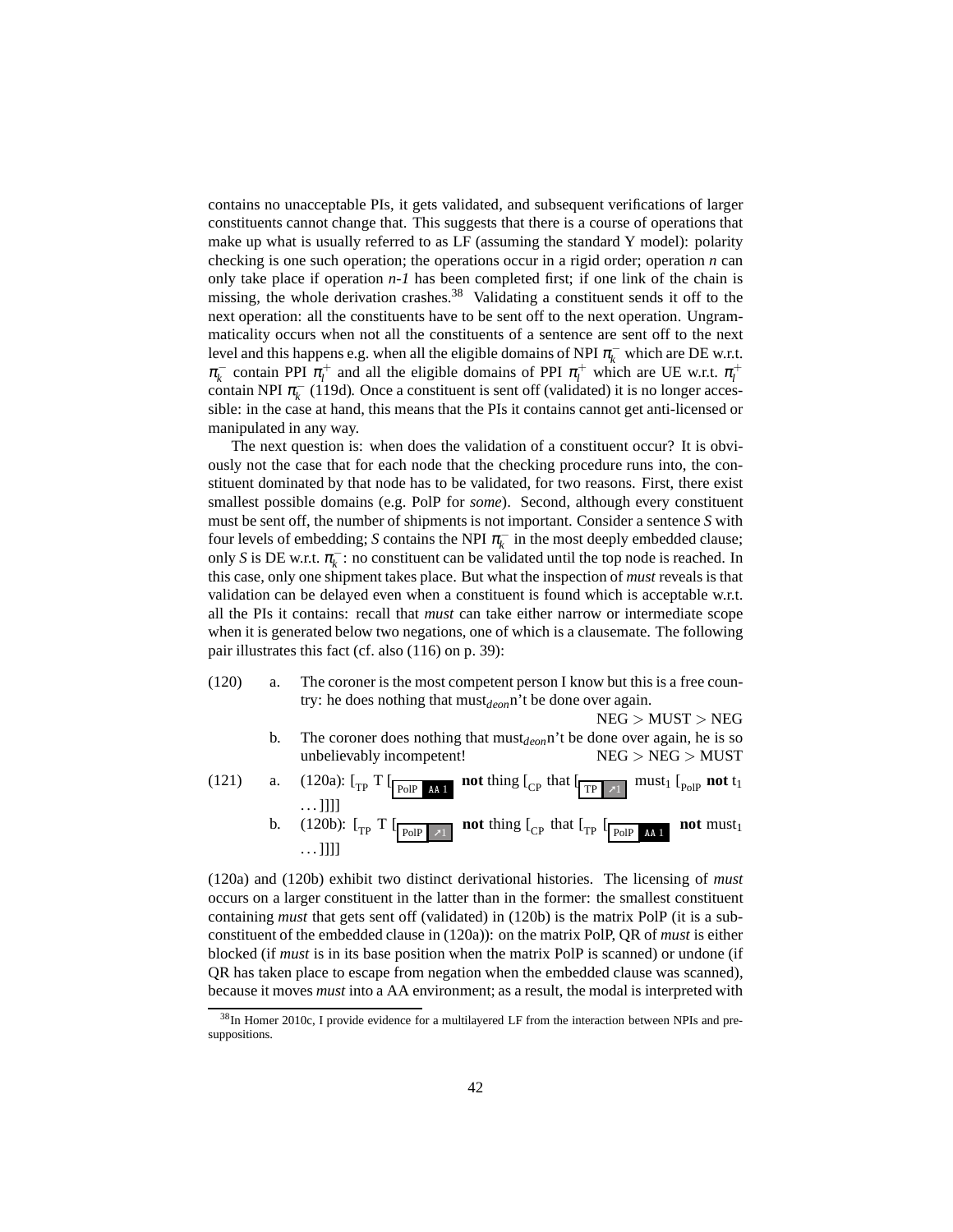narrowest scope. This shows that is has not been licensed on the embedded clause: otherwise it would be inaccessible (constituents where the licensing of a PI takes place are by hypothesis sent off (validated)). In other words, validation can be delayed and is not mandatory when possible. The 'first' occasion for validation occurs in the embedded clause, when the modal QRs past the offending negation: the embedded CP is UE w.r.t. its landing position, hence favorable. Validation can occur at this stage, as evidenced by [\(120a\),](#page-41-1) or be delayed, presumably even if the modal has not raised to a secure position, as evidenced by [\(120b\).](#page-41-2) To sum up, decisions relative to the point of validation are made during the checking procedure; movements can take place at LF that are motivated by the acceptability of PIs.

The latter fact might conjure up a different picture than the one I have just delineated: one can imagine that there is no LF component separate from core syntax, and that the interpretation processes are contemporaneous with the syntactic derivation by phase. Perhaps PolP and the other domains of PIs are nothing but the phases that syntactic theory postulates. The movements that are motivated by licensing purposes do not, under this view, occur after the sentence has been spelled out but during the derivation itself. Attractive though this alternative hypothesis may be, it raises an issue. When phases are spelled out at their edge, they cannot be frozen, i.e. the PIs they contain cannot become inaccessible for licensing. Otherwise, an NPI separated from a potential licenser by a phase boundary could not be licensed, contrary to fact. Not all theories of phases assume that they are impenetrable [\(Fox and Pesetsky 2005\)](#page-61-9), therefore this idea is in principle viable. What is more troubling is that we seem to have lost the explanation for the existential quantification in the licensing condition: in the previous analysis, validation was a necessary condition for the continuation of a multilayered interpretation process; in this analysis, we are back to the mystery that I described earlier, i.e. it is not clear why the licensing procedure is cyclic rather than global.

# <span id="page-42-0"></span>**6 A Hypothesis about** *any* **as a PPI in Disguise**

One moral of the present investigation of polarity is that *some* and *any* are in complementary distribution, in the specific sense that cannot be licensed in the same environment: the former is only acceptable in non-DE environments, and the latter is only acceptable in DE environments. This is evident in minimally small structures, i.e. when the polarity items occur in PolP and there is only one DE expression in that constituent:

| (122) | а. | John didn't understand something. | *NEG>SOME |
|-------|----|-----------------------------------|-----------|
|       |    | John didn't understand anything.  |           |

One is easily misled into thinking they are not in complementary distribution because of the way the licensing condition can be met. Suppose constituent A is scanned for licensing, and A contains a position that is to be filled by either*some* or *any*: only one of the two is licit in A, but the other can be spelled out if it is licensed on a subconstituent of A. This gives rise to the deceptive impression of optionality that emerges e.g. from the two pairs below: on my account, in each of the sentences, the licensing of the PPI doesn't occur in the same constituent as the licensing of the NPI.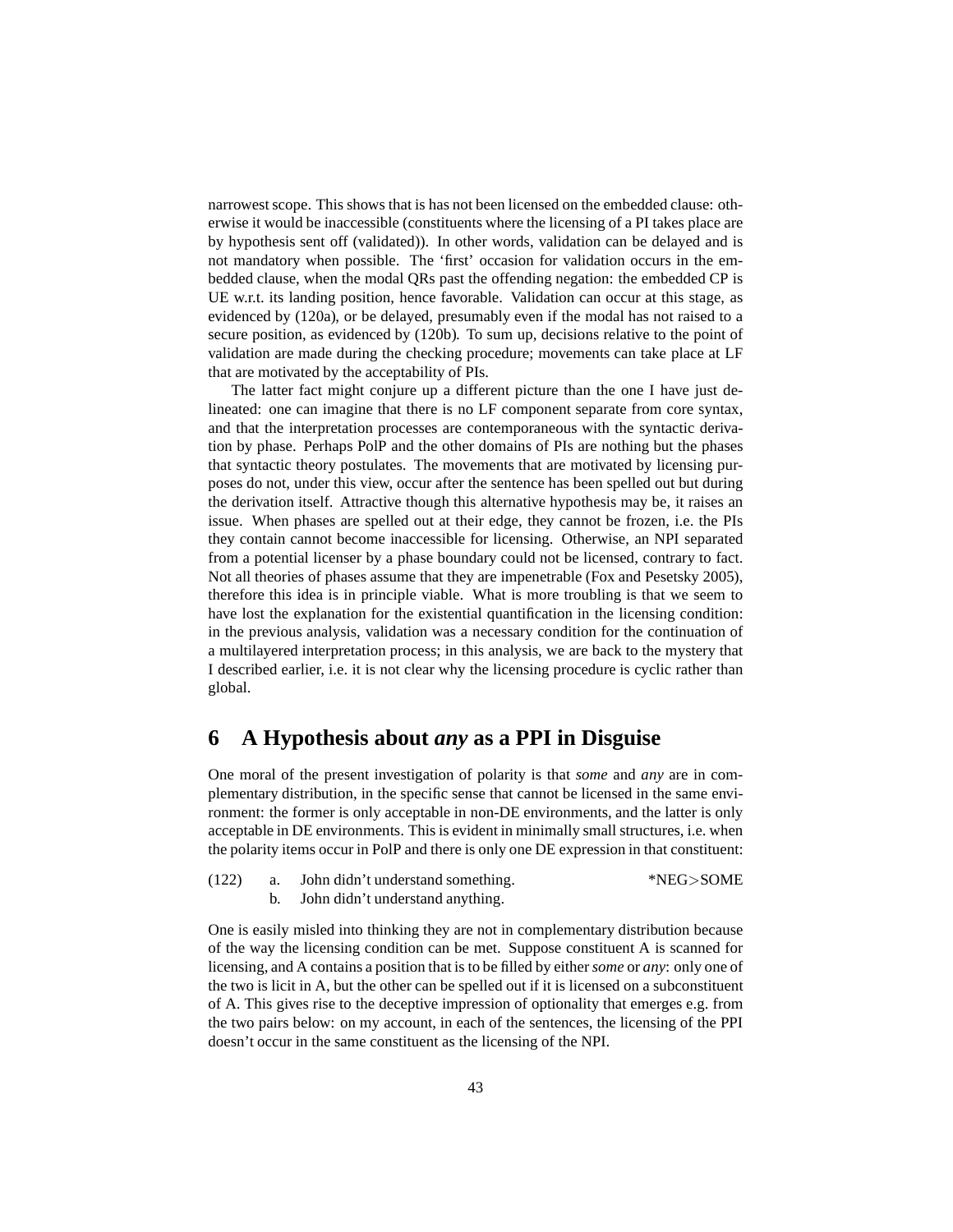- (123) a. It is impossible that John understood something.
	- b. It is impossible that John understood anything.
- (124) a. It is impossible that John didn't understand something.
	- b. It is impossible that John didn't understand anything.

Having established complementary distribution, we are led to revive the very first idea [\(Klima 1964\)](#page-63-0) that *some* and *any* are only superficially different and are either identical or very intimately related at some deeper level.

I want to pursue the idea that *any* is derived from a PPI (perhaps *some* itself), and I think French offers some interesting evidence in favor of this derivational link between PPIs and NPIs. In French, singular *quelque* is a PPI: just like *some* in English, it is illicit in the scope of a clausemate negation but can be rescued or shielded.

| (125) |  |  |                                        | a. *Jean n' a pas compris quelque chose. <sup>39</sup> |
|-------|--|--|----------------------------------------|--------------------------------------------------------|
|       |  |  | Jean NEG has NEG understood some thing |                                                        |
|       |  |  | 'Jean didn't understand something.'    |                                                        |

- b. *Il est impossible que Jean ait* it is impossible that Jean have.SUBJ understood some *compris quelque chose.* thing
- c. *Il* it is impossible that Jean NEG have.SUBJ NEG understood some *est impossible que Jean n' ait pas compris quelque chose.* thing
- d. *Jean ne comprend pas toujours quelque chose.* Jean NEG understands NEG always some thing

*Quelque* is grammatical under a clausemate negation when its restrictor is modified by a certain relative clause in the subjunctive:

 $(126)$ Jean NEG has NEG understood some *n' a pas compris quelque chose que ce soit.* thing that this be.SUBJ *'Jean didn't understand anything.'*

The phrase that results from the addition of the modifier is only licit in a DE environment: it is a (weak) NPI.

(127) a. \**Jean a compris* Jean has understood some thing that this be.SUBJ *quelque chose que ce soit.* Intended: *'Jean understood anything.'* b. \**Quelque chose que ce soit* some thing that this be.SUBJ has taken place *a eu lieu.* Intended: *'Anything took place.'* c. ??*Exactement trois personnes ont compris* exactly three people have understood some thing that this *quelque chose que ce soit.* be.SUBJ

<span id="page-43-0"></span><sup>39</sup>The asterisk indicates that the narrow scope of *quelque* is impossible.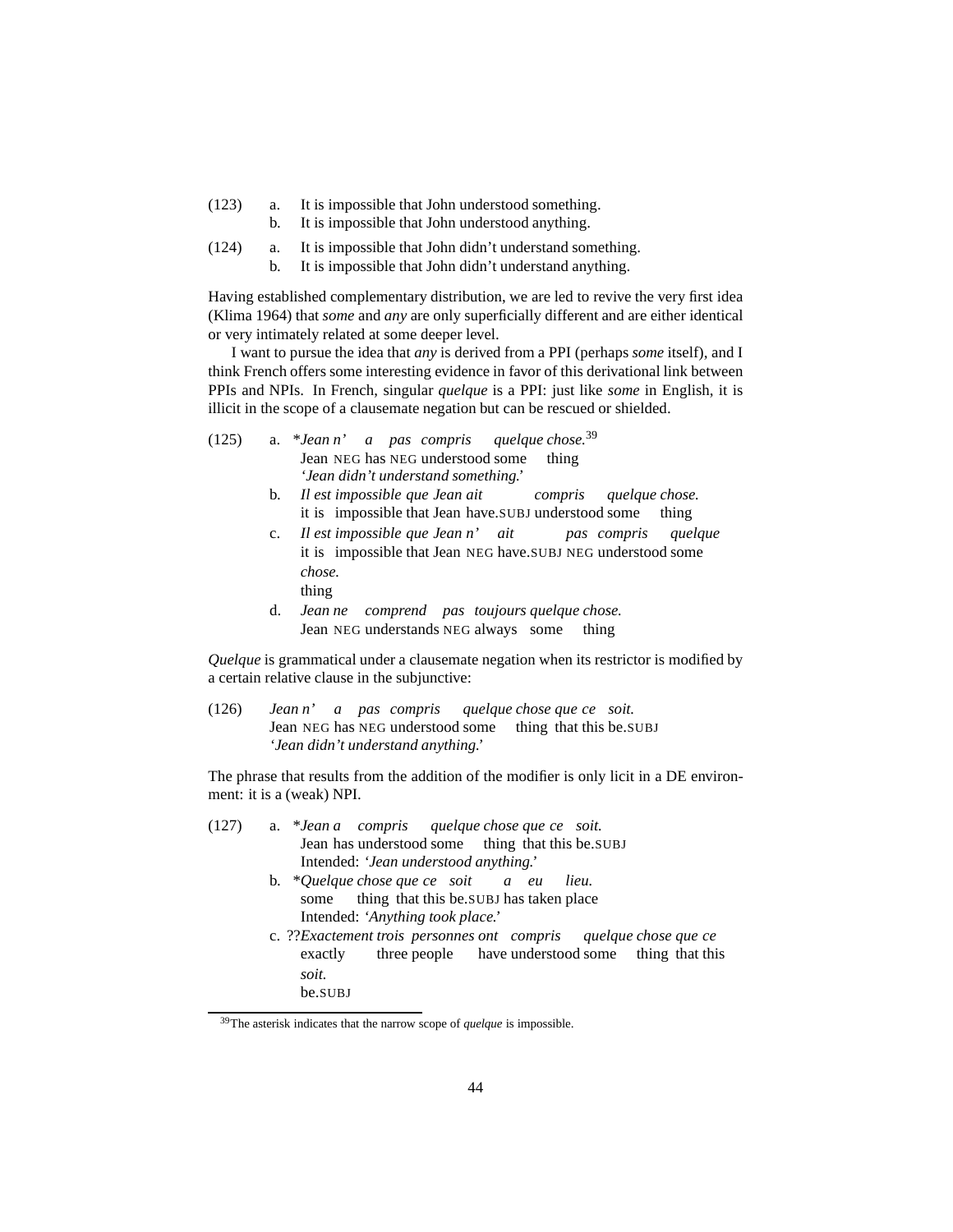Intended: *'Exactly tree people understood anything.'*

d. ??*Tout le monde n' a* all the people NEG have NEG understood some *pas compris quelque chose que ce* thing that this *soit.* be.SUBJ Intended: *'Not everybody understood anything.'* e. *Moins de trois personnes ont compris* less of three people have understood some *quelque chose que ce* thing that this *soit.*

be.SUBJ

*'Fewer than three people understood anything.'*

Furthermore, there is a strong intuition that the effect of the subjunctive relative is a widening of the domain that *quelque* quantifies over. Summing up, French has a productive way of forming NPIs, which exhibit the widening property described as characteristic of weak NPIs in [Kadmon and Landman'](#page-63-12)s [\(1993\)](#page-63-12) classic study and in much subsequent work.

But all we see really is a PPI being salvaged by the addition of an appropriate modifier. The addition is only licit when the acceptability of the PPI is checked on a constituent which is DE w.r.t. the PPI: when there is no DE-environment that the modified PPI is placed in, it is excluded. Recall that when we discussed *must* (section [4.2\)](#page-37-0) we observed that it cannot raise across negation when it is shielded, i.e. when it is in a non-monotonic environment. I then laid down a *Principle of laziness* [\(114\)](#page-37-5) to the effect that the movement of a PPI is disallowed when it is unnecessary. We can profitably generalize it as follows:

### (128) **Principle of Laziness Generalized:** For any constituent A, don't modify PPI <sup>α</sup> (either by movement or by adjunction), if <sup>α</sup> is not anti-licensed in A.

The principle is too strong as it stands: PPIs are salvaged by postnominal modification [\(\(150b\),](#page-51-0) [\(151b\),](#page-51-1) and [\(152b\)](#page-51-2) and their French equivalents) but they can appear with some of the modifiers (but not the subjunctive relative *que ce soit*) outside of DE environments. It is therefore necessary to add some restriction to the principle: certain modifications are disallowed outside of DE environments. I leave to future research a characterization of the modifications that salvage PPIs. But what we can already glean from our data is that a subset of the salvaging modifications (the domain widening ones) share some property with QR: this property makes them improper out of DE environments. Suppose the two operations, QR and domain-widening modification, form a class: let's call them  $\rho$  operations. What could the property that unifies them be? An answer suggests itself (it is in keeping with previous research on NPIs [\(Kadmon and Landman 1993\)](#page-63-12)): in DE environments (and only there) the  $\rho$  operations have the effect of yielding an outcome which is logically stronger than their input. Their execution might be ruled by the following principle (a generalization of [Kadmon and Landman](#page-63-12)'s [1993](#page-63-12) principle $40$ , which applies locally:

<span id="page-44-0"></span><sup>40</sup>Here is how they define strengthening: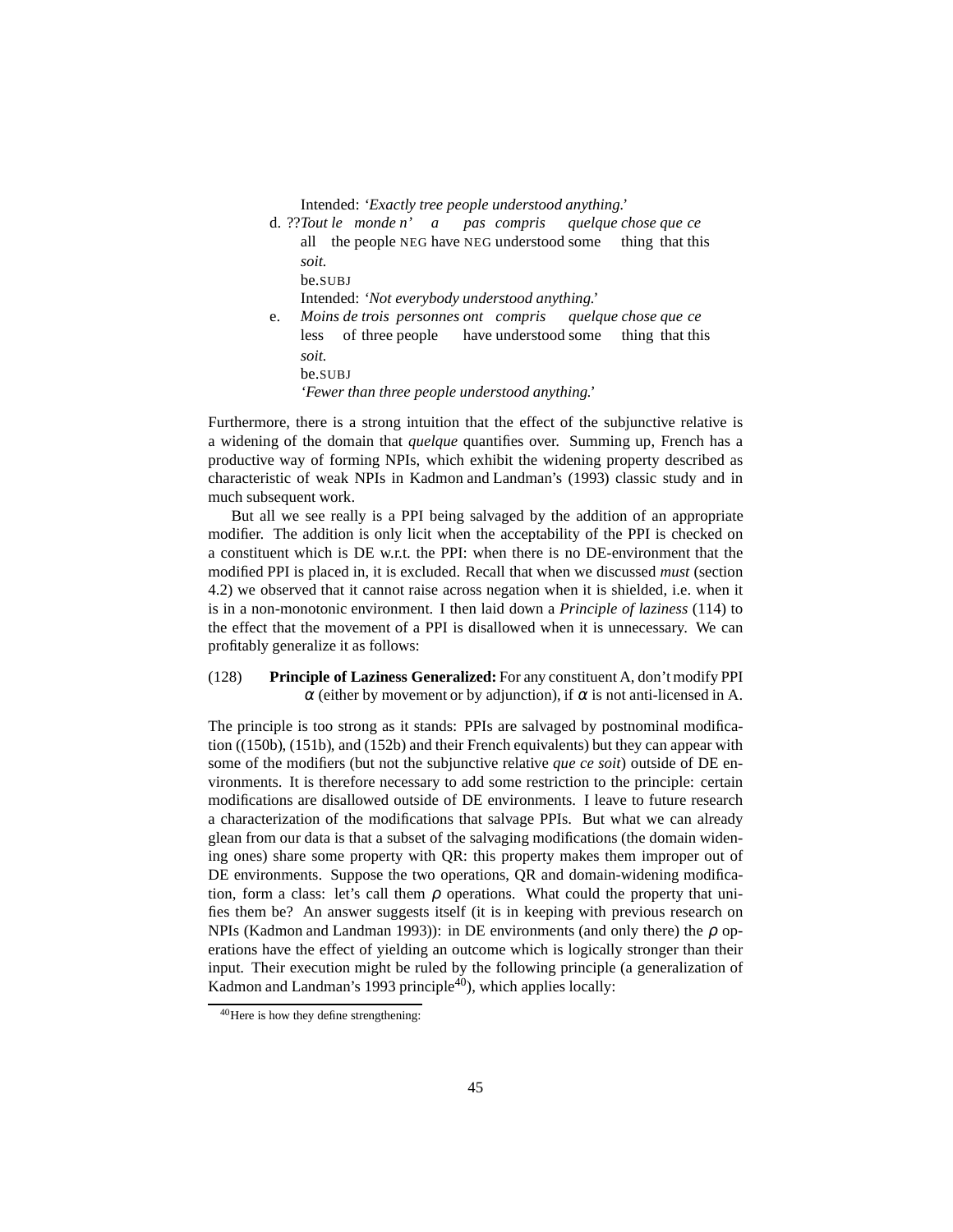### (129) **Strengthening Principle:** Apply a ρ operation only if it leads to strengthening.

First consider the PPI *must,* analyzed as a universal quantifier over possible worlds: the meaning of XP after QR of the modal past negation is logically stronger than its meaning prior to movement.

<span id="page-45-1"></span><span id="page-45-0"></span>

| (130) | a. | $\left[\begin{smallmatrix} 0 \\ \text{YD} \end{smallmatrix} \right]$ not must $\left[\begin{smallmatrix} 0 \\ \text{YD} \end{smallmatrix} \right]$                             |
|-------|----|--------------------------------------------------------------------------------------------------------------------------------------------------------------------------------|
|       | b. | $\left[\begin{smallmatrix} 0 \\ \text{YP} \end{smallmatrix} \right]$ must <sub>1</sub> not t <sub>1</sub> $\left[\begin{smallmatrix} 0 \\ \text{YP} \end{smallmatrix} \right]$ |
|       | c. | $\llbracket (130b) \rrbracket^s \Rightarrow \llbracket (130a) \rrbracket^s$                                                                                                    |

Cases where QR of *must* is blocked are cases where the output is not stronger than the  $input:$ <sup>[41](#page-45-2)</sup>

<span id="page-45-11"></span><span id="page-45-5"></span><span id="page-45-4"></span><span id="page-45-3"></span>

| (131) | a.          | $\begin{bmatrix} \mathbf{x}_\mathrm{p} \end{bmatrix}$ not every must $\begin{bmatrix} \mathbf{x}_\mathrm{p} \end{bmatrix}$                                                                   |
|-------|-------------|----------------------------------------------------------------------------------------------------------------------------------------------------------------------------------------------|
|       | b.          | $\left[\begin{smallmatrix} 0 \\ xp \end{smallmatrix}\right]$ must <sub>1</sub> not every t <sub>1</sub> $\left[\begin{smallmatrix} 0 \\ xp \end{smallmatrix}\right]$                         |
|       | $c_{\cdot}$ | $\left[ (131b)\right]^{s} \neq \left[ (131a)\right]^{s}$                                                                                                                                     |
|       | d.          | $\llbracket (131a) \rrbracket^s \neq \llbracket (131b) \rrbracket^s$                                                                                                                         |
| (132) | a.          | $\begin{bmatrix} \begin{bmatrix} x_p \\ x_p \end{bmatrix}$ [ not sure [ not must $\begin{bmatrix} \begin{bmatrix} y_p \\ y_p \end{bmatrix} \end{bmatrix}$ ]                                  |
|       | b.          | $\left[\begin{smallmatrix} 0 \\ \text{YP} \end{smallmatrix}\right]$ [ not sure [ must <sub>1</sub> not t <sub>1</sub> $\left[\begin{smallmatrix} 0 \\ \text{YP} \end{smallmatrix}\right]$ ]] |
|       | $c_{\cdot}$ | $\llbracket (132a) \rrbracket^s \Rightarrow \llbracket (132b) \rrbracket^s$                                                                                                                  |

<span id="page-45-6"></span>We can hypothesize that the movement of *must* is blocked when it doesn't yield a logically stronger meaning. Similarly, the addition of *que ce soit,* if it is indeed a domain widener, leads to strengthening only in DE environments, i.e. in those environments where it is licit.

<span id="page-45-8"></span><span id="page-45-7"></span>

| (133) | *Jean n'a pas compris quelque chose. |  |  |
|-------|--------------------------------------|--|--|
|       |                                      |  |  |

- b.  $\neg \exists x \in D$  (understand'(j,x))
- c. Jean n'a pas compris quelque chose que ce soit.
- d.  $\neg \exists x \in D'$  (understand'(j,x)) with  $D \subseteq D'$
- e.  $(133d) \Rightarrow (133b)$  $(133d) \Rightarrow (133b)$
- <span id="page-45-10"></span><span id="page-45-9"></span>(134) a. Jean a compris quelque chose.
	- b.  $\exists x \in D$  (understand'(j,x))
	- c. \*Jean a compris quelque chose que ce soit.
	- d.  $\exists x \in D'$  (understand'(j,x)) with  $D \subseteq D'$
	- e.  $(134b) \Rightarrow (134d)$  $(134b) \Rightarrow (134d)$

<sup>(</sup>i) **STRENGTHENING:** *Any* is licensed only if the widening that it induces creates a stronger statement, i.e. only if the statement on the wide interpretation ⇒ the statement on the narrow interpretation. [Kadmon and Landman 1993](#page-63-12), p. 369]

<span id="page-45-2"></span><sup>41</sup>Caveat: in [\(132\),](#page-45-11) QR moves *must* into a position with respect to which XP is DE (the composition of negation and *sure,* which is a UE quantifier over possible worlds, yields a DE function). We know for sure that *must* is vulnerable to Anti-additivity, but we cannot rule out the possibility that it is in fact sensitive to downward-entailingness (the reason is that the polarity clash test is negative with *must,* cf. [9.2](#page-59-0) on p. [60\)](#page-59-0). If it is indeed anti-licensed by DEness, the ban on QR in [\(132\)](#page-45-11) cannot be blamed unequivocally on laziness.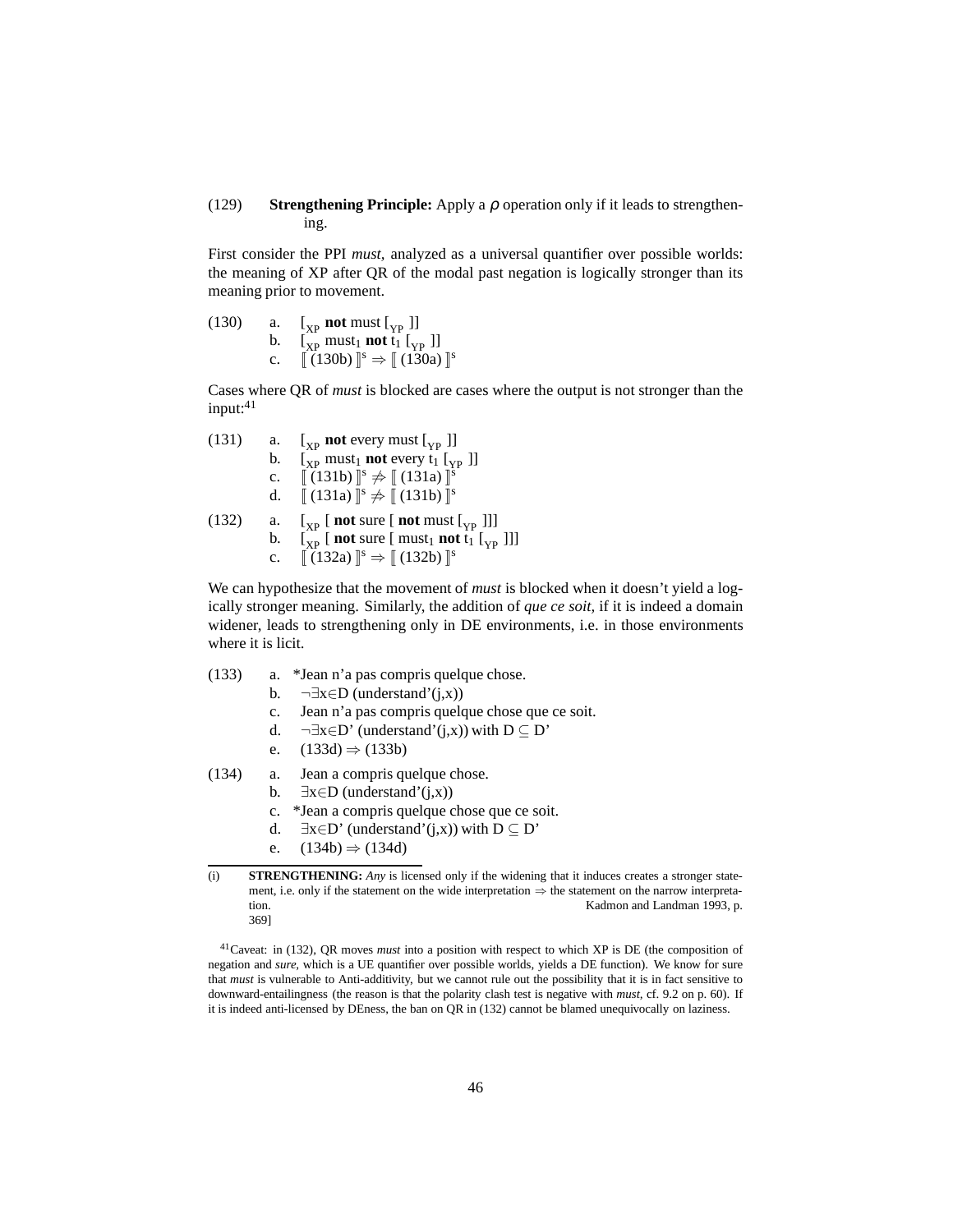To sum up, French has an overt modifier *que ce soit* whose effect is to turn a PPI into an NPI and this transformation comes with domain widening, which is a hallmark of English *any.* I thus venture the hypothesis that *any* in English is nothing but a PPI (either *a* or *some*) salvaged by an analogue of *que ce soit*. [42](#page-46-0) *Some* and *any* are thus in complementary distribution because the latter is nothing but a PPI with a modification that is only licit wherever *some* is not.[43](#page-46-1) Needless to say, much more work is needed to verify this hypothesis: as a starting point, we need to establish that *a* is anti-licensed in DE environments); furthermore, a challenge awaits us: the smallest possible domain of *some* (PolP) is not the same as the smallest possible domain of *any* for some speakers (it is smaller than PolP), therefore it is unlikely that they are derivationally related.<sup>[44](#page-46-2)</sup>

The benefit of this hypothesis is that it does away with a long-standing puzzle, namely the licensing of *any. Any* is the form that a PPI takes when salvaged in DE environments under a certain modification. We are thus left with one question: why are PPIs of the *some-*type anti-licensed in DE environments? The answer to the question of the licensing of *any* will ensue from the answer to this more fundamental problem.

The indefinite is ungrammatical in [\(i\)](#page-60-1) unless *thing* bears a pitch accent. Interestingly, this accent is ungrammatical outside of AA environments.

- (ii) a. ??John understood a THING.
	- b. ??Fewer than three people understood a THING.
	- c. ??Exactly three people understood a THING.

A similar phenomenon takes place with the adjective *single:*

(iii) John didn't understand a single thing.

The prominent reading of [\(iii\)](#page-52-1) is that John didn't understand anything. This meaning is not the expected one: one expects to get the negation of *'John understood a single thing',* which is true e.g. in a situation in which John understood two things. [\(iii\)](#page-52-1) can be viewed as an exemplification of a ρ modification of the PPI *a thing:* outside of AA environments, *a single thing* only has its literal—exhaustified—meaning, not the non-literal one. Since [Lahiri 1998,](#page-63-13) there is a tradition that views strong NPIs (the ones that require AA environments) as being accompanied with a hidden *even:* the accent on *thing* in [\(i\)](#page-60-1) might be a phonological marker of the presence of the silent focus particle. We could hypothesize that the presence of *even* is a way to salvage a plain indefinite PPI, and that this salvaging mechanism cannot be used outside of certain environments. One glitch is that the derivational link that I proposed between *any* and *some* made sense insofar as they are in complementary distribution: but *a thing* and *a single thing* are only vulnerable to AA environments, therefore if they derive from a PPI, this PPI has to be anti-licensed in AA environments only. And we haven't established yet that *a* (the natural candidate, also natural for the derivation of *any*) is anti-licensed in AA environments.

<sup>42</sup>*A* is a priori a more natural candidate than *some,* as *any* can be analyzed into a-n-y, where the morpheme *-y* is a ρ modifier (and the intervocalic [n] is euphonic).

<span id="page-46-1"></span><span id="page-46-0"></span><sup>&</sup>lt;sup>43</sup>The PPI phenomenon is extremely robust across languages: to my knowledge, the unacceptability of indefinites—otherwise acceptable in simple positive sentences—under a clausemate negation is universal. But not all languages have weak NPIs such as English *any* (for example, Italian has n-words, which do not pattern exactly like NPIs).

<span id="page-46-2"></span><sup>44</sup>I want to point out that within English too, a derivational link between PPIs and NPIs is visible (although the resulting NPI is strong):

John didn't understand a THING.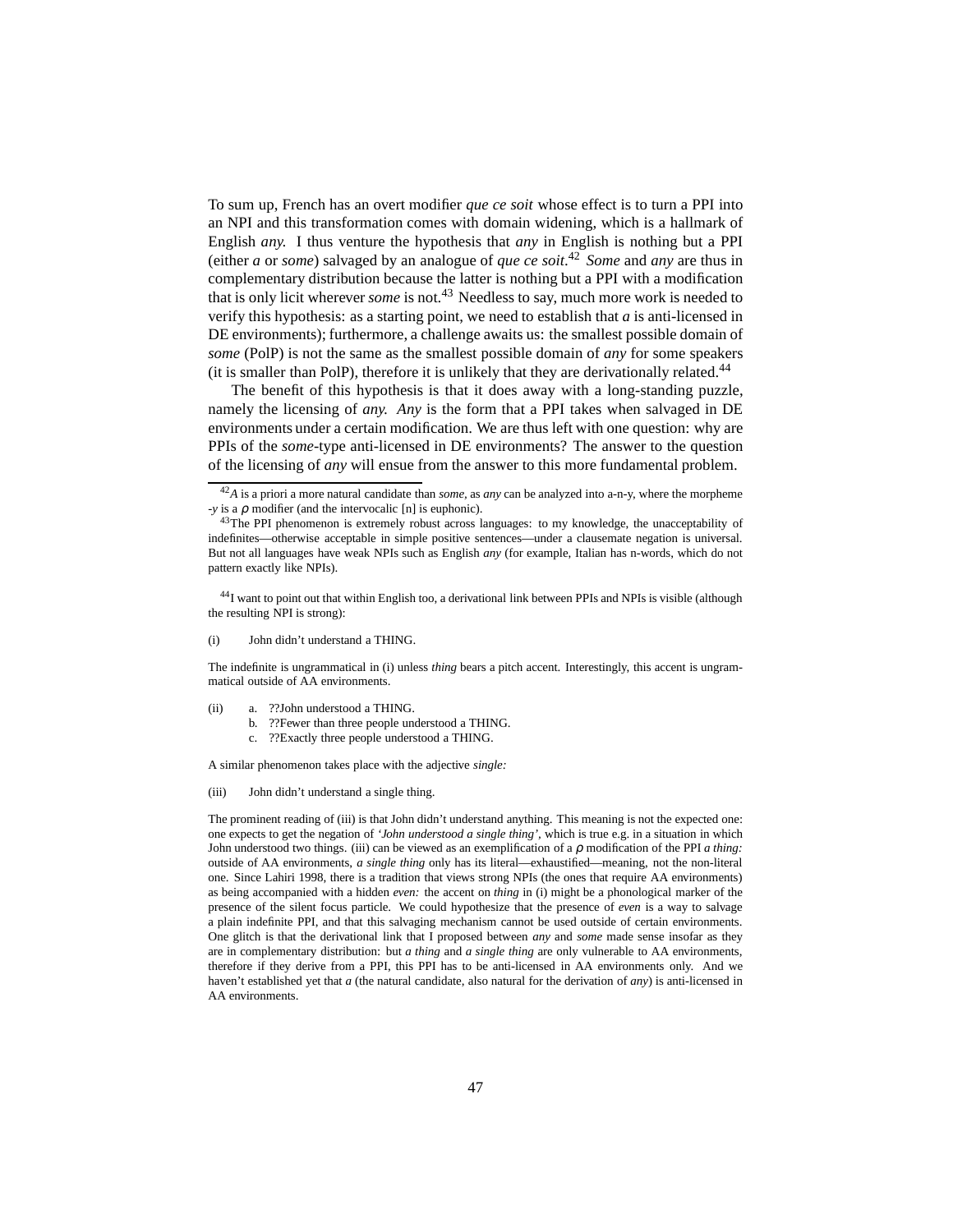# <span id="page-47-0"></span>**7** *Some* **is not an Intervener**

There is a possibility that we haven't excluded yet: so far, all the ungrammatical cases that we've considered involve the PPI *some* in one of the three configurations (assume that the sentences that correspond to these templates contain no other occurrences of PPI, NPI and negation, than the ones explicitly mentioned):

<span id="page-47-1"></span>(135) A:  $*$ [*S* **not** . . . [*S*<sup>*l*</sup> some . . . any ]] B: \*[*<sup>S</sup>* **not** . . . [*<sup>S</sup>* ′ . . . **not** . . . some . . . any ]]  $C:$   $*$  [*S* **not** . . . [*S'* some<sub>1</sub> . . . **not** . . . some<sub>2</sub> ]]

A simple-minded generalization comes to mind, that targets *some* (in A and B) and *some*<sup>1</sup> (in C) as the culprit: the quantifier *some* cannot intervene either between an NPI and the closest licenser, or between a negation that anti-licenses a PPI and the closest rescuer of that PPI. Put more simply: *some* cannot intervene between a PI in need of licensing and its potential licenser. I see two ways to make sense of this generalization.

The first one is easily dismissed: one might be tempted to extend [Chierchia](#page-61-4)'s [\(2004](#page-61-4)) proposal, originally designed to account for so-called intervention effects of *every, and,* numerals, *because-*clauses etc., to *some.* But notice that it is impossible that the disruption effects be due to a scalar implicature: although *some* is a scalar term, it is a weak one (therefore it only triggers a SI in a non-DE environment), and in the cases that we are concerned with, the only constituents where *any* (in A and B) and *some*<sub>2</sub> (in C) have a chance of being licensed are DE w.r.t. the position of *some*/*some*1.

The second way goes as follows: *some* creates an intervention, and this intervention has nothing to do with its PPIhood (therefore what I described as polarity clashes are but spurious effects). If we are unable to respond to this challenge, the new data that we produced bring little support to the environment-related hypothesis: in effect, operator-based hypotheses have been developed that deal with the disruption effects created by *every* and *and* [\(Beck 2006](#page-61-10)) and treating *some* as a member of the class of interveners wouldn't be too big a stretch for those theories. Suppose for example that we hypothesize that (i.) an NPI needs to be in the scope of at least one DE operator in order to be licensed (there must be a syntactic dependency between the NPI and the DE operator, i.e. c-command); (ii.) *some* creates an intervention whose result is to break the syntactic dependency that the licensing condition requires. Such a theory cannot explain all the facts that I put forward in favor of the environment-based theory (e.g. the flip-flop data), but it can explain why the presence of *some* between a DE operator and an NPI leads to the anti-licensing of the NPI (in the configurations A and B). Turning to PPIs, suppose that we hypothesize that a negation and a clausemate PPI in its scope turn into an NPI, which requires being in the scope of at least one DE expression to be licensed (see [Szabolcsi 2004](#page-64-0) for such a theory). If *some* disrupts the licensing of NPIs, configuration C in [\(135\)](#page-47-1) boils down to a case of anti-licensing of an NPI.

I see at least four reasons to maintain that polarity clashes exist and that they lend support to the environment-based approach: (1.) clashes occur even when *some* is c-commanded by *any,* (2.) other PPIs besides *some* create a clash, (3.) the clash is sometimes mitigated (in circumstances in which the intervention effect is not) and (4.) the clash can be avoided by applying a strategy which also salvages PPIs outside of the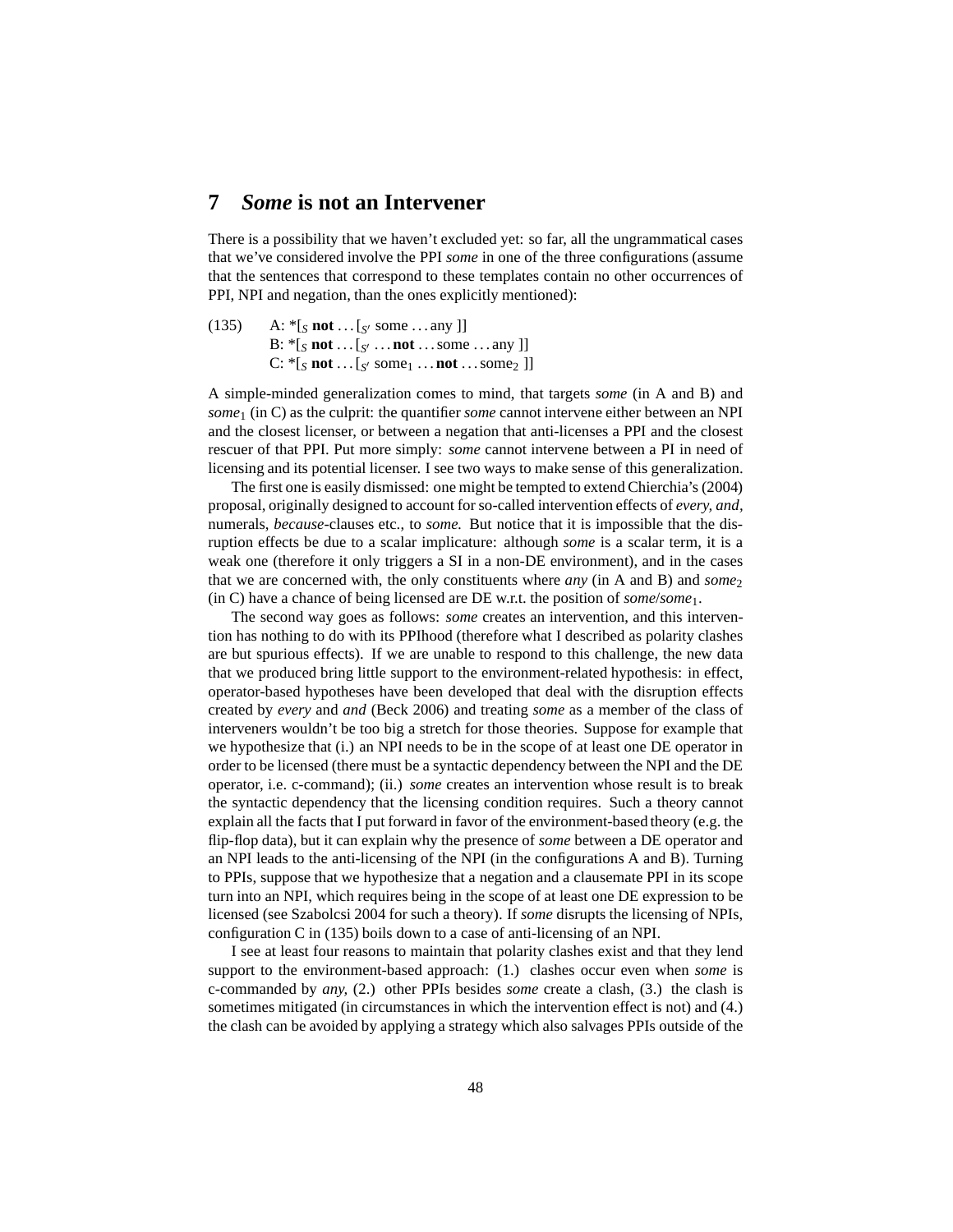multiple-PI configurations.

1. First of all, we can construct configurations where ungrammaticality ensues from the co-occurrence of an NPI and a PPI in that order (these are cases where the PPI cannot act as an intervener because it is lower than the NPI). If we are right in assuming that *some* has PolP as its smallest possible domain, we need to place an NPI in this domain; no DE expression can appear in this domain, because we want to exclude direct anti-licensing of the PPI as a cause of ungrammaticality. One way to achieve the result is to use a double object construction where the expression denoting the Goal is an NPI and the expression denoting the Theme is a PPI (this is a very simple modification of [\(109a\)\)](#page-35-3). Assuming that the relative scope of the quantifiers at LF remains what it is on the surface (because of scope freezing, cf. [Bruening 2001\)](#page-61-11) and that the NPI doesn't raise out of PolP, we expect the result to be bad because all eligible constituents have the same polarity w.r.t. both PIs as the LF shows. This prediction is borne out:

<span id="page-48-0"></span>

With the verb *tell*, we replicate the effect with two PIs of opposite polarity in the same PolP (with both surface orders exemplified in [\(137a\)](#page-48-1) and [\(137b\)\)](#page-48-2).

- <span id="page-48-2"></span><span id="page-48-1"></span>(137) a. \*At most five people told anyone something.
	- b. \*At most five people told someone anything.

Since *tell* can be constructed with a propositional complement, it offers an interesting testing ground for our hypothesis. The PPI in the embedded clause can be licensed before the NPI in the matrix can be licensed (and [\(138a\)](#page-48-3) is correctly predicted to be grammatical); however an NPI in the embedded clause cannot be licensed without antilicensing the PPI in the matrix and *vice versa* (and [\(138b\)](#page-48-4) is correctly predicted to be ungrammatical):

- <span id="page-48-4"></span><span id="page-48-3"></span>(138) a. At most five people told anyone that someone had come.
	- b. \*At most five people told someone that anyone had come.

2. Second, other PPIs besides *some,* e.g. *would rather,* create polarity clashes with *any*, witness [\(139d\).](#page-49-0)<sup>[45](#page-48-5)</sup>

<span id="page-48-5"></span><sup>45</sup>I was not able to find speakers of the dialect in which *would rather* is a PPI. The data are taken from [Baker 1970](#page-61-7), p. 178: Baker shares the intuition that underlies the present article and proposes a rule of polarity reversal which takes into account all clausemate PIs: 'one polarity-sensitive item in a subordinate clause can have its polarity reversed only if all such elements do.'

[Van der Wouden \(1997\)](#page-64-10) comments on [\(139d\)](#page-49-0) (p. 170): he shares the intuition developed in this article, since he suggests that 'an NPI and a PPI must be checked at the same time or under the same construction.' He proposes to view the rescuing facts as a cancellation of negation and explains that the DE operator, being unavailable, cannot license an NPI in its scope (and conversely, without cancellation, the PPI is not available). However he immediately discards what he calls a 'simple story in terms of negation cancellation' in view of the cases where a combination of two DE operators doesn't anti-license an NPI (i.e. lack of flip-flop). The facts that sentences such as [\(139d\)](#page-49-0) exemplify are left unexplained.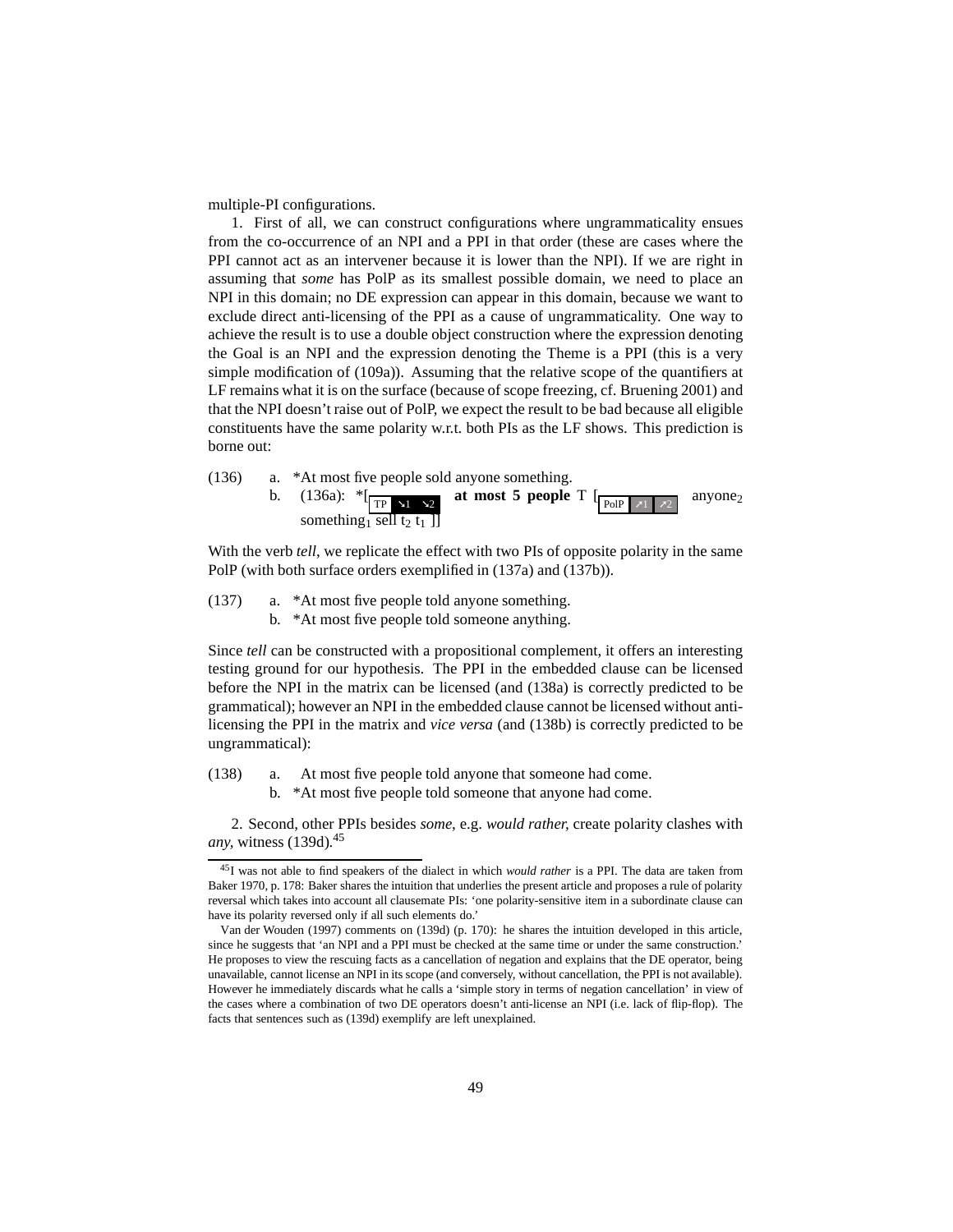<span id="page-49-1"></span><span id="page-49-0"></span>(139) a. He would rather be in Montpelier.

- b. \*He wouldn't rather be in Montpelier.
- c. There isn't anyone here who wouldn't rather do something downtown.
- d. \*There isn't anyone here who wouldn't rather do anything downtown.

[\[Baker 1970,](#page-61-7) ex. 46a]

The NPI *anything* cannot be licensed in the embedded PolP due to the presence of the anti-licensed *would rather;* the next constituents where *would rather* can be licensed (matrix PolP and its superconstituents) are constituents in which *anything* is anti-licensed. Changing the complement of *do* from the NPI *anything* into the PPI *something* [\(139c\)](#page-49-1) rescues the sentence (all three PIs are licensed on matrix PolP).

|  | <b>not</b> [would rather] <sub>2</sub> something <sub>1</sub> do $t_1$ ]]]]]                                                                                                        |
|--|-------------------------------------------------------------------------------------------------------------------------------------------------------------------------------------|
|  | b. (139d): $*_{\text{TP}}$ T $\left[\frac{}{\text{PolP}} \times 1 \right] \times 2$ as not anyones $\left[\frac{}{\text{CP}} \right]$ $\left[\frac{}{\text{PolP}} \times 1 \right]$ |
|  | <b>not</b> [would rather] <sub>2</sub> anything <sub>1</sub> do $t_1$ ]]]]                                                                                                          |

3. Third, if we adopt the perspective of theories that hold that *every, always, and,*. . . act as interveners (i.e. as elements that disrupt the syntactic dependency between an NPI and its licenser) and want to include *some* in the class of interveners, we expect *some* to pattern with the foregoing elements. But it doesn't, and the circumstances in which it fails to cause a disruption have a better chance of falling out from the environment-based approach than from the intervention approach. Let us see why. We've seen that the co-occurrence of *some* and *any* is ungrammatical in the scope of a superordinate negation or negative quantifier, and also in the scope of strictly DE quantifiers. But speakers judge that there is a very significant contrast between those cases (reproduced below as [\(141\)\)](#page-49-2) and [\(142c\),](#page-49-3) where the PIs co-occur in the restrictor of *if* [\(\(142a\)](#page-49-4) and [\(142b\)](#page-49-5) are controls). Importantly, [\(142c\)](#page-49-3) is also significantly better than [\(143\),](#page-49-6) where *every* replaces *some.* By itself, the latter contrast indicates that the effects induced by *some* and *every* are of a different brand.

- <span id="page-49-2"></span>(141) a. \*I'm not sure that someone stole anything.
	- b. \*No one claims that someone stole anything.
		- c. \*At most five people sold someone anything.
- <span id="page-49-5"></span><span id="page-49-4"></span><span id="page-49-3"></span>(142) a. If someone stole a camera, we're in trouble.
	- b. If John stole anything, we're in trouble.
	- c. ?If someone stole anything, we're in trouble.
- <span id="page-49-6"></span>(143) \*If everyone stole anything, we're in trouble.

The case of *if* is particularly interesting, because it is standardly analyzed as being non-monotonic on its restrictor [\(Lewis 1973,](#page-63-14) [Heim 1984\)](#page-62-5). It is a well-known fact that natural language conditionals do not exhibit the monotonicity properties of material implication. For example, the 'Strengthening of the Antecedent' property doesn't hold of natural language conditionals:[46](#page-49-7)

<span id="page-49-7"></span><sup>46</sup>Alternative theories, e.g. [von Fintel 1999](#page-61-1), have been developed which maintain that conditionals are structures of universal quantification wherein the *if-*clause provides the restrictor: on this view, *if-*clauses are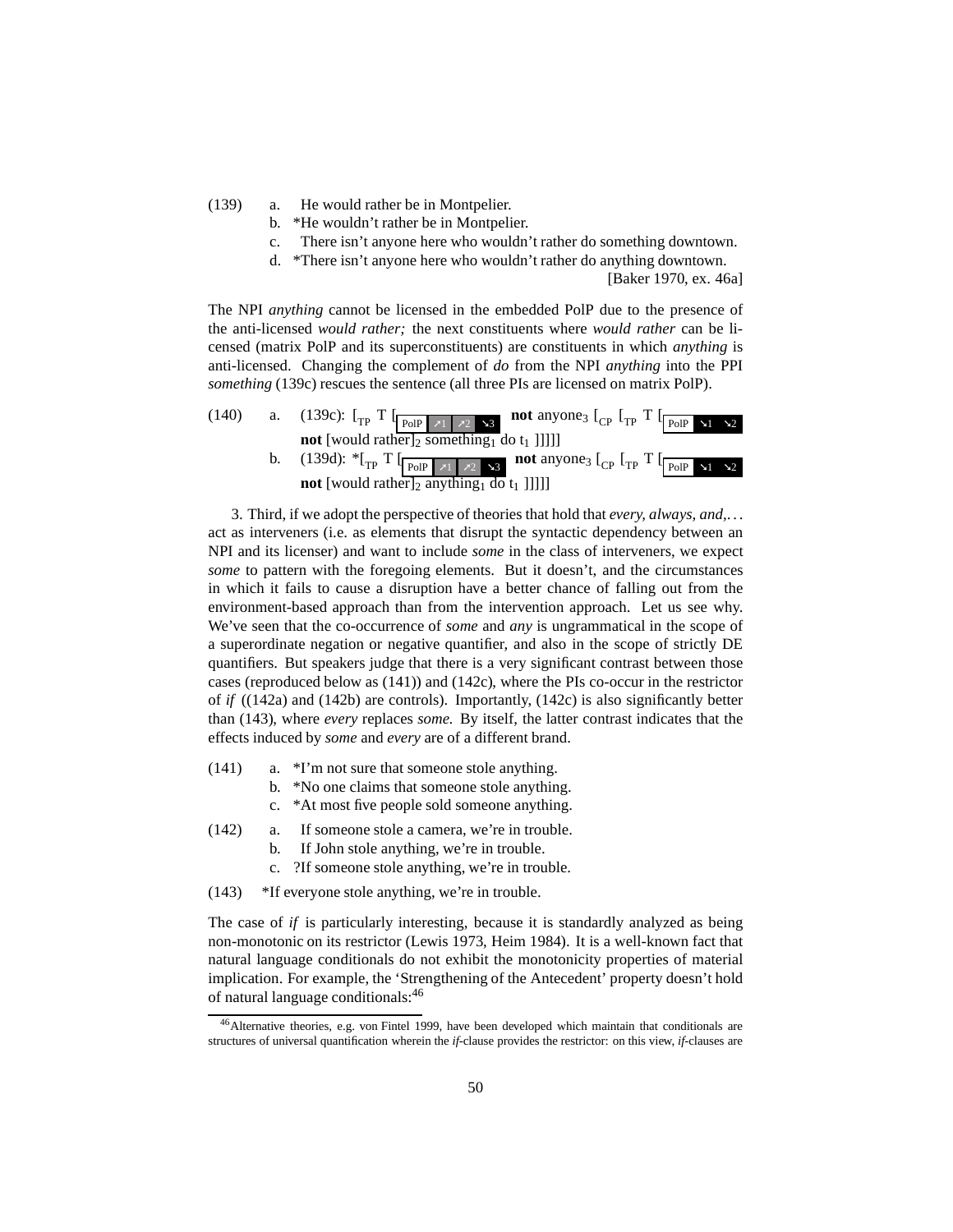- <span id="page-50-3"></span>(144) Strengthening of the Antecedent: If *if*  $\phi$ ,  $\psi$  then *if*  $\phi \wedge \phi'$ ,  $\psi$ .
- (145) If this match were struck, it would light, but if this match had been soaked in water overnight and it were struck, it wouldn't light.

[modified from [Stalnaker 1968\]](#page-64-11).

The claim that antecedents of conditionals are non-monotonic faces an empirical challenge: weak NPIs are licensed in them, cf. [\(142b\).](#page-49-5) If DEness is a necessary condition for NPI licensing, this fact is left unexplained on the non-monotonic line. [Heim \(1984](#page-62-5)) noted however that not all antecedents of conditionals license *any,* and she observed that licensing only obtains in the presence of some background assumptions.

- <span id="page-50-2"></span>(146) a. If you read any newspaper at all, you are well informed.
	- b. #If you read any newspaper at all, you remain quite ignorant.

It is a commonly shared assumption that reading newspapers is a way of being informed and that the more newspapers one reads, the better one is informed: given the additional assumption, the following entailment holds:

<span id="page-50-0"></span>(147) For any n' > n, if you read n newspapers, you are well informed  $\Rightarrow$  if you read n' newspapers, you are well informed.

<span id="page-50-1"></span>The background assumption provides what one might call pseudo-DEness, since we observe in [\(147\)](#page-50-0) a reversal of the direction of entailment in [\(148\):](#page-50-1)

(148) For any n' > n,  $\parallel$  n' newspapers  $\parallel \Rightarrow \parallel$  n newspapers  $\parallel$ 

There is no plausible background assumption to the effect that the more newspapers one reads, the more ignorant one remains, i.e. no assumption that could make up for the inherent non-monotonicity of *if-*clauses: this explains why [\(146b\)](#page-50-2) is unacceptable.

Armed with this knowledge, we can now go back to [\(142c\):](#page-49-3) on the *if-*clause, the environment is strictly speaking non-monotonic for both PIs.

(149) [\(142c\):](#page-49-3)  $\left[\begin{array}{c|c} \text{TIP} & \text{TIP} & \text{TIP} \\ \hline \text{CP} & \text{TIP} & \text{TIP} \end{array}\right]$  **if** someone<sub>2</sub> anything<sub>1</sub> t<sub>2</sub> steal t<sub>1</sub> ] T ...

The PPI *somone* is therefore not anti-licensed; *anything* is not licensed by this environment, but it is licensed in some derivative way, i.e. by the adjunction of the plausible assumption that if we're in trouble if John stole a thing *x*, we're all the more in trouble if John stole  $x$  and something else; this move secures what I called pseudo-DEness. The question of course is the following: shouldn't pseudo-DEness affect the PPI as well? My answer to this question is at best a tentative one. The fact that [\(142c\)](#page-49-3) is slightly deviant suggests that simultaneously licensing the two PIs subjects the system to some tension. We can suppose that pseudo-DEness anti-licenses PPIs; the restrictor of *if* is both non-monotonic and (given the right background assumptions) pseudo-DE. When the system checks for the licensing of *some* and *any* in such a constituent, it needs to integrate pseudo-DEness for the latter and ignore it for the former, and avoids a violation of the general licensing condition [\(73\)](#page-26-4) at the cost of an inconsistency (and

monotonic, more specifically downward-entailing, and appearances to the contrary, cf. [\(145\),](#page-50-3) ought to be blamed on changing domain restrictions.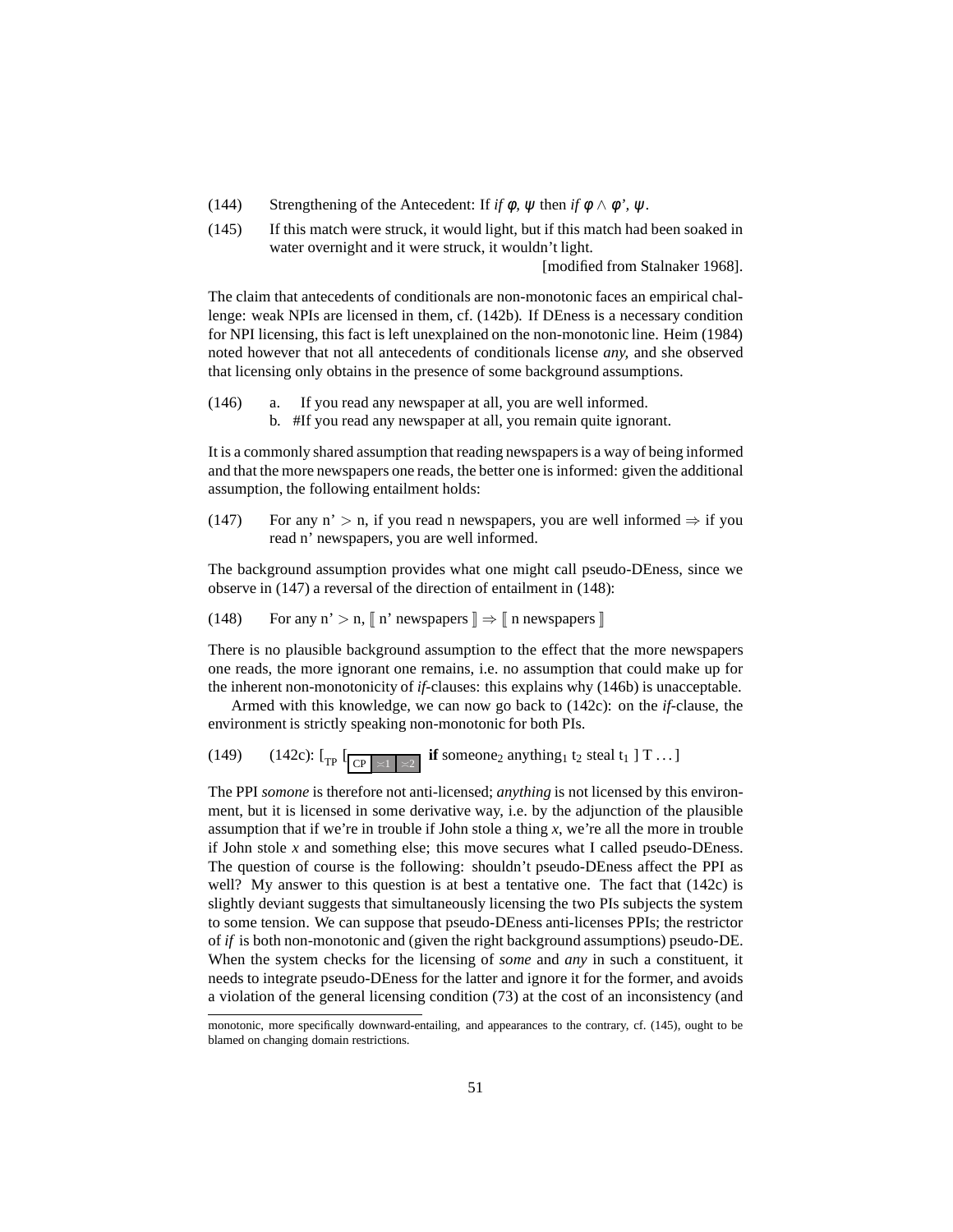this inconsistency is presumably less harmful than a plain violation of the licensing condition).

4. Fourth, there is a way to alleviate the ungrammaticality that arises from the presence of *some* in the scope of a clausemate negation, that we haven't discussed yet (it is not described in the literature, as far as I know). Adding an overt restriction to the restrictor of the quantifier in the form of a relative clause or a reduced relative clause (of which a postnominal adjective is an instantiation) significantly improves the acceptability of *some* (prenominal modification doesn't have the same effect):

<span id="page-51-6"></span><span id="page-51-5"></span><span id="page-51-4"></span><span id="page-51-1"></span><span id="page-51-0"></span>

| (150) |    | a. *John didn't hire someone.                  | *NEG>SOME |
|-------|----|------------------------------------------------|-----------|
|       | b. | John didn't hire someone that he didn't like.  | NEG>SOME  |
| (151) |    | a. *I didn't buy something.                    | *NEG>SOME |
|       |    | b. I didn't buy something from Eastern Europe. | NEG>SOME  |
|       |    | c. *I didn't buy some Eastern European thing.  | *NEG>SOME |
| (152) |    | a. *John never invited someone.                | *NEG>SOME |
|       | h. | John never invited someone honest.             | NEG>SOME  |
|       |    | c. *John never invited some honest person.     | *NEG>SOME |

<span id="page-51-2"></span>This phenomenon bears resemblance to subtrigging [\(LeGrand](#page-63-5) [1975](#page-63-5)), whereby *any* is acceptable—in a context which is neither negative nor modal or generic—thanks to the presence of a postnominal modification of the restrictor of the quantifier (see [Dayal](#page-61-5) [2004\)](#page-61-5):

- (153) a. \*Any student signed the petition.
	- b. Any student who went to the meeting signed the petition.
	- c. Any student at the meeting signed the petition.
	- d. Any student there signed the petition. [\[Dayal 2004,](#page-61-5) ex. 3]

I won't attempt to offer an explanation of the subtrigging phenomenon (i.e. licensing by modification), but will content myself with proposing that the cases of improvement of *some* that we are considering should be subsumed under it. We expect that subtrigging improves the sentences where the co-occurrence of a PPI and an NPI in all eligible constituents normally leads to unacceptability (provided that it leaves intact the monotonicity of the context and doesn't harm the NPI). This prediction is borne out: there is a correlation between the acceptation of [\(152b\)](#page-51-2) and the acceptation of [\(154b\)](#page-52-2) among speakers.[47](#page-51-3)

(154) a. \*It is impossible that someone stole anything.

It is possible that this inference is a scalar implicature that derives, through the standard Gricean procedure, from the Maxim of Quantity. Consider [\(150\),](#page-51-4) [\(151\)](#page-51-5) and [\(152\);](#page-51-6) in each of them, the grammatical counterpart of the a. sentence is logically stronger than the b. sentence. For concreteness:

(ii)  $\neg \exists x \, [\text{person'}(x) \land \text{invite'}(j,x)] \Rightarrow \neg \exists x \, [\text{person-honest'}(x) \land \text{invite'}(j,x)]$ 

<span id="page-51-3"></span><sup>&</sup>lt;sup>47</sup>There is an obvious counterproposal. In all of the above pairs, the second sentence is associated with an inference. For example:

<sup>(</sup>i) John never invited someone honest.  $\rightarrow$  John sometimes invited someone.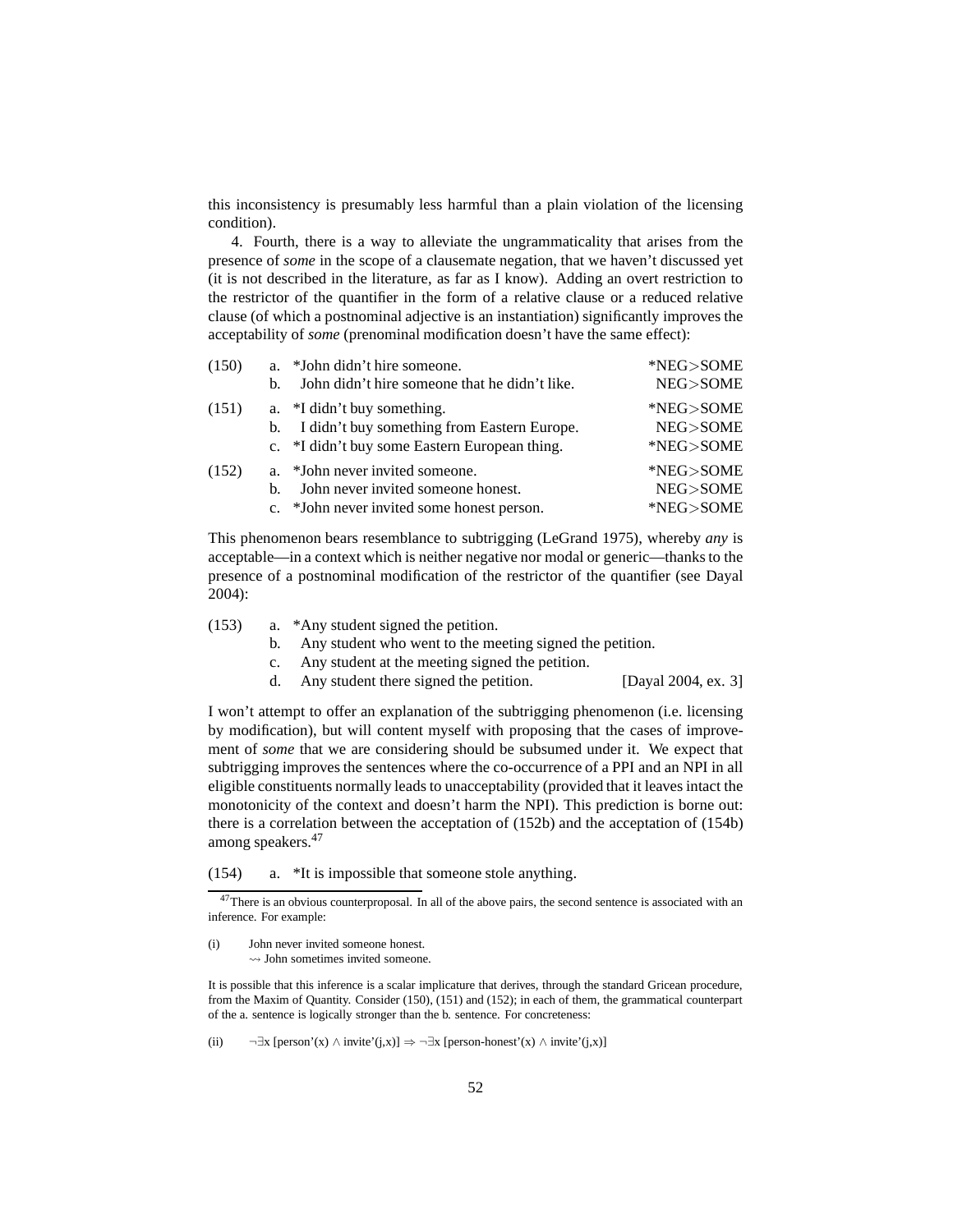b. ?It is impossible that someone honest stole anything.

<span id="page-52-2"></span>Adding a postnominal modifier to the restrictor of *every* doesn't have the same mitigating effect:

(155) \*It is impossible that everyone who is honest stole anything.

Summing up, the environment-based approach (specifically the cyclic hypothesis) can be upheld against the potential counter-analysis that I outlined. Operator-based approaches are hard-pressed to explain the new facts introduced in this section, which strongly suggest that polarity clashes are real. After discussing hypothetical analyses, I turn in the next section to the examination of an actual theory, namely [Szabolcsi 2004,](#page-64-0) which departs radically from mine in two important ways: it is operator-based and it reduces PPIhood to NPIhood (while I attempt a symmetric reduction).

# <span id="page-52-0"></span>**8 Szabolcsi 2004**

Szabolcsi proposes that the commonalities that one observes between PPIs and certain NPIs are not an accident: in her analysis, *some* behaves like a weak NPI when it falls in the immediate scope of an anti-additive operator, i.e. it needs to be licensed. Rescuing—whereby an occurrence of *some* in the so-called immediate scope of a clausemate negation ends up being acceptable only if *some* and the clausemate negation are outscoped by a DE expression—is thus a simple instance of licensing of a weak NPI. Anti-additivity is the logical property that *some-*type PPIs are vulnerable to, i.e. the property that induces the NPI-like behavior; strict DEness leaves *some-*type PPIs unaffected. This rule is supported, in Szabolcsi's view, by the following contrast:

| (156) | a. No one called someone.          | *n.s. of SOME           |
|-------|------------------------------------|-------------------------|
|       | At most five people called someone | $\sqrt{n}$ n.s. of SOME |

If the (grammatical counterpart of the) a. sentence is an alternative to the b. sentence, it gives rise to an implicature. Factoring in this scalar implicature (i.e. calculating the strengthened meaning, as in [Chierchia](#page-61-4) [2004\)](#page-61-4) yields a non-monotonic context, and this has the effect of shielding the PPI e.g. in [\(152b\)](#page-51-2) because all eligible constituents are non-monotonic w.r.t. its position.

<span id="page-52-1"></span>(iii)  $[[ (152b) ]^s = \exists x [person-honest'(x) \land invite'(j,x)] \land \exists x [person'(x) \land invite'(j,x)]$  $[[ (152b) ]^s = \exists x [person-honest'(x) \land invite'(j,x)] \land \exists x [person'(x) \land invite'(j,x)]$  $[[ (152b) ]^s = \exists x [person-honest'(x) \land invite'(j,x)] \land \exists x [person'(x) \land invite'(j,x)]$ 

The situation is more complex than it looks however: the fact that prenominal modification doesn't salvage PPIs—although it feeds the SI mechanism—suggests that SIs are not in fact at work in the grammatical sentences. Yet, some data seem to support the implicature line. It is possible to salvage *some* without directly modifying its restrictor, as shown in [\(iv\)](#page-52-3) (Tim Stowell, p.c.), where context and the adverbial *for a change* contribute to making the PPI acceptable. It is plausible that *for a change* triggers the implicature that Mary said something on other occasions.

<span id="page-52-3"></span>(iv) (Mary can't help raising her hand to express her views in class. Guess what. . . ) For a change, she didn't say something.  $\rightsquigarrow$  Mary sometimes said something.

Notice in closing that if a SI salvages the PPI when it is modified postnominally, we expect the NPI to be anti-licensed in [\(154b\).](#page-52-2) The judgments of the speakers I've polled so far show otherwise.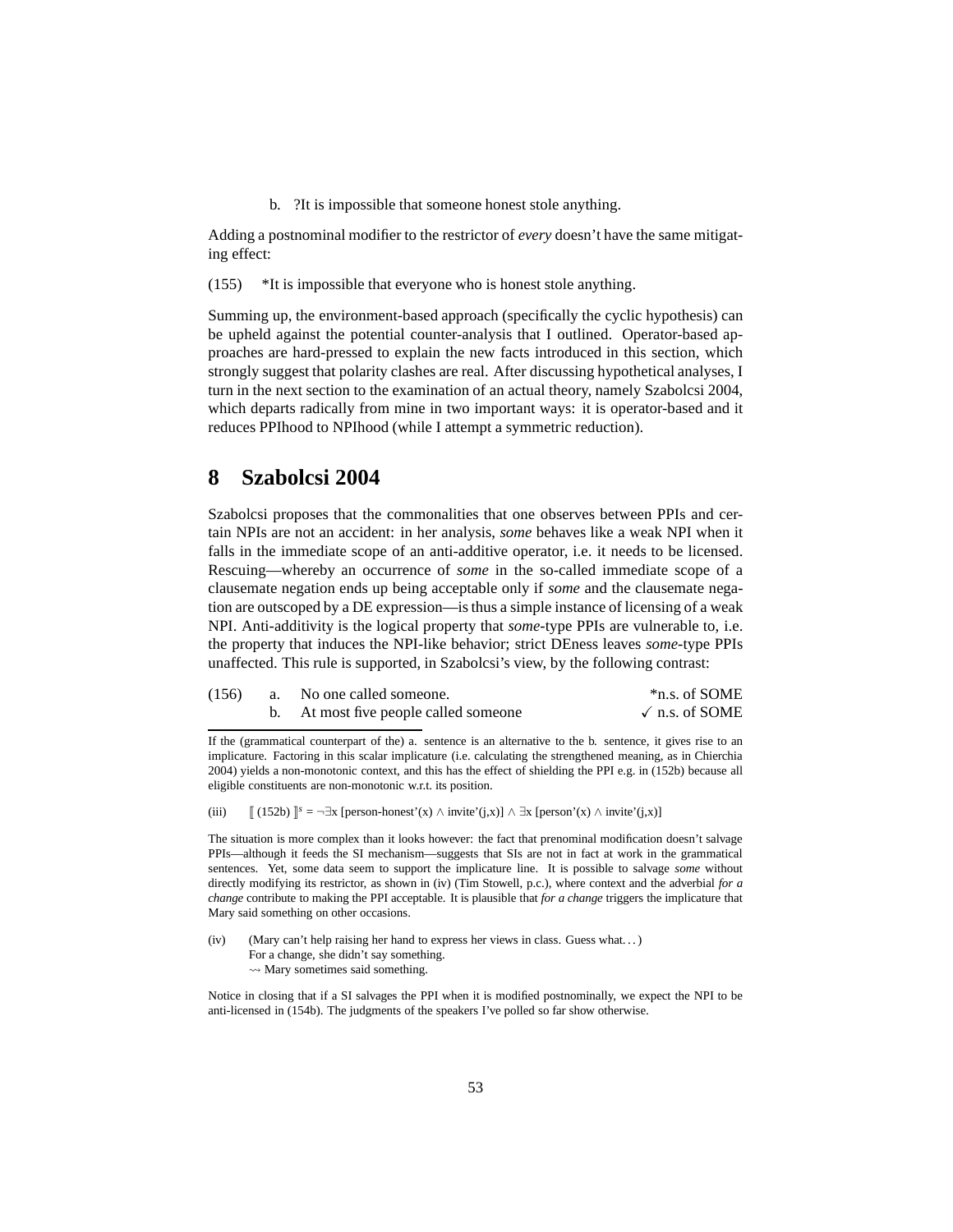The explanandum is thus the effect of clausemate anti-additive operators on *some.* Szabolcsi proposes that *some* has two NEG or 'NPI features', and that these NEG features act just like negations: *some* is one possible spell-out of an item which has the semantics of a doubly negated existential  $\lambda P \lambda Q \rightarrow \exists [P(x) \wedge Q(x)]$ . The higher negative feature can interact with an operator to form a binary resumptive quantifier: but only clausemate anti-additive operators qualify (it is a 'strong-NPI' feature); the lower negative feature can also form a resumptive quantifier with an operator, which only needs to be DE (it is a 'weak-NPI' feature). The operator can be DP-internal, it need not be external, which means that the lower NEG feature can combine with the higher one. The PPI phenomenon is thus reduced to the NPI phenomenon (analyzed as the formation of a resumptive quantifier with an external DE operator). This is one original and appealing feature of the proposal; another one is that there is strictly speaking no licensing or anti-licensing. In this system, *some* and *any* are the mere morphological reflexes of semantic processes whereby negative features combine with operators to form resumptive quantifiers. A third form, namely *no,* is a possible spell-out for the form ¬¬∃: [Postal](#page-63-15) [\(2000\)](#page-63-15), whose system is partially inherited by Szabolcsi, underlines that *any* and *no* have one property in common, i.e. they can host exceptives, and for that reason proposes that they are underlyingly identical (he argues that they are both ambiguous between an existential and a negative reading).[48](#page-53-0) We have thus a *some-anyno* paradigm, and the choice is controlled by pronunciation rules, which decide which form gets to be pronounced, depending upon the number of negative features that enter the semantic process and the position of the operator with which the quantifier is formed (Szabolcsi uses the wording 'is licensed by' or 'is deleted by' as shortcuts for 'forms a resumptive quantifier with'):

### <span id="page-53-6"></span><span id="page-53-5"></span><span id="page-53-2"></span>(157) **[Szabolcsi'](#page-64-0)s [2004](#page-64-0) pronunciation rules:**

- a. one NEG is left in place: pronounce *no;*
- b. two NEG's are left in place: pronounce *some;*
- c. no NEG is left in place:
	- (i) two NEG's are licensed DP-externally: pronounce *some;*
	- (ii) elsewhere: pronounce *any.*

<span id="page-53-4"></span><span id="page-53-1"></span>Let us look at some examples:

<span id="page-53-3"></span>(158) a. John saw something. b. John didn't see anything.

d. \*John said something but hello.

<sup>48</sup>The important facts are illustrated in the following paradigm:

<span id="page-53-0"></span><sup>(</sup>i) a. John said nothing but hello.

b. John didn't say anything but hello.

c. At most five people said anything but hello.

Postal claims that *no* and *any* are ambiguous between a ¬∃ and a ¬¬∃ construal: the former allows exceptives, while the latter doesn't. Pronunciation rules determine which of the two forms gets to be pronounced. In the ¬∃ construal, the negative feature is strong (it needs an anti-additive licenser); in the ¬¬∃ construal, both negations are weak.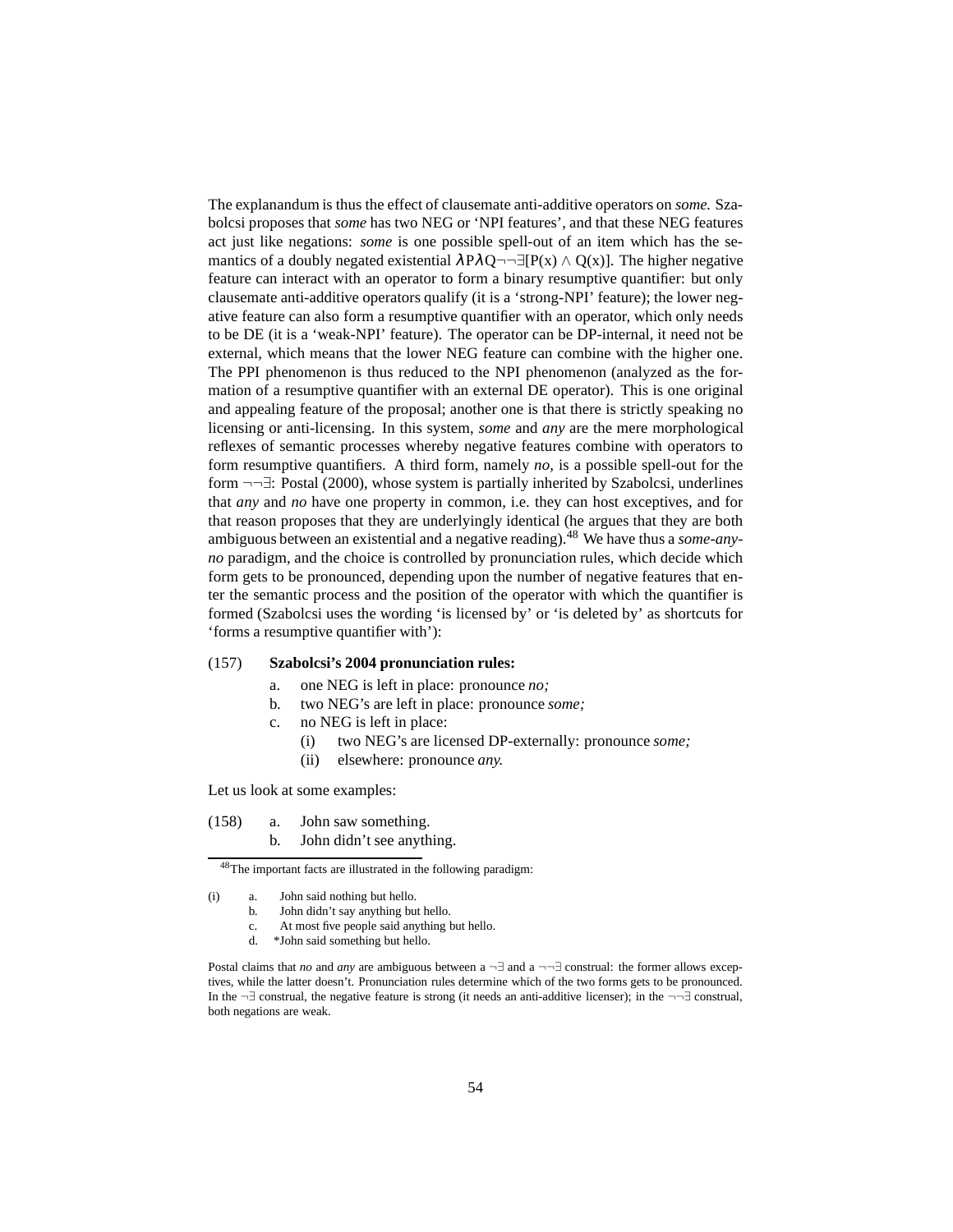- c. John saw nothing.
- d. It's impossible that John didn't see something.

<span id="page-54-1"></span><span id="page-54-0"></span>In each of the above four cases, the item that is inserted has the semantics of a doubly negated existential. The derivation of [\(158a\)](#page-53-1) is as follows: the two NEG features are left in place, and they cancel each other out semantically; *some* is pronounced per [\(157b\).](#page-53-2) In [\(158b\),](#page-53-3) the higher NEG feature 'licenses' the lower one and sentential negation 'licenses' the higher one: *any* gets pronounced per [\(157cii\).](#page-53-4) In [\(158c\),](#page-54-0) the higher NEG feature 'licenses' the lower one, and remains in place: *no* is pronounced per [\(157a\).](#page-53-5) Lastly, in [\(158d\),](#page-54-1) the higher NEG feature is 'licensed' by clausemate negation and the lower one is 'licensed' by the superordinate DE expression: *some* is pronounced per [\(157ci\).](#page-53-6) Importantly, this is a failure proof system: the ungrammatical forms are not ruled out after being generated, they are simply not generated. It bears saying that, under those assumptions, there can in fact be no underlying identity between *some* and *any*, by Szabolcsi's own admission (her fn. 32). In effect, the order of the strong and weak NPI features in the underlying representations cannot be the same: in the underlying representation of *some*, it is NEG*strong* > NEG*weak*, because if the weak feature intervened, it would shield the strong one from the external anti-additive licenser (recall that immediate scope is of the essence in this theory). Inversely, in the case of *any*, the higher negation deletes the lower one and remains in place; since it can be licensed by a DE expression, it has to be weak: the order in the underlying representation has to be NEG*weak* > NEG*strong*. This stipulated difference weakens the proposal, as it deprives it of its main appeal, namely the underlying identity between *some* and *any.* It reintroduces gaps in the paradigm: there is no pronunciation rule for the outcome of neg-deletion within the underlying form ¬*s*¬*w*∃: the remaining NEG feature is strong, which means that we have a strong NPI in need of an anti-additive licenser; Szabolcsi doesn't say what quantifier this is.

In order to make the system empirically adequate, certain stipulations are in order. First of all, Szabolcsi needs to rule out [\(159\)](#page-54-2) (for the dialects that do not allow negative concord).

<span id="page-54-2"></span>(159) \*John didn't see nothing. (unless denial)

Her rule [\(157a\)](#page-53-5) allows it however: the higher NEG is licensed (deleted) by sentential negation (an anti-additive operator) and the lower NEG is left in place, therefore *no* should be pronounced. She proposes the following condition:

# (160) **The evenness condition on neg-deletion:** Only an analysis with an even number of chained neg-deletions is well-formed.[49](#page-54-3)

Second and more importantly, Szabolcsi has to stipulate that the two NPI features of the inserted item—with the semantics ¬¬∃—cannot be left in place in the immediate

<span id="page-54-3"></span><sup>&</sup>lt;sup>49</sup>This rule doesn't apply to DP-internal deletions, only to 'chained' ones (if I understand this notion of 'chained neg-deletion' correctly): in [\(i\),](#page-60-1) the higher NEG feature licenses the lower one, and this is the only neg-deletion operation that takes place.

<sup>(</sup>i) John saw nothing.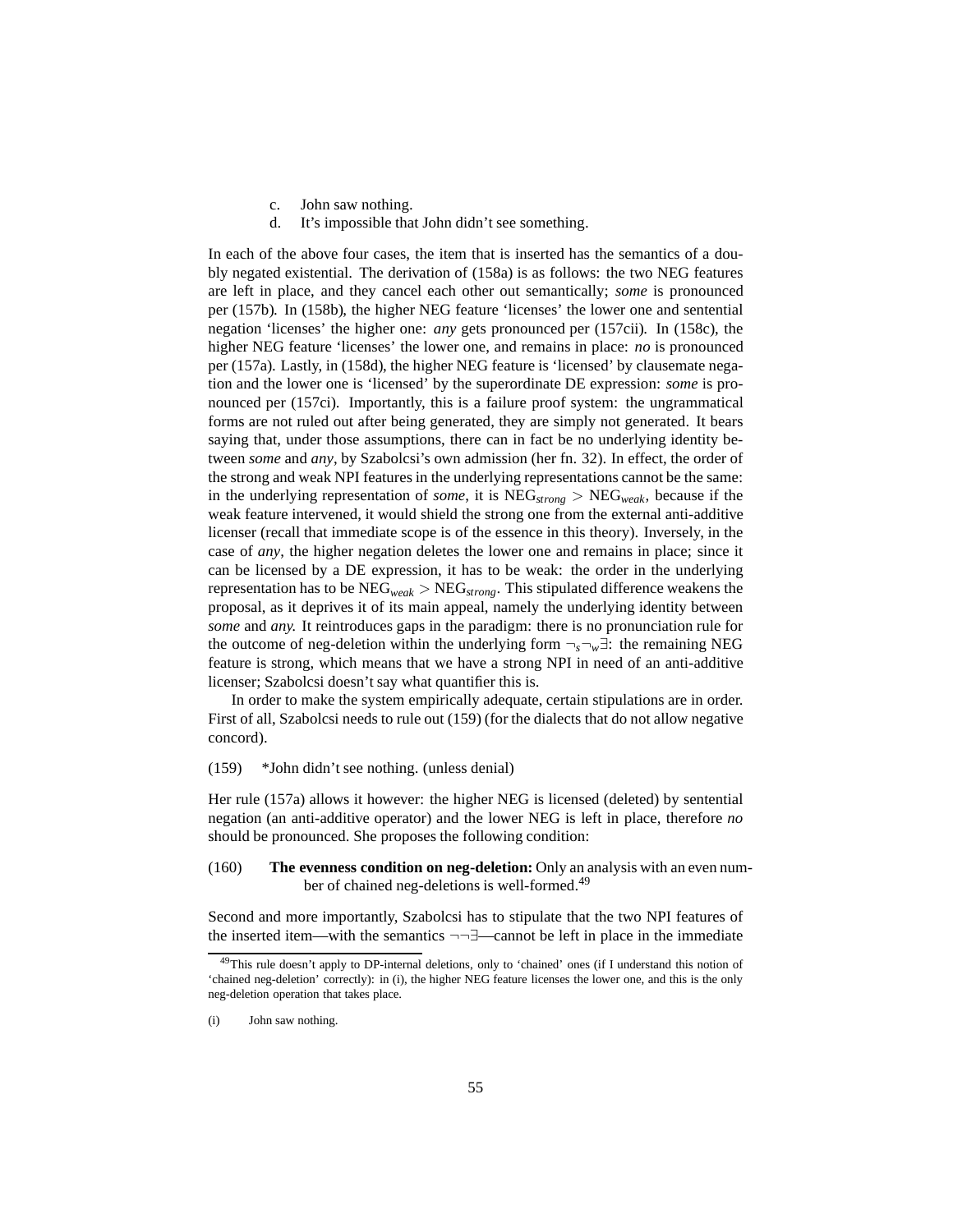scope of an anti-additive operator, i.e. that *some* is not an option. This is certainly unfortunate, as the unavailability of*some* under a clausemate negation is one of the core facts that any theory of PPIs should account for in a principled way. Szabolcsi notices that negation itself is unacceptable under a negative quantifier (unless the sentence is used to express denial):

#### <span id="page-55-0"></span>(161) \*No one didn't laugh.

<span id="page-55-1"></span>She claims that this observation lends independent support to the following principle (which requires the other stipulation that sentential negation is a strong-NPI feature):

(162) **Activation requirement:** When a strong-NPI feature occurs in the immediate scope of a local anti-additive, it cannot remain unlicensed (unless the anti-additive expresses denial). Resumption is obligatory in this configuration.

[\(161\)](#page-55-0) is ungrammatical because the only possible output is, per [\(162\),](#page-55-1) one in which the sentential negation is licensed. Yet another rule, specifically tailored to deal with sentential negation, seems necessary here—Szabolcsi omits to provide it: this rule should stipulate that the pronunciation of sentential negation is empty under an antiadditive operator (since the correct form is *'No one laughed'*). The application of [\(157cii\)](#page-53-4) should also be blocked.

The invulnerability to non-local anti-additive operators is not derived on principled grounds: Szabolcsi proposes that it follows from the fact that the higher NEG feature in the underlying form of *some* is a strong-NPI feature, and certain strong NPIs require a local licenser (it is a correlation rather than an explanation which is offered). This is indeed true of the strong NPI *in years*, but not of the strong NPIs *yet* or *until* (they all require anti-additive licensers):

- (163) a. \*It's impossible that John has exercised in years.
	- b. It's impossible that John can understand this yet.
	- c. It's impossible that John left until the day after.

An explanation is missing, and the offered correlation is not even perfect, therefore the theory cannot account for this very salient property of PPIs.

In addition to being stipulative on some of its crucial tenets, the theory has also some shortcomings on the empirical front. It cannot account for the data presented and discussed in this article. Specifically, it cannot predict the ill-formedness of the configurations below as it is in essence an operator-based proposal. It is therefore inconsistent with the existence of domains of PIs.

<span id="page-55-4"></span><span id="page-55-3"></span><span id="page-55-2"></span>

| (164) | a. $*[\dots \text{not} \dots [\text{not} \dots \text{some} \dots \text{any}]]$ |
|-------|--------------------------------------------------------------------------------|
|       | b. $*$ [not[ <sub>TP</sub> some[ <sub>PolP</sub> notsome]]]                    |
|       | c. $*_{\lbrack_{\rm TD}}$ [at most five]  [ <sub>Polp</sub> some any ]]        |
|       | d. $*_{\lbrack_{\rm TD}}$ [at most five]  [ <sub>PolP</sub> any some ]]        |

Claiming that [\(164a\)](#page-55-2)[-\(164c\)](#page-55-3) are bad because *some* is an intervener is a nonstarter (in Szabolcsi's system, quantifiers that intervene between an operator and an item which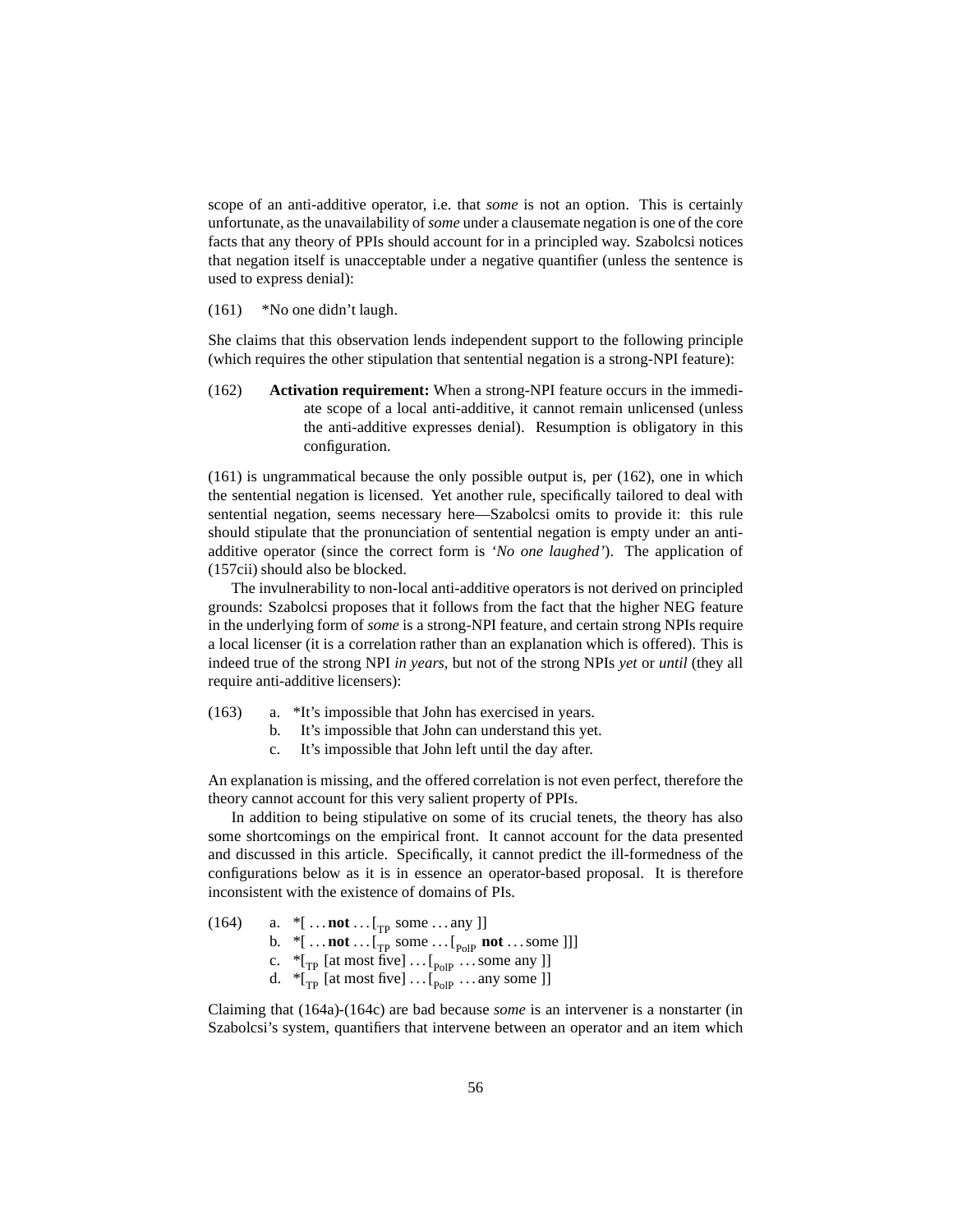contains negative features block the formation of resumptive quantifiers); we have shown that there are good reasons to reject this hypothesis on empirical grounds (one argument actually relies on [\(164d\)](#page-55-4) shown above), but from the point of view of Szabolcsi's theory itself, it is not a desirable move: while *some* and *any* do not differ in any substantial way according to it (they are both existential quantifiers underlyingly), replacing *some* in each of [\(164a\)-](#page-55-2)[\(164c\)](#page-55-3) with *any* leads to a grammatical result. This difference is out of the reach of the theory.

Anti-additivity is not, *pace* Szabolcsi, the property that PPIs are vulnerable to; only a theory which fully takes locality into account can show that this property is in fact downward-entailingness. Since the explanation of the PPI facts crucially relies in Szabolcsi's theory on anti-additivity (as being the licenser of a strong negative feature), the facts discussed here are at variance with it.

# <span id="page-56-0"></span>**9 Open Problems**

### <span id="page-56-1"></span>**9.1 Computations Involving Non-monotonic Quantifiers**

We have seen that a PPI anti-licensed by a clausemate negation gets rescued by a DE expression. The explanation that I offered is that the context of the PPI on constituents which include both DE expressions (the anti-licensing one and the rescuing one) is upward-entailing. The environment-based approach was discarded by previous researchers [\(Bhatt and Schwarz \(2003\)](#page-61-12), [Szabolcsi](#page-64-0) [\(2004\)](#page-64-0)) in favor of an operator-based approach on the grounds that *some* is not rescued by UE expressions: according to them, *some* is anti-licensed by AA expressions; and the combination of a UE and a AA expressions yields a strictly DE context.

- (165) a. [Eastern-European Languages  $\Vert \Rightarrow$  [European Languages |]
	- b. More than two people don't understand European languages  $\Rightarrow$  More than two people don't understand Eastern-European languages. *(DE)*
	- c. More than two people don't smoke and more than two people don't drink  $\neq$  More than two people don't smoke or drink. *(not AA)*

If the acceptability of *some* was checked on its syntactic environment, the objection goes, a UE function should rescue it by creating a DE environment when composed with negation.<sup>[50](#page-56-2)</sup> For example in [\(166a\),](#page-56-3) PolP is AA, while TP is strictly DE, w.r.t. the position of *something.*

- <span id="page-56-3"></span>(166) a. \*When Fred speaks French, more than two people don't understand something.
	- b.  $(166a):$   $\sqrt[*]{\text{TP} \cdot \text{x1}}$  [more than two people]  $\text{T} \cdot \frac{\text{P} \cdot \text{P}}{\text{P} \cdot \text{P} \cdot \text{P}}$  **not** something<sub>1</sub> t<sub>2</sub> understand t<sub>1</sub>  $\overline{1}$ ]

This objection has no force since we have established that *some* is in fact vulnerable to DEness instead of Anti-additivity [\(4.1.3\)](#page-35-0).

<span id="page-56-2"></span><sup>50</sup>According to [Szabolcsi \(2004\)](#page-64-0), rescuers can only be DE expressions, i.e. NPI licensers, because a PPI in the 'immediate' scope of a clausemate negation forms a non-lexical NPI with this negation, see [8](#page-52-0) above.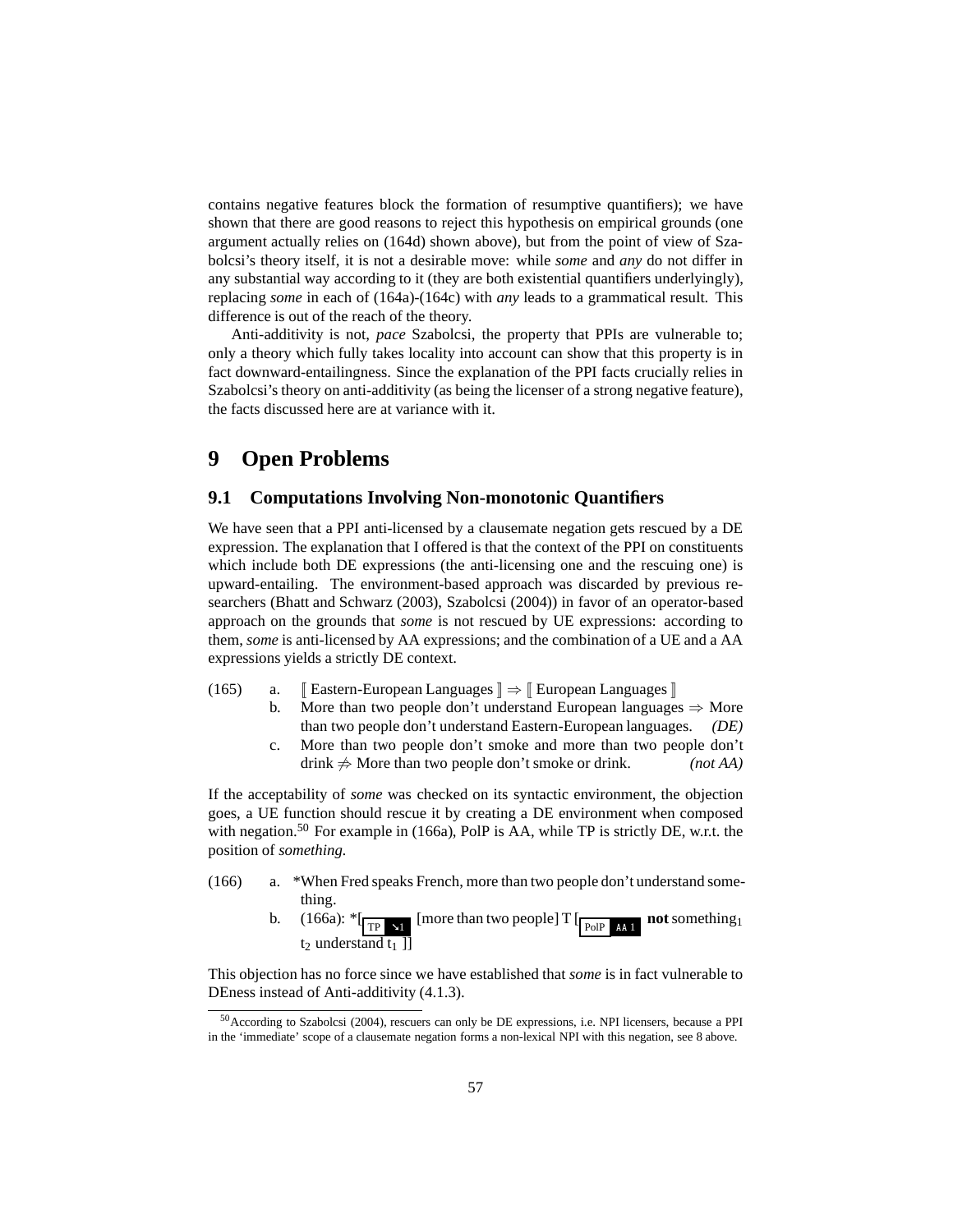Opponents to environment-based licensing have also pointed out the lack of rescuing by non-monotonic expressions, and unlike the previous objection, this is indeed a vexing issue. We have established that *some* is not vulnerable to non-monotonicity, and the theory defended here does predict that *someone* should not be anti-licensed in [\(167a\),](#page-57-1) since there is an eligible constituent which is non-monotonic w.r.t. its position, namely TP.

- <span id="page-57-1"></span>(167) a. \*When Fred speaks French, exactly forty-two people don't understand something.
	- b. [\(167a\):](#page-57-1)  $\left[\frac{}{\text{TP} \times 1} \right]$  [exactly forty-two people]<sub>2</sub> T  $\left[\frac{}{\text{PoIP} \times 1} \right]$  **not** something<sub>1</sub>  $t_2$  understand  $t_1$ ]

There are reasons however to take the counterargument with a grain of salt. It relies on the universally accepted assumption that speakers make no mistakes in the computation of monotonicity. This assumption might not be fully warranted, though. One can construct a complex expression comprising a negative quantifier such that the context created in its scope is not DE. *Not exactly no one* is an example of such a complex non-DE expression; it is a constituent, therefore it counts as an operator and an operator-based approach must take it into account.<sup>[51](#page-57-2)</sup> Although it creates a non-DE context (in another parlance, it is a non-DE operator), *not exactly no one* anti-licenses PPIs and licenses NPIs:

- <span id="page-57-4"></span><span id="page-57-3"></span>(168) a.  $\lceil \text{red car} \rceil \Rightarrow \lceil \text{car} \rceil$ 
	- b. Not exactly no one has a car.
	- c. Not exactly no one has a red car.
	- d.  $(168b)$   $\neq$   $(168c)$
- <span id="page-57-5"></span>(169) Can you name a time when no one in the family behaved responsibly?
	- a. \*Not exactly no one did something when Mary was in trouble, but she received very little support from her relatives.
	- b. Not exactly no one did anything when Mary was in trouble, but she received very little support from her relatives.

The truth-conditional meaning of *not exactly no one* is clearly not DE; if it were the following sentence could be uttered truthfully in a context in which students who answer all questions correctly pass the exam (contrary to fact).

<span id="page-57-0"></span>Second, the constituency [not [[exactly no one]  $\begin{bmatrix} \begin{bmatrix} V_P \end{bmatrix} \end{bmatrix}$ ] runs into the problem that [[exactly no one]  $\begin{bmatrix} V_P \end{bmatrix}$ ] is not well-formed.

(ii) #Exactly no one can drink alcohol.

<span id="page-57-2"></span><sup>51</sup>I assume that *Not exactly no one* is a constituent with the structure [[[not exactly] no] one]. The two alternative constituencies that come to mind are unsatisfactory. First, suppose that *not exactly* is a modifier at the clausal level: [[not exactly]  $[T_{\text{p}}]$  no one...]]. This makes the wrong prediction that the following sentence is felicitous in the envisaged context:

<sup>(</sup>i) (*Context:* A new legislation is about to be adopted which bans the consumption of alcohol. But there are a few legislative steps remaining. So one can say that at this stage. . . ) #Not exactly no one can drink alcohol.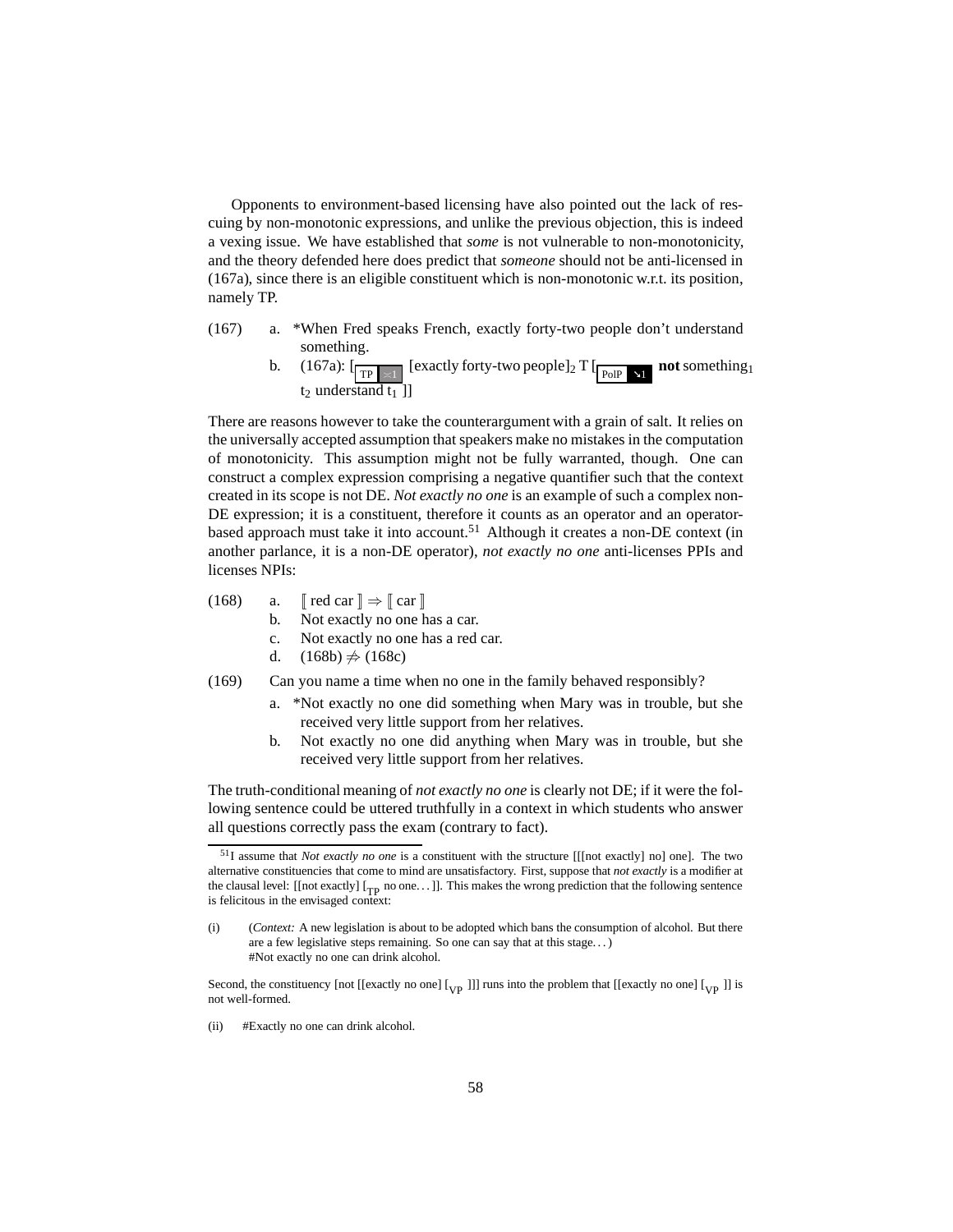(170) If you want to pass the exam, you have to make not exactly no mistakes. [modified from [Nouwen 2006](#page-63-16)]

There is a solid intuition that it is also non-UE, i.e. that [\(168c\)](#page-57-4) doesn't entail [\(168b\):](#page-57-3) the reason is that *not exactly no one has a car* seems to mean that a proportion close (but non equal) to 0% owns a car (I propose that we refer to this component of the meaning of *not exactly* as the proximal component, using a term that is traditionally used in the discussion of the meaning of *almost*, cf. [Penka 2005](#page-63-17), [Nouwen 2006\)](#page-63-16), and one can construct a situation in which a very small proportion of people in the domain own a red car, and a large proportion own a car.

Despite the strength of the intuition, I think one should exert caution here: it is reasonable to think that the proximal component is not truth-conditional, but rather is a scalar implicature (which I will not try to derive). Now, if *not exactly* denotes a non-monotonic function (i.e. it is neither DE nor UE, truth-conditionally), we are entitled to think that speakers mistakenly treat the composition  $f \circ g$  of a non-monotonic function *f* and a DE function *g* (the expression that denotes *f* precedes the expression that denotes *g*) as being DE. And we thus expect, by parity of reasoning, that they will also treat as DE the context created by *exactly three people* and negation in [\(167a\).](#page-57-1) Alternatively, if *not exactly* denotes a DE function, we have found an instance in which speakers are unable to compute the composition of two DE expressions (the result is in fact UE): under this hypothesis, we have evidence that speakers can err in their monotonicity computations, and [\(167a\)](#page-57-1) might have the properties that lead to sub-optimal computing.[52](#page-58-0)

[Chemla et al. \(2010\)](#page-61-13) have established experimentally that the notion relevant for NPI licensing is *perceived* rather than *actual* downward-entailingness: in other words, the licensing condition is rightly phrased in terms of DEness (this notion is indeed operative), but speakers base their judgments on their perception of monotonicity, which is not necessarily accurate. Further experiments are needed to determine whether speakers perceive the context created under *exactly three* and negation as DE, and similarly for the context created by *not exactly no one.* Pending the results of these investigations, it is imprudent to conclude from [\(167a\)](#page-57-1) that environment-based approaches are on the wrong track. Operator-related accounts (in particular [Szabolcsi 2004\)](#page-64-0) don't fare any better than my theory with regard to [\(169\):](#page-57-5) if *not exactly no one* is indeed a constituent, it counts as an operator and the licensing pattern is not expected given the non-DEness (therefore the non-Anti-additivity) of that operator.

There is another case where the theory defended here incorrectly predicts that a PPI should be rescued: I have in mind sentences where a weak scalar term should rescue a PPI in its scope by triggering a direct SI (this is not a case that opponents to environments have envisaged).

<span id="page-58-1"></span>(171) a. When Fred speaks French, someone doesn't understand something.

\*n.s. of SOME b.  $[[ (171a) ]^s = \exists x [person'(x) \land \neg \exists y [understand'(x,y)]] \land$  $[[ (171a) ]^s = \exists x [person'(x) \land \neg \exists y [understand'(x,y)]] \land$  $[[ (171a) ]^s = \exists x [person'(x) \land \neg \exists y [understand'(x,y)]] \land$ 

<span id="page-58-0"></span><sup>&</sup>lt;sup>52</sup>Linear order seems to be of the essence, as we have seen that speakers can compute that the combination of negation and a non-monotonic quantifier creates a non-monotonic context, when negation precedes the non-monotonic-function-denoting expression, cf. [\(111\).](#page-36-0)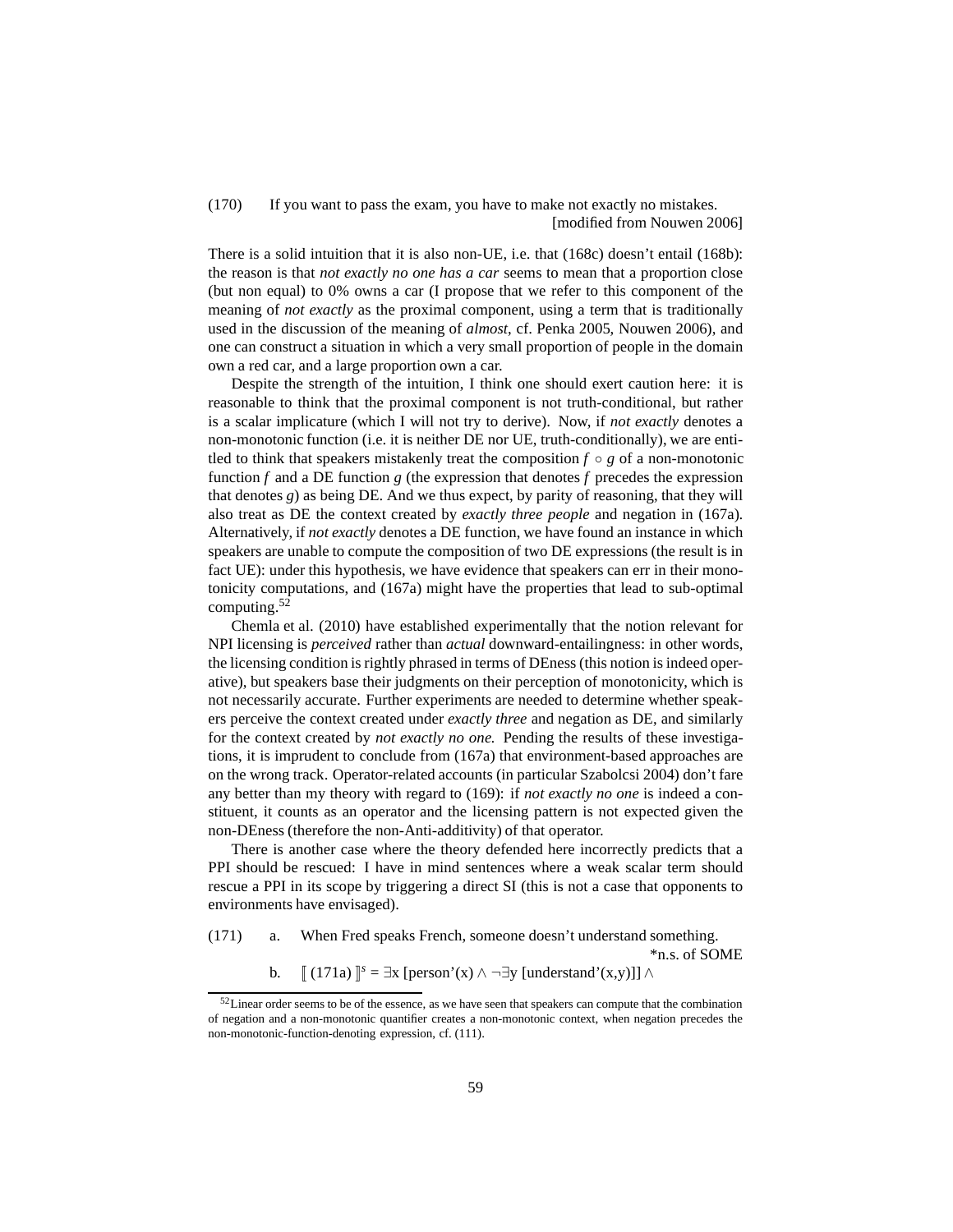$\neg \forall x$  [person'(x)  $\rightarrow \neg \exists y$  [understand'(x,y)]]

If the direct scalar implicature is incorporated into the meaning that is relevant to licensing (just like indirect scalar implicatures are, cf. section [4\)](#page-30-0), sentence [\(171a\)](#page-58-1) is non-monotonic w.r.t. the PPI, and given our previous conclusions, the PPI should be acceptable on TP. This fact is reminiscent of the lack of anti-licensing by direct scalar implicatures:

- (172) a. At most five people people understand anything.
	- b. *Direct scalar implicature:* Some people understand something.

[Chierchia'](#page-61-4)s [\(2004\)](#page-61-4) solution to this puzzle is, in essence, that direct scalar implicatures are calculated after licensing is checked (in subsequent work, Chierchia derives the facts using two different operators, one for the calculation of scalar implicatures, one for the checking of licensing, cf. [Chierchia 2006\)](#page-61-14). Maybe [\(171a\)](#page-58-1) shows that direct implicatures simply don't enter the computation of licensing of PIs.<sup>[53](#page-59-1)</sup> It might also be that anti-licensing of *some* in [\(171a\)](#page-58-1) is yet another effect of the failure to perceive as non-monotonic an environment which really is (when the source of non-monotonicity precedes a DE function).

# <span id="page-59-0"></span>**9.2 Deontic** *must*

In this paper, I have used the scopal properties of deontic *must* to make an argument in favor of the computation of PI licensing on syntactic domains. The syntactic scope of *must* w.r.t. negation derives from its being a PPI. We expect to witness a polarity clash with NPIs, of the kind that we observed between *any* on the one hand and *some, still,* and *would rather* on the other. The case in point is [\(173c\)](#page-59-2) with narrow scope *any*, where all domains on which *any* is licensed are domains that contain a PPI in an anti-additive environment.[54](#page-59-3)

- <span id="page-59-2"></span>(173) a. I don't think that John must*deon* read.
	- b. I don't think that John must*deon* read something.
	- c. %I don't think that John must<sub>deon</sub> read anything.
	- d. I don't think that John has*deon* to read anything.

The evidence is mixed. Some speakers reject [\(173c\)](#page-59-2) (for them, the only possible reading of that sentence is one in which the modal is interpreted epistemically; it takes wide scope over negation because epistemic *must* is in their dialect—British English—a negraiser as it can take semantic scope over a superordinate negation as in *'I don't think John must be very clever'* interpreted as *'I think that John must not be very clever'*). But a majority accept it. At this stage, I can only offer speculations. First, focus seems

<sup>&</sup>lt;sup>53</sup>This line of reasoning is potentially weakened by some facts which suggest that an implicature might play a role in the rescuing of *some,* discussed in fn. [47](#page-51-3) on p. [52.](#page-51-3)

<span id="page-59-3"></span><span id="page-59-1"></span><sup>54</sup>A clarification is in order here: the verb *think* is a neg-raiser, i.e. it is optionally and preferentially interpreted as having semantic scope over negation. Under this interpretation, strong NPIs are licensed under *think* as they find themselves in an anti-additive environment (they are not licensed under the non-neg-raised interpretation: in that case the complement of the modal is a DE context, which results from the combination of an anti-additive operator and an upward-entailing universal quantifier over possible worlds.)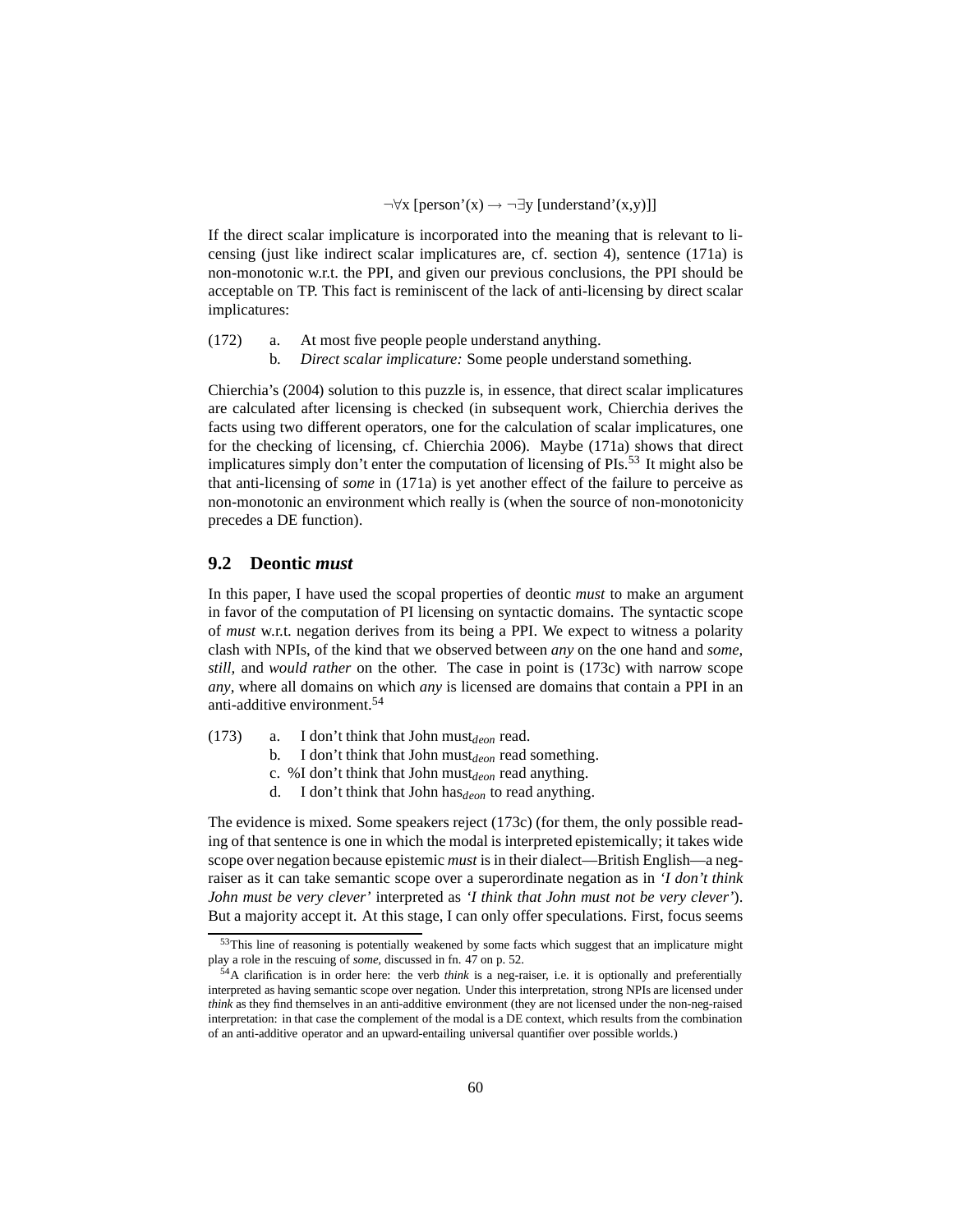to play a role. It is possible to give deontic *must* narrow scope under negation with a special accent, for example in:

 $(174)$  No one MUST vote.<sup>[55](#page-60-2)</sup>

It is possible that speakers save [\(173c\)](#page-59-2) from ungrammaticality by placing an accent on *must* that I was not able to properly detect or control for. The alternative explanation I would like to offer is that there might be a categorial ingredient to polarity clashes (the NPIs and PPIs we have considered were all phrasal). The lack of clash between *any* and *must* can actually be likened to a symmetric lack of clash between *some* and the NPI modal *need* even when *some* takes wide scope over *need.*

(175) In such a case, all someone need do is go to the police.

# <span id="page-60-0"></span>**10 Conclusion**

Polarity items are sensitive to the monotonicity of the constituents they appear in, as evidenced by flip-flop, by dependency-related phenomena (polarity clashes), by the effects of scalar implicatures, and by the scope of *must.*

Let us recapitulate the main configurations that illustrate the first two kinds of phenomena (E*DE* stands for 'DE expression'):

1. Flip-flop:

1.1 With NPIs (in French and in English $_B$ ):

$$
*_{[C\text{P} \cdots [P\text{olP} \ EDE} E_{DE} [C\text{P} \cdots \pi^- \cdots]]]
$$
 (21)

1.2 With PPIs:

a. 
$$
\left[\begin{matrix}{}_{\text{CP}}\dots E_{DE}\dots \int_{\text{PoIP}} E_{DE} \pi^+ \dots \end{matrix}\right]
$$
  
\nb.  $* \left[\begin{matrix}{}_{\text{CP}}\dots \int_{\text{PoIP}} E_{DE} E_{DE} \end{matrix}\right]_{\text{CPE}} E_{DE} \pi^+ \dots ]]]$  (50)

2. Dependency:

a. 
$$
{}^*[_{CP} E_{DE} ... [_{CP} \pi_k^+ ... [_{PoIP} E_{DE} ... \pi_l^+ ...]]]
$$
 (64b)

b. 
$$
{}^{*}[\begin{matrix}C_{\text{P}} & E_{DE} & \dots & C_{\text{P}} & \dots & \pi^{+} & \dots & \pi^{-} & \dots & 1\end{matrix}]
$$
  
\nc. 
$$
{}^{*}[\begin{matrix}C_{\text{P}} & E_{DE} & \dots & C_{\text{P}} & \dots & C_{\text{PoIP}} & E_{DE} & \dots & \pi^{+} & \dots & \pi^{-} & \dots & 1\end{matrix}]]
$$
  
\nd. 
$$
[\begin{matrix}C_{\text{P}} & E_{DE} & \dots & C_{\text{P}} & \pi_{k}^{+} & \dots & E_{DE} & \dots & \pi_{l}^{-} & \dots & 1\end{matrix}]]
$$
  
\ne. 
$$
[\begin{matrix}C_{\text{P}} & E_{DE} & \dots & C_{\text{P}} & \dots & \pi^{-} & \dots & C_{\text{PoIP}} & \dots & \pi^{+} & \dots & 1\end{matrix}]]
$$
  
\n(86aiv)  
\ne. 
$$
[\begin{matrix}C_{\text{P}} & E_{DE} & \dots & C_{\text{P}} & \dots & \pi^{-} & \dots & C_{\text{PoIP}} & \dots & \pi^{+} & \dots & 1\end{matrix}]]
$$
  
\n(89b)

f. 
$$
{}^{*}[C_{P} \cdots E_{DE} \cdots [P_{P} \cdots E_{P}]
$$
  
\n ${}^{*}[C_{P} \cdots E_{DE} \cdots [P_{P} \cdots E_{P}]$  (109a)

g. 
$$
{}^{*}[\begin{matrix} \cdot & \cdot & \cdot \\ \cdot & \cdot & \cdot \\ \cdot & \cdot & \cdot \\ \cdot & \cdot & \cdot \end{matrix} \pi^{-} \pi^{+}]]
$$
 (136a)

<sup>55</sup>This accent cannot give *must* narrow scope under a simple negation:

<span id="page-60-2"></span><span id="page-60-1"></span><sup>(</sup>i) You MUST not vote.  $*$ n.s. of MUST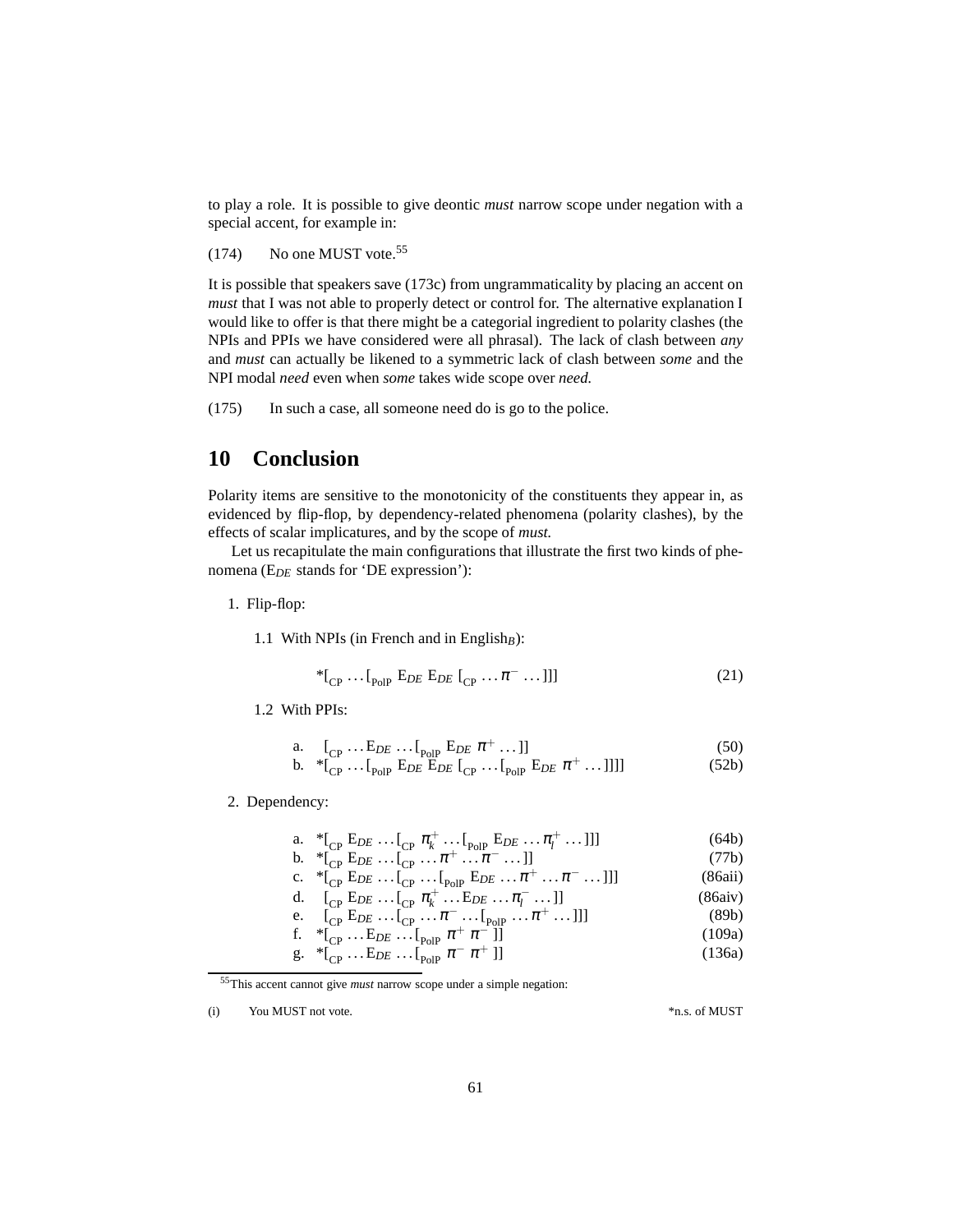Armed with this knowledge, we have established that *some* is vulnerable to downwardentailingness, and is therefore never licensed in the same domains as *any.* This paves the way for a unification of the NPI and the PPI phenomena: in light of some direct evidence from French, I propose that *any* is the spell-out of a modified PPI and that the fundamental puzzle is: why is *some* unacceptable in DE environments?

# **References**

<span id="page-61-7"></span>Baker, Carl Leroy. 1970. Double negatives. *Linguistic Inquiry* 1:169–186.

- <span id="page-61-10"></span>Beck, Sigrid. 2006. Intervention effects follow from focus interpretation. *Natural Language Semantics* 14:1–56.
- <span id="page-61-12"></span>Bhatt, Rajesh, and Bernard Schwarz. 2003. Notes on Szabolcsi's 'Positive polaritynegative polarity'. Ms.
- <span id="page-61-11"></span>Bruening, Benjamin. 2001. QR obeys superiority: Frozen scope and ACD. *Linguistic Inquiry* 32:233–273.
- <span id="page-61-13"></span>Chemla, Emmanuel, Vincent Homer, and Daniel Rothschild. 2010. Negative polarity items: Language meets logic, subjectively. Talk given at the Euro-XPrag Workshop, Leuven, Belgium, June 2010.
- <span id="page-61-4"></span>Chierchia, Gennaro. 2004. Scalar implicatures, polarity phenomena, and the syntax/pragmatics interface. In *Structures and beyond*, ed. A. Belletti, 39–103. Oxford: Oxford University Press.
- <span id="page-61-14"></span>Chierchia, Gennaro. 2006. Broaden your views: Implicatures of domain widening and the 'logicality' of language. *Linguistic Inquiry* 37:535–590.
- <span id="page-61-6"></span>Corblin, Francis. 2010. Une analyse compositionnelle de "quoi que ce soit" comme universel. *Langue française* 166.
- <span id="page-61-5"></span>Dayal, Veneeta. 2004. Licensing by modification. Ms., Rutgers University.
- <span id="page-61-0"></span>Fauconnier, Gilles. 1978. Implication reversal in a natural language. *Formal Semantics and Pragmatics for Natural Languages* 289–301.
- <span id="page-61-1"></span>von Fintel, Kai. 1999. NPI licensing, Strawson entailment, and context dependency. *Journal of Semantics* 16:97–148.
- <span id="page-61-8"></span>Fox, Danny. 2000. *Economy and semantic interpretation*. The MIT Press.
- <span id="page-61-9"></span>Fox, Danny, and David Pesetsky. 2005. Cyclic linearization of syntactic structure. *Theoretical Linguistics* 31:1–45.
- <span id="page-61-3"></span>Gajewski, Jon. 2005. Neg-raising: Polarity and presupposition. Doctoral Dissertation, MIT, Cambridge, Mass.
- <span id="page-61-2"></span>Gajewski, Jon. 2009. A note on licensing strong NPIs. Ms., University of Connecticut.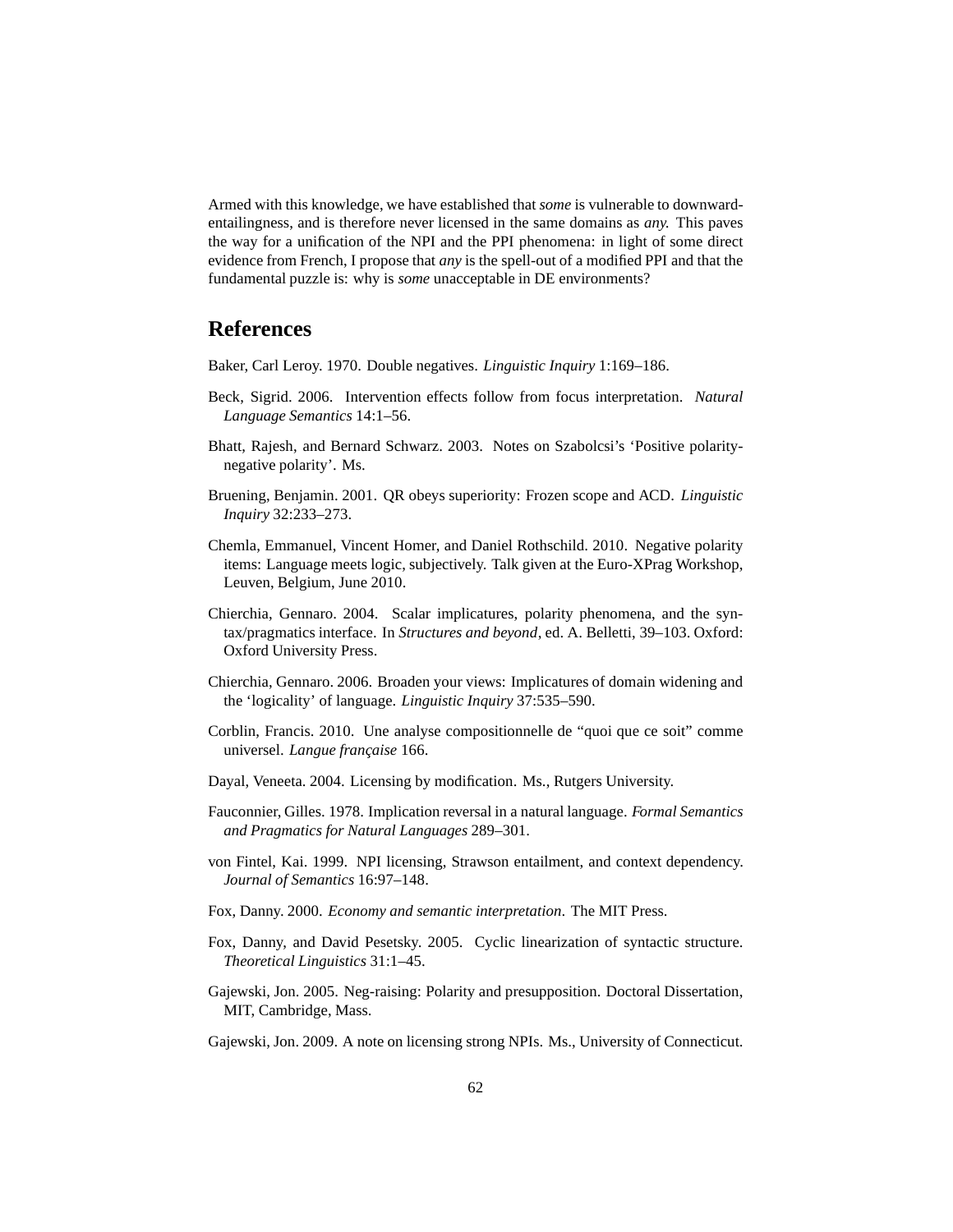<span id="page-62-9"></span>Geurts, Bart. 1996. On *No*. *Journal of Semantics* 13:67–86.

- <span id="page-62-0"></span>Giannakidou, Anastasia. 2002. Licensing and sensitivity in polarity items: from downward entailment to (non)veridicality. In *Proceedings of CLS 39*.
- <span id="page-62-6"></span>Guerzoni, Elena. 2003. Why even ask?: On the pragmatics of questions and the semantics of answers. Doctoral Dissertation, MIT.
- <span id="page-62-7"></span>Guerzoni, Elena. 2004. Even-NPIs in yes/no questions. *Natural Language Semantics* 12:319–343.
- <span id="page-62-1"></span>Guerzoni, Elena. 2006. Intervention effects on NPIs and feature movement: Towards a unified account of intervention. *Natural Language and Semantics* 14:359–398.
- <span id="page-62-5"></span>Heim, Irene. 1984. A note on negative polarity and downward entailingness. In *Proceedings of NELS 14*, 98–107.
- <span id="page-62-2"></span>Heim, Irene. 2003. On quantifiers and NPIs in comparative clauses. Ms., MIT.
- <span id="page-62-3"></span>Homer, Vincent. 2008. Presuppositions can be disruptors too: A case against Strawsonentailment. In *Proceedings of WCCFL 27*, ed. N. Abner and J. Bishop, 220–228. Somerville, MA: Cascadilla Proceedings Project.
- <span id="page-62-13"></span>Homer, Vincent. 2010a. Epistemic modals: High ma non troppo. In *Proceedings of NELS 40*.
- <span id="page-62-14"></span>Homer, Vincent. 2010b. Neg-raising and positive polarity: The view from modals. Ms., UCLA.
- <span id="page-62-4"></span>Homer, Vincent. 2010c. Presuppositions and NPI licensing. Ms., UCLA.
- <span id="page-62-17"></span>Homer, Vincent. 2010d. Syntax and semantics of modals. Ms. in preparation, UCLA.
- <span id="page-62-10"></span>Iatridou, Sabine, and Ivy Sichel. 2008. Negative DPs and scope diminishment: Some basic patterns. In *Proceedings of NELS 38*.
- <span id="page-62-16"></span>Iatridou, Sabine, and Hedde Zeijlstra. 2009. On the scopal interaction of negation and deontic modals. In *Proceedings of Amsterdam Colloquium 2009*, ed. M. Aloni et al., 315–324.
- <span id="page-62-15"></span>Israel, Michael. 1996. Polarity sensitivity as lexical semantics. *Linguistics and Philosophy* 19:619–666.
- <span id="page-62-12"></span>Jackendoff, Ray S. 1969. An interpretive theory of negation. *Foundations of Language* 5:218–241.
- <span id="page-62-8"></span>Jacobs, J. 1980. Lexical decomposition in Montague grammar. *Theoretical Linguistics* 7:121–136.
- <span id="page-62-11"></span>Jespersen, Otto. 1909–1949. *A modern English grammar on historical principles*. London: George, Allen, and Unwin Ltd.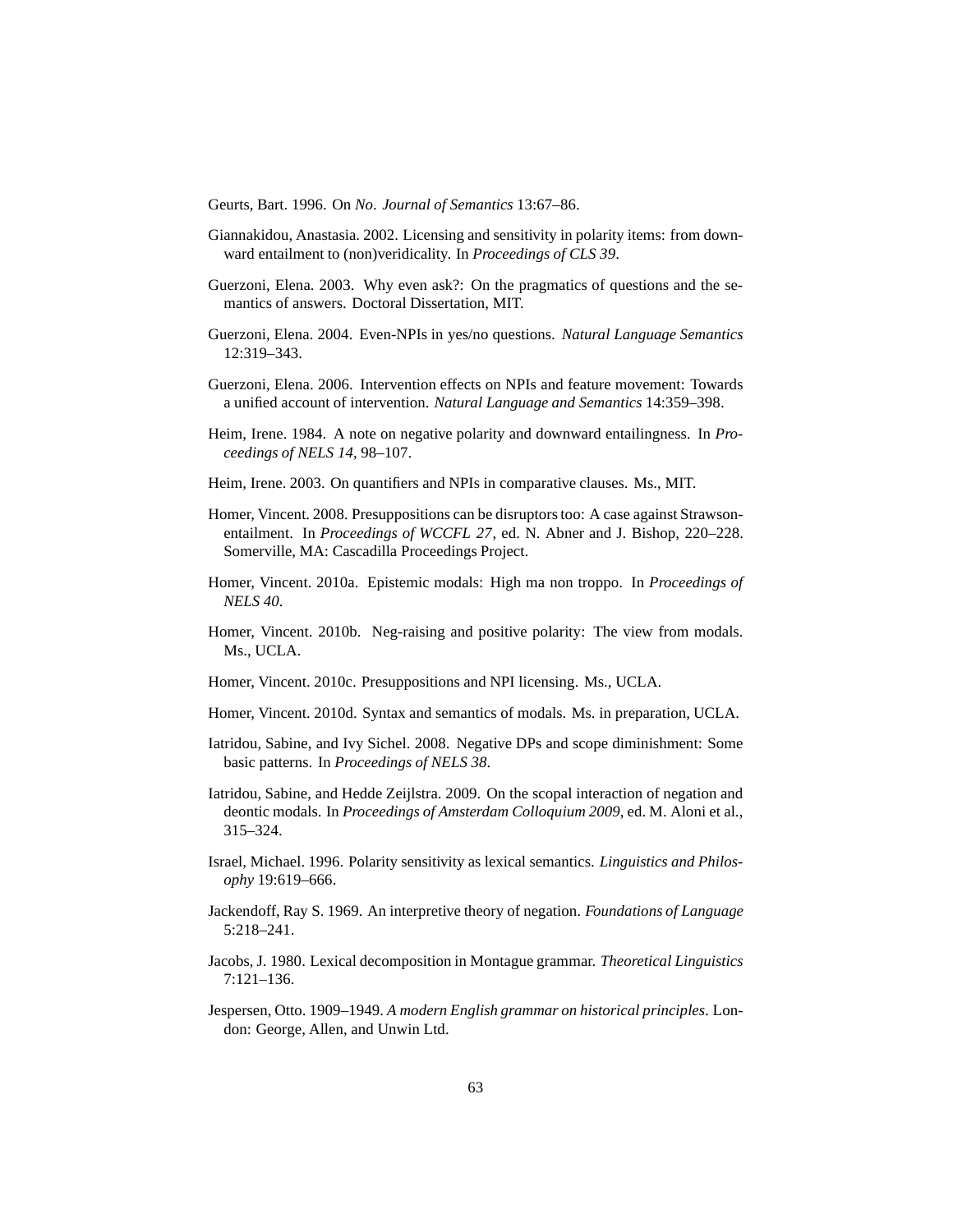<span id="page-63-12"></span>Kadmon, Nirit, and Fred Landman. 1993. Any. *Linguistics and Philosophy* 15:353– 422.

- <span id="page-63-0"></span>Klima, Edward S. 1964. Negation in English. In *The structure of language*, ed. J. A. Fodor and J. Katz, 246–323. Englewood Cliffs, NJ: Prentice Hall.
- <span id="page-63-8"></span>Krifka, Manfred. 1992. Some remarks on polarity items. In *Semantic universals and universal semantics*, ed. Zaefferer, 150–189. Berlin: Foris.
- <span id="page-63-3"></span>Ladusaw, William A. 1979. Polarity sensitivity as inherent scope relations. Doctoral Dissertation, University of Texas, Austin.
- <span id="page-63-4"></span>Ladusaw, William A. 1980. On the notion affective in the analysis of negative polarity items. *Journal of Linguistic Research* 1:1–16.
- <span id="page-63-6"></span>Ladusaw, William A. 1992. Expressing negation. In *Proceedings of SALT 2*, ed. Chris Barker and David Dowty, 237–259. Columbus: Ohio State University.
- <span id="page-63-13"></span>Lahiri, Utpal. 1998. Focus and negative polarity in Hindi. *Natural Language Semantics* 6:57–123.
- <span id="page-63-5"></span>LeGrand, Jean. 1975. *Or* and *Any*: The semantics and syntax of two logical operators. Doctoral Dissertation, University of Chicago.
- <span id="page-63-14"></span>Lewis, David. 1973. *Counterfactuals*. Oxford: Blackwell.
- <span id="page-63-2"></span>Linebarger, Marcia C. 1980. The grammar of negative polarity. Doctoral Dissertation, MIT.
- <span id="page-63-11"></span>Linebarger, Marcia C. 1987. Negative polarity and grammatical representation. *Linguistics and Philosophy* 10:325–387.
- <span id="page-63-9"></span>McCawley, James D. 1998. *The syntactic phenomena of English*. University of Chicago Press.
- <span id="page-63-10"></span>Merchant, Jason. 2000. Antecedent-contained deletion in negative polarity items. *Syntax* 3:144–150.
- <span id="page-63-16"></span>Nouwen, Rick. 2006. Remarks on the polar orientation of *almost*. In *Linguistics in the Netherlands*, ed. J. van de Weijer and B. Los. Benjamins.
- <span id="page-63-17"></span>Penka, Doris. 2005. Almost there: The meaning of *almost*. Ms., Universität Tübingen.
- <span id="page-63-7"></span>Penka, Doris. 2007. Negative indefinites. Doctoral Dissertation, Universität Tübingen, Tübingen, Germany.
- <span id="page-63-15"></span>Postal, Paul. 2000. A remark on English double negatives. In *Syntaxe, lexique et* lexique-grammaire, ed. Eric Laporte, Christian Leclère, Mireille Piot, and Max Silberztein, volume 24 of *Linguisticae Investigationes Supplementa*. Amsterdam and Philadelphia: John Benjamins.

<span id="page-63-1"></span>Quine, Willard V.O. 1960. *Word and object*. The MIT Press.